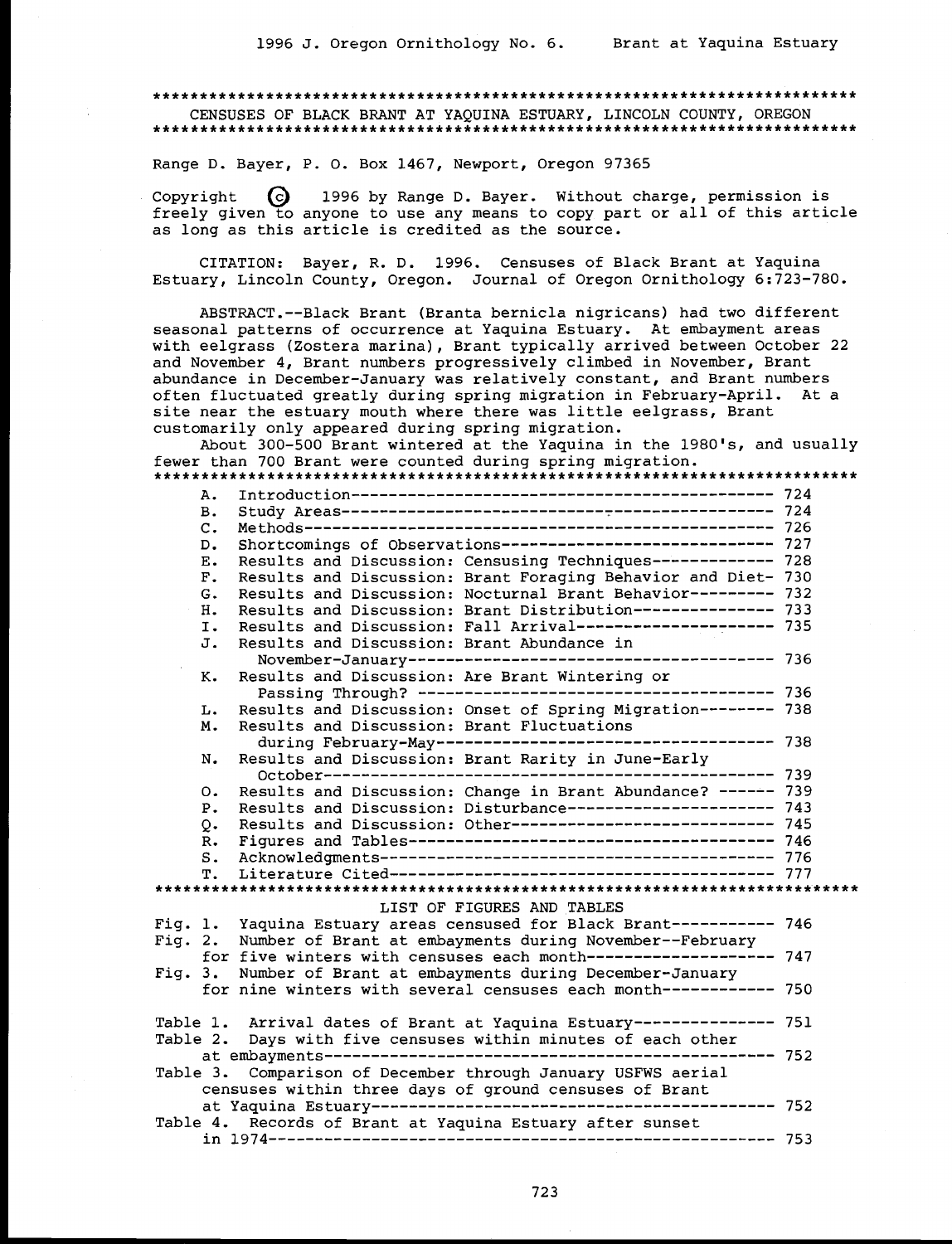| Table 5. Percentage of embayment censuses with Brant present<br>at Sally's Bend, South Bay, or Idaho Flats during |  |
|-------------------------------------------------------------------------------------------------------------------|--|
|                                                                                                                   |  |
| Table 6. Incidental counts of Brant during November-January                                                       |  |
| at Yaquina Estuary prior to the summer of 1980-------------- 755                                                  |  |
| Table 7. Number of Brant reported during Oregon coastal                                                           |  |
|                                                                                                                   |  |
| Table 8. Maximum monthly counts of Brant at Yaquina Estuary                                                       |  |
|                                                                                                                   |  |
| Table 9. Maximum monthly counts of Brant at embayments or                                                         |  |
|                                                                                                                   |  |
| Table 10. Summary of total number of Brant at embayments during                                                   |  |
| the first and last halves of November-February-------------- 760                                                  |  |
| Table 11. Number of Brant censused at Sally's Bend, South Bay,                                                    |  |
| Idaho Flats, and West Bridge--------------------------------- 762                                                 |  |
| Table 12. Number of Brant at West Bridge------------------------- 773                                             |  |
|                                                                                                                   |  |

#### A. INTRODUCTION

Yaquina Estuary is one of only three sites in Oregon that is regularly used for wintering by Black Brant (Branta bernicla nigricans). Bernard J. Bretherton in Woodcock (1902:17) indicated that Brant were very common at Yaq

Other published papers about Brant at the Yaquina are about mortality (Gerow 1939), possible hybrids (Hoffman and Elliott 1974), seasonality and abundance (Bayer 1983, 1995:425; Dau 1992, Wetzel 1996), presence during<br>Christmas Bird Counts (CBC)(Bayer and Krabbe 1984), and foraging at herring spawns or effects on eelgrass (Zostera marina)(Bayer 1979, 1980). There are also several other references to Brant elsewhere along the Oregon Coast (e.g., Gabrielson and Jewett 1940:128-129, Giesler 1952, Leopold and Smith 1953:97-98, Batterson 1954, 1968; Einarsen 1955, 1965; Hansen and Nelson 1957:240, 245; Smith 1961, Oregon State Game Commission 1972:115,<br>143; Carney et al. 1975:106, Munson 1976, Hodder 1986, Ball et al. 1989,<br>Gilligan et al. 1994:41-42).<br>The purpose of this paper is to give information about

reader can analyze them as he or she wishes.

B. STUDY AREAS

Approx. Center of Site: 44 37' N, 124 01' W Oregon Natural Heritage Program Hexagon: 27,176 Location: portions of Township 11S, Range 11W Area Studied: ? Habitat(s) Studied: Estuary Elevation: intertidal Minimum Distance to Coastline: 0 mi (0 km).

#### B-1. TIDAL CONDITIONS

Yaquina Estuary is located along the Oregon central coast and has an intertidal and submerged area of 3,910 acres (15.8 sq. km)(Oregon State

All tidal heights in this paper are relative to Mean Lower Low Water (MLLW)  $(0.0 \text{ ft})$ . Mean Higher High Water is +8.4 ft  $(+2.6 \text{ m})$ , Mean High Water (MHW) is +7.6 ft  $(+2.3 \text{ m})$ , Mean Tide Level is  $+4.6 \text{ ft } (+1.4 \text{ m})$ , and Mean Low Water (MLW) is +1.5 ft  $(+0.5 \text{ m})$  (Oregon State Land

are in Bayer (1996).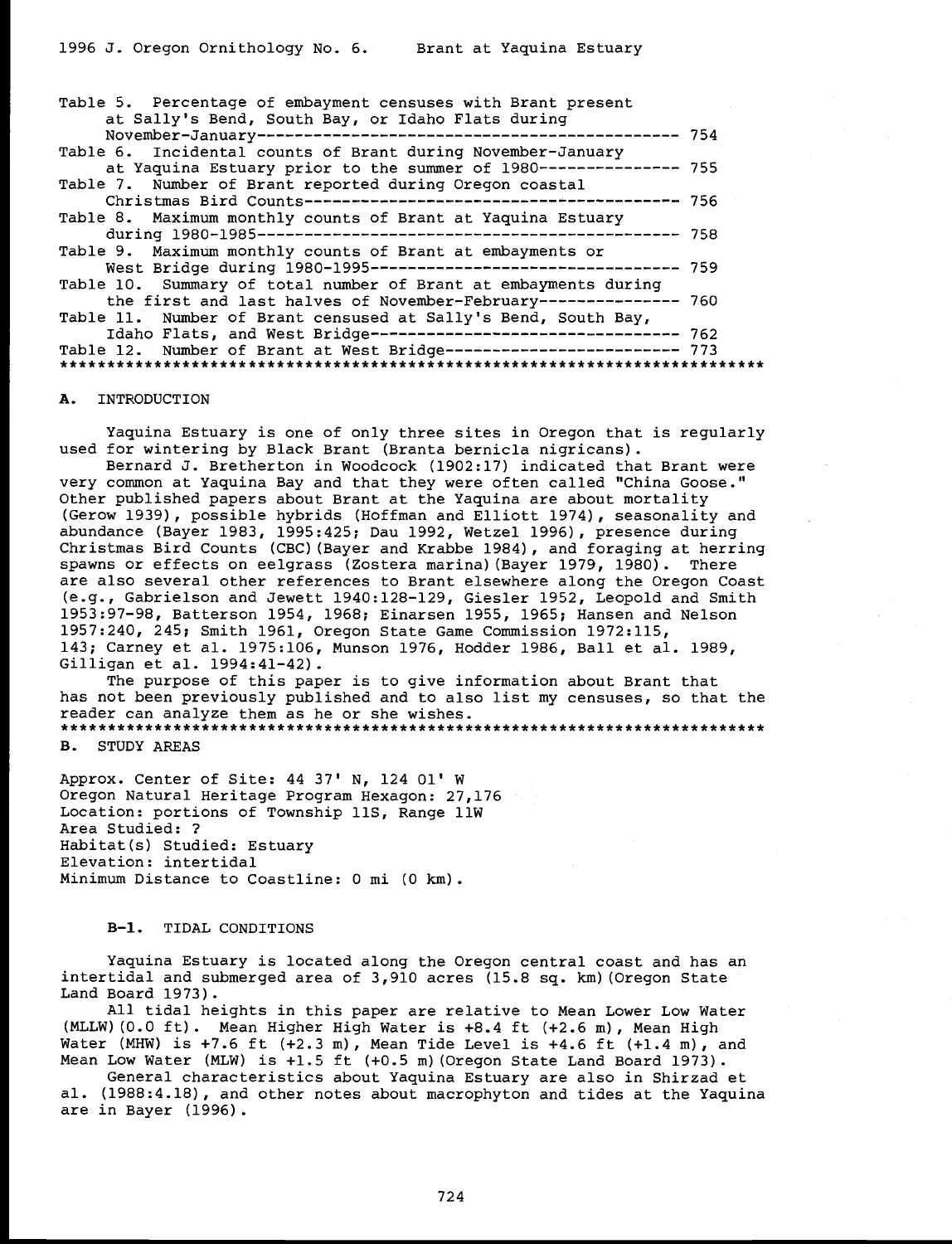B-2. ESTUARINE STUDY AREAS

There are eight major study areas that are intertidal mud or sandflats or subtidal channels.

The relative amount of area above or below MLW for a Yaquina study area can be determined by comparing the map of Yaquina Estuary in Oregon State Land Board (1973)(which shows the tideland between MLW and MHW) and nautical charts (e.g., NOAA Chart 6055 for Yaquina Bay)(which shows the tideland between MLLW and MHW).

Idaho Flats, Sallys Bend, and King Slough are names of study areas often currently used by local residents, and I have assigned the other names for convenience.

- The study areas:
- 1) WEST BRIDGE ("w" in Fig. 1) is the area west of the Highway 101 Bridge to the "jaws" of the jetties; it has some sandflats on the south shore with patches of Z. marina (Gaumer et al. 1974, Bayer 1979, Wetzel 1996) and an intertidal rock shelf that is sometimes covered with sand on the north shore.
- 2) EAST BRIDGE ("e" in Fig. 1) is the area east of the Highway 101 Bridge to Idaho Flats and North Shore. It has some intertidal sandflats adjoining the channel, the South Beach (Newport) Marina was started in 1977 on the south shore, and the Newport Bayfront and docks are on the north shore, so there is extensive human activity along both shores. It had no eelgrass (Gaumer et al. 1974:30, Wetzel 1996).
- 3) IDAHO FLATS ("i" in Fig. 1) is the embayment on the south side of the channel between the Hatfield Marine Science Center (HMSC) and the tip of Idaho Point; I also included the southern half of the channel between Idaho Flats and North Shore. It is mostly mudflats higher than MLW but has a strip of Z. marina along the channel with a wider patch of Z. marina about a third of the way along the channel from the HMSC to Idaho Point where an intertidal creek empties into the channel (also see Gaumer et al. 1974:30, Wetzel 1996).
- 4) NORTH SHORE ("n" in Fig. 1) includes the north half of the channel between it and Idaho Flats. The north shore has much rock riprap with some sandflats, and no or little Z. marina (Gaumer et al. 1974:30, Wetzel 1996). North Shore was originally lumped together with Idaho Flats during censuses, but I never saw Brant at North Shore, and most locals consider Idaho Flats to only be the embayment, so I have split off North Shore in this paper.
- 5) SALLYS BEND ("s" in Fig. 1) is the embayment on the north side of the channel between the Liquefied Natural Gas (LNG) tank and Coquille Point; I also include the northern half of the channel between it and South Bay. Much of Sallys Bend is an intertidal mudflat less than MLW, and it has the most extensive Z. marina meadows of any area in Yaquina Estuary (Gaumer et al. 1974:30, Wetzel 1996).
- 6) SOUTH BAY ("o" in Fig. 1) is the embayment at the mouth of King Slough and south of Sallys Bend; I also included the southern half of the channel between it and Sallys Bend. It has some Z. marina on the mudflats adjacent to the channel (Gaumer et al. 1974:30, Wetzel 1996). A small marina is on the east side of Idaho Point. Most of South Bay is mudflats higher than MLW.
- 7) KING SLOUGH ("k" in Fig. 1) is the slough south of South Bay and is a mudflat almost entirely above MLW with little or no Z. marina (Gaumer et al. 1974:30, Wetzel 1996).
- 8) UPPER ESTUARY ("u" in Fig. 1) includes the channel and intertidal areas from South Bay upstream nearly to Toledo. Mudflats fringe the channel, but Z. marina is patchy and usually only grows in strips adjacent to the channel (Gaumer et al. 1974:30).

B-3. UPLAND SITE

Hidden Valley is a minor study area and is the only large farming area adjacent to Yaquina Estuary. It is a valley that is south of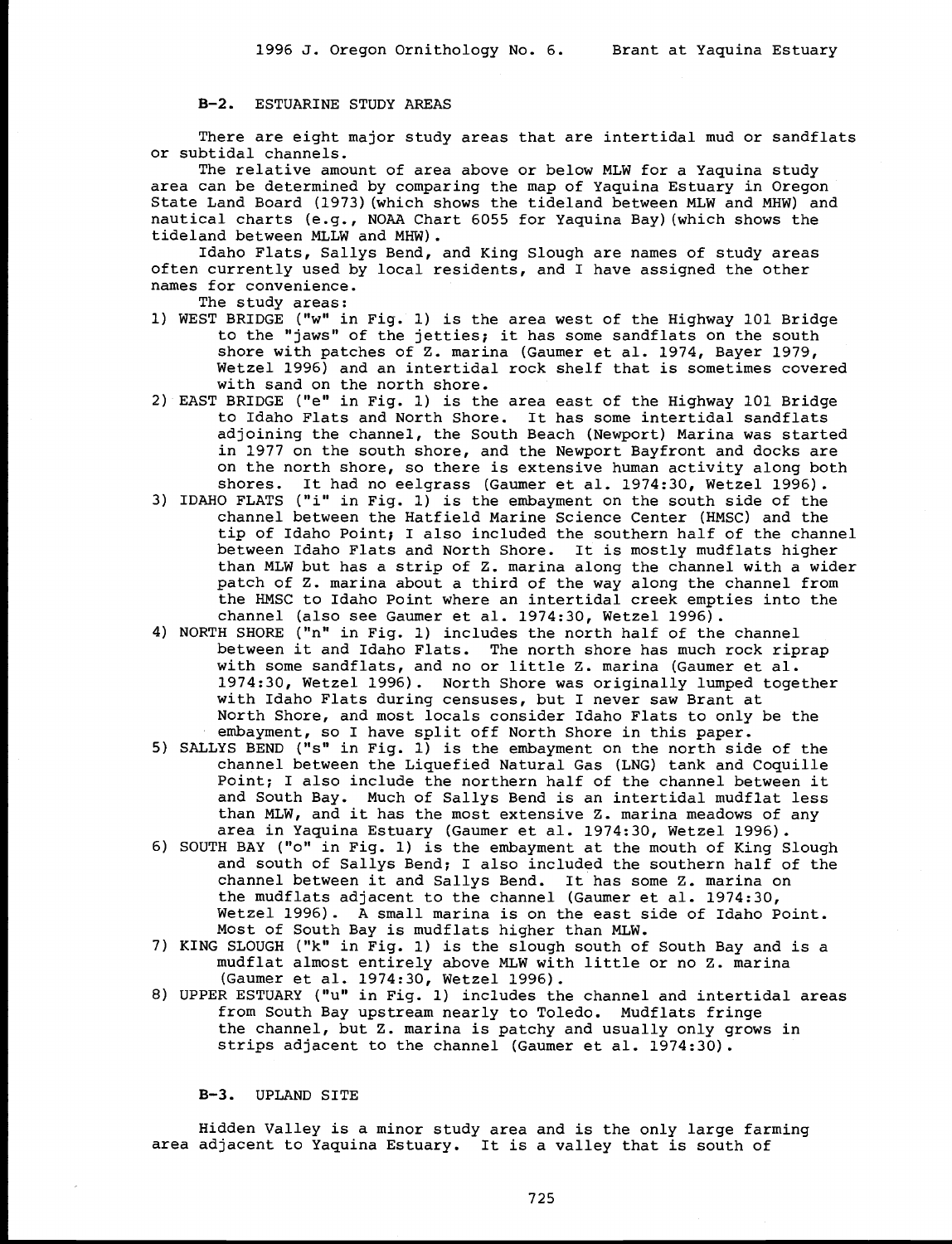Highway 20 and is between Sallys Bend and Toledo (Fig. 1). At one time, it was an estuarine marsh, but tide gates at Boone and Nute Sloughs (Fig. 1) that drain Hidden Valley prevent brackish water from entering. Today, it is mainly pastures with intermittent houses, especially around its north side.

C. METHODS

C-1. METHODS FOR DETERMINING BRANT ARRIVAL DATES

Beginning in late October, I often surveyed embayment areas for Brant arrivals, especially in 1979-1990 (Table 1). However, I may have missed some arrivals, so I also include arrival dates of other observers in Table 1.

#### C-2. OBSERVATION POINTS

I used six observation points (1-6 in Fig. 1) for West Bridge and embayments. I almost always observed West Bridge at "1" and most often

from "5" (Fig. 1). I walked about 250 ft (76 m) between "4" and "5."<br>Brant were within 0.4 mi (0.6 km) of the observation point<br>at West Bridge and within 0.9 mi (1.4 km) (but rarely greater than 0.6 mi<br>[1.0 km]) of whiche

#### C-3. OPTICAL EQUIPMENT FOR OBSERVATIONS

I used wide-angle 7 X 35 binoculars and a Bushnell Spacemaster II telescope with a 20X wide-angle eyepiece from land adjacent to the intertidal areas to look for Brant arrivals.

Except during December 1988-January 1989, when I often used a Celestron C-90 (1000 mm) telescope with a 31X (32 mm) eyepiece to count Brant at embayments, censuses were with the 20X scope. I preferred using the 20X scope because it was smaller and lighter and had a wider field of view; however, the counts may have been more accurate if I had<br>used a telescope with a higher magnification (section E-3). Each scope was<br>positioned about 2-8 ft (1-2 m) above MHW, which is about 10-16 ft (3-5 m)

C-4. METHODS FOR COUNTING BRANT

I often censused Brant while I was also doing censuses of other<br>waterbirds. I counted Brant individually (usually with a hand clicker), waterbirds. I counted Brant individually (usually with a hand clicker),<br>when wind speeds were 20 mph or less and when wave conditions, glare, rain,<br>or fog did not obscure birds. I did not count Brant while they were<br>flying

embayments, but when I originally compiled these censuses, I just noted whether they were near a low or a high tide. At the time of finishing this paper, I do not have time to go back through my original notes to find the times of each census because they are scattered amongst several notebooks for different census projects. Counts were usually made within three hours of the time of predicted

low tide at the HMSC; most counts were for low tides less than MLW.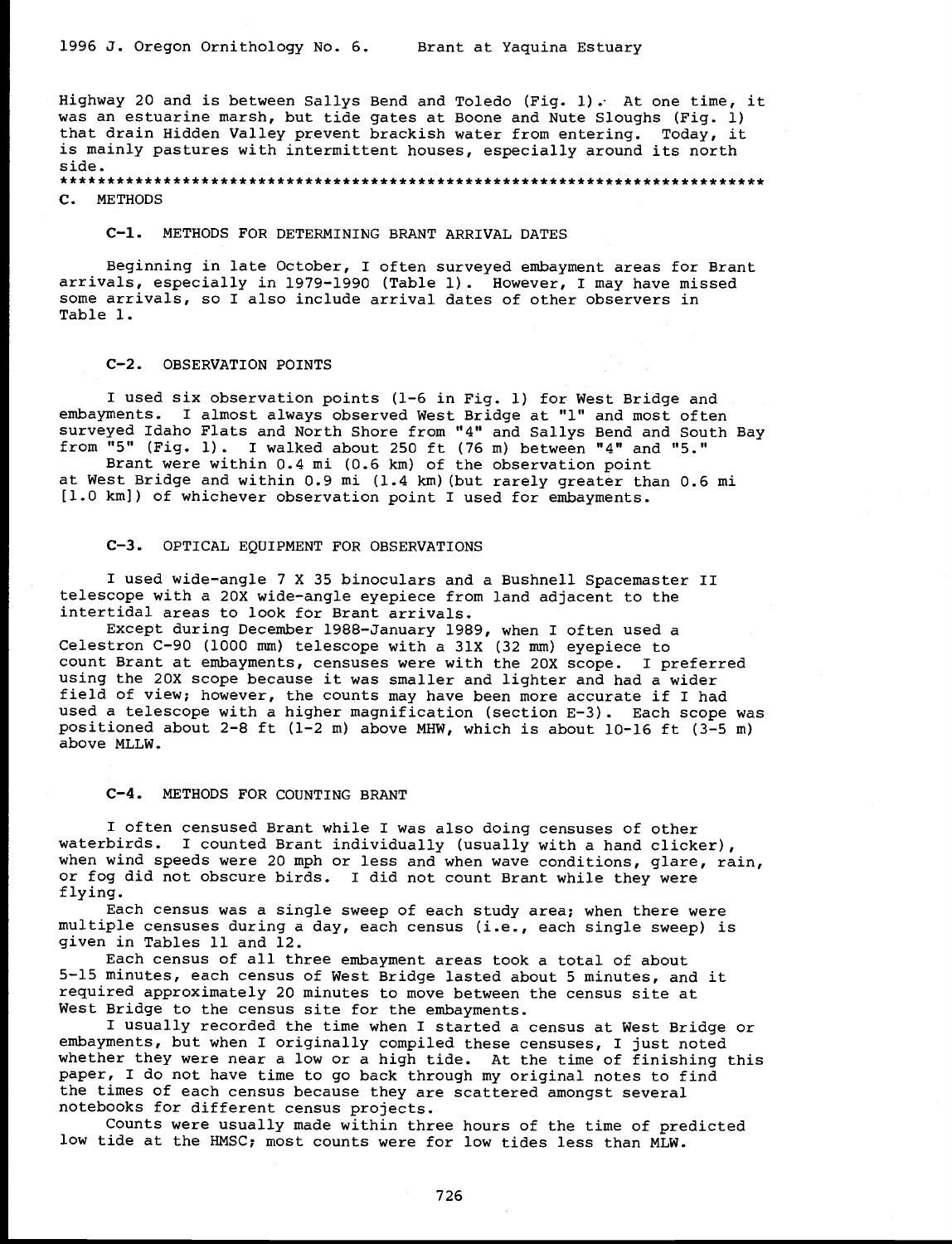# D. SHORTCOMINGS OF OBSERVATIONS

#### D-1. INTRODUCTION

In any ornithological undertaking there are shortcomings, and this is no exception. Here, only the most relevant shortcomings are examined.

#### D-2. SHORTCOMING: LIMITED INITIAL PURPOSE

My original purpose was to try to monitor Brant numbers with the equipment and time I had available in conjunction with other research projects. As I write this paper, it is apparent that if I had devoted more attention and time only to studying Brant that the results would be more complete and that there may have been less variance amongst counts.

#### D-3. SHORTCOMING: ERRORS IN DETERMINING ARRIVAL DATES

The first Brant to arrive can be easily overlooked because there may be so few (i.e., only 2-4), but there are often 10-100 by November 1 (Table 1). Ideally, one should begin looking daily for arrivals on about October 20 by carefully searching the embayment areas with a 20X telescope.<br>However, this was not always possible because of poor visibility, large<br>waves, or time constraints. Thus, arrival dates in Table 1 may sometimes<br>b

#### D-4. SHORTCOMING: METHODS OF COUNTING BRANT

When I started counting Brant, I thought I could do an accurate count by using a 20X telescope during a single sweep of a study area. In 1989-1990, I discovered variation among counts made within minutes of each<br>other. In hindsight, I should have done multiple censuses each day and perhaps used the 31X telescope that I acquired in 1988 more often (see section E).

#### D-5. SHORTCOMING: NUMBER OF CENSUSES

It seems that there can never be enough censuses. Although 596 censuses of embayments are in Table 11 and 573 censuses of West Bridge are in Table 12, it would have been helpful to have more censuses in each semimonthly period during November-January to better determine the variance<br>in overwintering Brant numbers. Further, more counts during spring migration (especially February-April) would have been useful in detecting ephemeral, peak concentrations.

#### D-6. SHORTCOMING: NOT MEASURING HUMAN DISTURBANCE

Although it may not be aesthetically pleasing to count and observe the activities of people; it would have been very helpful if I had done so during each census because Brant are vulnerable to human disturbance

(section P).<br>Ideally, it would have been useful to measure the kinds, frequency,<br>and amounts of disturbance; however, I did not have time to do so. It is far less time consuming to census Brant (which can take 5 min) than to spend hours trying to determine the frequency and source of disturbance because disturbance can be infrequent, even though it may significantly influence the distribution and foraging of Brant (section P).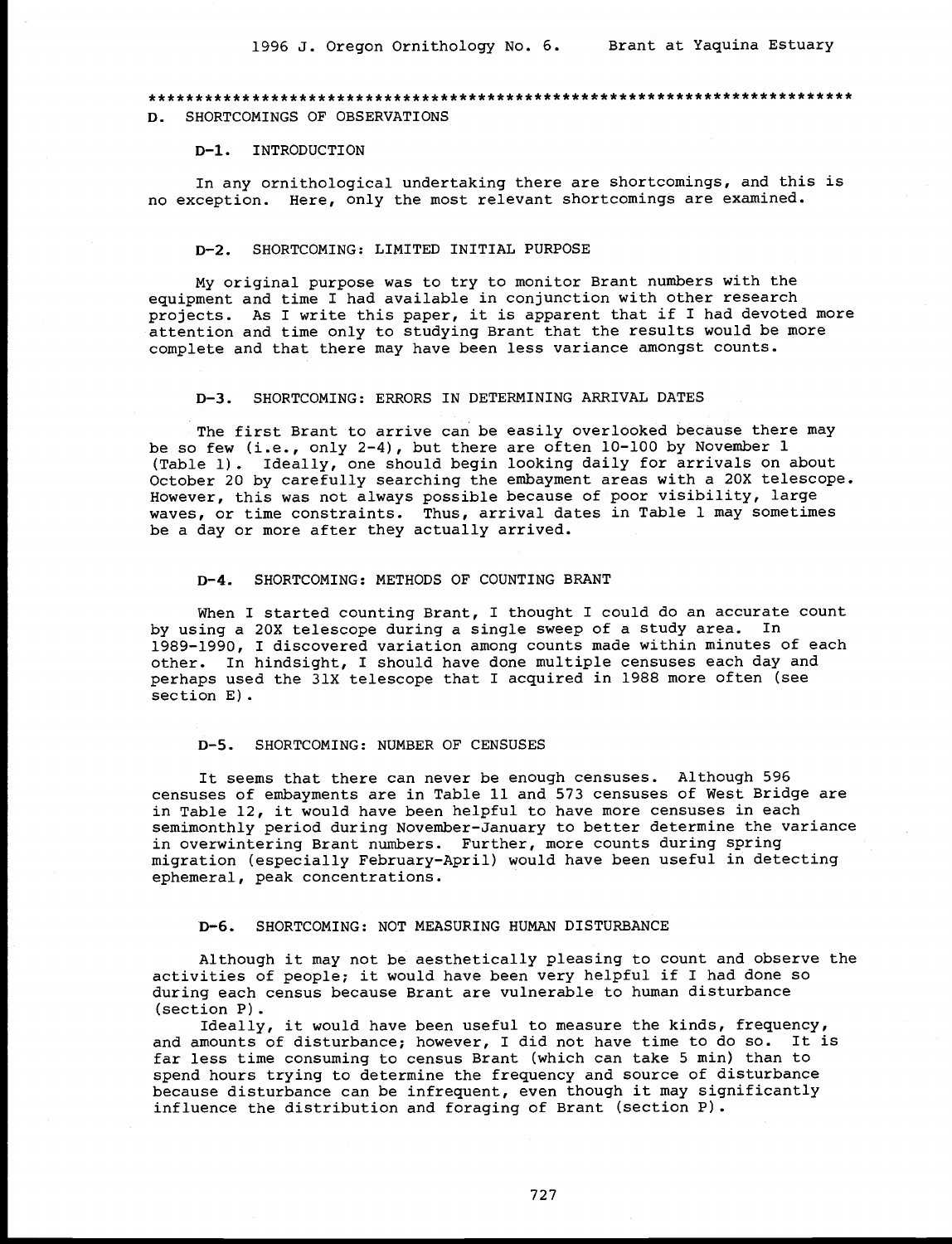D-7. SHORTCOMING: LACK OF RECORDS SPECIFIC TO INDIVIDUAL HABITATS

Although keeping records separately of the number of Brant present at eelgrass or non-eelgrass areas would have been useful, doing so would have taken more time than I had available.

# D-8. SHORTCOMING: LACK OF KNOWLEDGE ABOUT OCEAN ROOSTING

It is unclear if Yaquina Brant sometimes fly to the ocean to roost at night (section G) or in response to human disturbance (section P-2). Such knowledge is important in planning when to best census Brant or in interpreting variation among censuses that may result from some Brant being out on the ocean. \*\*\*\*\*\*\*\*\*\*\*\*\*\*\*\*\*\*\*\*\*\*\*\*\*\*\*\*\*\*\*\*\*\*\*\*\*\*\*\*\*\*\*\*\*\*\*\*\*\*\*\*\*\*\*\*\*\*\*\*\*\*\*\*\*\*\*\*\*\*\*\*\*\*\* E. RESULTS AND DISCUSSION: CENSUSING TECHNIQUES

# E-1. INTRODUCTION

Brant are one of the easiest waterbirds to count accurately along the Oregon coast. They are easy to identify, they are large and thus visible from a long distance, and they do not dive out of sight during censuses. Nevertheless, Wetzel (1996:716) estimated a 10% precision error in

counting Brant at the Yaquina because of the movement of Brant or reduced visibility. Elsewhere, Wilson and Atkinson (1995) noted that errors in counting Brant varies with the methods used to count them.

# E-2. TYPES OF ERRORS IN COUNTING BRANT

FLOCK MOVEMENTS.--Errors can arise if Brant are moving between areas<br>during a census, so that they are either missed or counted twice. This is<br>particularly a problem during migration or if Brant are disturbed.<br>I do not thi

because I could see all embayments from observation point "4" or "5", and I did not count flying Brant. If they started flying, I would wait for them to land and then start the census over again.

MOVEMENTS WITHIN A FLOCK.--A second, much more common type of error occurs while counting Brant in a tight flock, so that some may be blocked from view while others may move around and be recounted. This can happen after Brant have been disturbed, so that they walk or swim past each other<br>so closely that it can be hard to separate counted from uncounted birds.<br>Further, Brant lower their heads while foraging and thus can be blocked<br>fr

This problem can be aggravated by the position of the observer<br>relative to the Brant. If Brant are distant and the observer is only slightly higher than them, then the shallow angle of view can easily result in Brant at the rear of the flock being blocked from the observer's view.

Ideally, one should be patient and wait until Brant disperse, so that the chance of missing or recounting some is reduced. However, this was often not an option because I was also trying to census other birds as well<br>in a short time span. Thus, my counts were affected by this type of error.<br>For example, when I did five counts within a short period of time so th counts differed by 43-57 Brant and that the ratio of minimum to maximum counts was 86-88% (Table 2).

# E-3. CENSUS METHODS: MAGNIFICATION AND QUALITY OF TELESCOPE

Especially when Brant are in a tight flock, a higher magnification of telescope may be useful in accurately censusing Brant. For example, Wilson and Atkinson (1995:92) indicate that they counted 1.692 times as many Brant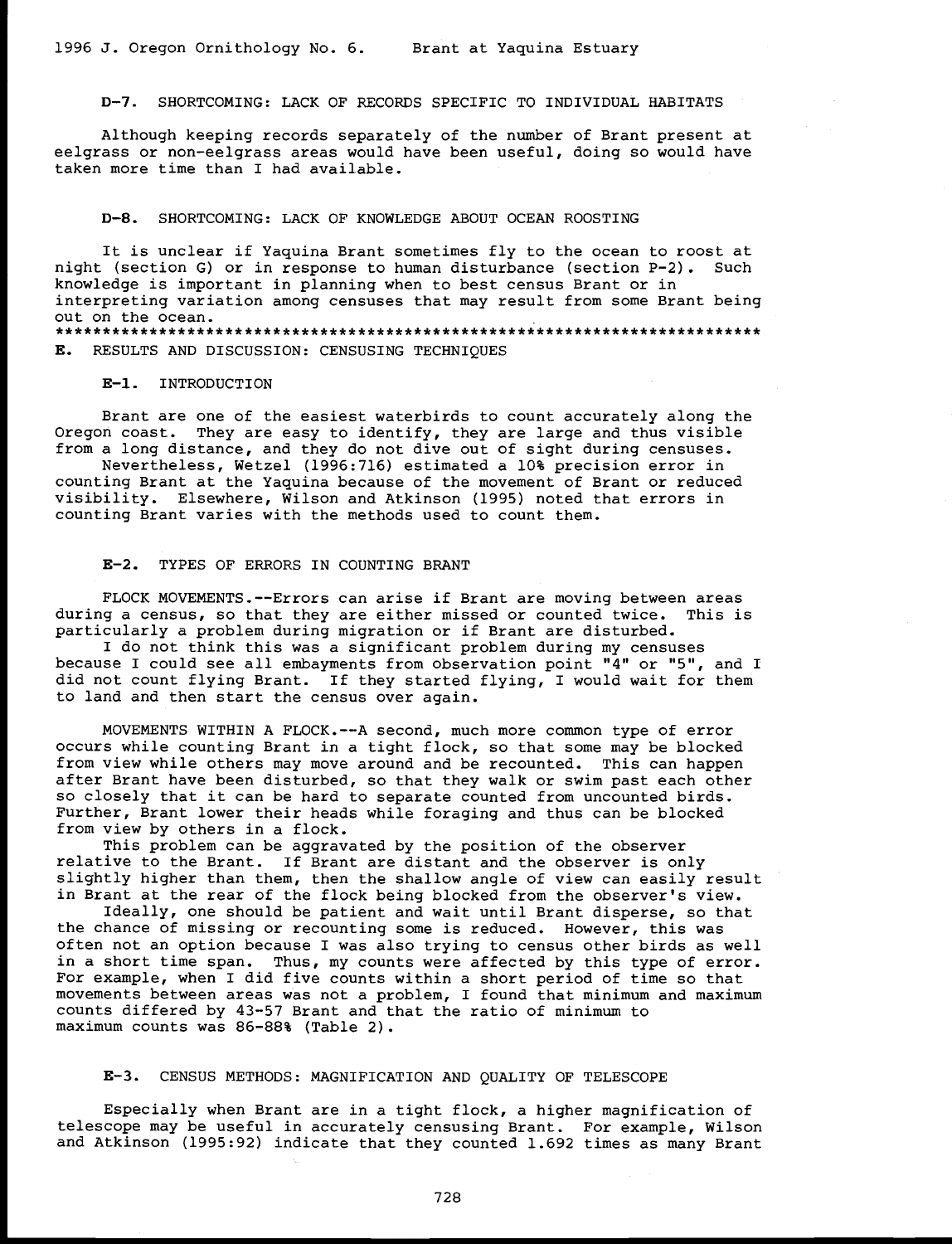with a Questar with 50x or 130x eyepieces than with a 20x telescope.<br>However, they appear to have been looking over longer distances than I, and they were also counting many more Brant (i.e., regularly 1,000-12,000), so their potential error of trying to count Brant in tight flocks would be greater. Thus, their correction factor is applicable under their censusing conditions, but may not be elsewhere.

Unfortunately, I did not test the 31X vs 20X telescopes to determine a correction factor between them and to estimate how many Brant I may have missed with the 20X scope. Perhaps, my counts would have been more accurate and less variable with a more powerful telescope.<br>However, the accuracy o

which scope to use. Because I was also often counting other waterbirds and moving between areas, mobility was important, so I preferred using the more portable 20X scope that also had a much greater field of view than the more unwieldly Celestron.

#### E-4. CENSUS METHODS: DOING MULTIPLE COUNTS DURING A DAY

Another way of dealing with errors in counting Brant in flocks is to do multiple counts and then use the maximum or average count as being representative of that day. One problem with doing so is that it may take<br>more time than the observer has, especially because disturbance (section P)<br>may result in Brant flying and being so agitated that time and patience Further, the maximum count may be inaccurate because it may include some Brant that have been censused more than once.

#### E-5. CENSUS METHODS: SEASONAL TIMING

WINTERING.--If the purpose of censusing is to count overwintering Brant, then it seems obvious that counts need to be during the time when they are wintering and not migrating. Nonetheless, some early Pacific Flyway counts were done in February, when some Brant may have been migrating, but, nonetheless, were used as an indicator of wintering numbers (Denson and Murrell 1962:258; sections K and 0-5). More recently, Pacific

Flyway counts are usually done in January (section  $O-5$ ).<br>As pointed out in Bayer (1983), the best time to census overwintering<br>Brant numbers at Yaquina Estuary is probably during the 1-15 January<br>period. One advantage t Fig. 3). If variation among censuses is reduced, then fewer censuses are needed to determine statistical differences in Brant numbers among years. The second advantage to censusing in early January is that this is before spring migrants start arriving (section L), so that censuses may better represent overwintering numbers.

MIGRATING OR SUMMERING.--Many more censuses are required to detect or<br>enumerate migrating or summering than wintering Brant because there is<br>great variation in the number or even the presence of Brant during spring<br>migrati (June-September) can also be hard to detect (Tables 11 and 12).

#### E-6. AERIAL VS GROUND CENSUSES

Brant can be disturbed by aircraft (section P-2), but aerial counts are the only practical way to cover large geographical areas. If Brant flocks are small (e.g., 500 or less birds), some researchers have considered aerial counts to be more accurate than ground counts (Leopold and Smith 1953:96), but other researchers (Denson and Bentley 1962:20, Einarsen 1965:67, 110; Henry 1980:24-25) indicate that ground counts are more accurate. Discussions of the accuracy of aerial censuses and their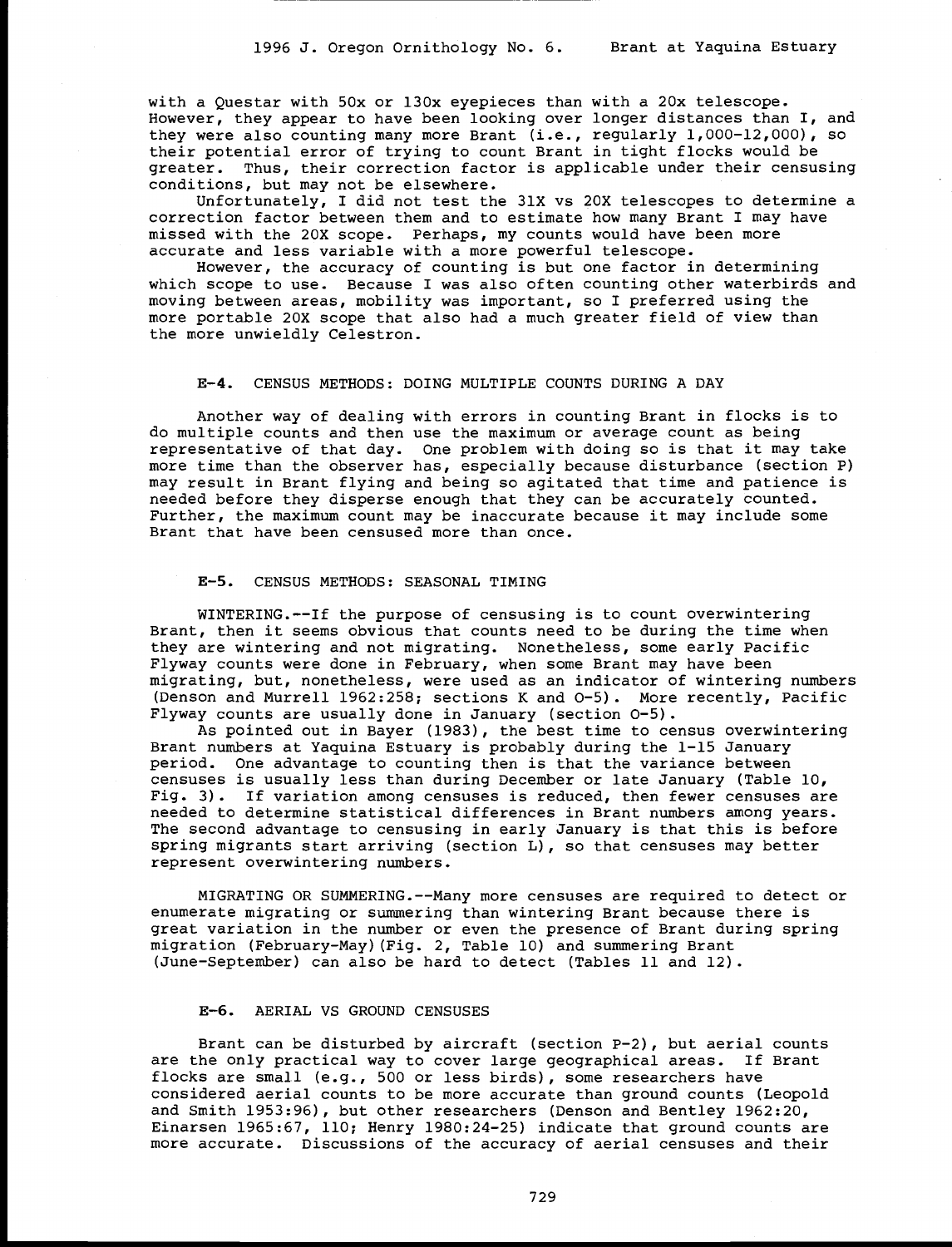use as indices of abundance rather than as exact measures of population numbers are in Stott and Olson (1972), Caughley (1974), Caughley et al.<br>(1976), Page et al. (1982), Gaston and Smith (1984), Broome (1985), Haramis

et al. (1985), Pollock and Kendall (1987), and Samuel et al. (1987).<br>Because aerial counts involve visually estimating the number of birds<br>while the observer is flying, aerial counts are prone to counting errors as<br>are gro

At Yaquina Estuary, aerial censuses of wintering Brant were often much less than my ground counts, with one aerial observer (JC) only seeing 0-33% of the number of wintering Brant that I found (Table 3). Such low aerial counts may be one reason why Yaquina Estuary has been overlooked as a wintering area (section K-2).<br>Although aerial counts can miss Brant, they are the only way that the

entire Oregon coast can be surveyed, and it is not practical to census some estuaries from the ground. Taking and analyzing aerial photographs of Brant in Oregon does not appear to be currently feasible.

# E-7. CENSUS METHODS: TIME OF DAY

It is not clear if Brant sometimes fly from the Yaquina to roost at<br>night on the ocean (section G). If they do, then variation between early<br>morning or late afternoon and mid-day counts may be because some Yaquina<br>Brant ha

# E-8. CENSUS METHODS: CONCLUSION

Census methodology depends upon the purpose of the research, the resources and time available, and the allowable error. There are trade-offs, so even though one could improve the accuracy of Brant counts,<br>doing so could be at the expense of being able to census other areas or<br>conducting other activities.<br>If it is not feasible to do counts that are 10

important to acknowledge and accept the potential error, and to not overanalyze census data. \*\*\*\*\*\*\*\*\*\*\*\*\*\*\*\*\*\*\*\*\*\*\*\*\*\*\*\*\*\*\*\*\*\*\*\*\*\*\*\*\*\*\*\*\*\*\*\*\*\*\*\*\*\*\*\*\*\*\*\*\*\*\*\*\*\*\*\*\*\*\*\*\*\*\*

F. RESULTS AND DISCUSSION: BRANT FORAGING BEHAVIOR AND DIET

#### F-1. BRANT FORAGING BEHAVIOR

LOW TIDES.--Brant were usually at intertidal portions of embayments (especially Sallys Bend and Idaho Flats, Table 5), where they fed on vegetation, especially eelgrass, whose shoots were mostly rooted below MLW<br>(Bayer 1979, 1996:785).

Brant were often in a few flocks at low tide, but after a Bald Eagle (Haliaeetus leucocephalus) passed by (section  $P-3$ ), they were almost always in one large flock.

HIGH TIDES.--Both Wetzel (1996) and I observed some Yaquina Brant forage by stealing vegetation brought to the surface by American Coots (Fulica americana) that dove into Z. marina beds. Elsewhere, Brant<br>sometimes associated with diving ducks, including scaup (Aythya marila or<br>A. affinis), Redhead (A. americana), scoters (Melanitta), or goldeneyes (Bucephala spp.) to feed on vegetation that the divers brought to the surface (Cottam et al. 1944:47-48, Einarsen 1955, 1965:31).

At high tides, I also saw Brant pick up pieces of vegetation that had broken off and were floating. Although I saw Brant by the salt marsh along the west shore of Idaho Flats near the HMSC, I did not determine if they<br>were feeding on salt marsh vegetation.<br>Wetzel (1996:717) noted that Yaquina Brant scattered at high tide and

did not forage much.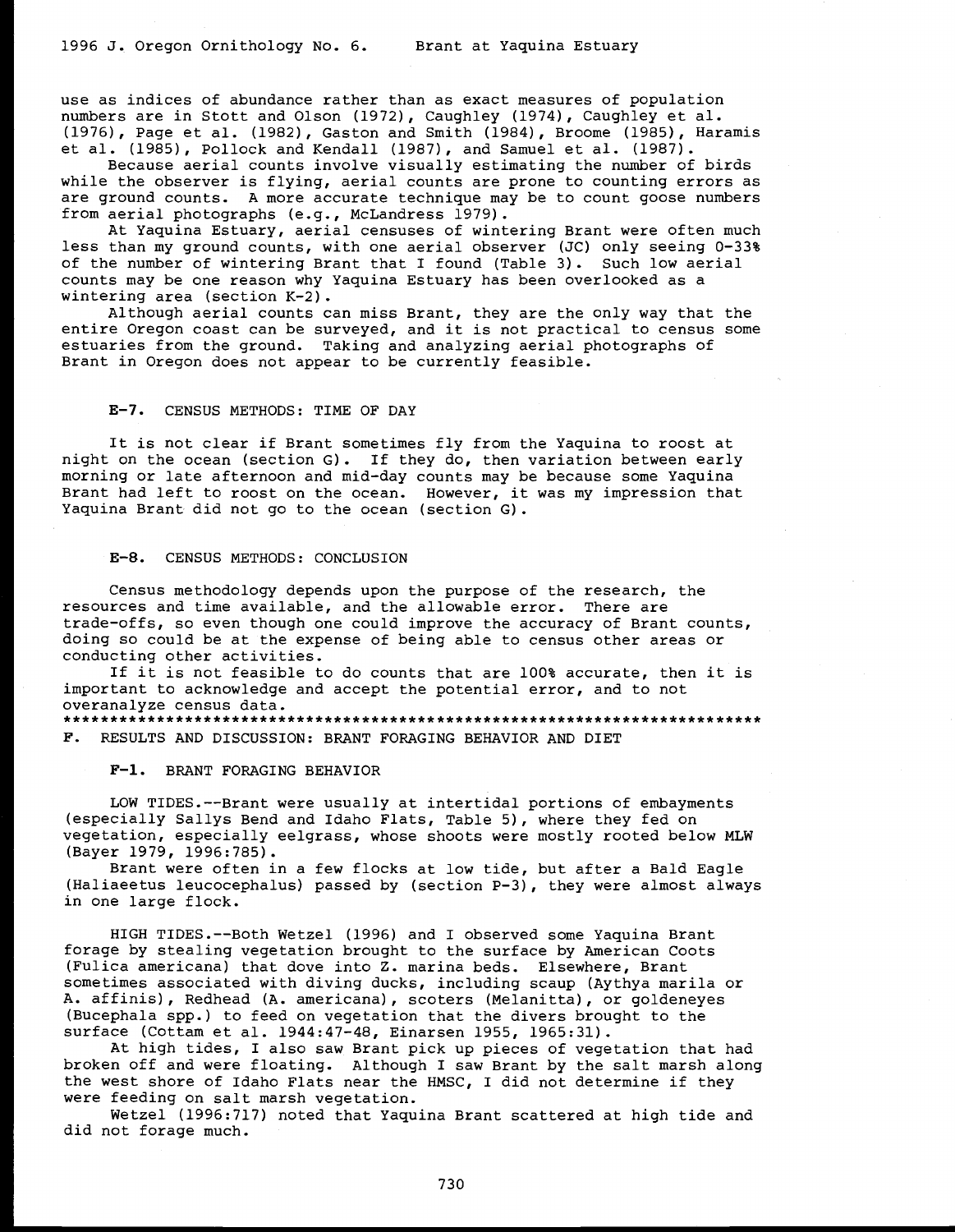F-2. DIET

ESTUARINE.--Many observers have emphasized the importance of Z. marina<br>in the diet of Brant (e.g., Moffitt and Cottam 1941, Cottam et al. 1944,<br>Yocom and Keller 1961, Einarsen 1965:28-29, Palmer 1976:271, Ward and Stehn<br>19

very important for Brant at embayments; however, both of us also noted<br>Brant feeding on algae at West Bridge, which mainly occurred during spring migration (Table 9). At Coos Bay, where a few Brant erratically overwinter (Table 7), Hodder (1986) found that Brant during spring migration often<br>forage on sea lettuce (Ulva spp.). Ulva and other green macroalgae may not be very important for wintering Brant at the Yaquina because macroalgal coverage is greatest in summer and little was present in December

(Bayer 1996:784). The growth of Z. marina and macroalgae at the Yaquina is<br>examined in Bayer (1979, 1996).<br>Z. japonica is a smaller species of eelgrass that grows higher in the<br>intertidal than Z. marina so it would be avai seeing Brant in areas (e.g., along the shores of north Sallys Bend or south Idaho Flats) where Z. japonica was present during my 1980-1985 Brant observations. However, during the 30 December 1995 Yaquina Bay CBC, I was surprised to see Brant along the north shore of Sallys Bend, where there were beds of Z. japonica (Bayer 1996), but I did not observe if Brant were<br>actually feeding on Z. japonica or not. During the 1995/1996 winter, Dave<br>Pitkin (U. S. Fish and Wildlife Service [USFWS] biologist, pers. comm.)<br>

Brant also sometimes feed on herring eggs (Clupea harengus) attached<br>to Z. marina (Moffitt and Cottam 1941:18, Einarsen 1965:29, 74-75; Palmer<br>1976:271, Bayer 1980). At Yaquina Estuary, herring spawn erratically from as early as December 26 to about mid-April (Bayer 1980:193), and I found an average of 80 or less Brant at herring spawn sites in 1979 (Bayer 1980).

OPEN COAST.--Brant have foraged on surfgrass (Phyllospadix spp.) (Moffitt 1941:227, Moffitt and Cottam 1941:16-18, Cottam et al.. 1944:45).

UPLAND FIELDS.--I only know of four reports of Brant being in terrestrial areas in Lincoln County: twice near Yaquina Estuary (section<br>H-1), and Kathy Merrifield saw a single Brant together with Canada Geese (Branta canadensis) and Gr. White-fronted Geese (Anser albifrons) at<br>Bayview Pasture nearly adjacent to north Alsea Bay on 17 and 24 March 1996.<br>Elsewhere in Oregon, Einarsen (1955) wrote that as many as 1,000 Brant<br>forage

(Tillamook Co.), when Z. marina beds had been excessively grazed by Brant; however, he did not mention this or his 1955 paper in Einarsen (1965). Presumably for the Tillamook and Netarts Bay areas, Batterson (1954:5, 1968:4) indicated that "flocks of thousands [of Brant] gather on the grass<br>lands and graze across the meadows like a herd of sheep" during spring when Z. marina became scarce. In contrast, Roy Lowe has not seen any Brant in fields along the Oregon Coast during his aerial surveys of waterfowl that began in 1985 and that primarily are during winter, so perhaps the Brant that Einarsen and Batterson reported as feeding in farm fields were a result of a Z. marina die-off in the early 1950's (Leopold and Smith 1953:100). Vagrants also occur far inland (Gilligan et al. 1994:42).

Away from Oregon, Black Brant have sometimes been reported to feed in fields, pastures, golf courses, and farm crops (Moffitt 1941:226-230, Moffitt and Cottam 1941:16-18, Leopold and Smith 1953:100); however, such feeding may have been because of a Z. marina die-off mentioned in those pastures (e.g., Reiger 1982, Stone and Knock 1982, Summers et al. 1993, Vickery et al. 1995, Lane and Hassall 1996).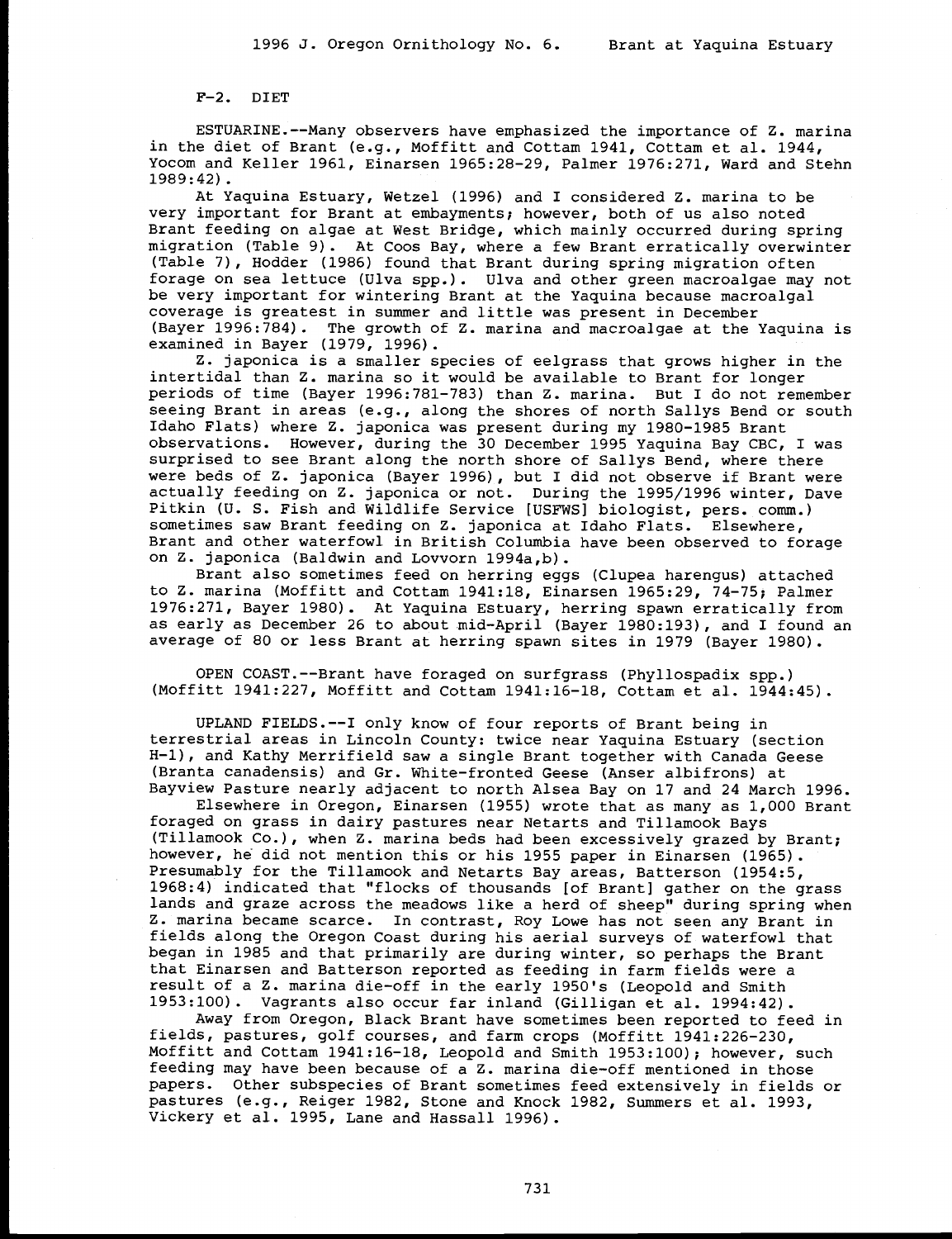# G. RESULTS AND DISCUSSION: NOCTURNAL BRANT BEHAVIOR

# G-1. NOCTURNAL BEHAVIOR OTHER THAN AT YAQUINA ESTUARY

In general, waterfowl behavior at night has been little studied (e.g., Jorde and Owen 1988, Henson and Cooper 1994), and it could be inferred that Brant are just daytime feeders. For example, Einarsen (1965:32-33, 70-71) only mentions Brant as foraging during the day, but he does not say if he looked for night feeding. Further, during part or all of the night, Brant left Humboldt Bay and roosted on the ocean (Denson and Bentley 1962:24, Henry 1980:56-57, 91), Brant also left some Washington bays to spend the night in the Strait of Georgia (Einarsen 1965:57), and Brant have been reported to depart Netarts Bay and spend the night on the ocean (John Stahl, fide Roy Lowe, pers. comm.).

In contrast, Ward and Stehn (1989:72-74) used triangulations of radiotagged Brant in Alaska, to determine that many were at Z. marina areas at night and were presumably then feeding, but that a greater percentage were at roosting areas at night than during the day. Ward and Stehn (1989:116) were not able to view Brant at night satisfactorily with 7X-9X night-vision scopes to see Brant behavior.

In England, reports of Brant feeding at night during winter are in Ranwell and Downing (1959:50), Owens (1977:11), and Lane and Hassall (1996). Ranwell and Downing (1959:43, 50) noted that Brant foraged at night in the salt marsh during full moon and also commented that Chapman (1889) observed Brant feeding by moonlight; in contrast, Lane and Hassall (1996) wrote that moon phase and intensity did not affect the amount of salt marsh foraging. Owens (1977:11) found that Brant sometimes fed at night during cloudy weather and that they mostly fed between tides when water lifted their food off the mud; perhaps Brant see food items better at night in water, or they can reduce ingesting mud with their food when it is floating rather than laying on the mud. Lane and Hassall (1996) reported that individual Brant in the same flock varied widely in the occurrence of nocturnal foraging.

A paper that I have not seen (Madsen et al. 1989) may indicate that Brant are active at night at nesting areas east of Greenland (fide Henson and Cooper 1994:1013).

# G-2. NOCTURNAL BEHAVIOR AT YAQUINA ESTUARY

INTRODUCTION.--There is conflicting evidence about what Brant do at night at Yaquina Estuary, but Brant may not always go out to the ocean to roost or always remain within the estuary. Brant may do both, depending upon the weather, tidal conditions, daytime foraging success, disturbance, and season. In any case, many more observations are needed to elucidate their nocturnal behavior at the Yaquina.

OCEAN ROOSTING.--On 21 January 1923, Ira Gabrielson (unpubl. field notes) was at Yaquina Estuary and wrote: "Black Brant flew straight down the bay and over the sandspit point on which the town was built, going straight out to sea and returning to the bay in the morning over the same route." This suggests that Yaquina Brant went out to the ocean at night.

However, I did not see any Brant flights from the embayments to the ocean in the late afternoon, but perhaps I did not do enough observations after sunset to see such flights; for example, Pitkin and Lowe (1995:5) saw Canada Geese making flights to the ocean up to an hour or more after sunset. However, at Humboldt Bay, Brant started flying to the ocean several hours before sunset (Henry 1980:57).

On 16 February 1996 when sunrise is at about 0717 PST, Roy Lowe (pers. comm.) saw a flock of 50 Brant at 0733 PST and 19 Brant at 0741 PST fly into Yaquina Estuary from the ocean, but it is not clear if these were spring migrants or Brant returning to Yaquina Estuary after spending the night on the ocean. However, Dave Pitkin (pers. comm.) counted Brant later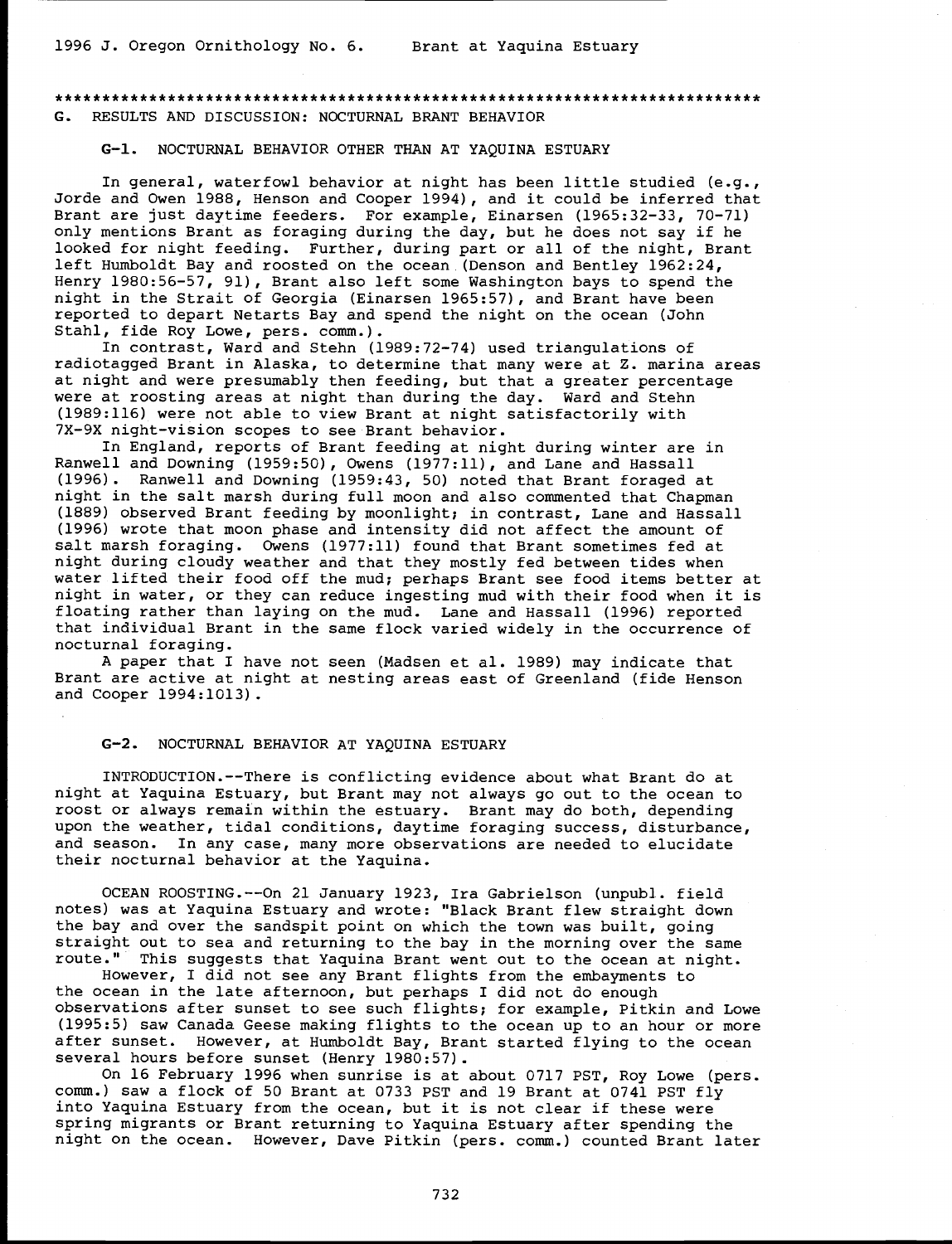that day and did not find an increase in numbers or any banded Brant that he had not seen before, so these Brant may have spent the night on the ocean. At Humboldt Bay, Henry (1980:57) found that many Brant flew from the ocean into the bay an hour or more after sunrise.

During the evening of 21 February 1996, I went around embayments and West Bridge and did not hear any Brant.

NOCTURNAL PRESENCE IN YAQUINA ESTUARY.--Since the bayfront has lots of outdoor lights, Brant may use this light (which dimly illuminates at least part of Idaho Flats) for foraging. I sometimes heard Brant late at night at embayments and West Bridge in March-April 1974, even a week or more away from a full moon and when tide heights were greater than MLW (Table 4).

On 28 March 1996 at Yaquina Bay State Park (just west of "2" in Fig. 1), Dave Pitkin looked for Brant flights coming from the ocean during 0500-0540 PST but did not see any. At 0545, he went up the estuary and found 162 Brant scattered over embayments and channels, which was down slightly from the 176 that he had counted the day before. Either these Brant spent the night in the estuary or they flew in before 0500.

DISCUSSION.--There would be at least two advantages to Brant remaining at embayments at night rather than going out to the ocean. First, Brant could at least sometimes forage with minimal human and no eagle disturbance (section P) at night.

A second advantage to remaining at the protected embayments is that Brant could drown if they roost on the ocean. This has been reported for other geese in Oregon (Springer et al. 1989, Pitkin and Lowe 1995:6) and for Brant in California (Wooten 1954, Einarsen 1965:74). However, Robert Loeffel (unpubl. data) has been doing beached bird walks along 4.5 mi (7.2 km) of beach starting about 1.5 mi (2.4 mi) south of the Yaquina Bay South Jetty from 1978 to the present and has found few if any Brant each year. Further, the beaches just south of the South Jetty and north of the North Jetty are often walked by people, so even if Brant were only beached occasionally, we would probably have heard about these reports, but we have not. Thus, Brant may either not be present on the ocean near the Yaquina and/or rarely drown in the ocean and wash ashore. \*\*\*\*\*\*\*\*\*\*\*\*\*\*\*\*\*\*\*\*\*\*\*\*\*\*\*\*\*\*\*\*\*\*\*\*\*\*\*\*\*\*\*\*\*\*\*\*\*\*\*\*\*\*\*\*\*\*\*\*\*\*\*\*\*\*\*\*\*\*\*\*\*\*\*

H. RESULTS AND DISCUSSION: BRANT DISTRIBUTION

H-1. NONESTUARINE SITES THAT WERE RARELY, IF EVER, USED BY BRANT

As noted in section F-2, Black Brant sometimes feed in farm fields, but perhaps only during periods of Z. marina die-offs. The only large fields or pastures adjacent to Yaquina Estuary are at Hidden Valley (Fig. 1). The only report of Brant at Hidden Valley is of 17 on 24 December 1992, but I suspect that the observer was mistaken. No one else has ever reported Brant at Hidden Valley, although it has occasionally been birded, especially during the Yaquina Bay CBC, and Roy Lowe has conducted USFWS aerial winter waterfowl surveys there since 1988.

I have made a few observations of other fields near Yaquina Estuary and have received field notes from birders in the Newport area since 1973. The only other nonestuarine report near the Yaquina that I am aware of is by Laimons Osis of a singleton feeding on the grass along the Yaquina Bay South Jetty road, just a few yards away from the water, on 27 March 1995.

#### H-2. ESTUARINE SITES WHERE BRANT WERE ABSENT

NORTH SHORE.-- As noted earlier, I originally censused North Shore at the same time as Idaho Flats but have split off North Shore because Brant were not present there and most locals only consider Idaho Flats to be the embayment south of the channel. So the dates and times listed for censuses at Idaho Flats (Table 11) also apply to North Shore.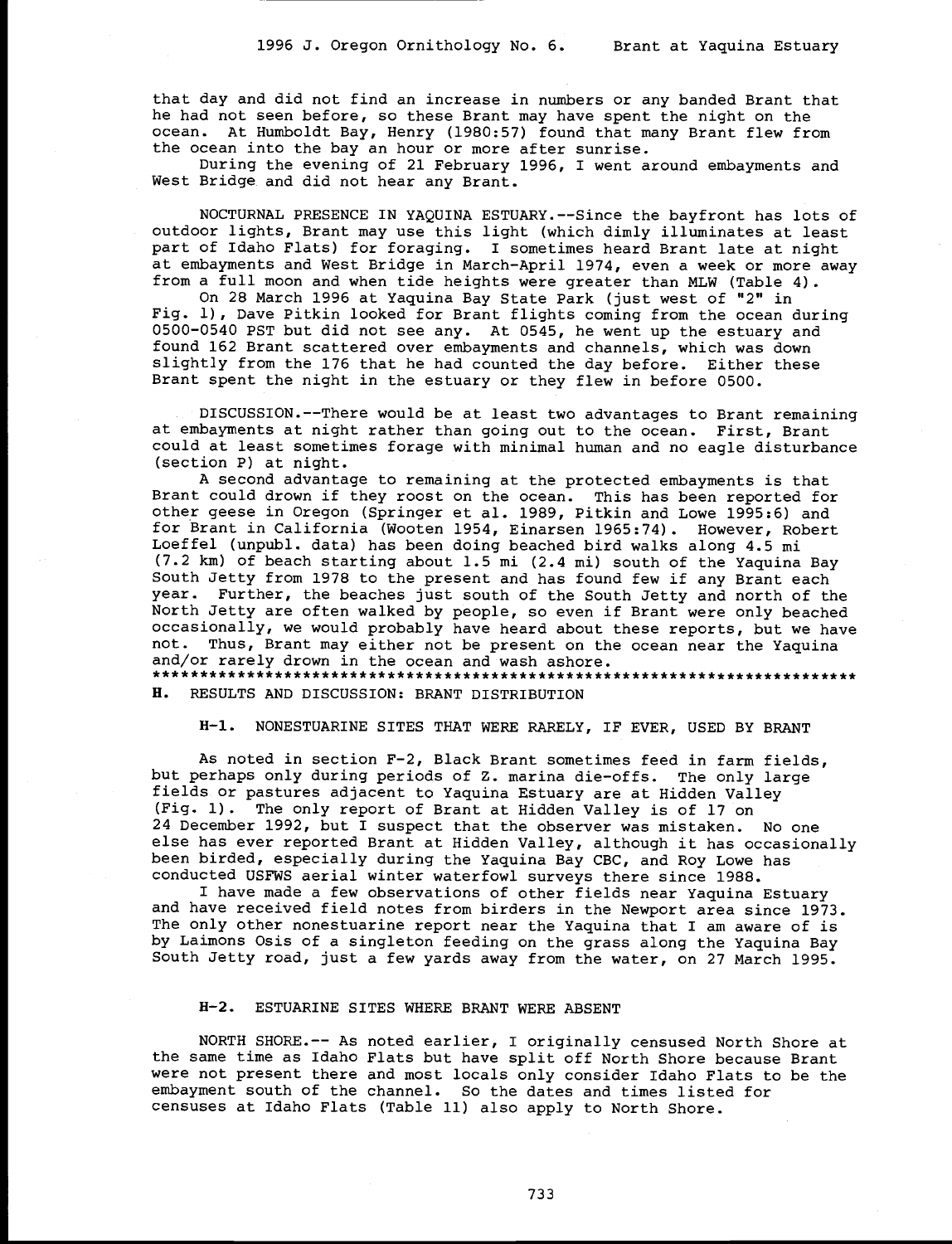KING SLOUGH.--I made over 100 observations here throughout the year during 1973-1975, but never saw any Brant in the area that I have included with King Slough ("k" in Fig. 1). To save space, I do not list each observation. However, I did see Brant at the mouth of King Slough, which I included with South Bay ("o" in Fig. 1).

UPPER ESTUARY.--I censused this area (see Fig. 1) over 100 times during November-May of 1973-1985 and also many times throughout the rest of the year without ever finding any Brant here. Similarly, Wetzel (1996) only noted Brant as far upstream as the shore opposite the site of Yaquina (Fig. 1). The Upper Estuary has also often been birded by others, but I have not found any records of anyone seeing Brant in the Upper Estuary. To conserve space, I do not list these observations.

#### H-3. ESTUARINE SITE THAT BRANT RARELY USED: EAST BRIDGE

The East Bridge area has changed since the construction of the South Beach Marina, which began in August 1977. Prior to the marina, there was a large intertidal sandflat embayment with a small stream that drained some dirt ponds used for salmon-rearing at Oregon Aqua-Foods before it was<br>expanded and some rock ruins near the southeast corner of the bridge.<br>In spite of observations throughout the year prior to the marina being

constructed, I only saw Brant three times at East Bridge. I counted 16-30 Brant on 27 March, 28 March, and 28 April 1974; so, similarly to West Bridge (section H-4), they were only occasionally present in spring. Further, Wetzel (1996) did not find them here during the spring of 1976. Thus, it appears that Brant were not very common here prior to the

construction of the marina in 1977, perhaps because many people were<br>clamming or walking the sandflats, and there was little or no Z. marina.<br>After the construction of the marina, I seldom censused East Bridge<br>during the w this area when I censused West Bridge (Table 12) and the eastern portion when I censused Idaho Flats and North Shore (Table 11). I did not see any Brant at East Bridge during these observations.

I suspect that Brant may avoid East Bridge because of the high level of human disturbance (also see section P-2). On the north side of the channel was the Newport bayfront, docks, Coast Guard Station, and a resort; on the south side was the marina and other docks. Boats were often moving to and fro along the channel.

To save space, I do not list East Bridge observations.

#### H-4. ESTUARINE SITE USED BY BRANT ONLY IN SPRING: WEST BRIDGE

Wetzel (1996) found Brant here during the spring of 1976, with the northwest shore used much more than the southeast shore. Wetzel felt that Brant went to the northwest shore of West Bridge as a refuge from human disturbance at the embayments, although he noted Brant doing some foraging

at West Bridge. I usually only found Brant at West Bridge during February-May, although a few were sometimes present in June-December (Table 9). Like Wetzel, I noted that Brant seemed to prefer the northwest shore and, secondarily, the south shore between the bridge and the first rock "finger" west of the Bridge. My West Bridge censuses are in Table 12.

#### H-5. ESTUARINE SITES USED BY BRANT IN WINTER AND SPRING: EMBAYMENTS

During the spring of 1976, Wetzel's (1996) map indicates that the embayment areas most heavily used by Brant were the west shore of Idaho

Flats near the HMSC and portions of Sallys Bend.<br>My censuses of embayments that commenced in 1980 are in Table 11. found that Brant usually arrived in late October or early November, numbers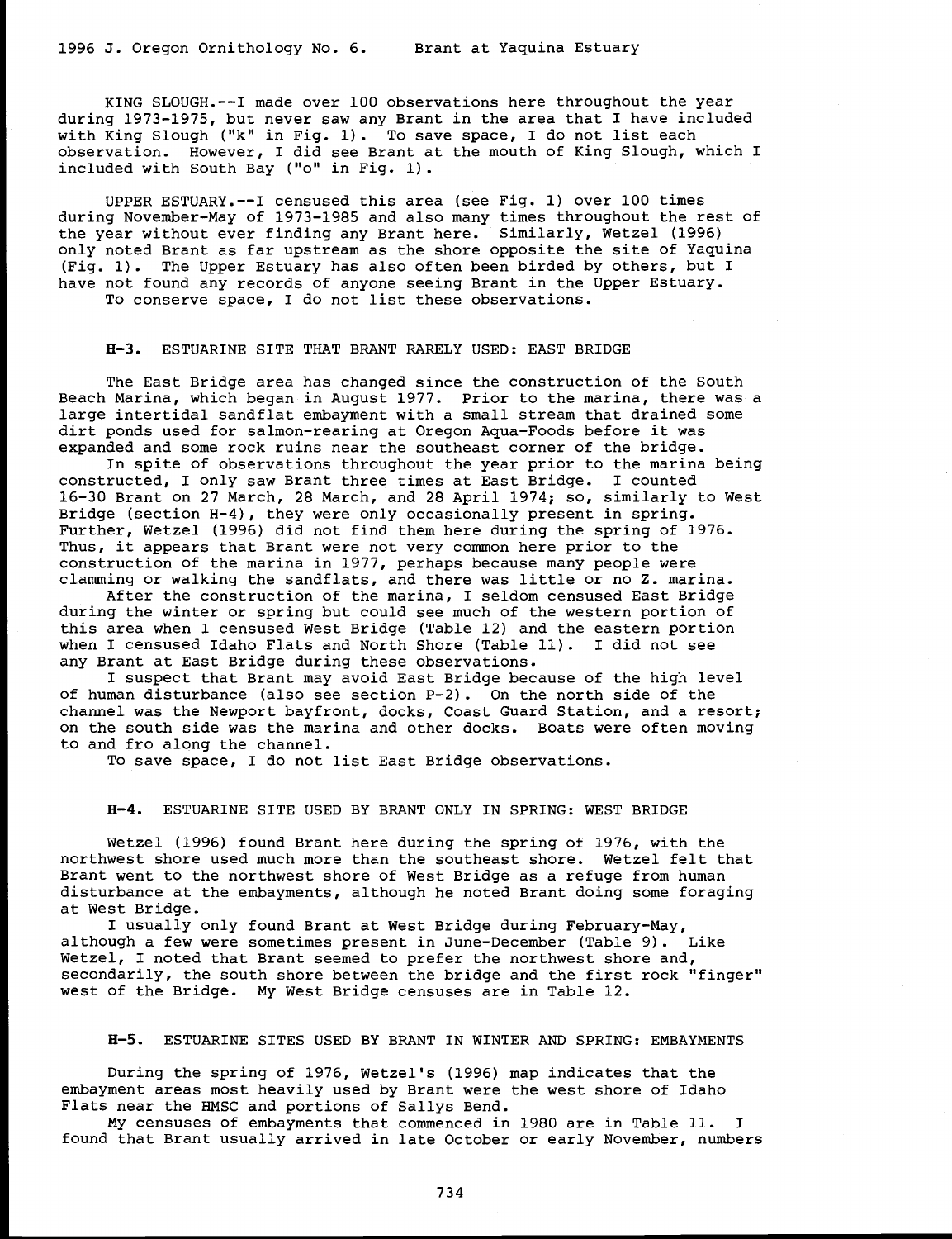built up to a plateau in December or January, their abundance sometimes fluctuated greatly during February, and peak spring numbers were usually slightly greater than wintering peaks (Fig. 2 and Table 9). This seasonal pattern at embayments is similar to two coastal areas in Washington studied by Wilson and Atkinson (1995:93), except that the spring peak abundances in Washington were several times greater than wintering numbers.

On average, Brant were at Idaho Flats during 59% of the censuses, at Sallys Bend during 45% of the censuses, and at South Bay during only 17% of the censuses (Table 5). However, it was my impression that Sallys Bend was used much more than Idaho Flats when tide heights were less than MLW, and it would have been useful to closely study Brant distribution at all tide heights to find out how their distribution changes. During high tides, I, like Wetzel, often saw Brant along the west shore of Idaho Flats near the HMSC.

Although Brant were sometimes out in the main Yaquina channel, I thought they only did so when they were disturbed or during high tides.

#### H-6. CONCLUSIONS: DIFFERENCES BETWEEN AREAS

Both Wetzel's (1996) spring observations and my censuses throughout the year indicate that Brant did not use all of Yaquina Estuary. My results, however, make it clear that Brant were essentially just spring migrants at West Bridge but were winter residents as well as spring migrants at embayments (e.g., Table 9).

In terms of density in March 1981 and 1982, Brant were about 5-10 times denser at West Bridge than at embayments (Bayer 1983:81).

Because of these differences, censusing only one portion of Yaquina Estuary could give a very distorted view of Brant usage. 

I. RESULTS AND DISCUSSION: FALL ARRIVAL

I-1. DATE OF FALL ARRIVAL

The timing of Brant arrivals in Oregon seems to be in dispute. Gabrielson and Jewett (1940:129) indicate that the earliest arrival date for Brant was November 25, Einarsen (1965:53) suggested that Brant may not have arrived until December in 1957, and Batterson (1954, 1968) wrote that Brant arrived "around the middle of November." However, John Wampole reported 365 Brant flying over Coos Bay on 19 October 1958 (Contreras 1996). Further, Brant arrival dates I compiled for Yaquina Estuary in late October were reported by Bayer (1983) and Dau (1992). Nevertheless, Gilligan et al. (1994:41) say that Brant typically arrive in mid-November.

The most recent listing of arrival dates at Yaquina Estuary is in Table 1. The earliest arrival date is October 22, and there are 12 years with arrivals in late October, so October arrivals are not rare (Table 1). However, in a few years (e.g., 1980 and 1987), Brant did not arrive until November 3 or 4, even though observers tried to find them earlier. In only four years were arrival dates after November 4 (1942, 1974, 1991, and 1993) (Table 1), but I suspect that observation effort in these years was inadequate to determine if Brant arrived earlier.

Yaquina arrival dates are similar to those at Humboldt Bay, where Brant have also often arrived in late October (Henry 1980:28-30).

Brant arrival dates may not have changed in the past 50 years--I suspect that observation effort is considerably greater today, so that Brant are being detected earlier. For example, prior to the 1970's, there were not as many researchers, no one appeared to be studying Brant intensively, and observers would have probably been limited to unaided eyes or binoculars, although a telescope is preferable in scanning the embayments to tell when Brant arrive. Further, we have a Yaquina arrival date in 1942 of November 14 (Table 1), and Wampole saw them on 19 October 1958 (Contreras 1996).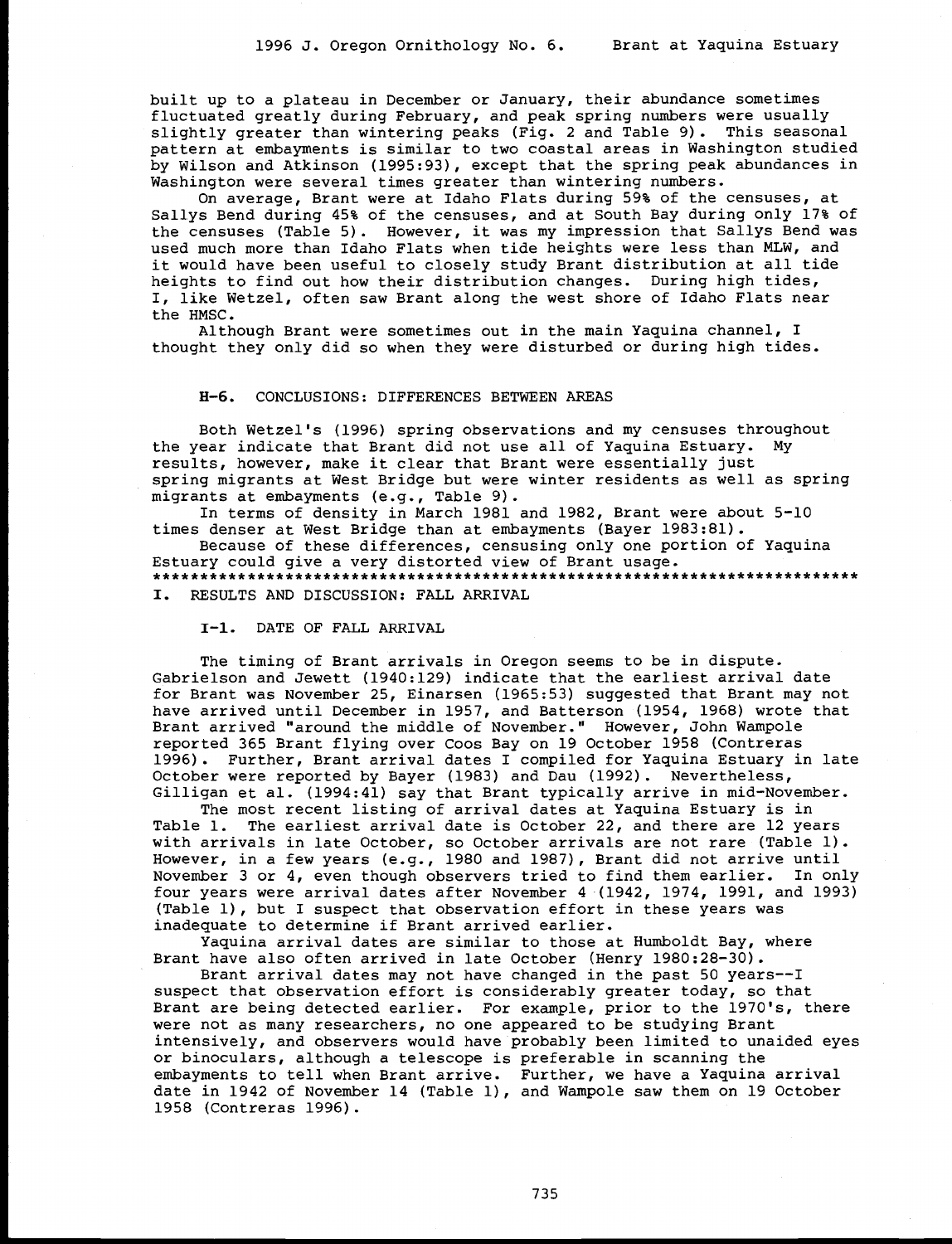# 1-2. BRANT ABUNDANCE WHEN THEY ARRIVE

1-2 Brant sporadically appear at the Yaquina during summer (Table 9), so it could be difficult to distinguish oversummering Brant from fall arrivals. However, 10-100 Brant were recorded in late October in 1976-1977, 1979-1984, and 1996 (Table 1), so October arrival dates are not just a result of seeing 1-2 summering birds. Similarly, Henry (1980:28-30) found 28-200 Brant that had arrived in late October of 1975-1977. J. RESULTS AND DISCUSSION: BRANT ABUNDANCE IN NOVEMBER-JANUARY

# J-1. GENERAL PATTERN OF NOVEMBER-JANUARY ABUNDANCE

After their arrival, Brant numbers slowly built up at embayments (but not West Bridge) during November and early December (Fig. 2). By about mid-December and through January, the rate of increase in numbers declined, although there were often more Brant in January than December (Fig. 2, Table 9). There was a lot of variation between years in Brant abundance for a given semimonthly period (Table 10), but the December and January semimonthly periods had less variation as measured by Coefficients of Variation (usually less than 10%) or Minimum/Maximum census ratios (usually 80% or more) than the November or February semimonthly periods (Table 10).

#### J-2. REASONS FOR VARIATION IN NOVEMBER-JANUARY ABUNDANCE

There could be several reasons for the variation in Brant numbers within one November-January period or between different winters. First, variation could simply be a result of my censusing methods. If I had used a more powerful telescope or did 3-5 counts of Brant after patiently waiting for Brant to be relatively dispersed and used the average or maximum count as a measure of the number of Brant present, the variation in numbers of Brant counted would probably have been less (section E).

Second, during the December-January periods of 1985/1986, 1986/1987, and 1989/1990; the number of Brant declined (Fig. 3), perhaps because of poor weather and subsequent dispersal. For example, a series of storms on 6-9 January 1990 may have resulted in a decrease in Brant numbers from about 500 on 30 December 1989, 6 and 7 January, and 1445 PST on 8 January 1990 to 390 on 8 January 1990 at 1555 PST and about 300-400 on 10 and 22 January 1990 (Table 11). Perhaps an example of dispersal is that on 8 January 1996 at about 0730 PST, Dave Pitkin (pers. comm.) saw 20 Brant flying south at Cape Kiwanda about 11 mi (18 km) south of Netarts Bay, and on 15 January 1996, Kathy Merrifield (pers. comm.) saw flocks of 14, 21, and five Brant flying south at about 0930 PST at Yaquina Head, which is about 2.7 mi (4.3 km) north of Yaquina Estuary; these Brant were flying the wrong way to be early spring migrants.

Third, it is possible that some of the variation in the number of Brant at embayments was because some had left and were roosting on the ocean during my censuses (section G). For example, Brant were flying to and from the ocean at Humboldt Bay during most daylight hours (Henry 1980:57), although such flights were often caused by human disturbance causing Brant to leave Humboldt Bay (Henry 1980:52-54).

Finally, some of the variation within a season could be that spring migration commenced earlier in some years than others. \*\*\*\*\*\*\*\*\*\*\*\*\*\*\*\*\*\*\*\*\*\*\*\*\*\*\*\*\*\*\*\*\*\*\*\*\*\*\*\*\*\*\*\*\*\*\*\*\*\*\*\*\*\*\*\*\*\*\*\*\*\*\*\*\*\*\*\*\*\*\*\*\*\*\* K. RESULTS AND DISCUSSION: ARE BRANT WINTERING OR PASSING THROUGH?

# K-l. DEFINITION OF "WINTERING"

The meaning of "wintering" Brant has often not been very clear (e.g., see Denson and Murrell 1962:258-259). The most informative way of defining "wintering" is to see if banded Brant remain during the winter or if individuals are only present a few days or weeks and there is a continual migration going on during the winter. However, this is very time consuming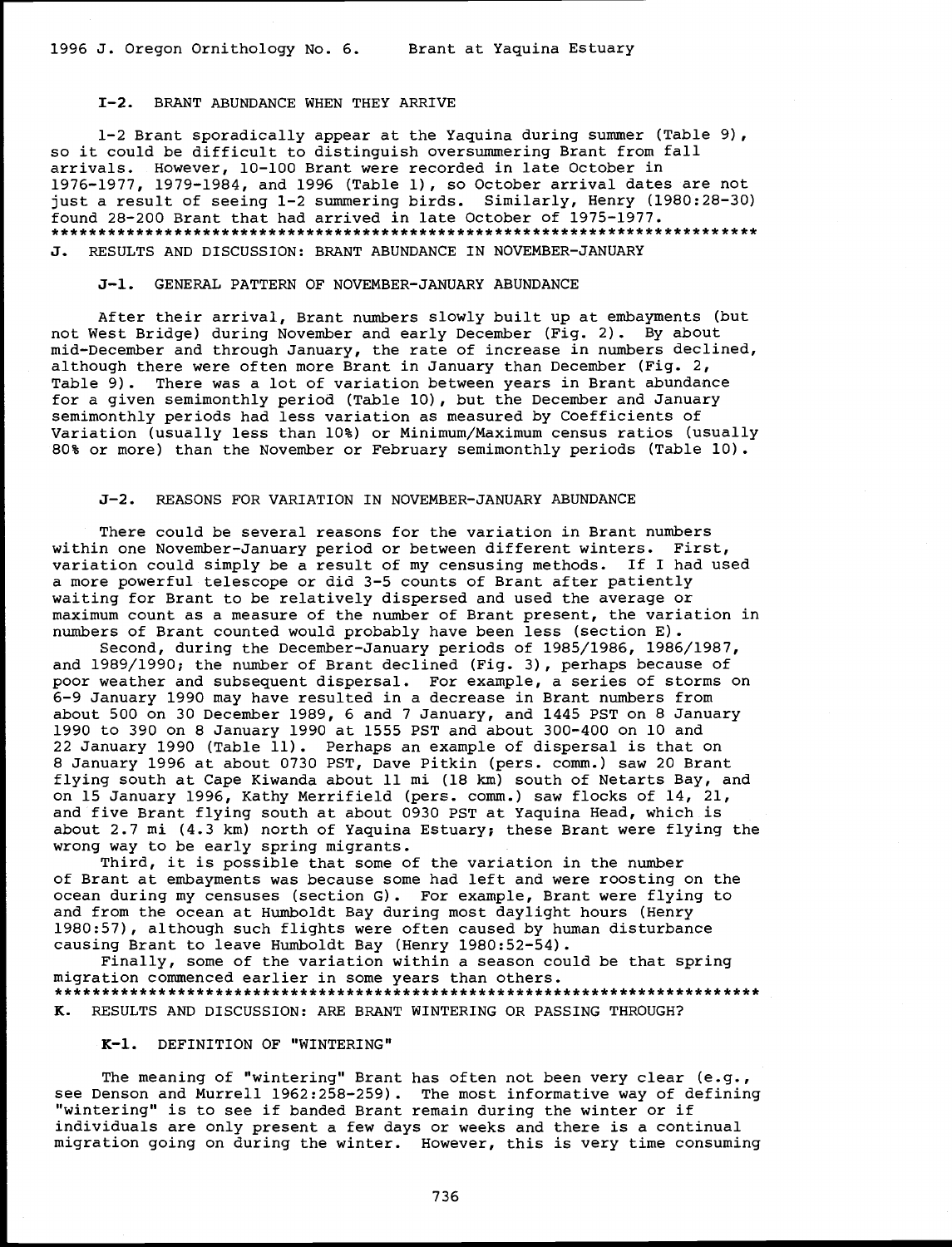and much more difficult than just doing counts of Brant; Dave Pitkin (USFWS biologist) has been doing this during the 1995-1996 winter at the Yaquina.

The common way of defining "wintering" is the presence of Brant during "winter." For Brant in California and Baja California, Denson and Murrell (1962:258, 261) suggest that Brant present in December are wintering, and Henry (1980:iii) and data in Kramer et al. (1979:245) suggest that wintering occurs from about mid-November through mid- to late January. For Brant in Washington, Wilson and Atkinson (1995:93) defined the wintering period as October-February.

#### K-2. MISPERCEPTION THAT BRANT DO NOT WINTER AT YAQUINA ESTUARY

After looking through some published references, a reader could easily and erroneously conclude that Brant do not overwinter at Yaquina Estuary:

- 1) Gabrielson and Jewett (1940:129) are somewhat ambiguous about wintering Brant in Oregon. They write that Brant were not abundant until December or January and that Yaquina, Netarts, and Tillamook Bays were the favorite Oregon bays for Brant in "late winter." A reader could infer from this that there were few wintering Brant, and their "late winter" could be in February, when Brant may be migrating.
- 2) Leopold and Smith (1953:97-98) indicate that the only places that Brant were found in January 1952 along the Oregon coast were Tillamook and Netarts Bays.
- 3) Batterson (1954, 1968) does not clearly write that Brant wintered at<br>Yaquina Bay.<br>4) Einarsen (1965:53) writes that William Breese did not record any Brant
- 4) Einarsen (1965:53) writes that William Breese did not record any Brant<br>at Yaquina Bay until after Christmas during the 1957-1958 winter,<br>which suggests that none may have wintered at the Yaquina then.<br>Einarsen (1965:87) Tillamook, Netarts, Yaquina, and Coos Bays as "Waning or Lost Wintering Areas."
- 5) Smith and Jensen (1970:227-228) note that Oregon areas were disused by Brant for wintering.
- 6) Oregon Dept. of Fish and Wildlife (ODFW) "Mid-winter" counts are sometimes very low (e.g., only 382 Brant for all of Oregon in 1969,<br>Oregon State Game Commission 1972:143), so readers could think few or no Brant wintered in Oregon.

However, Yaquina Bay CBC data have been published in American Birds since 1973 (e.g., Table 7), and CBC's occur in late December or the first week of January, so they occur when Brant are considered to be wintering. In Bayer and Krabbe (1984:119), we gave the average abundance (330 Brant) and 100% frequency of Brant during 1973-1982 Yaquina Bay CBC's. Further, Phillips (1984:53-54) lists wintering numbers of Brant at Yaquina Estuary that I had sent him, and I published the numbers of wintering (December and early January) Brant at Yaquina Estuary for the 1980 through 1982 winters (Bayer 1983:83-84) and also mailed letters with wintering Brant numbers at the Yaquina to several waterfowl biologists in 1986-1990.

Nevertheless, Ball et al. (1989:432) mistakenly indicate that the only concentration areas for Oregon Brant in winter are Coos and Tillamook Bays. A hopeful sign is that Gilligan et al. (1994:41) wrote that Brant

winter at Netarts, Tillamook, and Yaquina Bays and that small numbers sometimes winter at Coos Bay.

#### K-3. CENSUS DATA SUGGEST THAT BRANT WINTER AT YAQUINA ESTUARY

Brant have been present at Yaquina Estuary during the "wintering" period every winter beginning with 1973 (Tables 6 and 9). But this is probably not a recent phenomenon as some were present in January 1923, December 1947, and January 1967 and 1968 (Table 6).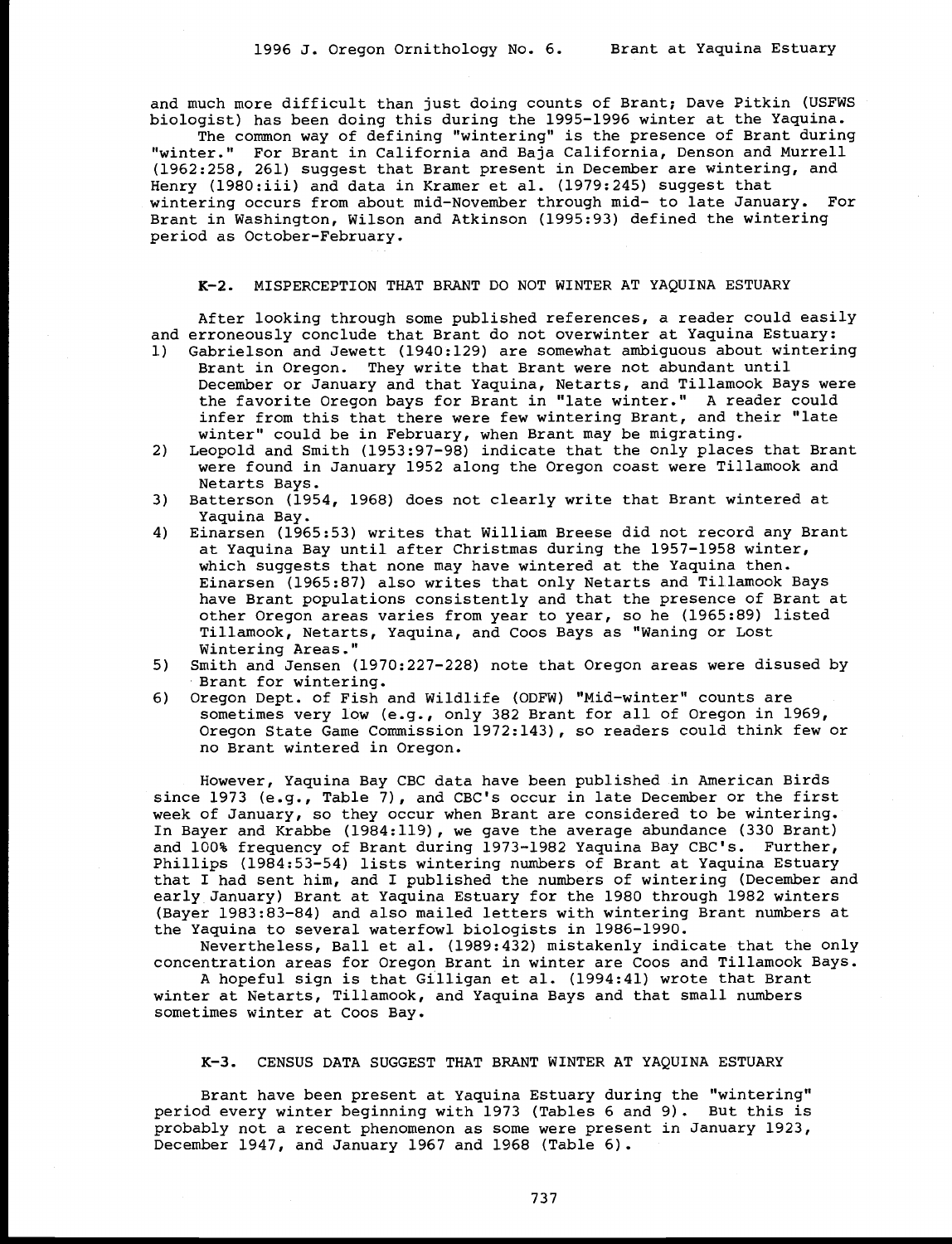I suspect that at least some Brant arrive at Yaquina Estuary in mid-November and winter through at least mid-January. I base this on the steady increase and approximate plateau of numbers in December and January and also the reduced variation in Brant numbers during this time (Figs. 2 and 3, Table 10). However, it is possible that some Brant are arriving while others are leaving, so that Brant numbers remain relatively constant, but with different individuals. Thus, data from banded individuals are necessary to determine if individual Brant overwinter at the Yaquina.

#### K-4. OTHER OREGON WINTERING SITES

Presence of Brant during a CBC suggests that Brant may have wintered there. CBC's indicate that Brant were only routinely found at the "Tillamook Bay" CBC (which can include Netarts Bay) and Yaquina Bay CBC (section 0-4, Table 7). In some years, as many as 106 (but more often less than 20) Brant were found during the Florence, Coos Bay, Coquille Valley, Port Orford, and Gold Beach CBC's (Table 7).

#### K-5. YAQUINA ESTUARY AS A WINTERING AREA

It is important that biologists recognize that Brant winter at Yaquina Estuary because if the recent trend of low Brant numbers continues (Tables 9 and 11), then Brant may abandon the Yaquina as a wintering site before biologists recognize that there may be a problem. L. RESULTS AND DISCUSSION: ONSET OF SPRING MIGRATION

At Baja California and Humboldt Bay, spring migration commences from early to mid-January or early February (Denson and Murrell 1962:258, Kramer et al. 1979:245, Henry 1980:25-30).

At the Yaquina, the onset of spring migration is often not clearcut and may vary from year to year. In 1976, Brant were migrating by early February, since estimates from Wetzel's (1996) data indicate that there were 28-160 Brant on February 2 and 7, 1,509 Brant on February 8, and 307 or less during his 11 subsequent February-April censuses; I also saw Brant flying to and from the ocean on February 9 at an unrecorded time.

On 15 January 1981 at unrecorded times, I saw one flock fly from over the ocean into Yaquina Estuary and land and a second flock of about 150 Brant fly from the ocean to Idaho Flats, turn, fly back to the ocean, and then fly northward. On 17 January 1981, I also saw at least two flocks flying to or from the ocean at unrecorded times. But Brant numbers did not significantly fluctuate (which may signal migration) until early February in 1981 or most other years (Fig. 2). However, in a few years (e.g., 1985, 1986, and 1989), large fluctuations occurred in late December or early January (Fig. 3). Again, data about the comings and goings of banded individuals are necessary to determine if these shifts are local movements, dispersal, or migration. \*\*\*\*\*\*\*\*\*\*\*\*\*\*\*\*\*\*\*\*\*\*\*\*\*\*\*\*\*\*\*\*\*\*\*\*\*\*\*\*\*\*\*\*\*\*\*\*\*\*\*\*\*\*\*\*\*\*\*\*\*\*\*\*\*\*\*\*\*\*\*\*\*\*\*

M. RESULTS AND DISCUSSION: BRANT FLUCTUATIONS DURING FEBRUARY-MAY

My observation effort was greater during winter than in spring, so I may have missed peak numbers in spring (Table 11). From February through about mid-April, Brant numbers fluctuated greatly and also reached their overall peak (Fig. 2, Tables 8 and 9). Peak counts were in February or March, but counts in April were also sometimes very high (Table 8); however, in 1985, the peak count was in January (Table 8), but I did few counts of the entire estuary that spring (Table 11).

Wetzel (1996) counted Brant at the Yaquina during February-April 1976; the estimate of 1,509 Brant from his February 8 census is the only count of more than a thousand Brant at the Yaquina that I know of, and my peak count was 914 Brant (Table 8). Thus, Yaquina Estuary is clearly not a major spring staging area because five thousand or more have been found during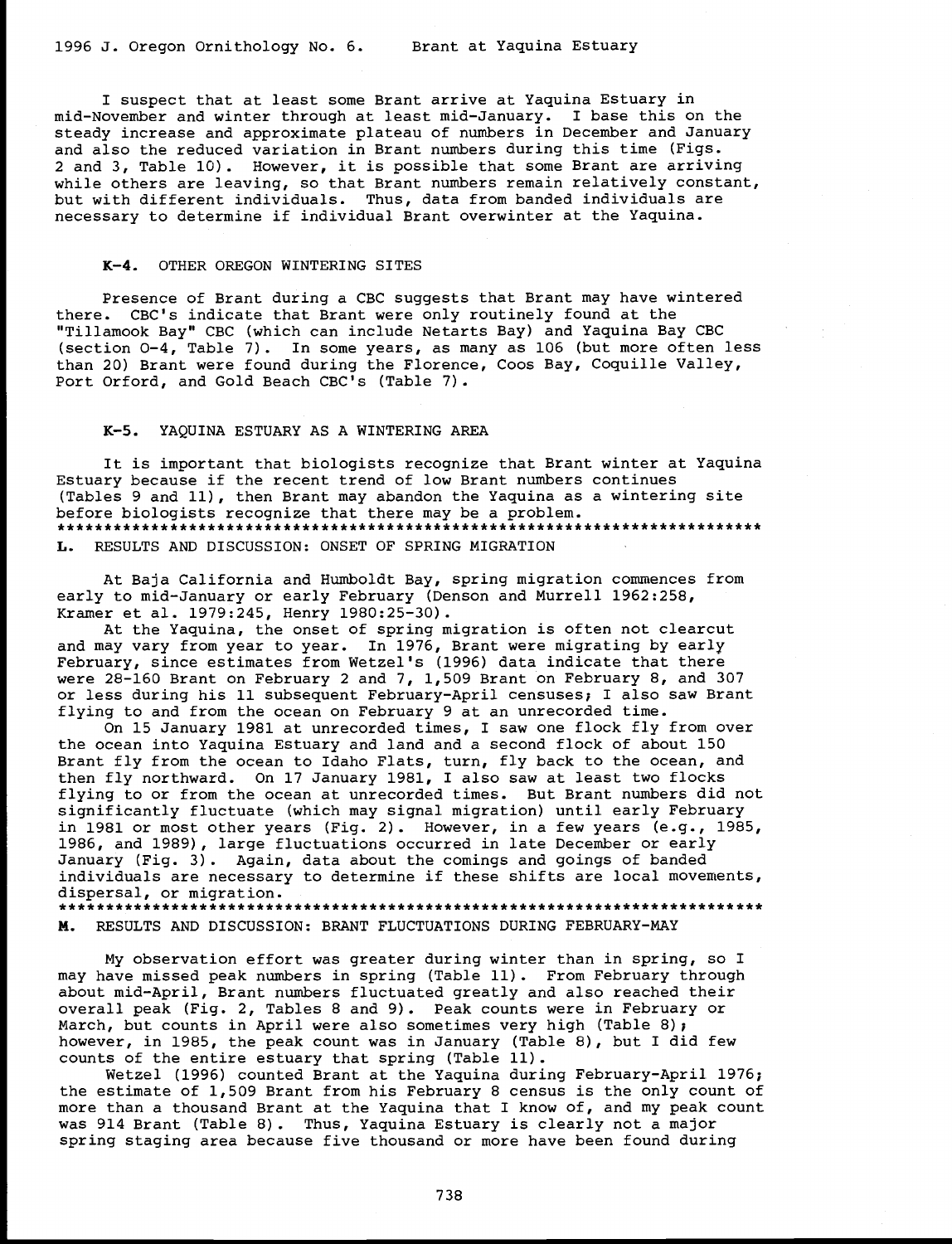spring migration at Humboldt Bay (Henry 1980:26-27, 32) and two coastal areas in Washington (Wilson and Atkinson 1995:93).

At Coos Bay, Wampole estimated a maximum of at least 800 on 4 April 1959 (Contreras 1996:547), and Hodder (1986:57) found an average of 120-496 Brant in March 1982-1984.

Elsewhere along the Pacific Coast, the peak abundance of Brant generally occurred in March or early April. in Baja California or. California (Denson and Murrell 1962, Kramer et al. 1979:245, Henry 1980:25-27, 32) and in late April in Washington (Wilson and Atkinson 1995:93).

In May, usually 0-20 Brant were present at Yaquina Estuary (Tables 9 and 11). But 200 were reported on 25 May 1965 (Hesse and Hesse 1965), and I counted up to 67 in early May 1982 and 61-206 in early May 1984 (Table 11). \*\*\*\*\*\*\*\*\*\*\*\*\*\*\*\*\*\*\*\*\*\*\*\*\*\*\*\*\*\*\*\*\*\*\*\*\*\*\*\*\*\*\*\*\*\*\*\*\*\*\*\*\*\*\*\*\*\*\*\*\*\*\*\*\*\*\*\*\*\*\*\*\*\*\*

N. RESULTS AND DISCUSSION: BRANT RARITY IN JUNE-EARLY OCTOBER

N-1. YAQUINA ESTUARY AND LINCOLN COUNTY

Our first report of Brant in summer in Lincoln County is of a female that was collected on 28 July 1941 at Yaquina Bay by J. C. Braly (Bayer 1989:38). The first published report of summering Brant is by Smith (1961), who found a pair along the ocean beach at Lincoln City on 10 August 1961.

During 1972-1992, Brant were recorded in Lincoln County during June in 12 years and during July-September in 13 years (Bayer 1995:425). In 1982, 1984, and 1988, when summer observation effort may have been better than usual, Brant were recorded during each month of the year (Bayer 1995:425). My impression was that Brant were more commonly found along the open coast in summer than in Yaquina Estuary, where as many as 13 were found in June 1983, but usually only 1-2 were uncommonly counted during June-September (Table 9). There was no evidence that Brant nested in Lincoln County.

In 1973, a pair of intergrade Black X Atlantic (B. b. hrota) Brant were spotted at Yaquina Estuary in late July (Hoffman and Elliott 1974). Determining intergrades can be difficult because summering Brant are commonly molting and look a lot different than wintering birds.

#### N-2. ELSEWHERE IN OREGON

The earliest published summering records were by Giesler (1952:38, 55), who found as many as 13 Brant in Coos County during six days from 18 June through 2 July 1951. Batterson (1954, 1968) saw a flock of five along the ocean beach in Clatsop County on 14 August 1954. In 1958 and perhaps also in 1957, a pair raised a brood of young at Coos Bay (Einarsen 1965:36).

Although usually only 1-2 summering Brant are found, they may sometimes be more numerous at Netarts Bay as about 200 Brant were reported on 12 July 1975 (calculated from Munson 1976:156, 165) and in late August 1977 (Contreras 1977:21). However, Munson (1976:163-165) only found Brant during one of his 15 censuses from 28 June-17 August 1975 at Netarts Bay, so they were apparently not very common there that summer. 0. RESULTS AND DISCUSSION: CHANGE IN BRANT ABUNDANCE?

0-1. `IMPORTANCE OF COMPARING ABUNDANCES FOR THE SAME SEASON

In the 1970's, a very good observer, Bob Buchanan, who had watched birds at Yaquina Estuary for many years, said that he did not think that there were as many Brant here as there once were. This may be true, but I have not seen any censuses to confirm or disprove it.

If such statements are based only on memories, then they may be mistaken because memories are selective. For example, seeing a huge flock of Brant is much more "memorable" than the date the flock was present or that large flocks were rare. Since the difference between seeing 1,509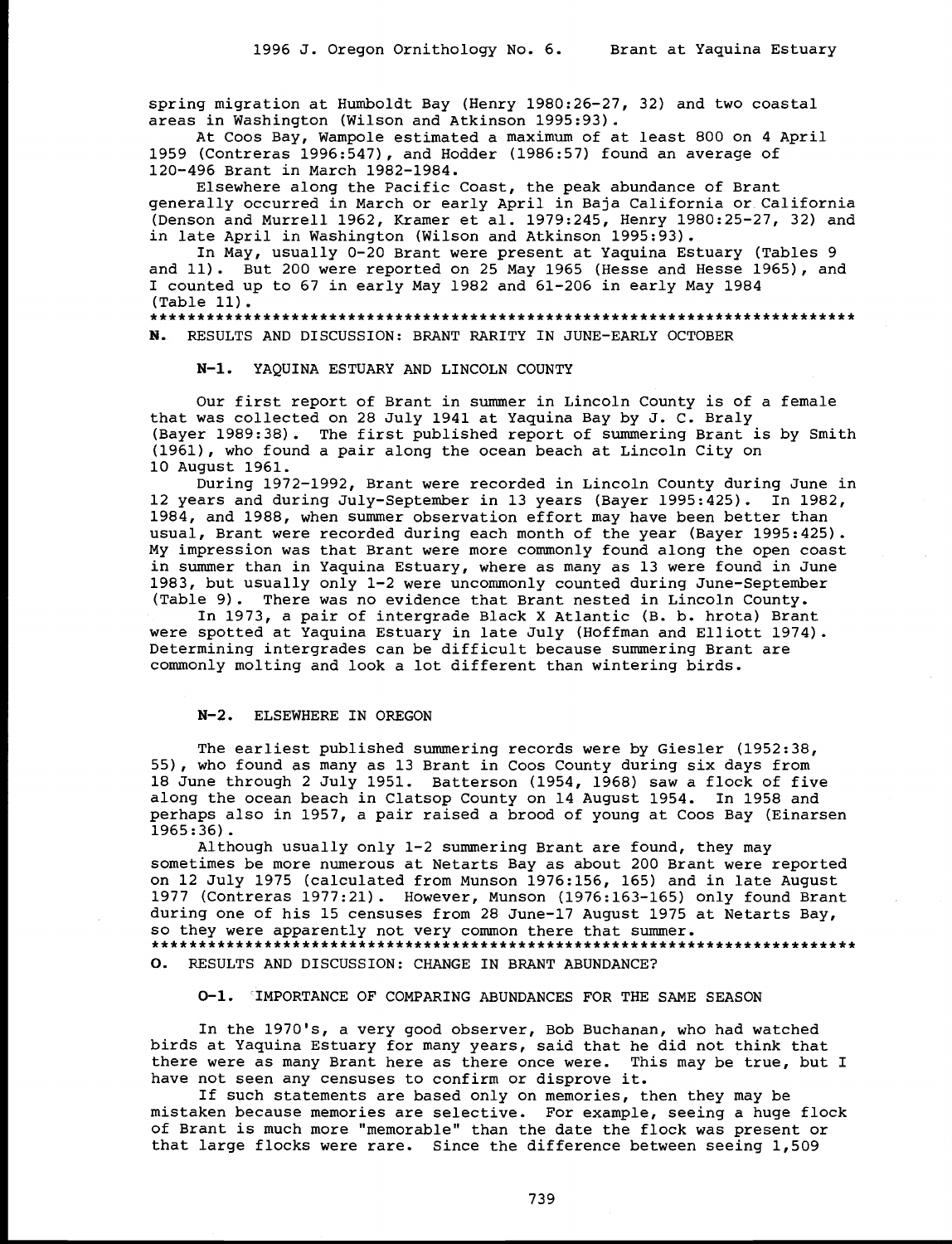and 160 Brant can only be a day (Wetzel 1996:719), a good observer could remember seeing a great number of Brant once during spring migration, but compare it to the numbers that now overwinter or that are usually present<br>during spring migration. This is an unfair comparison; only accurate,<br>accessible censuses can be used to determine population changes.

#### 0-2. IMPORTANCE OF ACCURATE CENSUSES IN MAKING COMPARISONS

If pre-1980 Brant censuses are found, they may be inaccurate because observers did not have good optical equipment or did not correct for may have used unaided eyes or binoculars with less sharpness or magnification than are available today. If the accuracy of censuses is questionable, it is not possible to accurately determine if there have been changes in Brant abundance.

0-3. CHANGE IN NUMBER OF BRANT DURING FALL MIGRATION (NOVEMBER)?

In November, Brant numbers are greatly increasing as the month progresses (Fig. 2). This variation (e.g., Table 10) makes comparisons of abundance among years tenuous and limited to detecting very large differences. The only pre-1980 November counts are for 1974-1978 (Table 6) and are not grossly dissimilar from more recent censuses (Table 11).

# 0-4. CHANGE IN NUMBER OF WINTERING BRANT DURING DECEMBER-JANUARY?

INTRODUCTION.--Brant numbers "wintering" along the U. S. Pacific Coast have decreased considerably in the past 50 years (Smith and Jensen 1970:229, Reiger 1982, Ball et al. 1989). Unfortunately, it is not clear if censuses used by these authors were truly for wintering birds (December-January) or were for spring migrants (February). It is essential to be specific about how "wintering" is defined (section K-1). At the Yaquina, Brant numbers during December through January are much

less variable than in November or February-April (Fig. 2, Table 10). Accordingly, statistically significant changes in Brant numbers can be detected with fewer censuses than during periods with greater variability.<br>Unfortunately, there may not be any relatively accurate censuses of

wintering Brant at Yaquina Estuary prior to 1980. What records I could find are in Table 6, and if those data are used without caution, it appears<br>that Brant numbers may have increased since the 1973/1974 through 1975/1976 winters (Tables 6 and 8). But I know the data for the 1970's were<br>incidentally made, so their accuracy is questionable; I suspect that they<br>were underestimates of the number of Brant present.<br>Potential sources of historica

discussed below.

USFWS DATA.--It is not clear what historical December-January data may exist somewhere in USFWS files. The USFWS appears to have conducted some Winter Waterfowl Surveys in early January (Leopold and Smith 1953, Denson and Murrell 1962:258). Also, Hansen and Nelson (1957:245) give Oregon<br>"Winter Inventory" totals for 1949-1956, but it is not always clear when the Pacific Flyway Counts were done (see section 0-5). So it is not certain if these counts are estimates of wintering or migrating Brant.

Perhaps these USFWS counts are in the Portland USFWS office or elsewhere as raw data or reports (e.g., Chattin 1960, 1961). Roy Lowe (USFWS biologist at South Beach) does not have them.

If these counts can be found, they need to be analyzed cautiously because they are probably aerial censuses that may have missed Brant (section E-6). For example, Leopold and Smith (1953:97-98) indicate that Brant did not winter at Yaquina Bay in January 1952, which I suspect is an oversight. Further, if counts were done in late January or February, then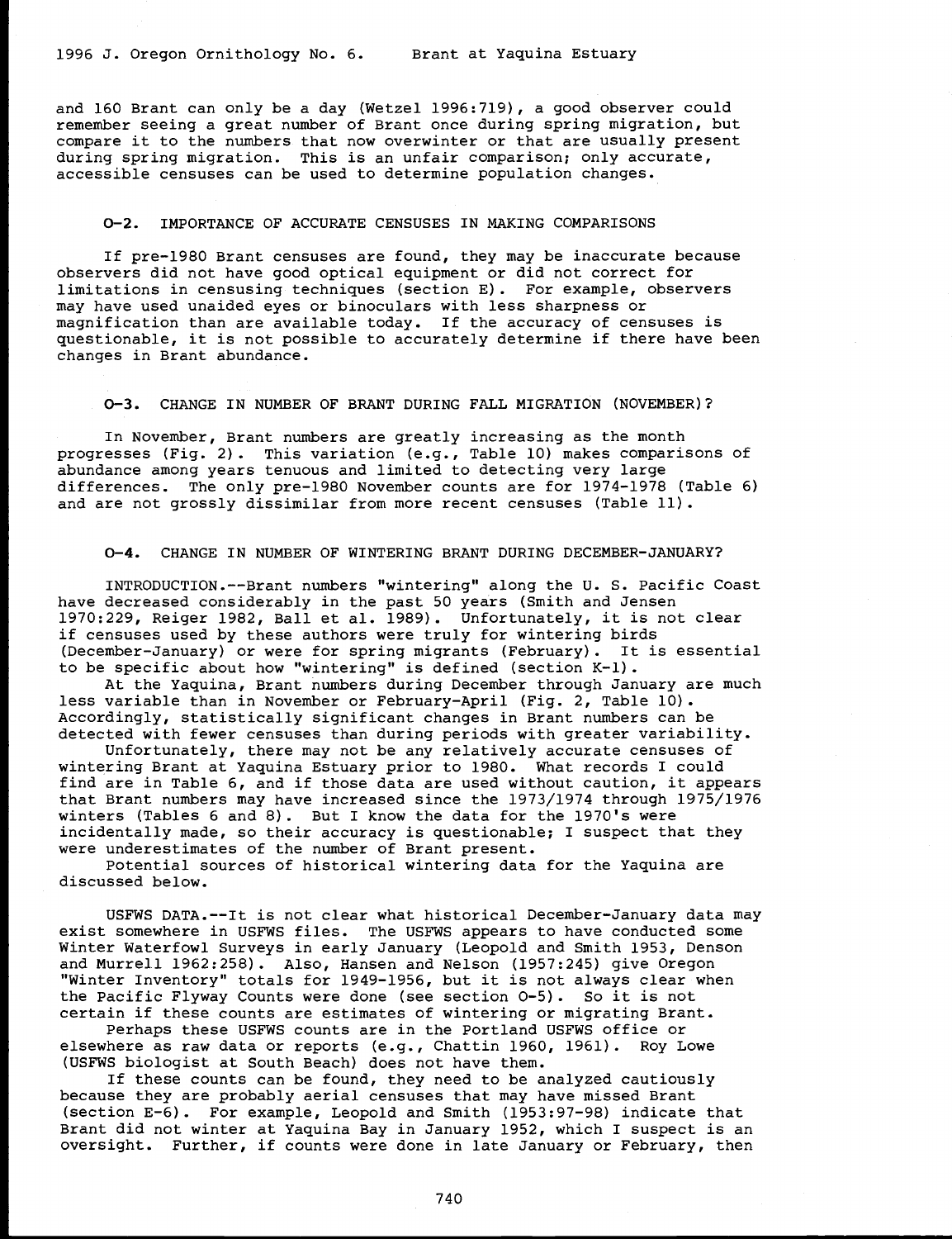they should not be used to indicate wintering numbers or sites because spring migration might have already been underway.

ODFW DATA.--The ODFW and the preceding Oregon State Game Commission appear to have conducted Mid-Winter Inventories of waterfowl during the first week in January from 1946 to at least 1982 (e.g., Oregon State Game Commission 1972:115, 143). Unfortunately, their published results pool<br>Brant counts for all of Oregon and do not give count methods (e.g., Oregon<br>State Game Commission 1972). Perhaps, their censuses for Yaquina Bay still exist, but some of their Brant censuses appear to be very low (e.g., only 382 Brant for all of Oregon in 1969, Oregon State Game Commission 1972:143), so I suspect that their counts sometimes underestimate Brant numbers, possibly because their staff did Brant counts too infrequently to do so accurately or they censused unfamiliar areas.

CBC DATA.--The Yaquina Bay CBC began in 1973, and the results are compiled in Table 7. It is easy to analyze CBC results beyond their accuracy because results are rough estimates of numbers present;<br>CBC results are probably most accurate for determining bird presence and<br>least accurate for measuring bird abundance.

Some problems with CBC data are not apparent from just looking at the published data. For example, participants from different groups can count the same birds over again because Brant move between areas; this is particularly a problem for the Yaquina Bay CBC because one group has Idaho Flats and a different group has Sallys Bend. This problem is not treated consistently in published Yaquina Bay CBC data, since Brant counts for the two groups are added in some years, but the maximum number counted by a single group are given in other years; this is illustrated in Table 7 by the "official" published number being followed in parentheses by the unpublished, maximum number seen by a single group. Because of the problem in re-counting Brant, using the maximum number seen by one group is probably a better estimator of the Brant present, but a reader of the published CBC data would not know this and probably would not be able to access the unpublished data.

The range in Yaquina Bay CBC Brant counts (108-707 Brant) is much less than for the "Tillamook Bay" CBC (6-4100 Brant)(Table 7). A reader could infer from this that the number of Brant at Tillamook Bay is much more<br>variable than at Yaquina Bay. However, Owen Schmidt (the Tillamook CBC compiler) wrote that the northern tip of Netarts Bay is included in their<br>CBC and that 490 Brant were seen by the group that had Netarts Bay during<br>their 1995 CBC. Thus, one source of the variability in the "Tillamook Bay" CBC is that Netarts Bay Brant may be included some years, but not others.<br>I suspect that another source of variability could be that observation effort in counting Brant during the Tillamook CBC varied considerably among years. Finally, some of the largest Tillamook counts may have resulted from the same Brant being recounted by two or more groups as has also sometimes happened during the Yaquina Bay CBC. In conclusion, the published "Tillamook Bay" CBC counts for Brant are less easy to accurately interpret than they appear on a printed page in a respected journal.

#### 0-5. CHANGE IN NUMBER OF BRANT DURING SPRING MIGRATION?

Determining yearly variation during February-May is speculative because there is so much daily variation in numbers (Fig. 2, Tables 10-12). Thus, differences may reflect observation effort and chance in doing counts<br>during peak days rather than reflecting real differences in Brant numbers.<br>The USFWS has conducted aerial Pacific Flyway counts, but their timing<br>

1962:258) and now may be "generally in January" (Pacific Flyway worksheet, Fide Roy Lowe) and usually in the first two weeks of January (Roy Lowe,<br>pers. comm.), but in published reports their timing is not given (e.g.,<br>Ball et al. 1989). Because Brant start migrating in late January or<br>February (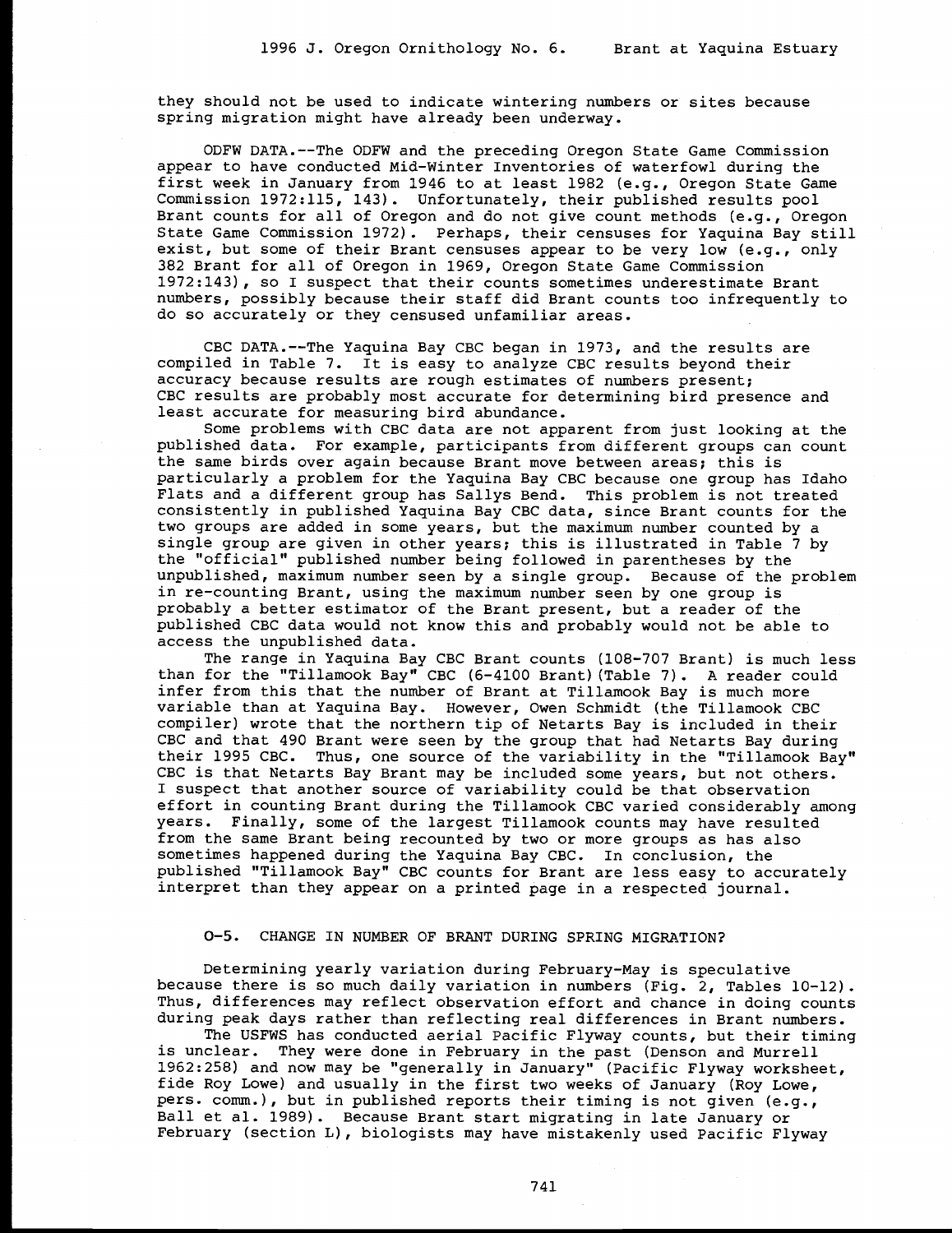counts as measures of Brant wintering sites or abundance (Denson and Murrell 1962:258), rather than more accurately as indices of spring migration. Because Pacific Flyway counts are aerial censuses, they may sometimes underestimate Brant numbers (section E-6).

Wetzel (1996) counted Yaquina Brant during February-April 1976 and had a maximum count of about 1,509 Brant on February 8. His count is much greater than what I found, but his 13 other counts of 300 or less Brant are fewer than I sometimes found (Table 8). Because there can be so much<br>variation among censuses during this period (Fig. 2, Tables 11 and 12), his and my counts are not significantly different, except for his high count.

# 0-6. CHANGE IN NUMBER OF SUMMERING BRANT?

Summering Brant are now reported much more than they have been in the past, but only a few Brant are usually counted (Table 9). This recent increase in reports probably reflects much greater observation effort and better recordkeeping in the past 20 years.

#### 0-7. FACTORS THAT MAY AFFECT BRANT ABUNDANCE

INTRODUCTION.--Several references suggest that Brant numbers have decreased in Oregon (section 0-4), but I do not have data that specifically indicate that Brant numbers at Yaquina Estuary have decreased in the past <sup>50</sup> years. Nevertheless, it is relevant to discuss factors that may have affected Yaquina Brant abundance in the following sections.

Z. MARINA.--This species of eelgrass is a significant food item for<br>Brant (section F-2), and Wetzel (1996) found that Brant spent significantly<br>more time at areas with than without eelgrass during the spring of 1976.<br>Wilso

Washington, which they suggest resulted from a decrease in Z. marina.<br>Unfortunately, it is not clear if persistent Z. marina beds have<br>increased or decreased at Yaquina Estuary. The only published maps of eelgrass beds are in Gaumer et al. (1974:30), ODFW (1978), and Wetzel (1996); perhaps the ODFW surveys that were used in making their maps or the apparently unpublished ODFW 1973/1974 eelgrass survey map photocopied in Wetzel's original report may still exist in ODFW files. The only reports<br>about the growth of Yaquina Z. marina are Bayer (1979, 1996), and although<br>I report on zonation and annual/persistent beds, these reports are not useful in setting up baselines for the size and location of eelgrass beds.

However, I suspect that persistent Z. marina beds are less extensive today than they were a hundred years or so ago because Phillips (1984:61-62) wrote that sedimentation and turbidity brought about by logging or dredging limit eelgrass growth and that dredging or filling can destroy eelgrass beds. Perhaps sedimentation resulting from human activities is the reason why so much of the mudflats at Idaho Flats and<br>South Bay is now above MLW.<br>In Wilson and Atkinson's (1995) areas, oystering had a negative impact<br>on eelgrass beds, but that is not a problem at Yaqu

oyster farming occurs in the Upper Estuary, where there is little Z. marina (Gaumer et al. 1974:30-31).

HUMAN DISTURBANCE.--Brant are very susceptible to human disturbance (section P), but it is unclear if the amount and types of human disturbance<br>have changed at the Yaquina. Perhaps the ODFW has data about how hunting and other kinds of disturbance such as the number of clammers and shoreline and boat fishermen (e.g., Gaumer et al. 1974:16, 19, 27-29) have changed.

Z. JAPONICA.--Brant can feed on Z. japonica (section F-2), which is a smaller species of eelgrass that has been discovered relatively recently and is thought to have arrived in the Pacific Northwest along with oysters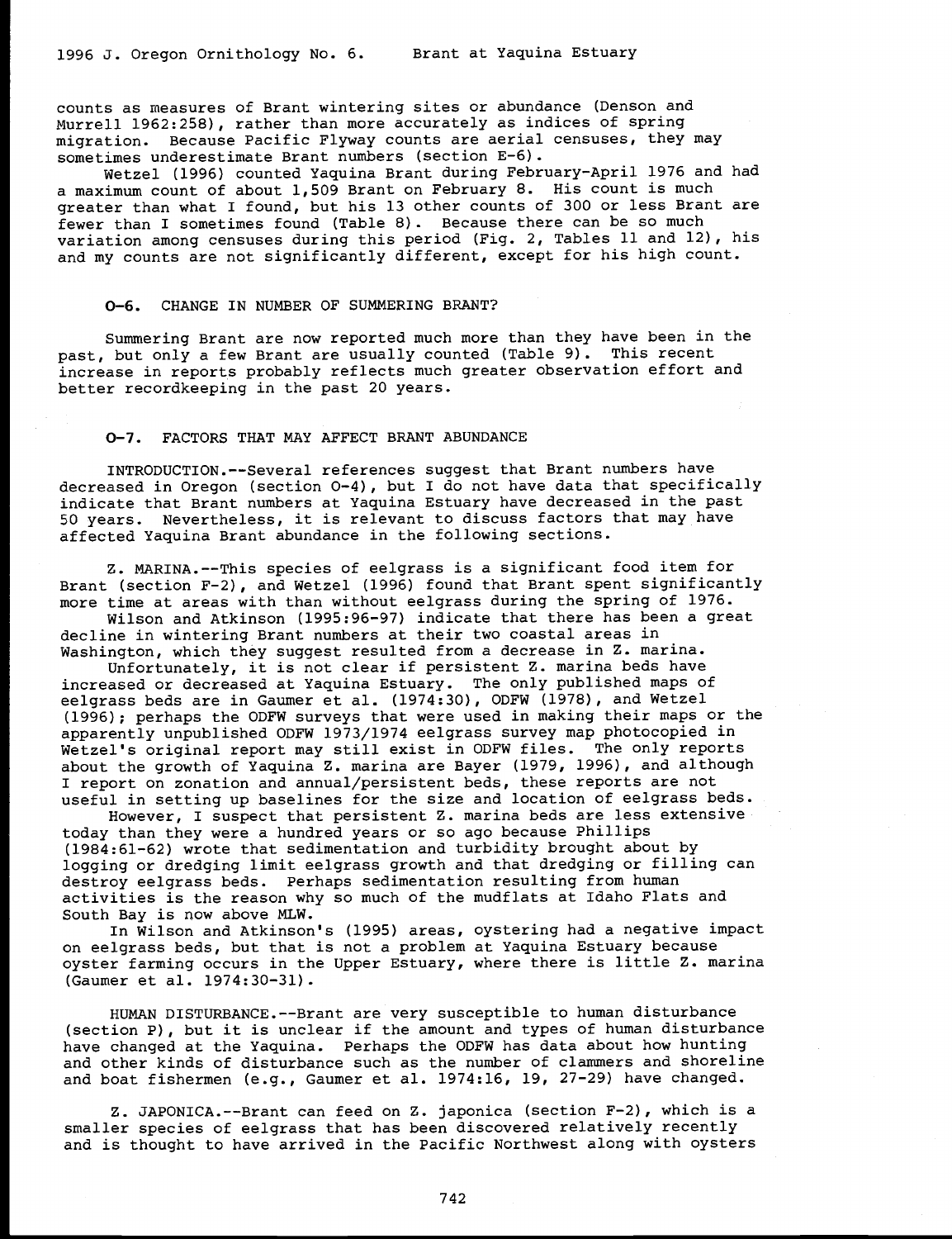from the Orient (Bayer 1996:783). It appears to be expanding in extent at the Yaquina (Bayer 1996) and may be beneficial to Brant because it is present higher in the intertidal than Z. marina, so Z. japonica is available for foraging when Z. marina is submerged (Bayer 1996). \*\*\*\*\*\*\*\*\*\*\*\*\*\*\*\*\*\*\*\*\*\*\*\*\*\*\*\*\*\*\*\*\*\*\*\*\*\*\*\*\*\*\*\*\*\*\*\*\*\*\*\*\*\*\*\*\*\*\*\*\*\*\*\*\*\*\*\*\*\*\*\*\*\*\*

P. RESULTS AND DISCUSSION: DISTURBANCE

P-1. INTRODUCTION

Human activities disturb Brant (e.g., Denson and Murrell 1962, Einarsen 1965:56, 70-98; Smith and Jensen 1970:236, Owens 1977, Kramer et al. 1979, Henry 1980, Ward and Stehn 1989, Dahlgren and Korschgen 1992, Ward et al. 1994, Wetzel 1996).

Since Brant spend 40-90% of their daylight hours foraging (Owens 1977:10, Kramer et al. 1979:249, Henry 1980:49, Ward and Stehn 1989:77-78), disturbance could decrease their foraging efficiency. Disturbance also increases the amount of time spent flying, which is energetically costly (Owens 1977:11-12, Kramer et al. 1979:250, Ward and Stehn 1989:149).

However, I did not make any attempt to measure the frequency of disturbance or the number of people involved in activities that could disturb Brant. My censuses were brief (a few minutes), but much longer observations (perhaps a minimum of an hour each) are required to measure disturbance.

#### P-2. HUMAN DISTURBANCE

BRANT HUNTERS.--Batterson (1954, 1968) discusses Brant hunting, presumably only in Oregon, and wrote that the best Brant hunting was at Netarts, Tillamook, Yaquina, and Coos Bays. Einarsen (1965:76-98) also wrote about Brant hunting.

Brant and waterfowl hunters affect Brant in two ways: by direct physical injury (death or crippling)(Denson 1964, Kramer et al. 1979, Henry 1980:69-71) or by disturbing Brant while they are feeding so that they may be more stressed and less able to survive. At Humboldt Bay and Baja California (Denson and Bentley 1962:24, Denson and Murrell 1962:260, Kramer et al. 1979:250-253, Henry 1980:53), Brant often reacted to hunting by stopping feeding and flying to the ocean, where they rested. In Oregon, heavy hunting pressure can cause Brant to leave favored sites and fly to the ocean (Einarsen 1965:95, Batterson 1968:5), but I did not observe this at Yaquina Estuary, although I did not watch hunters often, so I could have missed such flights. In California, hunting is thought to be one factor that may have led to Brant abandoning traditional overwintering areas (e.g., Denson 1964:118, Henry 1980:4, 56-62, 90).

During the 1950's, only about three Brant per year were supposedly shot in Lincoln County (Einarsen 1965:105), and during 1962-1970 no Brant were recorded as taken in Lincoln County and an average of less than three per year were reported as shot in Tillamook County (Carney et al. 1975:106). However, more Brant may have been shot and not reported because there would not be any hunting if so few were taken, and Batterson (1954, 1968) wrote that Brant were hunted in these areas. Recently, an average of 95 Brant per year were reportedly harvested in Oregon (ODFW 1996:25).

WATERFOWL HUNTERS.--Because Brant often react to hunting in general and not just Brant hunters, limiting Brant hunting may decrease direct Brant mortality, but Brant foraging efficiency may still be reduced during the general waterfowl hunting season.

The timing of the waterfowl and Brant hunting seasons may be important in determining the significance of disturbance. Hunting during fall migration may exert enough pressure that Brant may abandon portions of a bay for the rest of the winter for foraging (Einarsen 1965:95). If the hunting season occurs when adult Brant are paired (mating begins in January, Einarsen 1965:36), then nesting success can be reduced because of the break-up of established pairs (Einarsen 1965:97-98), and if hunting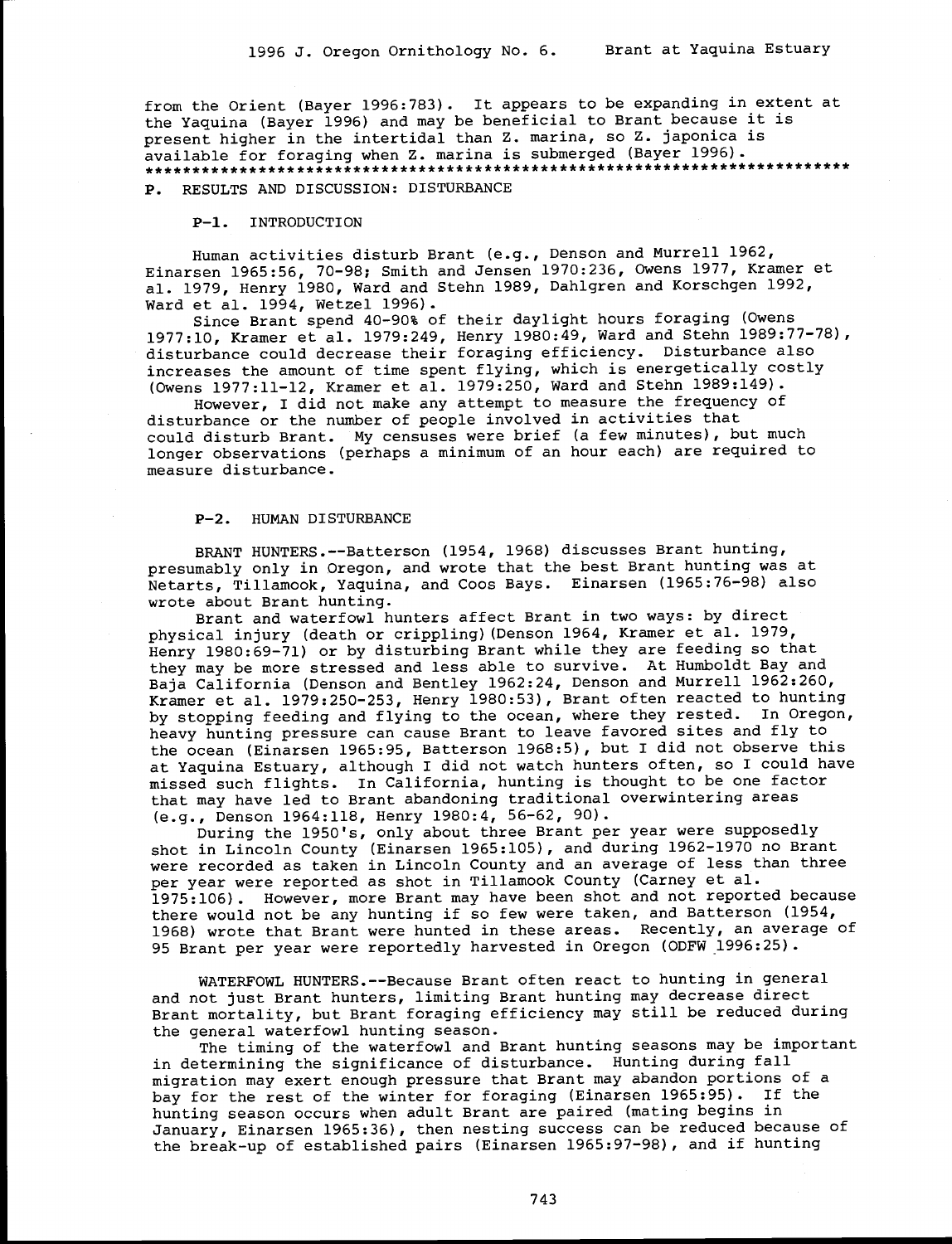occurs during the early spring migration, then breeding adults may be harvested more (section  $Q-2$ ).

ILLEGAL HUNTING OR SHOOTING.--My impression is that illegal Brant or waterfowl hunting at Yaquina Estuary occurs sometimes, but there are too few law enforcement officers to stop it. I have observed illegal hunting methods such as using motorboats to disturb Brant so that they may fly towards hunters, but proving intent is difficult in court. I have not<br>attempted to obtain records of citations for illegal Brant hunting, but I have heard that citations have been given to hunters for having more than their bag limit at Yaquina Estuary.

Further, a few "hunters" may shoot birds (including nongame birds) without intending or attempting to recover or use them; this has been documented at Morro Bay, California (Einarsen 1965:72-73). At the Yaquina, a hunter once told me he had shot American Coots only to exercise his retriever dogs, I saw hunters shooting ducks without the means to recover those falling in deep water, and I discovered a local resident shooting at Great Blue Herons (Ardea herodias) in King Slough for target practice in the 1970's. Such shooting could result in an underreporting of Brant "hunting" mortality or at least in increased disturbance of Brant.

AIRCRAFT.--Aircraft are highly disturbing to Brant (e.g., Denson and<br>Bentley 1962:20, Einarsen 1965:67, Smith and Jensen 1970:231, Owens 1977,<br>Kramer et al. 1979:251, Henry 1980:63, 66; Ward and Stehn 1989:80-121, Ward<br>et a significant disturbance factor during my observations.

However, the Newport Airport is just south of Idaho Flats, so aircraft can potentially be a significant disturbance factor. Exceptionally, there was a short-lived venture (I believe in the 1980's) along the Newport Bayfront (Fig. 1) in which a seaplane was used as a tourist attraction for fli Estuary channel adjacent to Idaho Flats. Such flights were very noisy and<br>would have been very disturbing to Brant.<br>Since the 1980's when I did most of these censuses, the U.S. Coast

Guard routinely flies helicopters to and from the airport, but I do not know if their flights disturb Brant.

OYSTER CULTURE.--Einarsen (1965:71-72) indicate that human activities involved with oyster farming can disturb Brant.

HARASSMENT AT HERRING SPAWNS.--Brant, as well as other birds, feed on herring eggs attached to Z. marina (section F-2). Some fishermen object to this as being harmful to herring (Einarsen 1965:74-75), but I did not see people harassing birds at Yaquina herring spawns (Bayer 1980, pers. obs.).

OTHER HUMAN ACTIVITIES.--Although hunting can cause direct mortality,<br>other human activities may also result in indirect mortality or abandonment<br>of wintering areas by disturbing Brant from feeding areas. For example,<br>Eina

Wetzel (1996:717-718) noted that clam and shrimp diggers, fishermen,<br>boaters, and people walking on the mudflats disturbed Brant and that Brant<br>went to the north side of the West Bridge area as a "refuge" when all<br>Z. marin

During my observations, I also saw that the approach of clammers, boats, people digging for mud shrimp, and fishermen resulted in Brant<br>leaving an area. Clammers may be particularly disturbing because they were most numerous at low tides less than MLW, which is also when persistent<br>Z. marina beds became more available to Brant for foraging. Maps of the<br>distribution of clammers and fishermen at Yaquina Bay in 1971 are in Gaumer<br>et disturbed Brant during low tides, and, at Netarts Bay, Munson (1976:158-159) noted that humans affected the distribution and sometimes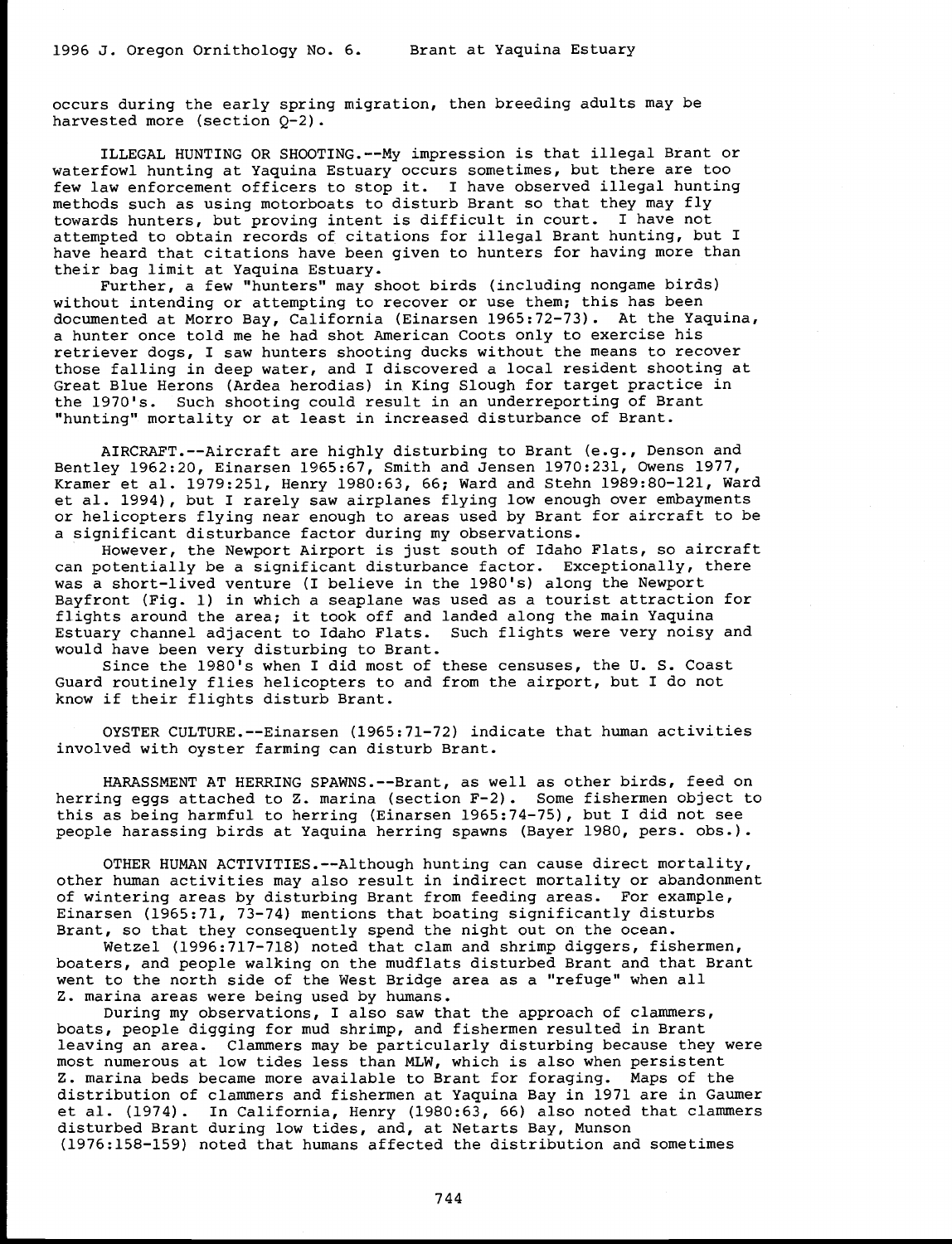the density of waterbirds other than Brant.

Although I have observed people letting their dogs chase waterbirds at Siuslaw Estuary (Bayer and Lowe 1988:100 "Disturbance--dogs") and north Siletz Bay (unpubl. data), I do not remember seeing this happen at Sallys Bend, although it may have at Idaho Flats.

#### P-3. DISTURBANCE BY POTENTIAL AVIAN PREDATORS

Elsewhere, Bald Eagles, Golden Eagles (Aquila chrysaetos), Gyrfalcons (Falco rusticolus), and Peregrine Falcons (F. peregrinus) disturbed or preyed on Brant (Einarsen 1965:66-68, Kramer et al. 1979:249, Ward and Stehn 1989:95-101, Ward et al. 1994).

At Yaquina Estuary, Gerow (1939) saw a Bald Eagle capture a Brant, but I only saw Bald Eagles disturb and flush Brant (Bayer 1987). I also observed Brant flush when a Peregrine Falcon flew over embayments, but Peregrine Falcon flights at the Yaquina were much rarer than flights by Bald Eagles. Occasionally, Brant would also flush when a Red-tailed Hawk (Buteo jamaicensis) or Northern Harrier (Circus cyaneus) flew by, but this may have only happened when an eagle or Peregrine Falcon had flown by recently and the Brant were still unsettled. \*\*\*\*\*\*\*\*\*\*\*\*\*\*\*\*\*\*\*\*\*\*\*\*\*\*\*\*\*\*\*\*\*\*\*\*\*\*\*\*\*\*\*\*\*\*\*\*\*\*\*\*\*\*\*\*\*\*\*\*\*\*\*\*\*\*\*\*\*\*\*\*\*\*\*

Q. RESULTS AND DISCUSSION: OTHER

#### Q-1. BANDED BRANT

Many Brant have been captured at nesting areas and fitted with colored neck collars or colored tarsal bands. I did not see any collared or banded Brant during the winters of the 1980's, but perhaps if I had then had a more powerful telescope, I would have seen some.

During the past few years, Dave Pitkin (pers. comm.) has often found Brant with colored tarsal bands at the Yaquina.

# Q-2. AGE CLASS OF BRANT

Immature Brant can be distinguished from adults by the presence of white-edged greater and middle wing coverts (Denson and Murrell 1962, Kramer et al. 1979, Henry 1980:17, Wilson and Atkinson 1995). Being able to identify immatures is important because their biology may differ from adults; for example, adults appear to start spring migration earlier (Hansen and Nelson 1957, Kramer et al. 1979, Henry 1980:33-35, 92-93).

I did not attempt to determine the age class of Brant, and it may not have been possible to do so with the 20X telescope.

# Q-3. ATLANTIC BRANT

Records of Atlantic Brant along the Oregon Coast are rare, especially since Atlantic and Black Brant were combined into one species. But Batterson (1954, 1968) reported that two were at Tillamook Bay on an unknown date, and Gilligan et al. (1994:42) gave several records.

I did not sort through all Brant looking for Atlantic Brant because time and adequate light conditions were not always available to do so. The only Atlantic Brant that I recorded was one with 503 Black Brant at Sallys Bend on 2 February 1982. During summer, lingering Brant are often molting and may look like Atlantic Brant (section N-1).

#### Q-4. BELLY COLOR OF BRANT

Reed et al. (1989) found gray- and black-bellied Brant from different breeding stocks wintering in the Strait of Georgia and Puget Sound; I did not look for differences in belly color.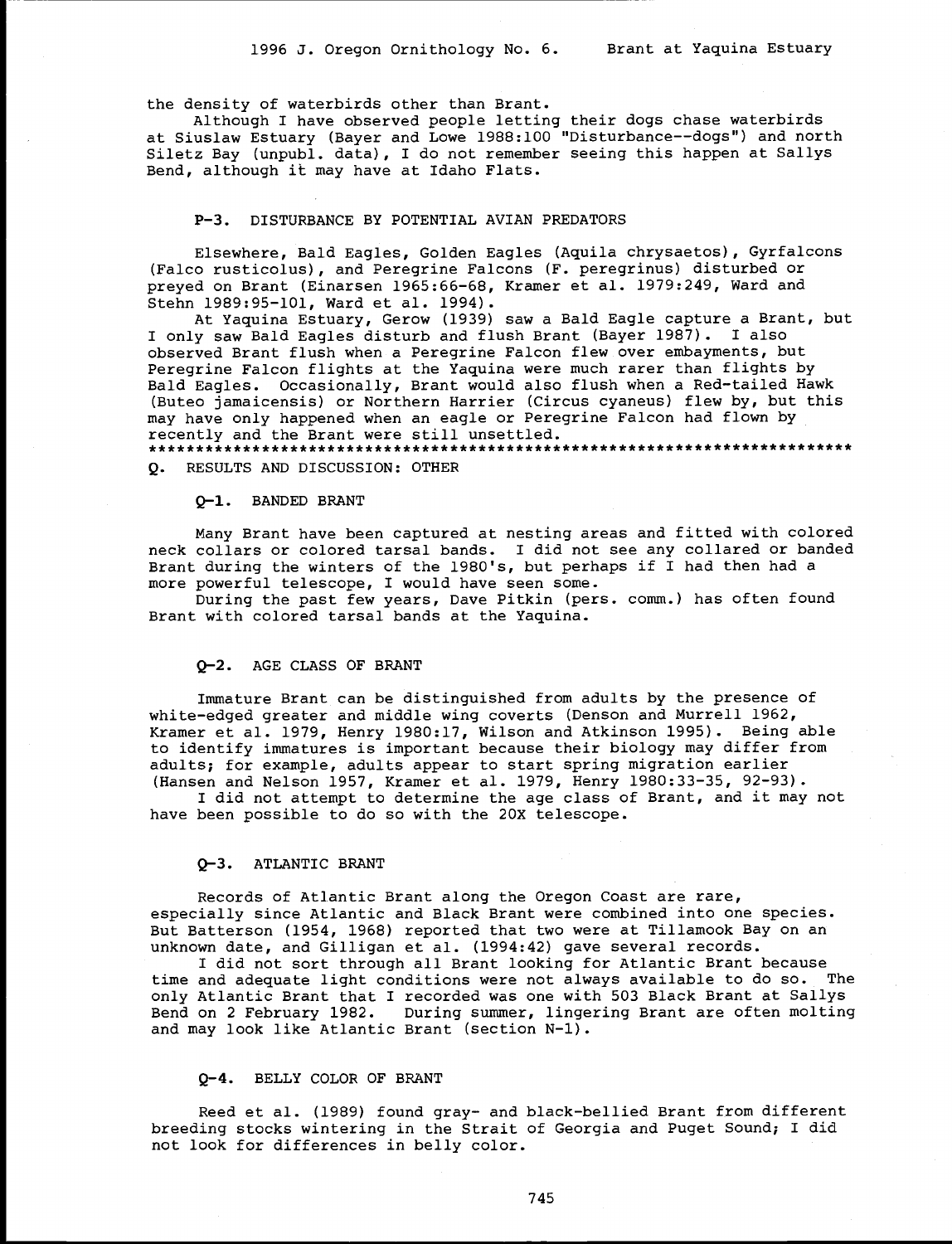# \*\*\*\*\*\*\*\*\*\*\*\*\*\*\*\*\*\*\*\*\*\*\*\*\*\*\*\*

FIGURES AND TABLES  $R_{-}$ 

FIGURE 1. Yaquina Estuary areas censused for Brant; also see section B-2 for written descriptions of study areas and section C-2 for discussion of observation points. HMSC=Hatfield Marine Science Center, SB Marina=South Beach (Newport) Marina.

Observation points of West Bridge: 1=first rock finger (groin) west of Highway 101 Bridge 2=cliff on north side of channel, just west of the Highway 101 Bridge

Observation points of embayments: 3=north side of Idaho Point, along Idaho Flats 4=south of Liquified Natural Gas (LNG) tank (X) 5=east of LNG tank 6=Coquille Point

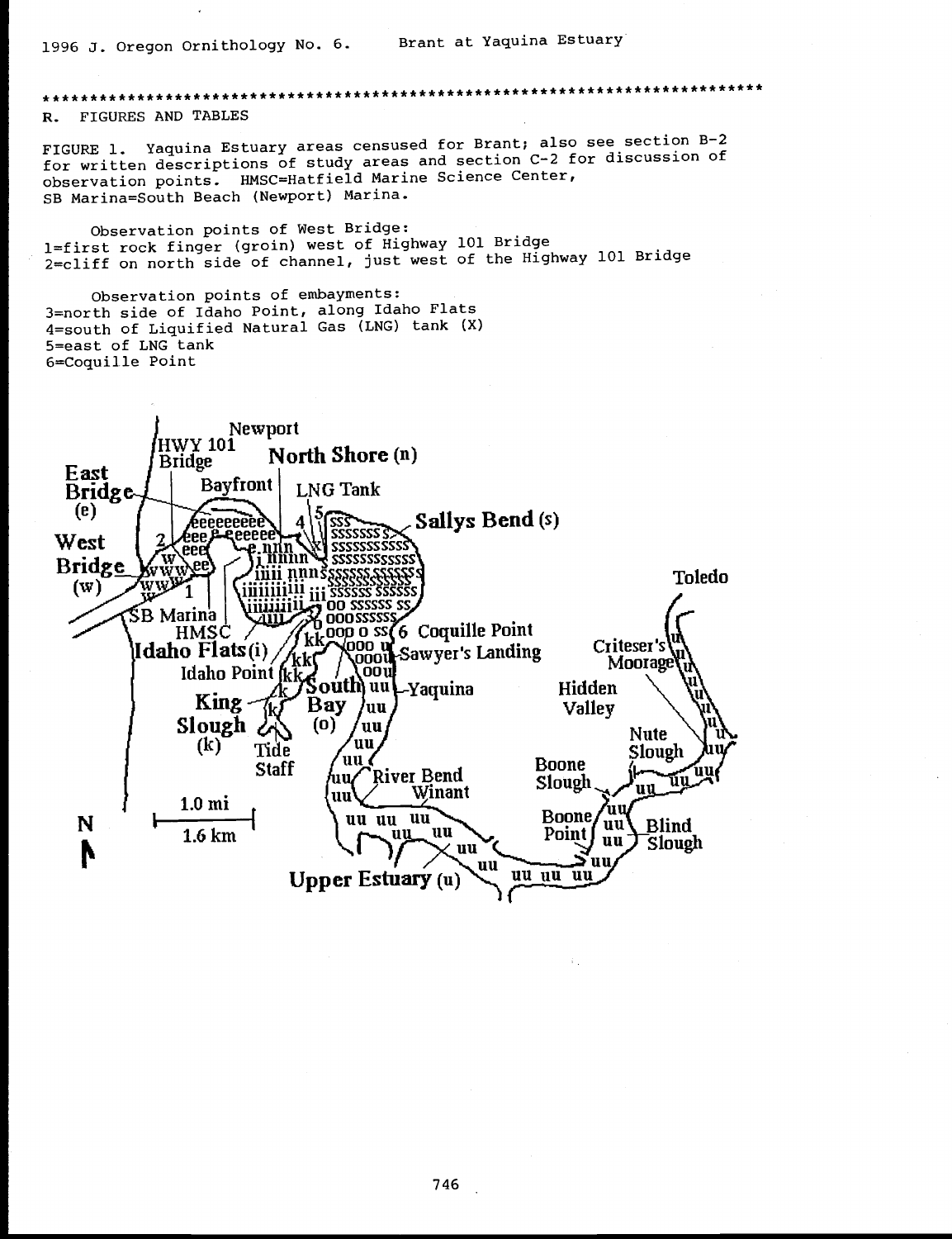FIGURE 2. Number of Brant at embayments (i.e., sum of Idaho Flats, Sallys Bend, and South Bay) during November-February for five winters with censuses each month. Fig. 2a-2e data are from Table 11. Numbers pointing to a "X" refer to the number of censuses for that graphical point.



747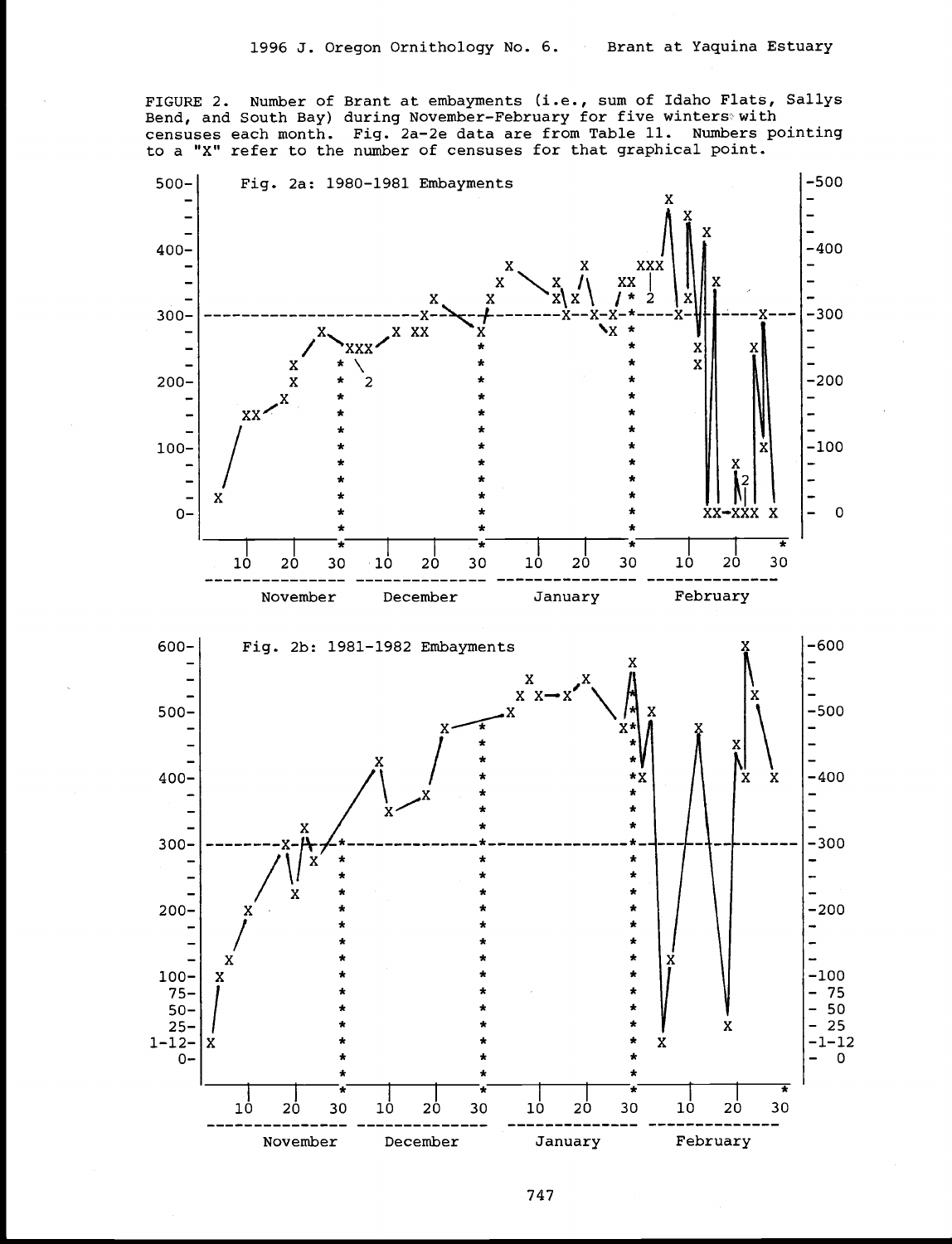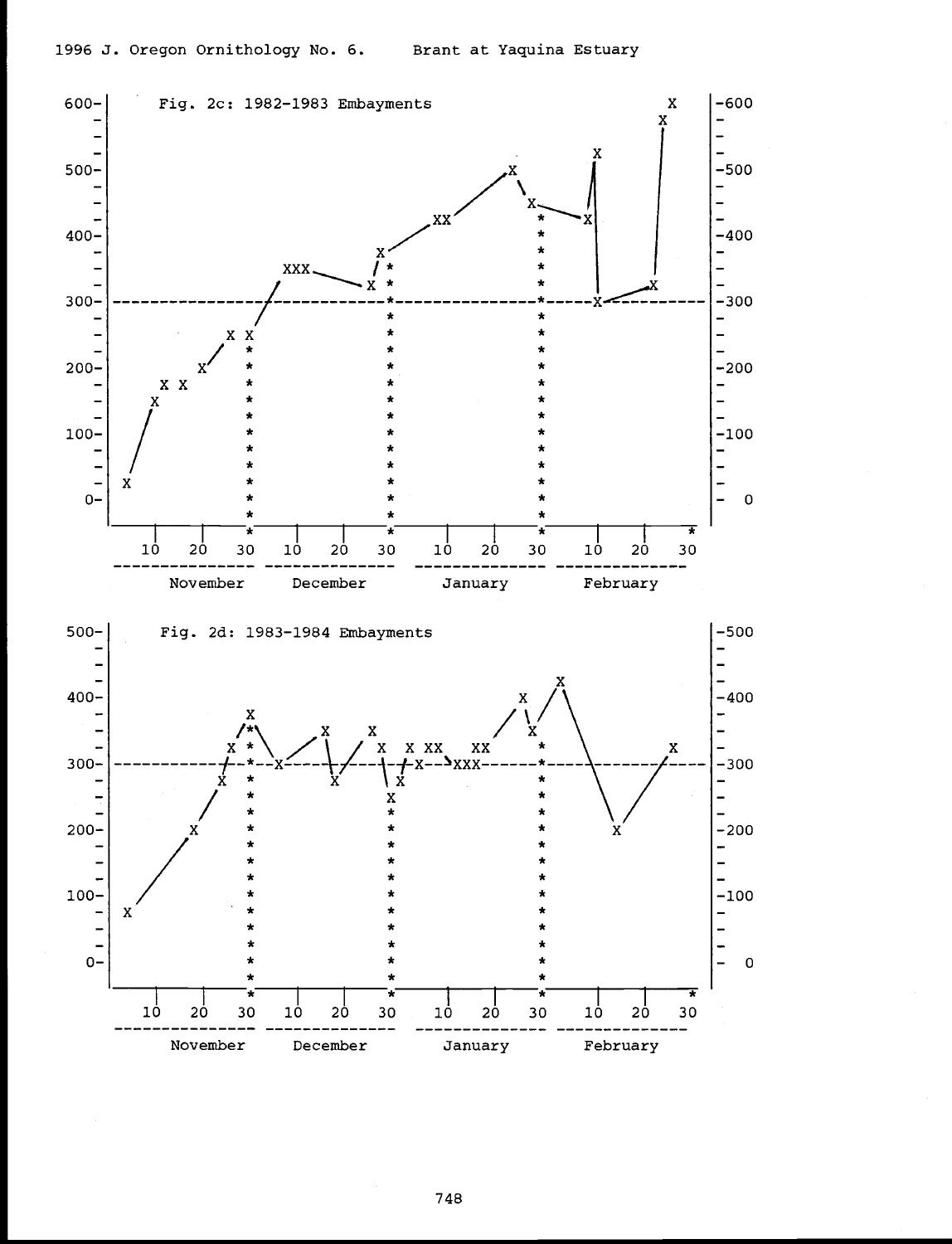

749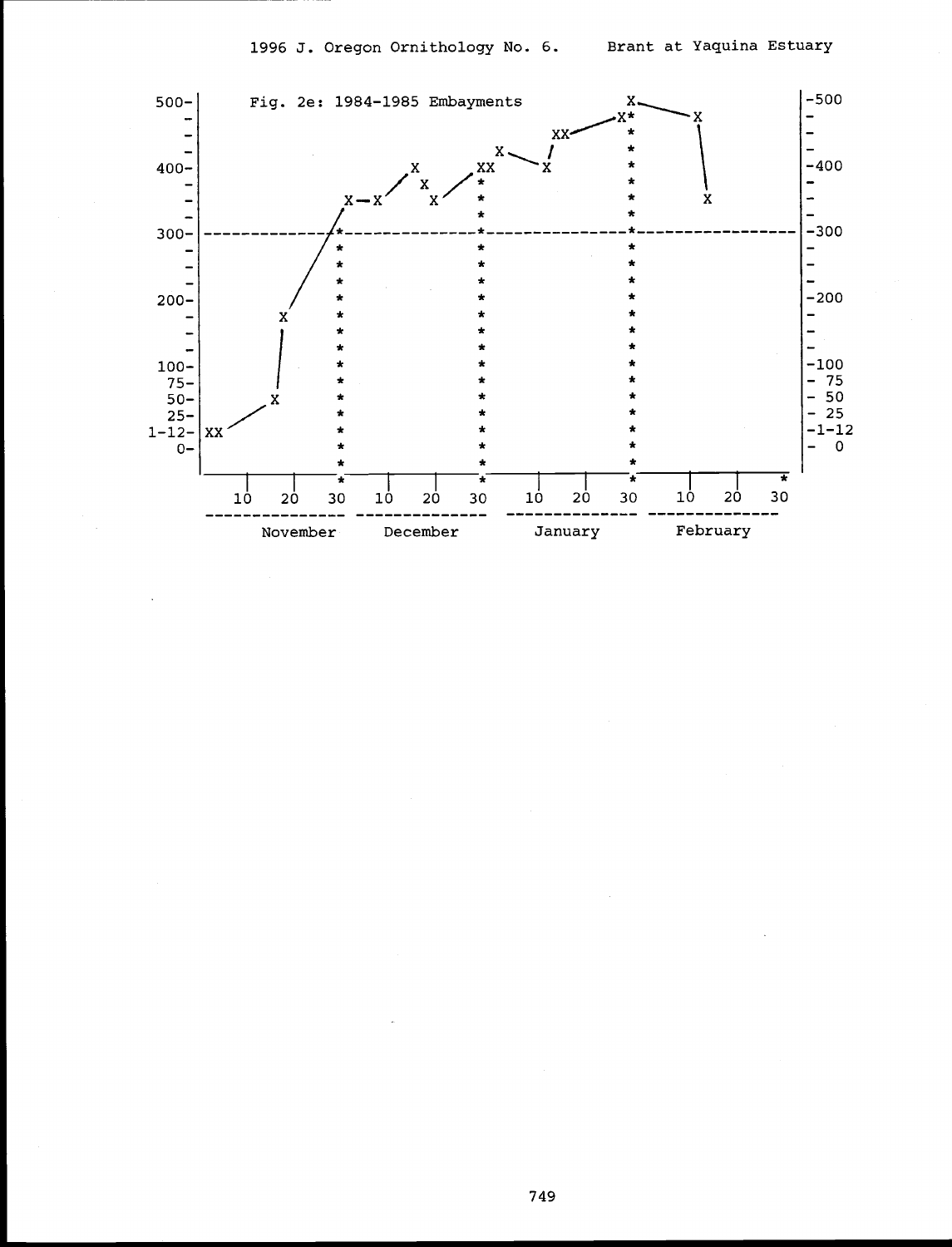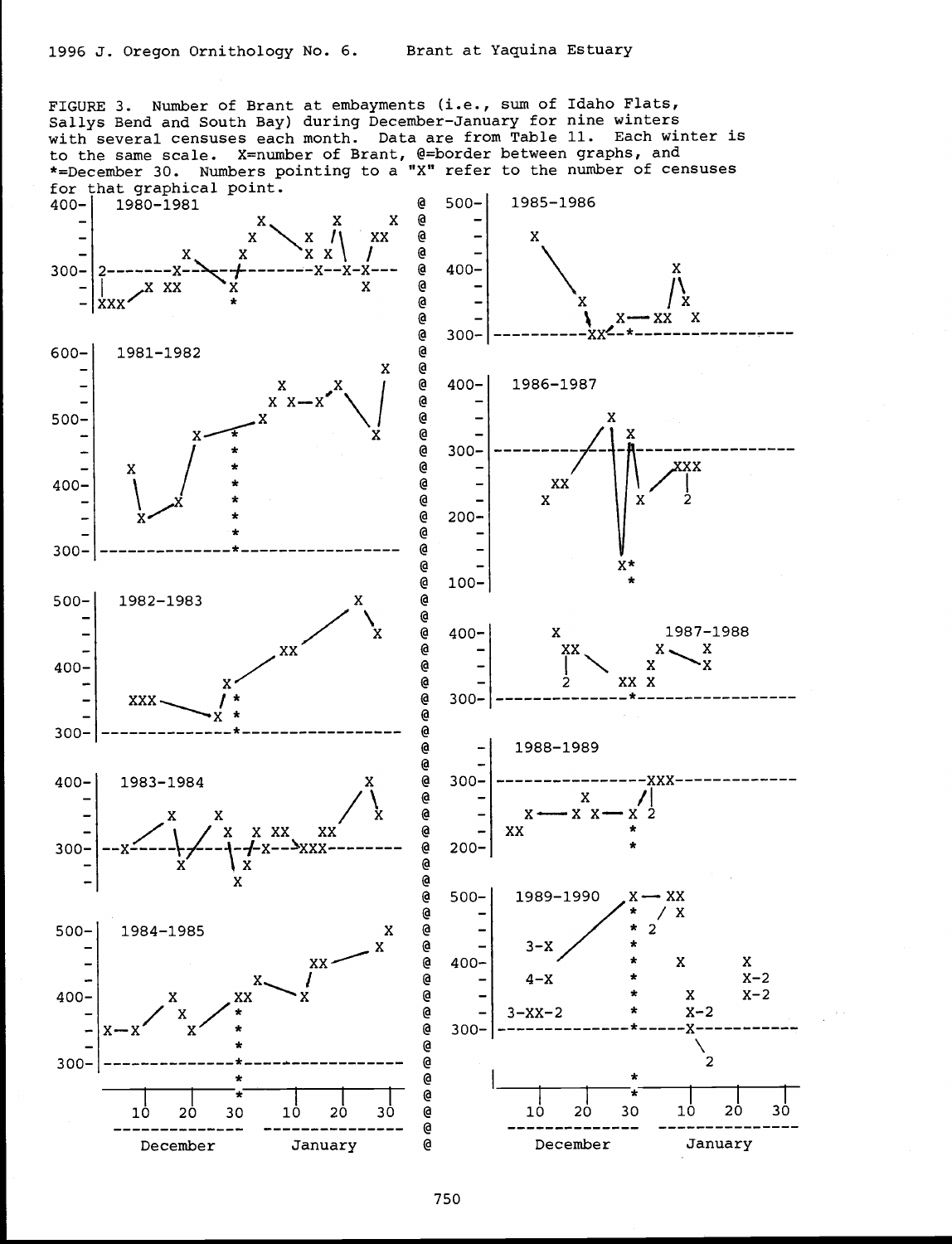TABLE 1. Arrival dates of Brant at Yaquina Estuary. Most of these arrivals were also published in Bayer  $(1983.83, 1995.425)$  and Dau (1992:89); however, some dates have been adjusted with updated data, and 1982 and 1995 dates are later than in those publications because Brant in those years were first seen in Lincoln County away from Yaquina Estuary (see footnotes d and f). Large counts of Brant in October are also given in the footnotes.

|        |                    | Brant Arrival at | Prior                       |                       |
|--------|--------------------|------------------|-----------------------------|-----------------------|
|        |                    |                  | Yaquina Estuary Observation |                       |
| Fall   | Date               |                  | Number Effort               | Observer              |
| 1942   | Nov. 14            | $\mathbf{P}$     | Poor                        | Fred Evenden, Jr.     |
| 1974   | Nov. 11            | 5                | ?                           | Range Bayer           |
| 1975   | Nov. 3             | 6                | $\ddot{\phantom{0}}$        | Range Bayer           |
| 1976   | Oct. 29            | 16               | $\ddot{\phantom{0}}$        | Range Bayer           |
| 1977 - | Oct. 22 a          | 2a               | Good                        | Range Bayer           |
| 1978   | Nov. 4             | 5                | ?                           | Jerry Smith           |
| 1979   | Oct. 23 b          | 2 b              | Good                        | Range Bayer           |
| 1980   | Nov. 3             | 16               | Good                        | Range Bayer           |
| 1981   | Oct. 25 c          | $4\,c$           | Good                        | Jan & Rick Krabbe     |
| 1982   | Oct. 29 d          | 20 d             | Good                        | Range Bayer           |
| 1983   | Oct. 23 e          | $P$ e            | Good                        | Jerry Smith           |
| 1984   | Oct. 27            | 10               | Good                        | Range Bayer           |
| 1985   | Oct. 26            | 3                | Good                        | Range Bayer           |
| 1986   | Nov. 4             | 8                | $\mathbf{P}$                | Roy Lowe; Range Bayer |
| 1987   | Nov. 4             | 18               | Good                        | Range Bayer           |
| 1988   | Oct. 29            | 3                | Good                        | Range Bayer           |
| 1989   | Oct. 26            | 4                | Good                        | Range Bayer           |
| 1990   | Oct. 23            | 4                | Good                        | Range Bayer           |
| 1991   | Nov. 20            | $\mathbf{1}$     | Poor                        | Terry Morse           |
| 1992   | Nov. 2             | $\overline{2}$   | 2                           | Range Bayer           |
| 1993   | Nov. 7             | 65               | 3                           | Kathy Merrifield      |
| 1994   | Nov. 1             | 10               | Ş                           | Roy Lowe              |
| 1995   | Nov. $4 \text{ f}$ | 12 f             | \$                          | Matt Hunter           |
| 1996   | Oct. $25q$         | 10 <sub>g</sub>  | $\ddot{\phantom{0}}$        | Range Bayer           |

a On 10/31/77, George Brown counted 100 Brant.

b On 10/29/79, Range Bayer counted 40 Brant.

c On 10/29/81, Range Bayer found 18 Brant.

d On 10/24/82, Phil Pickering saw seven at DeLake by Lincoln City.

e On 10/24/83, Paul Reed counted 29; on 10/26, Rob Lawrence counted 38;<br>and, on 10/29, Range Bayer counted 71 Brant.<br>f On 10/20/95, Bureau of Land Management staff saw a flock of eight at<br>Yaquina Head, which is along the o

g On 10/28/96, Dave Pitkin counted 31 Brant; on 10/30, Robert Olson counted 29; and, on  $10/31$  and  $11/1$ , Bayer counted only 11 Brant, so some Brant did not remain. ---------------------------------------------------------------------------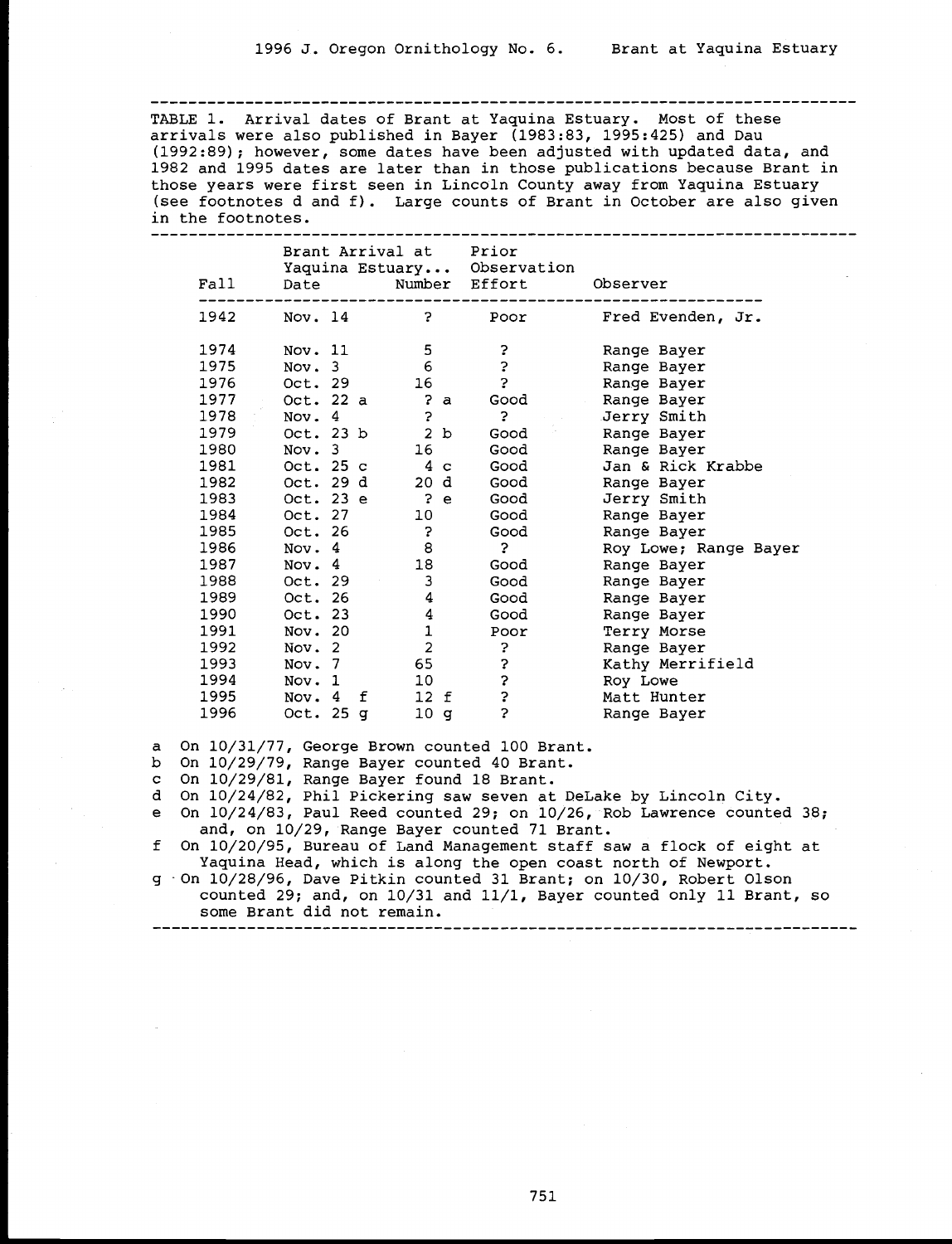--------------------------------------------- ----------------------------- TABLE 2. Days with five censuses within minutes of each other at embayments. All counts were by Bayer with a 20x telescope. The weather, water chop, and light conditions were good for making observations; there was no rain and negligible wind. Each census is given in Table 11. Codes: Distance=estimated distance between the observer and the approximate mid-point of a Brant flock; this was estimated using a map. Elevation=estimated elevation of telescope above the mudflats. SD=Standard Deviation. CV=Coefficient of Variation (%)(i.e., [SD/Mean] X 100) MAX=maximum. MIN=minimum. --------------------------------------------------------------------------- 5 Censuses......................... Dist- Elev- MIN/ Census ance ation CV MAX Date (km) (m) Mean SD (\$) Range (%) -------------------------------------------------------------- 12/12/89 0.5 3-4 392.6 22.7 5.8 370-419 88.3  $1/10/90$  0.8 2-3 323.0 17.4 5.4 302-345 87.5 1/22/90 0.2-0.8 2-3 365.8 22.2 6.1 342-398 85.9 --------------------------------------------------------------------------- TABLE 3. Comparison of December through January USFWS aerial censuses within three days of ground censuses of Brant at Yaquina Estuary. This time period was chosen for comparison because Brant numbers should be about the same within a few days of each other then. My 1/18/80 census is from Table 6, and the remainder are from Table 11; USFWS censuses are courtesy of the USFWS. Note that USFWS surveys were of the entire estuary, but that my counts were usually only of embayments; this probably would not make much difference because Brant were usually not at West Bridge during this period. Codes: JA=John Annear JC=John Cornely RL=Roy Lowe CS=Carey Smith N=number USFWS/Bayer=(number of Brant in USFWS census)/(number of Brant in Bayer's census) expressed as a percentage --------------------------------------------------------------------------- USFWS Aerial Census..... Bayer's Ground Census ........... Brant Obser- Brant Embay- West USFWS/Bayer Date (N) ver(s) Date (N) ments Bridge (%) --------------------------------------------------------------------------- 1/18/80 130 JA 1/18/80 283 <sup>X</sup> 46 12/11/80 207 CS, JA 12/12/80 268 X X 77 1/11/83 25 JC 1/11/83 428 X 6 12/15/83 75 JC 12/16/83 338 X 22 1/6/84 0 JC 1/6/84 320 X 0 12/13/84 137 JC 12/16/84 412 X 33 12/9/85 45 RL 12/10/85 446 X 10 1/6/86 427 RL 1/6/86 361 X 118 1/5/87 382 RL 1/8/87 286 X X 134 1/5/88 305 RL 1/3/88 372 X X 82 12/3/88 450 RL 12/5/88 215 X 209 1/7/89 <sup>205</sup> RL 1/6/89 <sup>298</sup> <sup>X</sup> <sup>69</sup> ---------------------------------------------------------------------------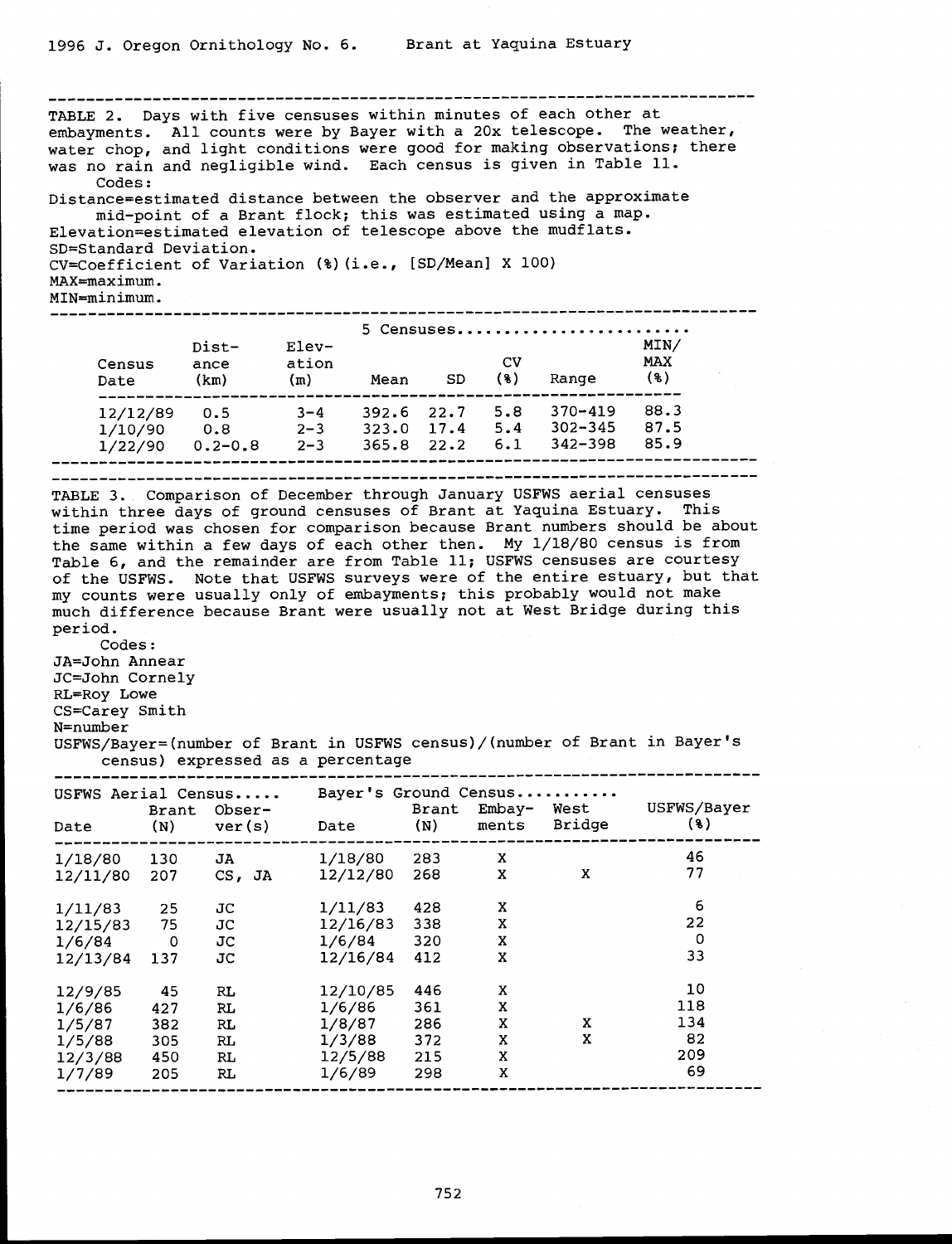TABLE 4. Records of Brant at Yaquina Estuary after sunset in 1974. These records were made while I was studying Great Blue Herons. It was not raining during any of these observations. I judged Brant as not flying if their calls were not moving like when they fly and if the calls appeared to be coming from the water surface or mudflats.

Min. Temp.=minimum daily air temperature as given for Newport in the monthly Climatological Data for Oregon (U.S. Dept. of Commerce, National Oceanic and Atmospheric Administration). Note that the temperature at the time of observation is much more appropriate but is not available, so the daily minimum temperature, which may occur several (many ?) hours before or after the observation is only a rough index of air temperature.

Tide measurements were made at the Wecoma Dock just north of the<br>HMSC (Fig. 1); tide heights were interpolated from hourly data.<br>Sunset times are corrected for latitude and longitude for sunset times<br>given in Tide Tables f

?=unknown +=time after event -=time before event CLR=clear Ht.=height Ida=Idaho Flats OV=overcast PST=Pacific Standard Time Sal=Sallys Bend WBr=West Bridge

|              |               | Time Relative to       |                       |                          |                                  |      | Weather       |                      |              |           |              |
|--------------|---------------|------------------------|-----------------------|--------------------------|----------------------------------|------|---------------|----------------------|--------------|-----------|--------------|
| 1974<br>Date | Time<br>(PST) | Full<br>Moon<br>(days) | $Sun-$<br>set<br>(hr) | Low<br>Tide<br>(hr)      | Tide<br>Ht.<br>(f <sub>t</sub> ) | Site | $Flv-$<br>ing | Heard<br>or.<br>Seen | Wind         | Sky (F)   | Min.<br>Temp |
| 3/30         | 2345          | $-7$                   | $+5.1$                | $+0.8$                   | $+4.4$                           | Sal  | 2             | Heard                | none         | <b>OV</b> | 42           |
| 4/12         | 1945          | +6                     |                       | $+0.9 -2.1$              | $+4.1$                           | Ida  | No.           | Heard                | $\mathbb{R}$ | 2         | 33           |
| 4/16         | 0050          | $+10$                  | $+5.8$                | $-0.7$                   | $+3.2$                           | Sal  | No            | Heard                | none         | CLR       | -31          |
| n            | 0130          | $+10$                  | $+6.5$                | $\overline{\phantom{0}}$ | $+3.0$                           | Sal  | No            | Heard                | 2            | 2         | -31          |
| n            | 0200          | $+10$                  | $+7.0$                | $+0.5$                   | $+3.0$                           | Sal  | No.           | Heard                | -2.          | 2         | 31           |
| n            | 0240          | $+10$                  | $+7.7$                | $+1.2$                   | $+3.3$                           | Sal  | No.           | Heard                | none         | CLR       | -31          |
| Ħ            | 0305          | $+10$                  | $+8.1$                | $+1.6$                   | $+3.4$                           | Sal  | No.           | Heard                | none         | CLR       | -31          |
| 4/28         | 2300          | $-8$                   | $+3.7$                | $-0.2$                   | $+2.7$                           | WBr  | No            | Heard                | calm         | CLR       | 43           |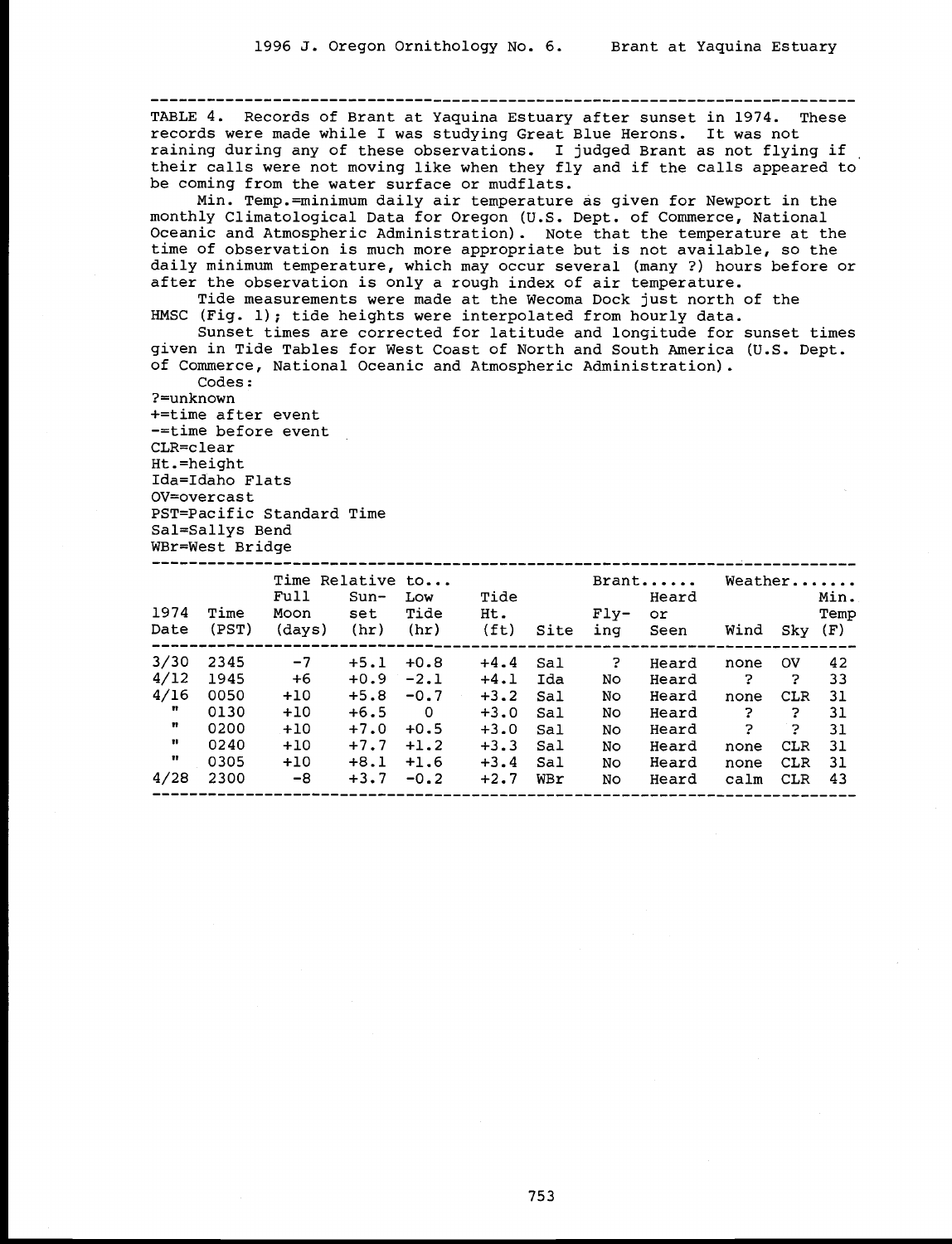------------------------------------------------------- ------------------- TABLE 5. Percentage of embayment censuses with Brant present at Sally's<br>Bend, South Bay, or Idaho Flats during November-January. Only November-January periods with at least 10 censuses and only censuses in<br>which all three areas were surveyed are included. Percentages do not<br>sum to 100% because Brant were not always present during these censuses or Brant could be at more than one area during a census. Data are calculated from Table 11 for high and low tides.

# Codes:

N=number

# Winter=November-January period SD=Standard Deviation CV=Coefficient of Variation.

|                | % of Embayment High & Low Tide<br>Censuses with Brant at<br>Sally's South Idaho |                          |               | Total<br>Censuses |
|----------------|---------------------------------------------------------------------------------|--------------------------|---------------|-------------------|
| Nov.-Jan.      | Bend                                                                            | Bay Flats                |               | (N)               |
| 1980-1981      | 66.7 51.9 37.0                                                                  |                          |               | 27                |
| 1981-1982 45.0 |                                                                                 |                          | $10.0$ 70.0   | 20                |
| 1982-1983      | 37.5                                                                            |                          | 18.8 62.5     | 16                |
| 1983-1984      | 62.5                                                                            | 4.2                      | 58.3          | 24                |
| 1984-1985      | 38.9                                                                            |                          | $16.7$ 77.8   | 18                |
| 1985-1986      | 20.0                                                                            | $\mathbf{O}$             | 80.0          | 10                |
| 1986-1987      | 63.6                                                                            | $\mathbf{O}$             | 45.5          | 11                |
| 1987-1988      | 33.3                                                                            |                          | $20.0$ 60.0   | 15                |
| 1988-1989      | 41.7                                                                            |                          | $25.0$ $33.3$ | 12                |
| 1989-1990      | 42.9                                                                            | 21.4                     | 67.9          | 28                |
| No. of Winters | 10 -                                                                            | 10                       | 10            |                   |
| Mean           | 45.2                                                                            | 16.8                     | 59.2          |                   |
| SD.            | 14.9                                                                            | 15.3                     | 16.1          |                   |
| CV             | 32.9                                                                            | 91.0                     | 27.2          |                   |
| Range          |                                                                                 | $20.0 - 66.7$ $0 - 51.9$ | $33.3 - 80.0$ |                   |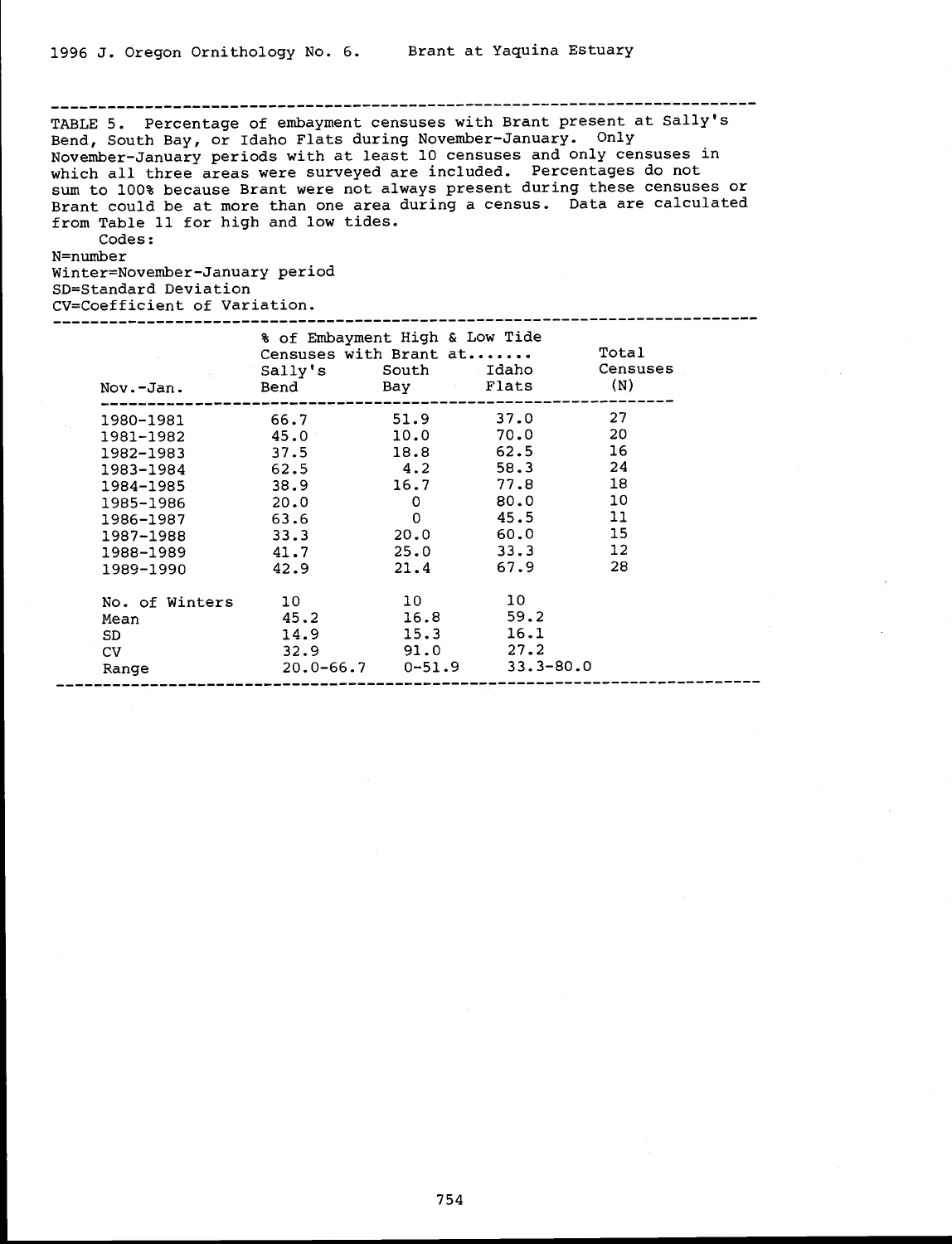TABLE 6. Incidental counts of Brant during November-January at Yaquina Estuary prior to the summer of 1980; however, John Annear's (USFWS biologist) aerial censuses were much more systematic. These counts may underestimate the number of Brant present because observers were not attempting to count all Brant or only counted Brant at one part of the estuary. Wetzel's (1996) censuses during the spring of 1976 are not included; censuses starting in the 1980 summer are in Tables 11 and 12.

| Observer (Obs.) codes:<br>JA=John Annear (USFWS)                                | MSC=daily checklist kept at the MSC<br>(now HMSC) through October 1977 |
|---------------------------------------------------------------------------------|------------------------------------------------------------------------|
| RB=Range Bayer                                                                  | RO=Robert Olson                                                        |
| BB=Bob Buchanan                                                                 | PR=Paul Reed                                                           |
| CBC=Yaquina Bay Christmas Bird Count VT=Verda Teale                             |                                                                        |
| FE=Fred Evenden, Jr.                                                            | YB Tr=monthly field trip by                                            |
| IG=Ira Gabrielson                                                               | Yaquina Birders                                                        |
| Site (see Fig. 1 for locations) codes:<br>?="Yaquina Bay"<br>EastBr=East Bridge | WestBr=West Bridge<br>Idaho=Idaho Flats<br>Sallys=Sallys Bend          |

Brant abundance (N=number of Brant counted) codes: +=at least the indicated number of Brant were present<br>X=Brant present, but not counted<br>(#)=maximum number of Brant counted by one group during Yaquina Bay CBC.

Sometimes Brant could be recounted by two groups and added together to give the "official" count (see Table 7 and section 0-4).

| Date     | Obs.          | Site                 | Brant (N)   | Date     | Obs.                   | Site   | Brant(N)  |
|----------|---------------|----------------------|-------------|----------|------------------------|--------|-----------|
| 1/21/23  | IG            | $\ddot{\phantom{0}}$ | "Common"    | 11/3/75  | RB                     | EastBr | 6         |
|          |               |                      |             | 11/4/75  | RB                     | Sallys | $6\,$     |
| 11/14/42 | FE            | ?                    | X           | 11/5/75  | PR                     | ?      | 14        |
|          |               |                      |             | 11/8/75  | YB<br>Tr               | 2      | 50        |
| 12/6/47  | FE            | 2                    | $11+$       | 11/17/75 | RB                     | WestBr | 16        |
|          |               |                      |             | 11/17/75 | RB                     | Idaho  | 163       |
| 1/14/67  | VT            | 3                    | $\mathbf x$ | 11/23/75 | RB                     | Sallys | 20        |
|          |               |                      |             | 12/13/75 | YB Tr                  | 7      | 75        |
| 1/1/68   | VT            | 3                    | $\mathbf X$ | 12/19/75 | MSC                    | 3      | $100+$    |
| 1/1/68   | BB            | 3                    | 85          | 1/3/76   | <b>CBC</b>             | ?      | 143 (134) |
| 1/21/68  | BB            | 5                    | 123         | 1/25/76  | YB Tr                  | Ş.     | 155       |
| 12/20/73 | CBC           | 2                    | 246 (?)     | 11/2/76  | <b>RB&amp;RO</b>       | Idaho  | 66        |
| 1/2/74   | RB            | Idaho                | X           | 11/8/76  | <b>RO</b>              | 3      | 100       |
| 1/16/74  | MSC           | 2                    | 24          | 11/13/76 | YB Tr                  | ?      | 100       |
|          |               |                      |             | 12/11/76 | YB Tr                  | 3      | 127       |
| 11/11/74 | RB            | Sallys               | 5           | 1/2/77   | CBC                    | 3      | 324 (200) |
| 11/12/74 | RB            | Sallys               | 75          | 1/14/77  | $\mathbf{R}\mathbf{B}$ | Sallys | 218       |
| 11/16/74 | YB Tr         | ?                    | 67          |          |                        |        |           |
| 12/2/74  | MSC           | 3                    | 45          | 11/1/77  | RB                     | Sallys | 23        |
| 12/3/74  | MSC           | 5                    | 20          | 1/2/78   | CBC                    | 3      | 265 (201) |
| 12/8/74  | RB            | Sallys               | 160         |          |                        |        |           |
| 12/11/74 | MSC           | $\mathbf{P}$         | 50          | 11/17/78 | JA                     | aerial | 85        |
| 12/17/74 | RB            | Sallys               | 180         | 12/10/78 | PR                     | 2      | 300       |
| 12/21/74 | <b>CBC</b>    | 2                    | 146<br>(?)  | 12/19/78 | JA                     | aerial | 460       |
| 12/25/74 | $\mathbf{RB}$ | Sallys               | 188         | 12/31/78 | CBC                    | ?      | 535 (400) |
| 1/8/75   | RB            | Sallys               | 84          |          |                        |        |           |
| 1/10/75  | MSC           | 2                    | 170         | 12/29/79 | CBC                    | 2      | 499 (252) |
| 1/15/75  | RB            | Sallys               | 159         | 1/18/80  | JA                     | aerial | 130       |
| 1/18/75  | RB            | Sallys               | 150         | 1/18/80  | RB                     | Sallys | 283       |
| 1/20/75  | RB            | Sallys               | 203         |          |                        |        |           |
| 1/22/75  | RB            | Sallys               | 103         |          |                        |        |           |
| 1/27/75  | <b>MSC</b>    | ?                    | 125         |          |                        |        |           |
| 1/31/75  | RB            | 5                    | 117         |          |                        |        |           |

755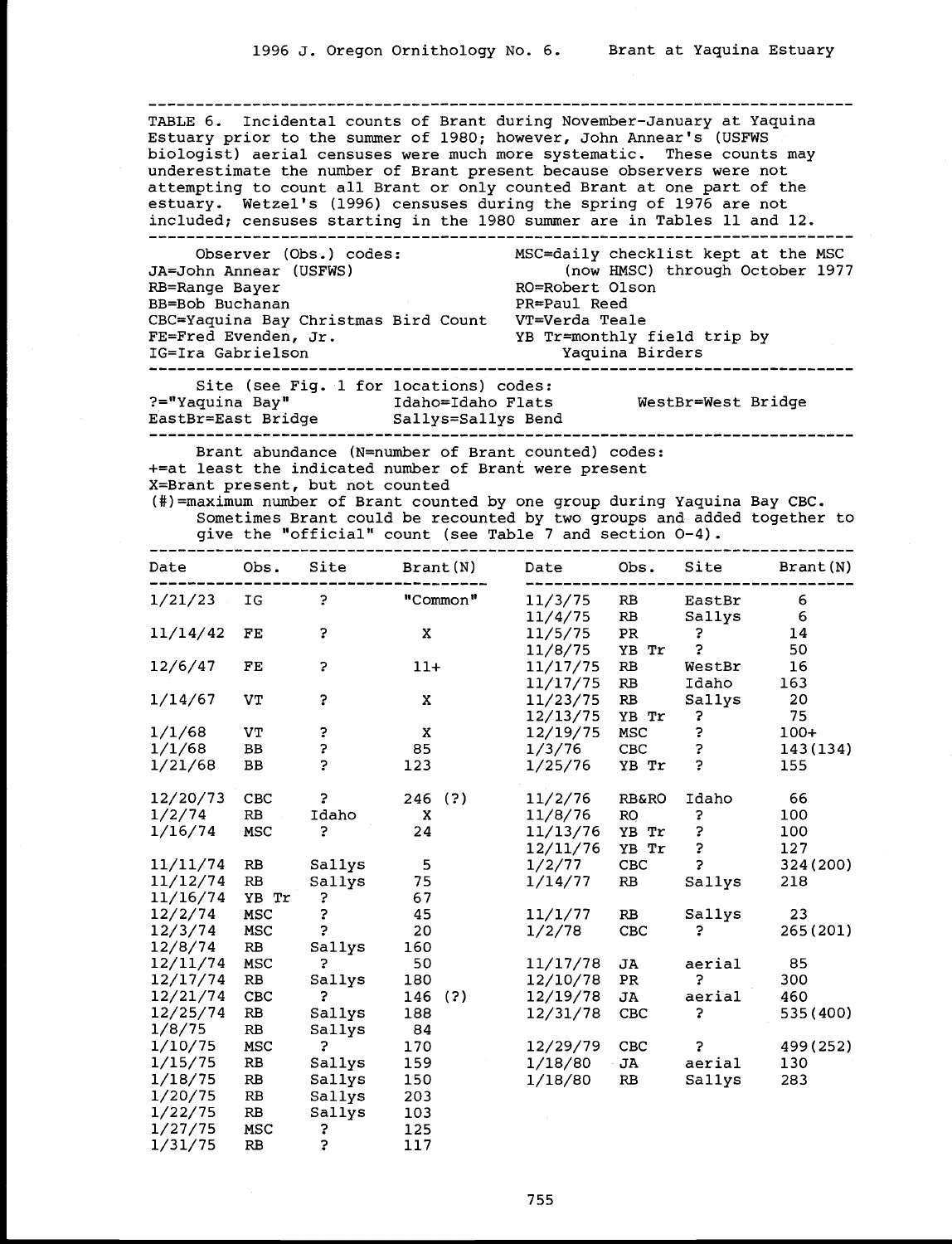TABLE 7. Number of Brant reported during Oregon coastal Christmas Bird Counts (CBC's). CBC sites are arranged from north to south. Means and frequency of occurrence data for 1973-1982 CBC's are in Bayer and Krabbe (1984).<br>I searched Watson (1982:1-6, 60) to verify that I had all CBC's<br>published from the 1947 Audubon Field Notes through the 1981 American Birds<br>and have double-checked more recent reports to be sure that I did not<br>mis Audubon Society Field Notes. But it is possible that I missed CBC's published in Bird-Lore (through 1940) and Audubon Magazine (1941-1946). CBC site codes: CE=Columbia Estuary TB="Tillamook" Bay (Owen Schmidt, recent Count Compiler, indicates in a 29 February 1996 letter that the northern tip of Netarts Bay is included in the Tillamook Bay CBC and that in the 1995 CBC, 490 Brant<br>were counted by the group that had north Netarts Bay. Thus, Brant Were counted by the group that had north Netarts Bay. Thus, Brant<br>reported during this CBC could be for Tillamook Bay and at least part<br>of Netarts Bay.)<br>Net-Netarts Bay<br>Net-Netarts Bay<br>IC-Lincoln City (Siletz Bay)<br>IC-Linco

GB=Gold Beach

Reference codes:<br>+=first page of two or more pages. (#)=maximum number of Brant counted by one group during Yaquina Bay CBC.<br>Sometimes Brant could be recounted by two groups and added together to<br>give the "official" count (see section  $0-4$ ).<br>AB=American Birds AFN=Audubon Field Notes BL=Bird-Lore NFN=National Audubon Society Field Notes OB=Oregon Birds

(Table 7 continued on the next page)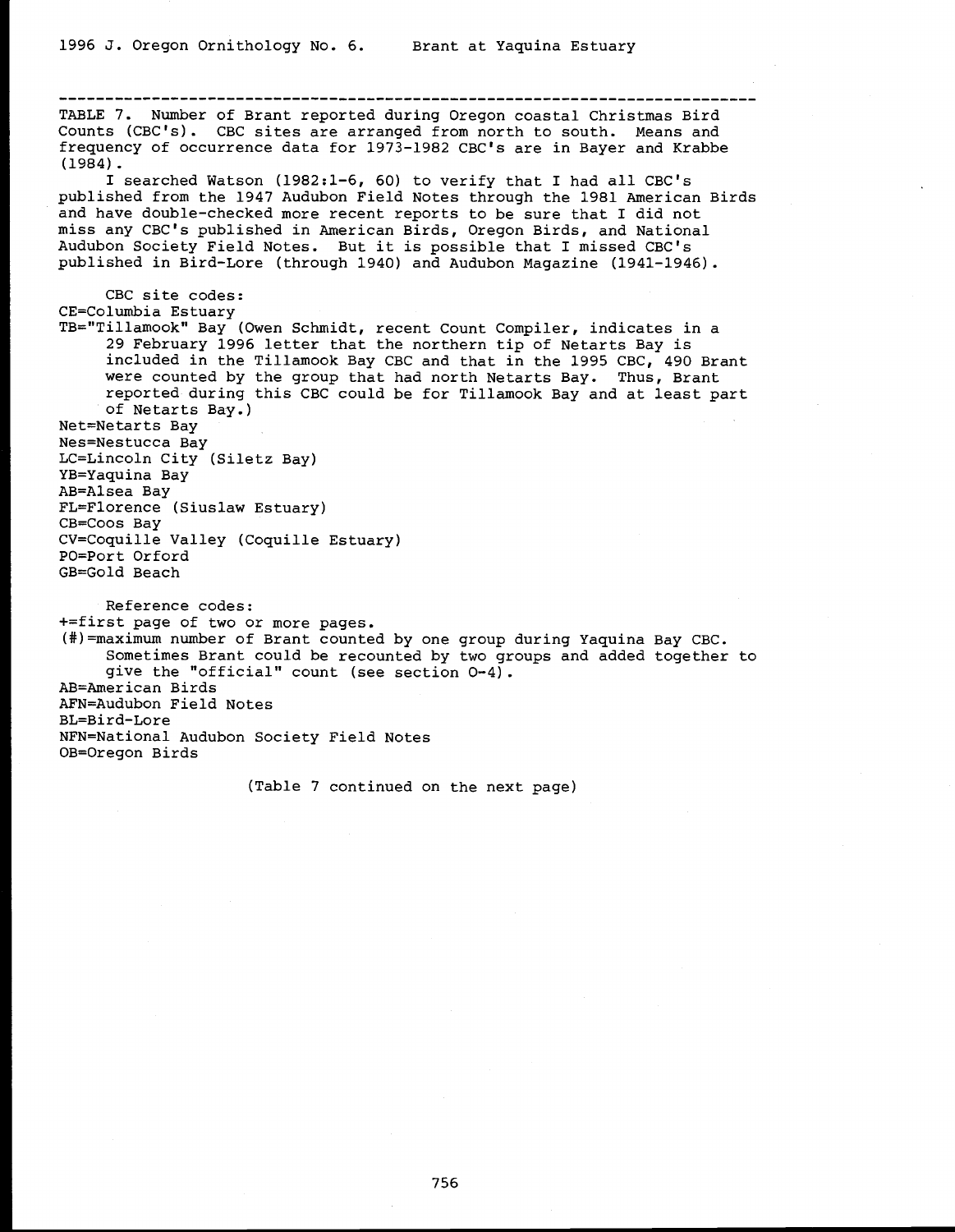#### (Table 7 continued)

|         |                              | CBC Sites                |                |                              |                              |                              |                  |                              |                              |                              |                              |                              |                              |                  |                       |  |
|---------|------------------------------|--------------------------|----------------|------------------------------|------------------------------|------------------------------|------------------|------------------------------|------------------------------|------------------------------|------------------------------|------------------------------|------------------------------|------------------|-----------------------|--|
| Winter  | CE                           |                          | TB* Net Nes LC |                              |                              |                              | YB AB FL CB      |                              |                              |                              | CV <sub>.</sub>              |                              |                              | PO GB Reference  |                       |  |
|         |                              |                          |                |                              |                              |                              |                  |                              |                              |                              |                              |                              |                              |                  |                       |  |
| 1914/15 | $\qquad \qquad \blacksquare$ | $\overline{\phantom{0}}$ | 0a             | $\qquad \qquad \blacksquare$ | $\qquad \qquad \blacksquare$ | $\qquad \qquad \blacksquare$ |                  | -                            | $\overline{\phantom{a}}$     | $\overline{\phantom{0}}$     | -                            | -                            | $\qquad \qquad \blacksquare$ | 1915 BL 17:46    |                       |  |
| 1920/21 |                              |                          | 0              |                              |                              |                              |                  |                              |                              |                              |                              |                              |                              | - 1921 BL 23:31  |                       |  |
| 1935/36 | -                            |                          | $-125$         | -                            | -                            |                              |                  |                              |                              |                              |                              |                              |                              | $-1936 BL 38:81$ |                       |  |
| 1936/37 | $\qquad \qquad \blacksquare$ |                          | $-800$         | -                            |                              | -                            |                  | -                            |                              |                              | -                            | $\overline{\phantom{0}}$     |                              | $-1937 BL 39:68$ |                       |  |
| 1938/39 | $\overline{\phantom{a}}$     |                          | - 818          | -                            | -                            | -                            |                  | -                            | $\overline{\phantom{0}}$     | -                            | -                            | -                            |                              |                  | $-1939$ BL $41:51-52$ |  |
| 1939/40 |                              | $-4100*$                 | $-*$           |                              | -                            | $\overline{\phantom{0}}$     |                  |                              |                              |                              | -                            | -                            |                              |                  |                       |  |
|         |                              |                          |                |                              |                              |                              |                  |                              |                              |                              |                              |                              |                              |                  | $-1940$ BL $42:131$   |  |
| 1949/50 | $\overline{\phantom{m}}$     | $100*$                   | -*             |                              |                              |                              |                  |                              |                              |                              |                              |                              |                              |                  | - 1950 AFN 4:170      |  |
| 1964/65 | $\qquad \qquad \blacksquare$ | $177*$                   | -*             | -                            | -                            | -                            |                  | -                            |                              | ÷                            |                              | -                            |                              |                  | - 1965 AFN 19:321     |  |
| 1965/66 | $\hbox{\small -}$            | $255*$                   | $-*$           | -                            | $\overline{a}$               | -                            |                  | -                            |                              | -                            | -                            | -                            | $\overline{\phantom{a}}$     |                  | 1966 AFN 20:361+      |  |
| 1966/67 | $\qquad \qquad \blacksquare$ | $147*$                   | $-*$           | -                            | $\qquad \qquad -$            | $\overline{\phantom{0}}$     |                  | -                            | $\qquad \qquad \blacksquare$ | $\qquad \qquad$              | $\overline{\phantom{0}}$     |                              | -                            |                  | 1967 AFN 21:359       |  |
| 1967/68 | $\blacksquare$               | $170*$                   | $-*$           | $\overline{\phantom{0}}$     | $\overline{\phantom{0}}$     | $\overline{\phantom{0}}$     |                  | $\overline{\phantom{0}}$     | $\overline{a}$               | $\qquad \qquad \blacksquare$ | -                            | -                            |                              |                  | 17 1968 AFN 22:372+   |  |
| 1968/69 | $\blacksquare$               | $123*$                   | -*             | $\qquad \qquad -$            | $\overline{\phantom{0}}$     |                              |                  | -                            | $\qquad \qquad \blacksquare$ | $\qquad \qquad \blacksquare$ | -                            | -                            |                              |                  | 1 1969 AFN 23:401+    |  |
| 1969/70 | $\qquad \qquad \blacksquare$ | $201*$                   | $-*$           | -                            |                              |                              |                  |                              | $\overline{a}$               |                              | -                            | -                            |                              |                  | 0 1970 AFN 24:431+    |  |
| 1970/71 |                              | - 1761*                  | $-*$           | $\overline{\phantom{0}}$     | $\qquad \qquad \blacksquare$ | $\overline{\phantom{0}}$     |                  | $\qquad \qquad \blacksquare$ | $\overline{\phantom{0}}$     | -                            | $\overline{\phantom{0}}$     | -                            |                              |                  | 0 1971 AB 25:477+     |  |
| 1971/72 | $\qquad \qquad \blacksquare$ | 294*                     | $-*$           | -                            | $\overline{\phantom{0}}$     |                              |                  | $\qquad \qquad \blacksquare$ | $\qquad \qquad -$            | $\overline{\phantom{a}}$     | -                            | -                            |                              |                  | 15 1972 AB 26:495+    |  |
| 1972/73 | $\blacksquare$               | 6*                       | -*             | -                            | $\overline{\phantom{0}}$     | $\overline{\phantom{0}}$     |                  | $\qquad \qquad \blacksquare$ | $\overline{a}$               | 0                            |                              |                              |                              |                  |                       |  |
|         |                              |                          | -*             |                              |                              |                              |                  |                              |                              |                              | -                            | $\qquad \qquad \blacksquare$ |                              |                  | 0 1973 AB $27:494+$   |  |
| 1973/74 | $\overline{\phantom{a}}$     | $135*$                   |                | -                            | -                            | 246                          | (?)              | -                            | $\qquad \qquad \blacksquare$ | $\qquad \qquad \blacksquare$ | -                            | -                            |                              |                  | $-1974$ AB 28:509+    |  |
| 1974/75 | $\overline{\phantom{m}}$     | 8*                       | $-+$           | -                            | $\qquad \qquad -$            | 146                          | (?)              | $\overline{\phantom{a}}$     | $\ddot{\phantom{1}}$         | 50                           | $\qquad \qquad \blacksquare$ | $\qquad \qquad \blacksquare$ |                              |                  | 7 1975 AB 29:546+     |  |
| 1975/76 | $\overline{\phantom{m}}$     | 80*                      | $-*$           | -                            | -                            | 143                          | (134)            | $\overline{\phantom{a}}$     | $\overline{\phantom{a}}$     | 11                           | -                            | $\qquad \qquad \blacksquare$ |                              |                  | $0$ 1976 AB 30:570+   |  |
| 1976/77 | $\qquad \qquad \blacksquare$ | 484*                     | -*             | -                            | -                            |                              | 324 (200)        | $\overline{\phantom{0}}$     | $\qquad \qquad -$            | 2                            | $\qquad \qquad -$            | -                            |                              |                  | 0 1977 AB 31:837+     |  |
| 1977/78 |                              | $-1734*$                 | $-*$           | -                            | $\overline{\phantom{0}}$     | 265                          | (201)            | $\overline{\phantom{a}}$     | $\qquad \qquad \blacksquare$ | 10                           | -                            | $\overline{\phantom{a}}$     |                              |                  | 1 1978 AB 32:842+     |  |
| 1978/79 | $\overline{\phantom{m}}$     | 238*                     | -*             | -                            | -                            | 535                          | $(400) -$        |                              |                              | 5                            | -                            | $\qquad \qquad \blacksquare$ |                              |                  | $-1979$ AB 33:636+    |  |
| 1979/80 | 0                            | $350*$                   | -*             | $\overline{\phantom{0}}$     | $\qquad \qquad \blacksquare$ |                              | 499 (252)        | $\overline{\phantom{a}}$     | $\qquad \qquad \blacksquare$ | $\mathbf 1$                  | $\qquad \qquad \blacksquare$ | 0                            |                              |                  | $-1980$ AB 34:626+    |  |
| 1980/81 | 0                            | $36*$                    | $-*$           | -                            | $\qquad \qquad \blacksquare$ | 378                          | (213)            | $\overline{\phantom{a}}$     | $\qquad \qquad \blacksquare$ | 5                            | -                            | 106                          |                              |                  | 1 1981 AB 35:686+     |  |
| 1981/82 | 0                            | 455*                     | $-*$           | -                            | $\frac{1}{2}$                |                              | $441(266) -$     |                              | $\qquad \qquad -$            | 3                            |                              | 0                            |                              |                  | $-1982$ AB 36:723+    |  |
| 1982/83 | 0                            | $141*$                   | $-*$           | -                            | -                            | 321                          | $(321) -$        |                              | $\overline{\phantom{a}}$     | 8                            | -                            | 0                            |                              |                  | $-1983$ AB 37:736+    |  |
| 1983/84 | 0                            | $146*$                   | $ \star$       | $\qquad \qquad -$            |                              |                              | 0b 445 (445) -   |                              | 0                            | $\mathsf O$                  | $\qquad \qquad -$            | $\qquad \qquad \blacksquare$ |                              |                  | $-1984$ AB 38:768+    |  |
| 1984/85 | 0                            | $915*$                   | $-+$           | -                            |                              |                              | $0b$ 268 (223) - |                              | 6                            | 0                            | $\qquad \qquad \blacksquare$ | $\overline{\phantom{a}}$     |                              |                  | $-$ 1985 AB 39:763+   |  |
| 1985/86 | 0                            | 700*                     | $-*$           | -                            | 0                            |                              | 450 (450) -      |                              | $\mathsf O$                  | 0                            | $\qquad \qquad \blacksquare$ | 0                            |                              |                  | $-$ 1986 AB 40:969+   |  |
| 1986/87 | 0                            | $210*$                   | $-*$           | -                            | -                            |                              | 385 (232) -      |                              | 17                           | 0                            | $\qquad \qquad \blacksquare$ | 0                            |                              |                  | $-$ 1987 AB 41:1216+  |  |
| 1987/88 | 0                            | 625*                     | -*             | -                            | -                            | 542                          | $(362) -$        |                              | 0                            | 0                            | $\qquad \qquad$              | 0                            |                              |                  | $-$ 1988 AB 42:1077+  |  |
|         |                              |                          |                |                              |                              |                              |                  |                              |                              |                              |                              |                              |                              |                  | 1988 OB 14:360+       |  |
| 1988/89 | 0                            | 186*                     | $ \star$       |                              | -                            |                              | $460(234) -$     |                              | 0                            | 0                            | -                            | 0                            |                              |                  | $-1989$ AB $43:1119+$ |  |
|         |                              |                          |                |                              |                              |                              |                  |                              |                              |                              |                              |                              |                              |                  | 1990 OB 16:273+       |  |
| 1989/90 | 0                            | $326*$                   | -*             | -                            | $\overline{\phantom{a}}$     |                              | $503(503) -$     |                              | 1                            | $\blacksquare$               | $\overline{\phantom{0}}$     | $\qquad \qquad \blacksquare$ |                              |                  | $-$ 1990 AB 44:946+   |  |
| 1990/91 | 0                            | 549*                     | $-*$           | -                            | $\overline{\phantom{a}}$     |                              | $777(477) -$     |                              | 0                            | 43                           | -                            |                              |                              |                  | - 1991 AB 45:951+     |  |
| 1991/92 |                              | $0.3175*$                | -*             | 0                            | 0                            |                              | $360(360) -$     |                              | 1                            | 31                           | 0                            | -                            |                              |                  | $-$ 1992 AB 46:951+   |  |
| 1992/93 | 0                            | $457*$                   | $-*$           | 0                            | 0                            |                              | 320 (320)        | $\overline{\phantom{a}}$     | 0                            | 3                            | $\overline{a}$               | -                            |                              |                  | $-$ 1993 AB 47:922+   |  |
| 1993/94 |                              | $0.2641*$                | $-{\star}$     | -                            | 0                            |                              | 108 (108) 1b     |                              | 0                            | 5                            | $\mathsf O$                  | $\qquad \qquad \blacksquare$ |                              |                  | $-1994$ NFN $48:807+$ |  |
| 1994/95 | 0                            | $166*$                   | $-*$           | -                            | -                            | 275                          | (275)            | $\qquad \qquad -$            | 1                            | $\mathbf{1}$                 | 5                            | -                            |                              |                  | $-$ 1995 NFN 49:777+  |  |
| 1995/96 | 2                            | ?                        | $\overline{?}$ | 3                            | 5                            | 168                          | $(168)$ -        |                              | $\overline{z}$               | $\overline{P}$               | $\overline{\mathbf{r}}$      | 2                            |                              | ? Table 11       |                       |  |
|         |                              |                          |                |                              |                              |                              |                  |                              |                              |                              |                              |                              |                              |                  |                       |  |

\*The Tillamook Bay CBC can at least sometimes include part of Netarts Bay

a=This CBC is listed as "Tillanook [sic], Ore.) 7 miles southeast";<br>7 mi SE would put it at about the location of Netarts and since the following CBC's through 1938/39 were listed as being at Netarts and were done only by Alex Walker and sometimes by his son Kenneth Walker, this CBC was probably for Netarts, not Tillamook Bay. b=From Pickering et al. (1996).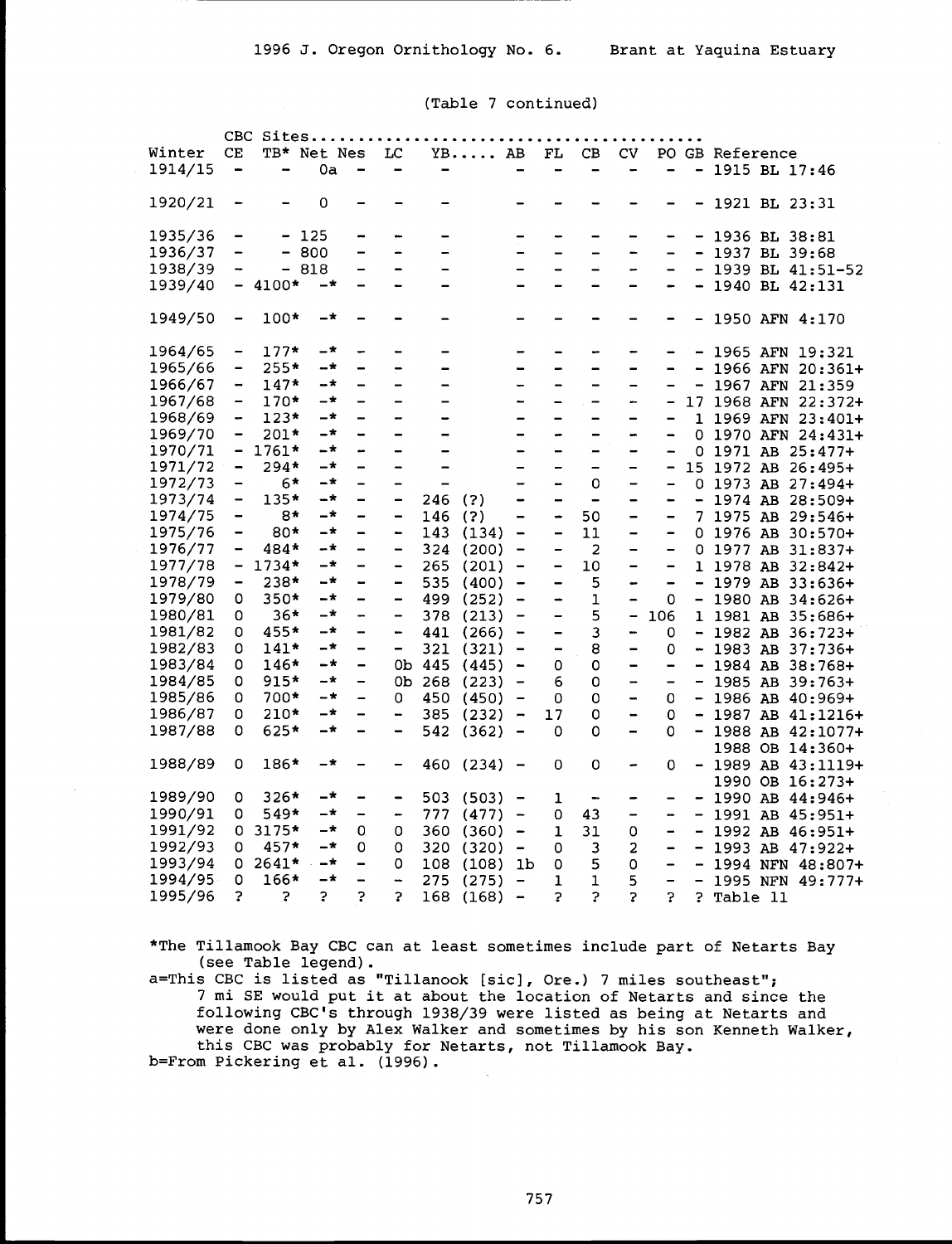--------------------------------------------------------------------------- TABLE 8. Maximum monthly counts of Brant at Yaquina Estuary during 1980-1985. Maxima either are from when the embayments (sum of Sally's Bend, South Bay, and Idaho Flats) and West Bridge were censused at about the same time or the monthly maximum (designated by a "+") for either embayments or for We Monthly maxima at the embayments and West Bridge are in Table 9. Observation effort was variable, and sometimes there was only one census in a month. These data are calculated from Tables 11 and 12. Codes: -=no census. +=at least the indicated number of birds was present (i.e., not all of the embayments and West Bridge areas were censused together). embayments and West Bridge areas were censused together). --------------------------------------------------------------------------- Monthly Maximum Census for Yaquina Estuary ........................... Year Jan Feb Mar Apr May Jun Jul Aug Sep Oct Nov Dec --------------------------------------------------------------------------- 1980 - - - - - 0 0 0 0 265+ 328+ 1981 380 561+ 914 630 12 0 2+ 0 <sup>0</sup> 18+ 327+ 485+ 1982 576 688 780 691 67 <sup>7</sup> 1 <sup>1</sup> <sup>1</sup> <sup>1</sup> 261+ 367+ 1983 499+ 607 469+ 542+ 15+ 13+ 0 0 0 71+ 365+ 351 1984 388 419 381+ 294 206 0 0 <sup>0</sup> 1+ 10+ 172+ 412+ 1985 490+ 475+ 429 345+ 0 0 0 0 0 0 - - 446+<br>1985 490+ 475+ 429 345+ 0 0 0 0 0 - - 446+ -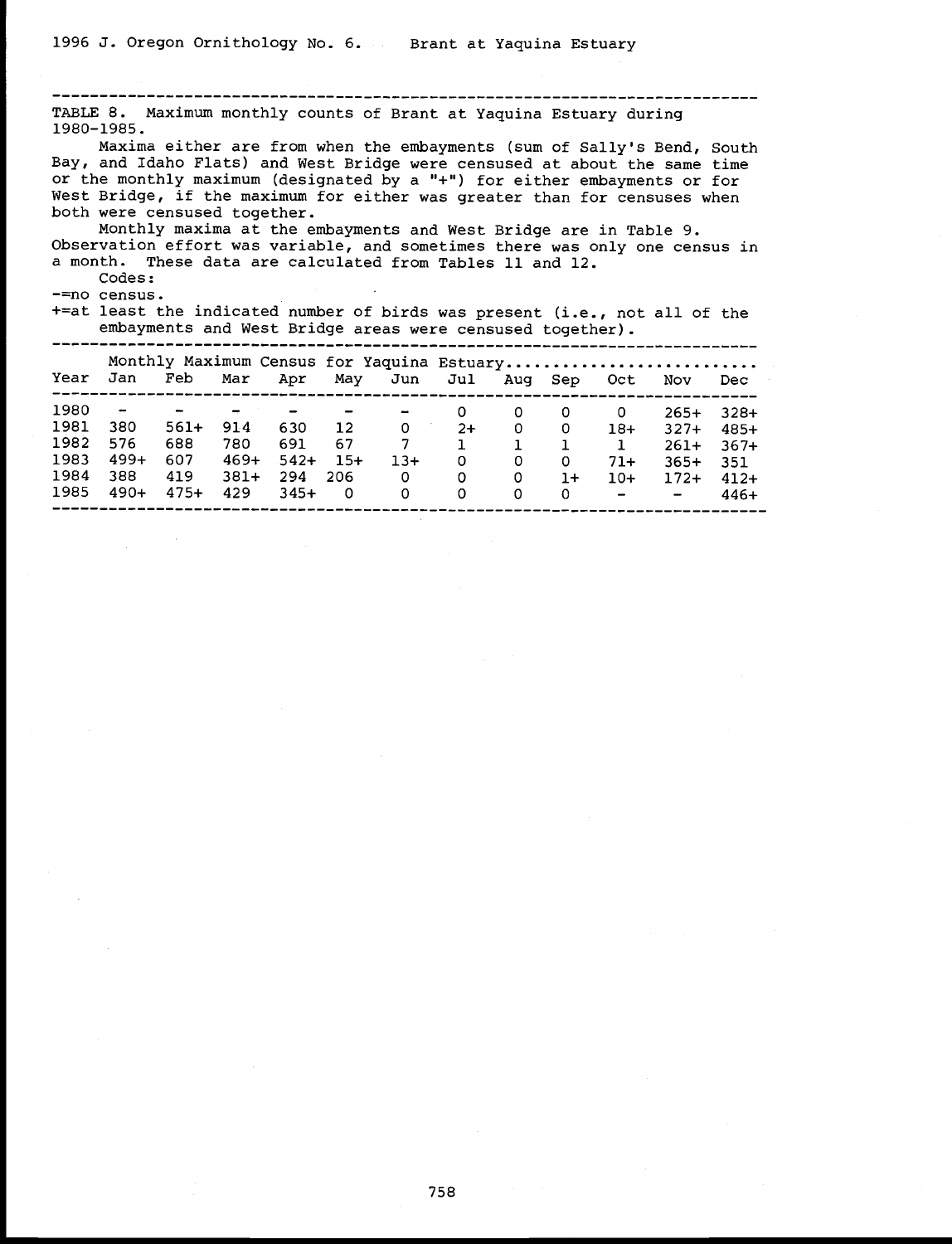TABLE 9. Maximum monthly counts of Brant at embayments (sum of Sally's Bend, South Bay, and Idaho Flats) or West Bridge (area between the Highway 101 Bridge and the "jaws" of the jetties, see Fig. 1) during 1980-1995.<br>Observation effort was variable, and sometimes there was only one census in a month. These data are calculated from Tables 11 and 12. Codes: -=no census. +=at least the indicated number of birds was present (i.e., not all of the constituent areas were censused). --------------------------------------------------------------------------- Monthly Maximum Census at Embayments................................. Year Jan Feb Mar Apr May Jun Jul Aug Sep Oct Nov Dec --------------------------------------------------------------------------- - - - - - - <sup>0</sup> <sup>0</sup> <sup>0</sup> <sup>0</sup> <sup>265</sup> <sup>328</sup> 380 463 647 157+ 0 0 <sup>2</sup> 0 0 18 327 485 576 592 650 331 <sup>2</sup> 0 0 0 0 0 261 367 499 607 469+ 198+ 0 - 0 0 0 71 365 351 388 419 212 45 0 0 0 0 1 10 172 412 <sup>1985</sup> <sup>490</sup> <sup>475</sup> <sup>291</sup> <sup>345</sup> <sup>0</sup> <sup>0</sup> <sup>0</sup> <sup>0</sup> <sup>0</sup> - - <sup>446</sup>  $389$  - - - - - - - - - - - - 351

| 1986 | 389                      | -                        | $\overline{\phantom{0}}$ |                          |                          |        |                          |                          |                          | -                        | $\overline{\phantom{0}}$                                                                                                                                     | 351                      |  |
|------|--------------------------|--------------------------|--------------------------|--------------------------|--------------------------|--------|--------------------------|--------------------------|--------------------------|--------------------------|--------------------------------------------------------------------------------------------------------------------------------------------------------------|--------------------------|--|
| 1987 | 286                      |                          | -                        | -                        |                          |        |                          | $\overline{\phantom{0}}$ | $\overline{\phantom{0}}$ | 0                        | 18                                                                                                                                                           | 391                      |  |
| 1988 | 372                      | -                        |                          | -                        | -                        | $\sim$ | $\overline{\phantom{0}}$ | -                        | $\qquad \qquad$          | 3                        | 163                                                                                                                                                          | 269                      |  |
| 1989 | 299                      | $\overline{\phantom{a}}$ | $\overline{\phantom{0}}$ |                          | -                        |        | -                        | -                        | $\hskip1.6cm$            | 4                        | $\hskip1.6pt\hskip1.6pt\hskip1.6pt\hskip1.6pt\hskip1.6pt\hskip1.6pt\hskip1.6pt\hskip1.6pt\hskip1.6pt\hskip1.6pt\hskip1.6pt\hskip1.6pt\hskip1.6pt$            | 503                      |  |
| 1990 | 509                      |                          | -                        |                          | $\sim$                   | -      | -                        | -                        | $\overline{\phantom{0}}$ | 4                        | $\overline{\phantom{m}}$                                                                                                                                     | 477                      |  |
| 1991 | $\overline{\phantom{a}}$ | $\overline{\phantom{a}}$ | $\overline{\phantom{a}}$ | $\overline{\phantom{0}}$ | -                        |        | -                        | -                        |                          | $\overline{\phantom{a}}$ | $\hskip1.6pt\hskip1.6pt\hskip1.6pt\hskip1.6pt\hskip1.6pt\hskip1.6pt\hskip1.6pt\hskip1.6pt\hskip1.6pt\hskip1.6pt\hskip1.6pt\hskip1.6pt\hskip1.6pt\hskip1.6pt$ | 360                      |  |
| 1992 | $\overline{\phantom{m}}$ |                          | -                        |                          | -                        |        |                          | -                        |                          | -                        |                                                                                                                                                              | $\overline{\phantom{a}}$ |  |
| 1993 | 320                      |                          | $\overline{\phantom{a}}$ | -                        |                          |        | -                        | -                        |                          | -                        |                                                                                                                                                              | $\blacksquare$           |  |
| 1994 | $\qquad \qquad$          |                          | -                        |                          |                          |        | $\overline{\phantom{0}}$ | -                        |                          | $\overline{\phantom{a}}$ | $\bullet$                                                                                                                                                    | 275                      |  |
| 1995 | $\qquad \qquad$          |                          | -                        |                          | $\overline{\phantom{a}}$ |        |                          | -                        |                          | -                        | $\qquad \qquad$                                                                                                                                              | 168                      |  |
|      |                          |                          |                          |                          |                          |        |                          |                          |                          |                          |                                                                                                                                                              |                          |  |

|      |     |     |     | Monthly Maximum Census at West Bridge |     |     |     |     |     |     |     |     |
|------|-----|-----|-----|---------------------------------------|-----|-----|-----|-----|-----|-----|-----|-----|
| Year | Jan | Feb | Mar | Apr                                   | May | Jun | Jul | Aug | Sep | Oct | Nov | Dec |
| 1980 |     |     |     |                                       |     |     | 0   | 0   | 0   | 0   | -   | 36  |
| 1981 | 0   | 561 | 877 | 630                                   | 12  | 0   |     |     |     |     |     | 0   |
| 1982 | 0   | 658 | 780 | 691                                   | 67  |     |     |     |     |     | 0   |     |
| 1983 | 0   | 0   | 287 | 542                                   | 15  | 13  | 0   |     |     |     | O   |     |
| 1984 | 0   |     | 381 | 287                                   | 206 |     |     | 0   | 0   | 0   |     |     |
| 1985 | -   | -   | 225 |                                       | -   |     |     |     |     |     |     |     |
| 1986 |     |     |     |                                       |     |     |     |     |     |     |     |     |
| 1987 | 0   |     |     |                                       |     |     |     |     |     |     | 0   | 0   |
| 1988 | 0   |     |     |                                       |     |     |     |     |     |     |     |     |
| 1989 |     |     |     |                                       |     |     |     |     |     |     |     |     |
| 1990 | 0   |     |     |                                       |     |     |     |     |     |     |     |     |
| 1991 | -   |     |     |                                       |     |     |     |     |     |     |     |     |
| 1992 |     |     |     |                                       |     |     |     |     |     |     |     |     |
| 1993 |     |     |     |                                       |     |     |     |     |     |     |     |     |
| 1994 |     |     |     |                                       |     |     |     |     |     |     |     |     |
| 1995 |     |     |     |                                       |     |     |     |     |     |     |     |     |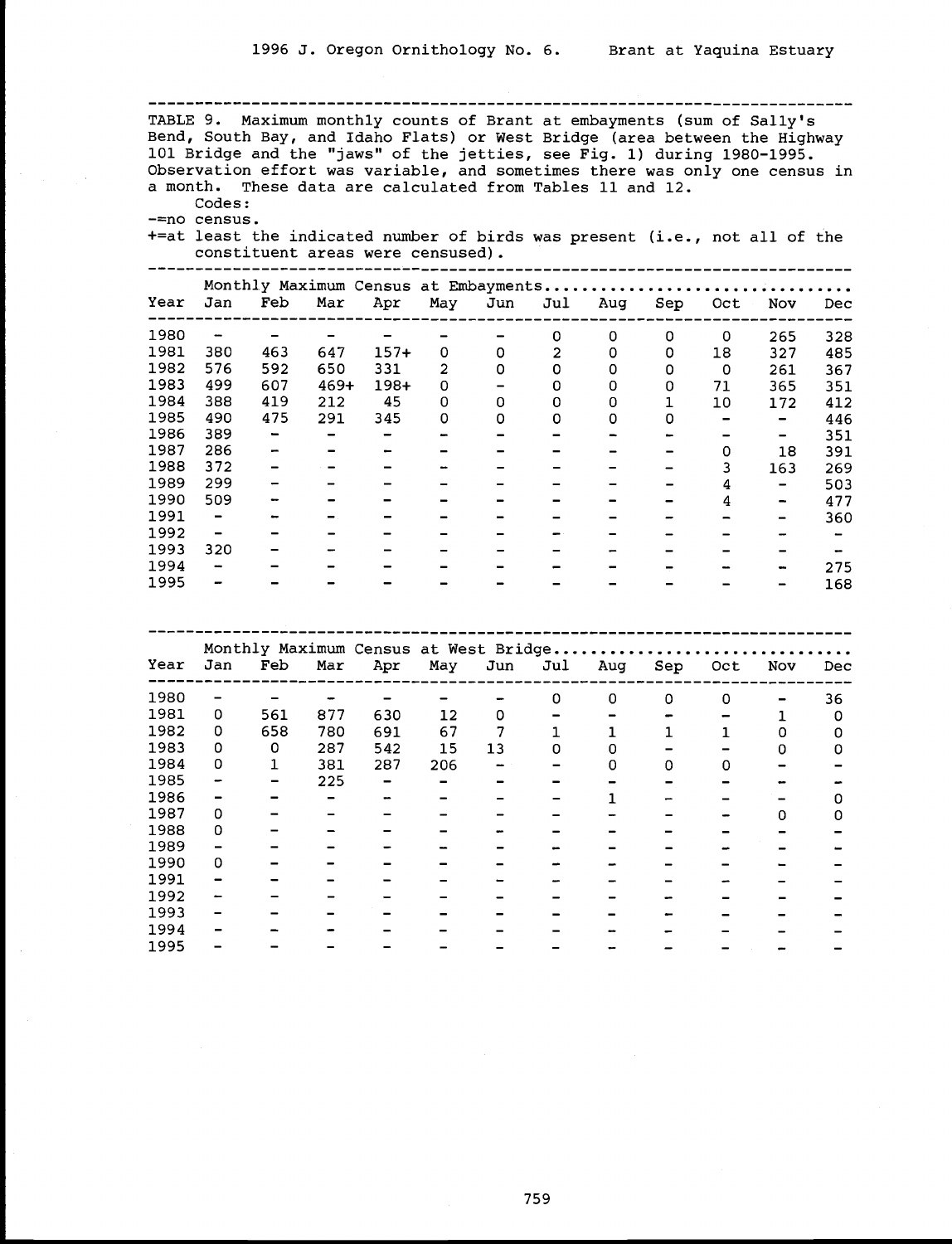|           |                         | Codes:<br>N=number of censuses<br>SD=Standard Deviation |                              |                              | Bend, South Bay, and Idaho Flats) during the first and last halves of<br>censuses. Calculations are from data in Table 11.<br>CV=Coefficient of Variance (%) (i.e., [SD/Mean] X 100) |                                                                                                                                                                                                                                                                                                                                                                                                                                                                            |                |                          |                          |                              | TABLE 10. Summary of total number of Brant at embayments (sum of Sally's<br>November-February. Only the range is given if there are less than three |               |
|-----------|-------------------------|---------------------------------------------------------|------------------------------|------------------------------|--------------------------------------------------------------------------------------------------------------------------------------------------------------------------------------|----------------------------------------------------------------------------------------------------------------------------------------------------------------------------------------------------------------------------------------------------------------------------------------------------------------------------------------------------------------------------------------------------------------------------------------------------------------------------|----------------|--------------------------|--------------------------|------------------------------|-----------------------------------------------------------------------------------------------------------------------------------------------------|---------------|
|           |                         |                                                         |                              |                              | MIN/MAX=minimum census divided by the maximum census.                                                                                                                                |                                                                                                                                                                                                                                                                                                                                                                                                                                                                            |                |                          |                          |                              |                                                                                                                                                     |               |
|           |                         |                                                         |                              |                              | November $1-15$                                                                                                                                                                      | MIN/                                                                                                                                                                                                                                                                                                                                                                                                                                                                       |                |                          |                          |                              | Sum of Embayments (Sallys Bend + South Bay + Idaho Flats)<br>November 16-30                                                                         | MIN/          |
| ΥR        | N                       | Mean                                                    | SD                           | Brant/census<br>CV           | Range                                                                                                                                                                                | MAX<br>(%)                                                                                                                                                                                                                                                                                                                                                                                                                                                                 | N              | Mean                     | Brant/census<br>SD       | CV                           | Range                                                                                                                                               | MAX<br>$($ 8) |
| 80        | 3                       | 108.3                                                   | 80.1                         |                              | 73.9 16-159                                                                                                                                                                          | 10.1                                                                                                                                                                                                                                                                                                                                                                                                                                                                       |                | --------------           |                          |                              | ------------------<br>4 210.0 43.4 20.7 163-265 61.5                                                                                                |               |
| 81        | 4:                      | 113.3                                                   |                              |                              | 83.4 73.6 10-212                                                                                                                                                                     | 4.7                                                                                                                                                                                                                                                                                                                                                                                                                                                                        |                | 4 278.0 38.9 14.0        |                          |                              | 234-327 71.6                                                                                                                                        |               |
| 82.       | 4                       | 131.0                                                   | 69.7                         |                              | 53.2 30-186 16.1                                                                                                                                                                     |                                                                                                                                                                                                                                                                                                                                                                                                                                                                            |                | $3\quad 241.0\quad 33.8$ |                          | 14.0                         | 202-261 77.4                                                                                                                                        |               |
| 83        | 1                       | -                                                       | $\overline{\phantom{0}}$     | $\overline{\phantom{m}}$     | 75                                                                                                                                                                                   | $\blacksquare$                                                                                                                                                                                                                                                                                                                                                                                                                                                             | $4\phantom{0}$ | 288.3                    | 68.6 23.8                |                              | $206 - 365$ 56.4                                                                                                                                    |               |
| 84        | $\mathbf{2}$            |                                                         |                              | -                            | $5 - 12$                                                                                                                                                                             |                                                                                                                                                                                                                                                                                                                                                                                                                                                                            | $\overline{2}$ | -                        | $\overline{\phantom{a}}$ | -                            | $50 - 172$                                                                                                                                          |               |
| 85        | 0                       | $\qquad \qquad \blacksquare$                            |                              |                              | -                                                                                                                                                                                    | $\blacksquare$                                                                                                                                                                                                                                                                                                                                                                                                                                                             | 0              |                          |                          |                              |                                                                                                                                                     |               |
| 86        | 0                       | $\overline{\phantom{m}}$                                |                              |                              |                                                                                                                                                                                      | $\sim$ $-$                                                                                                                                                                                                                                                                                                                                                                                                                                                                 | $\mathbf 0$    |                          |                          |                              |                                                                                                                                                     |               |
| 87        | 4                       | 4.5                                                     |                              | 9.0 200.0                    | 0-18                                                                                                                                                                                 | 0                                                                                                                                                                                                                                                                                                                                                                                                                                                                          | 0              | -                        | -                        | -                            |                                                                                                                                                     |               |
| 88        | $\mathbf{1}$            | -                                                       | $\overline{\phantom{a}}$     |                              | 163                                                                                                                                                                                  | $\div$                                                                                                                                                                                                                                                                                                                                                                                                                                                                     | 0              |                          |                          |                              |                                                                                                                                                     |               |
| 89        | 0                       |                                                         |                              |                              | -                                                                                                                                                                                    |                                                                                                                                                                                                                                                                                                                                                                                                                                                                            | 0              |                          |                          |                              |                                                                                                                                                     |               |
| 90        | 0                       |                                                         |                              |                              |                                                                                                                                                                                      | $\qquad \qquad -$                                                                                                                                                                                                                                                                                                                                                                                                                                                          | 0              |                          |                          |                              |                                                                                                                                                     |               |
| 91        | 0                       | $\overline{\phantom{a}}$                                |                              |                              |                                                                                                                                                                                      | $\blacksquare$                                                                                                                                                                                                                                                                                                                                                                                                                                                             | 0              |                          | -                        |                              |                                                                                                                                                     |               |
| 92        | 0                       | $\overline{\phantom{0}}$                                |                              |                              |                                                                                                                                                                                      |                                                                                                                                                                                                                                                                                                                                                                                                                                                                            | 0              |                          |                          |                              |                                                                                                                                                     |               |
| 93.       | 0                       |                                                         |                              |                              |                                                                                                                                                                                      |                                                                                                                                                                                                                                                                                                                                                                                                                                                                            | 0              |                          |                          |                              |                                                                                                                                                     |               |
| 94<br>95. | 0<br>0                  |                                                         |                              |                              |                                                                                                                                                                                      |                                                                                                                                                                                                                                                                                                                                                                                                                                                                            | $\circ$<br>0   |                          |                          |                              |                                                                                                                                                     |               |
|           |                         |                                                         |                              | Brant/census                 | December $1-15$                                                                                                                                                                      | MIN/<br><b>MAX</b>                                                                                                                                                                                                                                                                                                                                                                                                                                                         |                |                          | Brant/census             |                              | Sum of Embayments (Sallys Bend + South Bay + Idaho Flats)<br>December 16-31                                                                         | MIN/<br>MAX   |
|           |                         | YR N Mean                                               | SD                           | CV                           | Range                                                                                                                                                                                | (%)                                                                                                                                                                                                                                                                                                                                                                                                                                                                        |                | N Mean                   | SD                       | CV                           | Range                                                                                                                                               | (%)           |
| 80        | 5                       | 255.0                                                   | 9.3                          | 3.6                          | 243-268 90.7                                                                                                                                                                         |                                                                                                                                                                                                                                                                                                                                                                                                                                                                            | 6              | 299.2                    | 21.4                     | 7.1                          | 277-328 84.5                                                                                                                                        |               |
| 81        | $\overline{a}$          |                                                         | $\blacksquare$               | $\overline{\phantom{m}}$     | $361 - 433$                                                                                                                                                                          | $\sim$ .                                                                                                                                                                                                                                                                                                                                                                                                                                                                   | $\overline{2}$ | $\qquad \qquad =$        | $\overline{\phantom{0}}$ | -                            | $364 - 485$                                                                                                                                         |               |
| 82        | 3                       | 354.7                                                   | 11.0                         | 3.1                          | 342-362 94.5                                                                                                                                                                         |                                                                                                                                                                                                                                                                                                                                                                                                                                                                            | $\overline{a}$ | $\overline{\phantom{m}}$ | -                        | -                            | $317 - 367$                                                                                                                                         | -             |
| 83        | $\mathbf{1}$            | -                                                       | $\qquad \qquad \blacksquare$ | $\qquad \qquad \blacksquare$ | 306                                                                                                                                                                                  | $\frac{1}{2} \left( \frac{1}{2} \right) \left( \frac{1}{2} \right) \left( \frac{1}{2} \right) \left( \frac{1}{2} \right) \left( \frac{1}{2} \right) \left( \frac{1}{2} \right) \left( \frac{1}{2} \right) \left( \frac{1}{2} \right) \left( \frac{1}{2} \right) \left( \frac{1}{2} \right) \left( \frac{1}{2} \right) \left( \frac{1}{2} \right) \left( \frac{1}{2} \right) \left( \frac{1}{2} \right) \left( \frac{1}{2} \right) \left( \frac{1}{2} \right) \left( \frac$ | 6              | 300.0                    | 43.2                     | 14.4                         | 250-351 71.2                                                                                                                                        |               |
| 84        | $\overline{c}$          |                                                         |                              | -                            | 349-358                                                                                                                                                                              | -                                                                                                                                                                                                                                                                                                                                                                                                                                                                          | 4              | 386.8                    | 24.6                     | 6.4                          | 361-412 87.6                                                                                                                                        |               |
| 85        | $\mathbf{1}$            |                                                         |                              | -                            | 446                                                                                                                                                                                  | $\qquad \qquad \blacksquare$                                                                                                                                                                                                                                                                                                                                                                                                                                               | 4              | 315.3                    | 23.0                     | 7.3                          | 291-346 84.1                                                                                                                                        |               |
| 86        | 3                       | 248.7                                                   | 12.7                         | 5.1                          | 234-257 91.1                                                                                                                                                                         |                                                                                                                                                                                                                                                                                                                                                                                                                                                                            | 4              | 252.0 105.6              |                          | 41.9                         | 113-351 32.2                                                                                                                                        |               |
| 87        | $\mathbf 1$             | $\blacksquare$                                          | $\blacksquare$               | $ \,$                        | 391                                                                                                                                                                                  | $-$                                                                                                                                                                                                                                                                                                                                                                                                                                                                        | 5.             | 352.2                    | 16.3                     | 4.6                          | 332-365 91.0                                                                                                                                        |               |
| 88        | $\overline{\mathbf{3}}$ | 234.0                                                   | 19.0                         | 8.1                          | 215-253 85.0                                                                                                                                                                         |                                                                                                                                                                                                                                                                                                                                                                                                                                                                            | $\overline{4}$ | 258.3                    | 9.7                      | 3.8                          | 246-269 91.4                                                                                                                                        |               |
| 89 12     |                         | 371.2                                                   | 34.6                         | 9.3                          | $313 - 419$ 74.7                                                                                                                                                                     |                                                                                                                                                                                                                                                                                                                                                                                                                                                                            | $\mathbf{1}$   |                          | -                        | -                            | 503                                                                                                                                                 |               |
| 90        | $\overline{O}$          | -                                                       |                              |                              | -                                                                                                                                                                                    |                                                                                                                                                                                                                                                                                                                                                                                                                                                                            | $\mathbf{1}$   |                          |                          | $\qquad \qquad \blacksquare$ | 477                                                                                                                                                 |               |
| 91        | 0                       |                                                         |                              |                              |                                                                                                                                                                                      |                                                                                                                                                                                                                                                                                                                                                                                                                                                                            | $\mathbf{1}$   |                          |                          | $\overline{\phantom{0}}$     | 360                                                                                                                                                 | -             |
| 92        | O                       | -                                                       | -                            | -                            |                                                                                                                                                                                      |                                                                                                                                                                                                                                                                                                                                                                                                                                                                            | 0              |                          | -                        | -                            | ⊷                                                                                                                                                   |               |
| 93        | $\circ$                 |                                                         |                              |                              |                                                                                                                                                                                      |                                                                                                                                                                                                                                                                                                                                                                                                                                                                            | O              |                          |                          |                              | $\overline{\phantom{0}}$                                                                                                                            |               |
| 94        | $\mathbf 0$             |                                                         |                              |                              |                                                                                                                                                                                      |                                                                                                                                                                                                                                                                                                                                                                                                                                                                            | 1              |                          |                          |                              | 275                                                                                                                                                 |               |
| 95        | $\mathbf 0$             |                                                         |                              |                              |                                                                                                                                                                                      |                                                                                                                                                                                                                                                                                                                                                                                                                                                                            | 1              |                          |                          |                              | 168                                                                                                                                                 |               |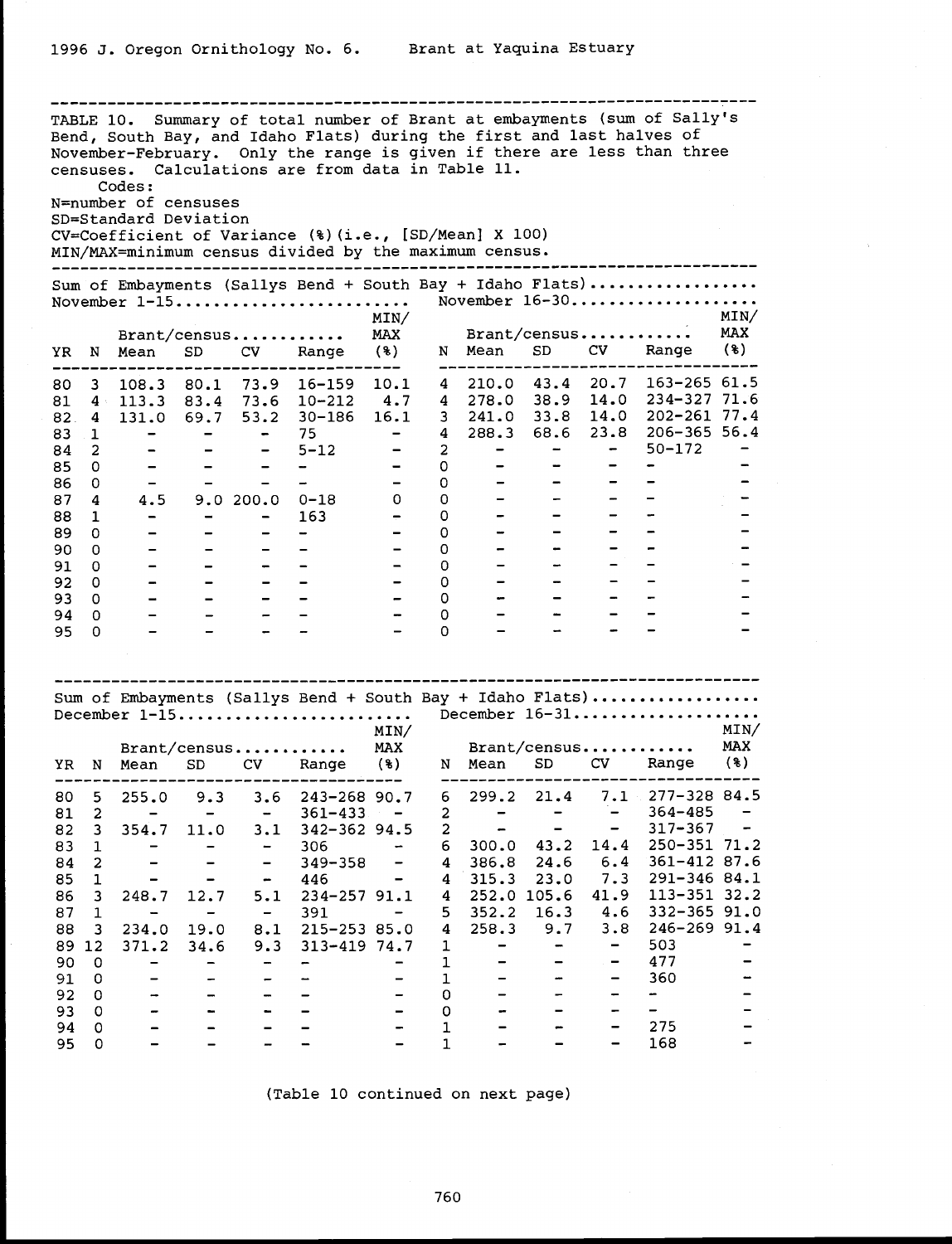|          |                |                              |                              |                              | Sum of Embayments (Sallys Bend + South Bay + Idaho Flats)<br>January 1-15 | MIN/                         |        |                              |                              |                              | January 16-31                                                                | MIN/       |
|----------|----------------|------------------------------|------------------------------|------------------------------|---------------------------------------------------------------------------|------------------------------|--------|------------------------------|------------------------------|------------------------------|------------------------------------------------------------------------------|------------|
|          |                |                              |                              | Brant/census                 |                                                                           | MAX                          |        |                              | Brant/census                 |                              |                                                                              | <b>MAX</b> |
| YR       | N              | Mean                         | SD                           | CV                           | Range                                                                     | (3)                          | N      | Mean<br>-------------        | SD                           | CV.                          | Range                                                                        | $(*)$      |
| 80       | 0              | $\overline{\phantom{0}}$     |                              |                              |                                                                           |                              | 0      |                              |                              |                              |                                                                              |            |
| 81       | 4              | 349.5                        | 23.7                         | 6.8                          | 318-375 84.8                                                              |                              | 9.     | 327.8                        | 36.0                         | 11.0                         | 273-380 71.8                                                                 |            |
| 82       | 5              | 525.4                        | 15.3                         | 2.9                          | $503 - 541$ 93.0                                                          |                              | 3      | 534.3                        | 47.2                         | 8.8                          | 483-576 83.9                                                                 |            |
| 83       | 2              | -                            | $\blacksquare$               | $\overline{\phantom{a}}$     | 417-428                                                                   | $\qquad \qquad \blacksquare$ | 2      | $\overline{\phantom{0}}$     | $\rightarrow$                | $\overline{\phantom{a}}$     | $462 - 499$                                                                  |            |
| 84       | 7              | 310.4                        | 17.1                         | 5.5                          | 287-330 87.0                                                              |                              | 4      | 345.8                        | 31.7                         | 9.2                          | 312-388 80.4                                                                 |            |
| 85       | 4              | 425.5                        | 24.8                         | 5.8                          | 406-460 88.3                                                              |                              | 3      | 465.3                        | 25.5                         | 5.5                          | 439-490 89.6                                                                 |            |
| 86       | 5              | 353.4                        | 26.9                         | 7.6                          | 319-389 82.0                                                              |                              | 0      | $\qquad \qquad$              | -                            | $\qquad \qquad \blacksquare$ |                                                                              |            |
| 87       | 4              | 277.5                        | 8.3                          | 3.0                          | 269-286 94.1                                                              |                              | 0      |                              |                              |                              |                                                                              |            |
| 88       | 5              | 356.2                        | 19.5                         |                              | 5.5 325-372 87.4                                                          |                              | 0      | $\overline{\phantom{0}}$     |                              |                              |                                                                              |            |
| 89       | 5              | 297.0                        |                              |                              | 2.0 0.7 294-299 98.3                                                      |                              | 0      | $\qquad \qquad \blacksquare$ |                              | -                            |                                                                              |            |
| 90       | 10             | 398.5                        | 86.7                         | 21.7                         | $302 - 509$ 59.3                                                          |                              | 5      | 365.8                        | 22.2                         | 6.1                          | 342-398 85.9                                                                 |            |
| 91       | 0              |                              | $\qquad \qquad \blacksquare$ | -                            |                                                                           |                              | 0      | -                            | -                            | -                            |                                                                              |            |
| 92       | 0              |                              |                              |                              |                                                                           |                              | 0      |                              |                              |                              | -                                                                            |            |
| 93.      | $\mathbf{1}$   |                              | -                            | $\qquad \qquad \blacksquare$ | 320                                                                       | $\qquad \qquad \blacksquare$ | 0      |                              | $\qquad \qquad \blacksquare$ | $\blacksquare$               |                                                                              |            |
| 94       | 0              |                              |                              | ÷                            |                                                                           |                              | 0      |                              |                              |                              |                                                                              |            |
| 95       | 0              |                              |                              |                              |                                                                           |                              | 0      |                              |                              |                              |                                                                              |            |
|          |                |                              |                              |                              |                                                                           |                              |        |                              |                              |                              |                                                                              |            |
|          |                |                              |                              |                              | February 1-15                                                             | MIN/                         |        |                              |                              |                              | Sum of Embayments (Sallys Bend + South Bay + Idaho Flats)<br>February 16-end | MIN/       |
|          | N              |                              |                              | Brant/census                 |                                                                           | MAX                          |        |                              | Brant/census                 |                              |                                                                              | <b>MAX</b> |
|          |                | Mean                         | SD                           | CV                           | Range                                                                     | (3)                          |        | N Mean                       | SD                           | CV                           | Range                                                                        | (3)        |
| YR<br>80 | 0              |                              |                              |                              |                                                                           | $\overline{\phantom{a}}$     | 0      |                              |                              |                              |                                                                              |            |
|          | 81 11          | 324.3 130.8                  |                              | 40.3                         | $0 - 463$                                                                 | 0                            | 11     |                              | 96.7 135.8 140.4             |                              | $0 - 344$                                                                    | 0          |
| 82       | 5              | 301.0 228.3                  |                              | 75.9                         | $0 - 504$                                                                 | 0                            | 6      | 398.0 195.8                  |                              | 49.2                         | $30 - 592$                                                                   | 5.1        |
| 83       | 3              | 418.0 115.2                  |                              | 27.6                         | $296 - 525$ 56.4                                                          |                              | 3      | 497.3 155.0                  |                              | 31.2                         | 320-607 52.7                                                                 |            |
| 84       | 2              | -                            | -                            | $\overline{\phantom{0}}$     | $212 - 419$                                                               |                              | 1      |                              |                              | -                            | 321                                                                          |            |
| 85       | $\overline{a}$ |                              |                              | $\qquad \qquad \blacksquare$ | $357 - 475$                                                               | -                            | 0      |                              | ۳                            |                              | $\qquad \qquad$                                                              |            |
| 86       | 0              |                              |                              | $\overline{\phantom{0}}$     | $\qquad \qquad \blacksquare$                                              | $\overline{\phantom{m}}$     | 0      |                              |                              |                              |                                                                              |            |
| 87       | 0              | <u>.</u>                     |                              | -                            |                                                                           |                              | 0      |                              | $\blacksquare$               |                              |                                                                              |            |
| 88       | 0              | $\qquad \qquad \blacksquare$ |                              | -                            |                                                                           | $\qquad \qquad$              | 0      |                              | -                            |                              |                                                                              |            |
|          | 0              |                              |                              | -                            |                                                                           | $\qquad \qquad \blacksquare$ | 0      |                              |                              |                              |                                                                              |            |
| 89<br>90 | 0              |                              |                              | $\qquad \qquad \blacksquare$ |                                                                           | $\overline{\phantom{a}}$     | 0      |                              | $\overline{\phantom{a}}$     |                              |                                                                              |            |
| 91       | 0              |                              |                              | $\overline{\phantom{0}}$     |                                                                           | $\overline{\phantom{0}}$     | 0      |                              |                              |                              |                                                                              |            |
| 92       | 0              | -                            |                              | $\overline{\phantom{a}}$     | $\overline{\phantom{0}}$                                                  | $\overline{\phantom{0}}$     | 0      |                              | $\qquad \qquad -$            |                              |                                                                              |            |
| 93       | 0              |                              |                              |                              |                                                                           |                              | 0      |                              |                              |                              |                                                                              |            |
| 94<br>95 | 0<br>0         | -                            |                              |                              |                                                                           |                              | 0<br>0 |                              | <u></u>                      |                              |                                                                              |            |

# (Table 10 continued)

--------------------------------------------------------------------------- Sum of Embayments (Sallys Bend <sup>+</sup> South Bay <sup>+</sup> Idaho Flats) .................. January 1-15 .......................... MIN/ January 16-31 ..................... MIN/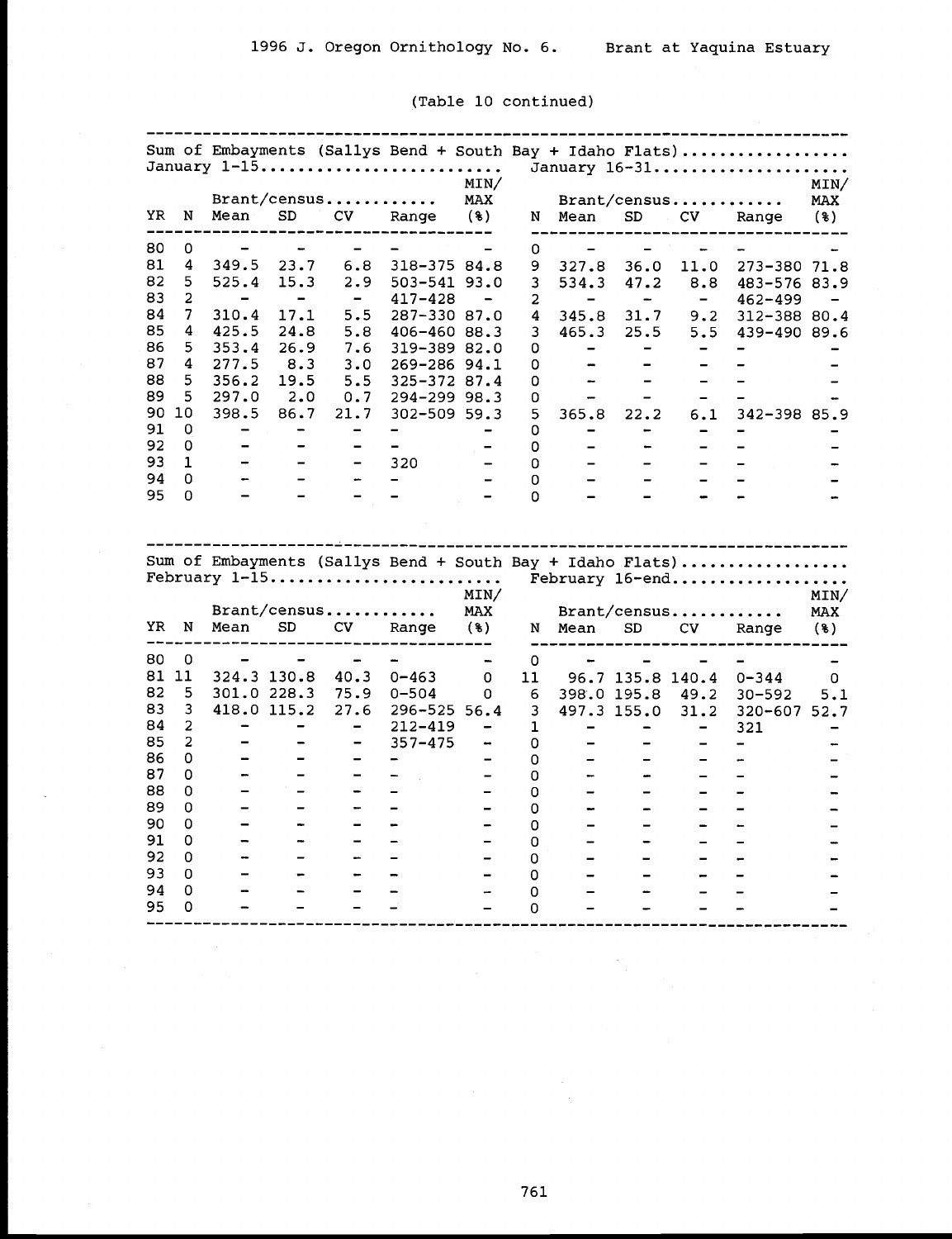--------------------------------------------- ----------------------------- TABLE 11. Number of Brant censused at Sally's Bend (Sal), South Bay (SBa), Idaho Flats (IdF), and West Bridge (WBr). West Bridge counts are included here only if they were done within 30 min of embayment censuses; all cens counts were by Bayer, unless otherwise noted; see section C for methods of censusing. Note that sometimes the number of Brant were not separated for each embayment but were pooled as a sum for all embayments. There are a total of 596 censuses in this Table. Codes: Time=Pacific Standard Time at the start of a census of embayments (not West<br>Bridge); times were recorded prior to the winter of 1985-1986 but were<br>not easily accessible for this paper.<br>Ti=tidal conditions at time of census predicted low tide), or were not known (?). ?=unknown +=at least the indicated number of birds was present (i.e., not all of the constituent areas were censused).<br>X=Brant present at area but were not counted separately for the area<br>Sum=sum of Brant at Sally's Bend, South Bay, and Idaho Flats (note that<br>sometimes the number of Brant at each area was separately) ALL=sum of Sum and Brant at West Bridge. CBC=Yaquina Bay Christmas Bird Count. --------------------------------------------------------------------------- Ti Sal SBa IdF Sum WBr ALL

|          | Τi     | Sal         | SBa            | IdF | Sum                     | WBr            | ALL         |  |
|----------|--------|-------------|----------------|-----|-------------------------|----------------|-------------|--|
| 7/2/80   | L      | 0           | 0              | 0   | 0                       | 0              | 0           |  |
| 7/11/80  | г      | 0           | 0              | 0   | 0                       | 0              | 0           |  |
| 7/15/80  | г      | 0           | 0              | 0   | 0                       | 0              | 0           |  |
| 7/16/80  | L      | 0           | 0              | 0   | 0                       | 0              | 0           |  |
| 7/21/80  | г      | 0           | 0              | 0   | 0                       | O              | 0           |  |
| 7/30/80  | L      | 0           | 0              | O   | 0                       | O              | 0           |  |
| 7/31/80  | L      | 0           | 0              | 0   | 0                       | 0              | 0           |  |
| 8/8/80   | L      | 0           | 0              | 0   | 0                       | 0              | ö           |  |
| 8/12/80  | L      | 0           | 0              | 0   | 0                       | 0              | 0           |  |
| 8/13/80  | L      | 0           | 0              | O   | 0                       | 0              | 0           |  |
| 8/21/80  | г      | 0           | 0              | O   | 0                       | 0              | 0           |  |
| 8/27/80  | г      | O           | 0              | 0   | 0                       | 0              | Q           |  |
| 8/29/80  | г      | 0           | 0              | 0   | 0                       | O              | 0           |  |
| 9/3/80   | г      | 0           | 0              | 0   | 0                       | O              | 0           |  |
| 9/9/80   | г      | 0           | $\circ$        | O   | 0                       | 0              | O           |  |
| 9/11/80  | L      | 0           | 0              | 0   | 0                       | O              | 0           |  |
| 9/26/80  | г      | 0           | 0              | O   | 0                       | 0              | 0           |  |
| 10/1/80  | L      | 0           | 0              | 0   | 0                       | 0              | 0           |  |
| 10/14/80 | Η      | 0           | 0              | 0   | 0                       | ?              |             |  |
| 10/16/80 | L      | O           | 0              | 0   | 0                       |                |             |  |
| 10/21/80 | L      | 0           | 0              | 0   | 0                       |                |             |  |
| 10/25/80 | н      | 0           | 0              | 0   | 0                       |                |             |  |
| 10/30/80 | L      | 0           | 0              | 0   | 0                       |                |             |  |
| 11/3/80  | н      | ?           | 2              | ?   | 16                      | こうこうこう         |             |  |
| 11/11/80 | Η      | ?           | Ş              | ?   | 159                     |                |             |  |
| 11/12/80 | г      | $\mathbf 0$ | 55             | 95  | 150                     |                | いいいいいこう     |  |
| 11/19/80 | г      | 163         | 0              | 0   | 163                     | ?              |             |  |
| 11/20/80 | Η      | 2           | Ş              | 3   | 192                     | ?              | ?<br>?      |  |
|          | г      | 220         | $\overline{O}$ | 0   | 220                     | ?              |             |  |
| 11/26/80 | г      | 4           | 0              | 261 | 265                     | ?              | ?           |  |
| 12/1/80  | г      | 12          | 222            | 17  | 251                     | ?              |             |  |
| 12/2/80  | г      | 0           | 254            | 0   | 254                     | \$             | ?<br>?<br>? |  |
| 12/4/80  | г      | 0           | 259            | 0   | 259                     | ?              |             |  |
| 12/5/80  | L      | 0           | 12             | 231 | 243                     | $\overline{c}$ | \$          |  |
|          | (Table | 11          |                |     | continued on next page) |                |             |  |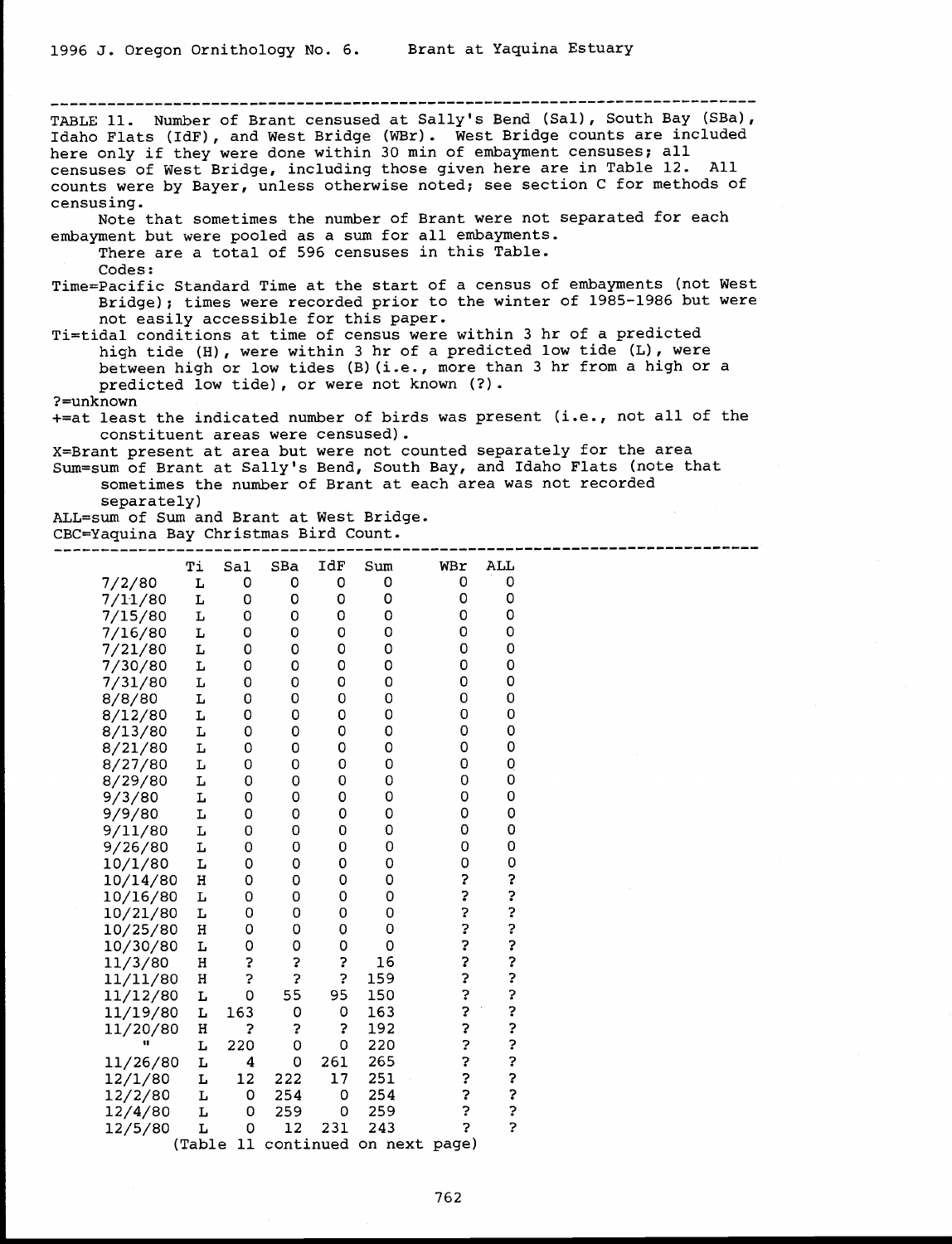|                    |        |            | (Table 11 |          | continued) |     |            |            |  |
|--------------------|--------|------------|-----------|----------|------------|-----|------------|------------|--|
|                    | Тi     | Sal        | SBa       | IdF      | Sum        | WBr |            | ALL        |  |
| 12/12/80           | L      | 0          | 268       | 0        | 268        |     | 0          | 268        |  |
| 12/16/80           | L      | 119        | 166       | 0        | 285        |     | 0          | 285        |  |
| 12/17/80           | L      | 228        | 49        | 0        | 277        |     | 0          | 277        |  |
| 12/18/80           | L      | 305        | 0         | 0        | 305        |     | 0          | 305        |  |
| 12/19/80           | 3      | 170        | 158       | 0        | 328        |     | 3          | ?          |  |
| 12/30/80           | L      | 0          | 281       | 0        | 281        |     | 0          | 281        |  |
| 12/31/80           | L      | 0          | 319       | 0        | 319        |     | 3          | 3          |  |
| 1/1/81             | 3      | 5          | 3         | 5        | 349        |     | 0          | 349        |  |
| 1/3/81             | L      | 375        | 0         | 0        | 375        |     | \$         | ?          |  |
| 1/14/81            | L      | 318        | 0         | 0        | 318        |     | 0          | 318        |  |
| 1/15/81            | L      | 356        | 0         | 0        | 356        |     | 0          | 356        |  |
| 1/16/81            | г      | 243        | 0         | 50       | 293        |     | 0          | 293        |  |
| 1/17/81            | г      | 330        | 0         | 0        | 330        |     | 3          | 5          |  |
| 1/19/81            | \$     | 0          | 0         | 365      | 365        |     | 0          | 365        |  |
| 1/23/81            | н      | 23         | 0         | 286      | 309        |     | 0          | 309        |  |
| 1/26/81<br>Ħ       | L      | 120        | 139       | 14       | 273<br>301 |     | 0<br>0     | 273<br>301 |  |
| 1/27/81            | Н<br>Η | 274<br>311 | 14<br>0   | 13<br>43 | 354        |     | 5          | ?          |  |
| 1/29/81            | L      | 0          | 345       | 0        | 345        |     | S          | 5          |  |
| 1/31/81            | L      | 380        | 0         | 0        | 380        |     | 0          | 380        |  |
| 2/1/81             | L      | 374        | 0         | 0        | 374        |     | 0          | 374        |  |
| 2/2/81             | L      | 370        | 0         | 0        | 370        |     | 0          | 370        |  |
| 2/3/81             | L      | 376        | 0         | 0        | 376        |     | 0          | 376        |  |
| 2/6/81             | L      | 0          | 0         | 463      | 463        |     | 0          | 463        |  |
| 2/8/81             | н      | 290        | 0         | 8        | 298        |     | 0          | 298        |  |
| 2/10/81            | L      | 0          | 0         | 325      | 325        |     | 0          | 325        |  |
| 2/11/81            | L      | 418        | 0         | 28       | 446        |     | 0          | 446        |  |
| 2/12/81            | L      | 138        | 0         | 91       | 229        |     | 0          | 229        |  |
| 11                 | н      | 256        | 0         | 3        | 259        |     | 0          | 259        |  |
| 2/13/81            | L      | 169        | 121       | 137      | 427        |     | 0          | 427        |  |
| 2/14/81            | 3      | 0          | 0         | 0        | 0          |     | 0          | 0          |  |
| 2/17/81            | н      | 22         | 21        | 301      | 344        |     | 0          | 0          |  |
| 2/19/81            | L      | 0          | 0         | 0        | 0          |     | 561        | 561        |  |
| 2/20/81<br>π       | L      | 0          | 0         | 0        | 0          |     | 333        | 333        |  |
|                    | н      | 7          | 19        | 52       | 78         |     | 248        | 326        |  |
| 2/21/81            | L<br>г | 0<br>0     | 0<br>0    | 0<br>0   | 0<br>0     |     | 358<br>367 | 358<br>367 |  |
| 2/22/81<br>2/24/81 | L      | 0          | 0         | 0        | 0          |     | 120        | 120        |  |
| 2/25/81            | н      | 240        | 0         | 8        | 248        |     | 120        | 368        |  |
| 2/26/81            | н      | 88         | 0         | 0        | 88         |     | 256        | 344        |  |
|                    | L      | 256        | 50        | 0        | 306        |     | 0          | 306        |  |
| 2/27/81            | Ŀ      | 0          | 0         | 0        | 0          |     | 386        | 386        |  |
| 3/2/81             | г      | 0          | 27        | 0        | 27         |     | 375        | 402        |  |
| 3/4/81             | L      | 0          | 0         | 0        | 0          |     | 288        | 288        |  |
| 3/5/81             | L      | 40         | 0         | 0        | 40         |     | 176        | 216        |  |
| 3/6/81             | г      | 73         | 0         | 0        | 73         |     | 27         | 100        |  |
| 3/7/81             | L      | 0          | 0         | 68       | 68         |     | 355        | 423        |  |
| 3/12/81            | L      | 0          | 0         | 0        | 0          |     | 396        | 396        |  |
| 3/13/81            | L      | 440        | 0         | 0        | 440        |     | 0          | 440        |  |
| 3/16/81            | г      | 346        | 0         | 0        | 346        |     | 86         | 432        |  |
| 3/17/81            | L      | 0          | 0         | 180      | 180        |     | 403        | 583        |  |
| 3/18/81            | L      | 75         | 0         | 1        | 76         |     | 509        | 585        |  |
| 3/19/81<br>Ħ       | L      | 76         | 0         | 0        | 76         |     | 789        | 865        |  |
|                    | н      | 4          | 9         | 446      | 459        |     | 455        | 914        |  |
| 3/20/81            | г      | 0          | 0         | 0        | 0          |     | 550        | 550        |  |
| 3/22/81            | L      | 0          | 0         | 0        | 0          |     | 633        | 633<br>653 |  |
| 3/24/81            | н      | 260        | 0         | 387      | 647<br>0   |     | 6<br>560   | 560        |  |
| 3/26/81<br>3/27/81 | L<br>г | 0<br>0     | 0<br>0    | 0<br>0   | 0          |     | 530        | 530        |  |
| 3/31/81            | L      | 0          | 0         | 0        | 0          |     | 877        | 877        |  |
| 4/1/81             | L      | 0          | 0         | 0        | 0          |     | 630        | 630        |  |
|                    |        |            |           |          |            |     |            |            |  |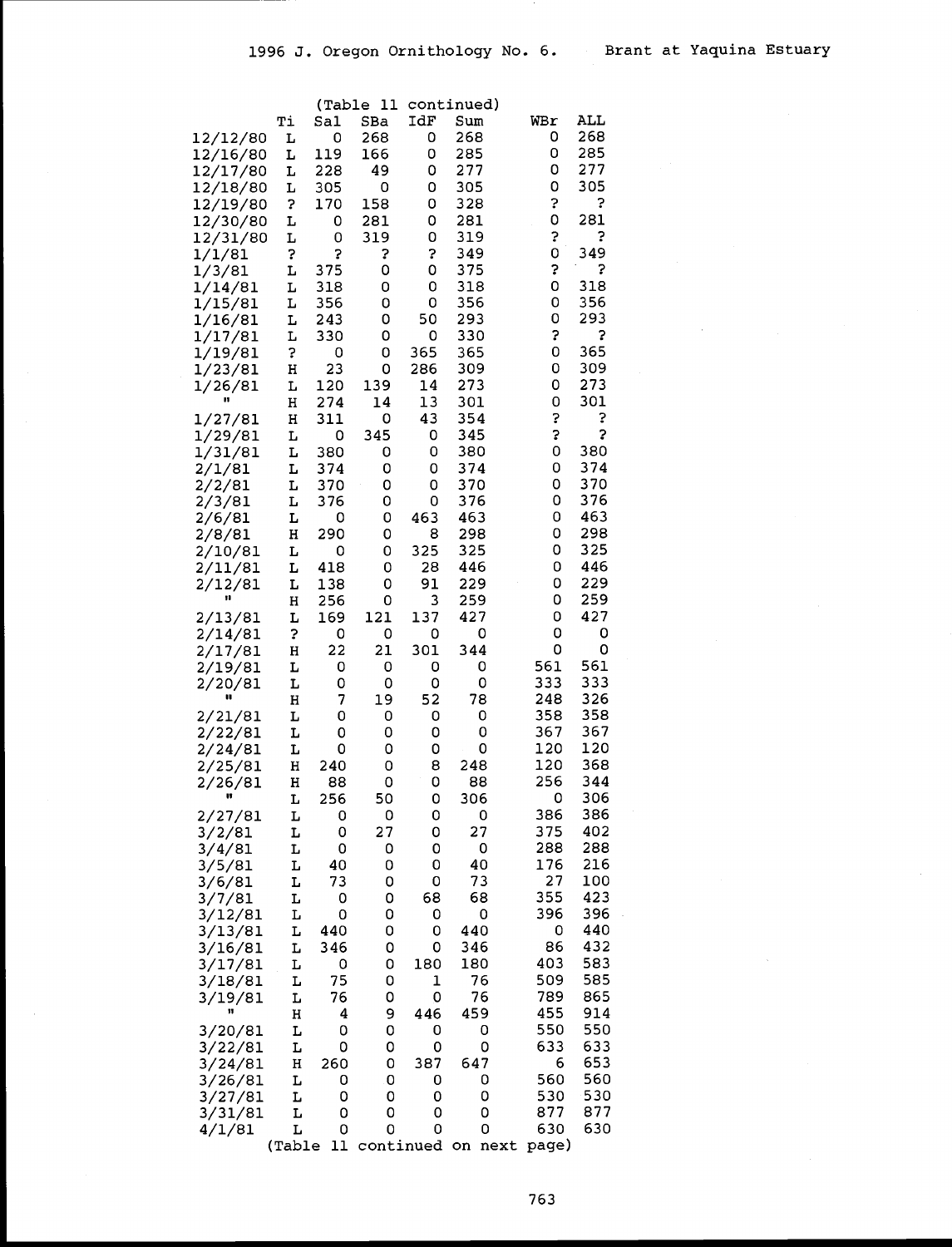|                    |        | (Table      | 11          |           | continued)  |            |             |  |
|--------------------|--------|-------------|-------------|-----------|-------------|------------|-------------|--|
|                    | Ti     | Sal         | SBa         | IdF       | Sum         | WBr        | ALL         |  |
| 4/2/81             | L      | 9           | 0           | 0         | 9           | 587        | 596         |  |
| 4/3/81             | L      | 4           | 0           | 0         | 4           | 607        | 611         |  |
| 4/8/81             | L      | ?           | 3           | 157       | \$          | 199        | Ś.          |  |
| 4/9/81             | г      | O           | 0           | 0         | 0           | 87         | 87          |  |
|                    | Η      | 0           | 0           | 0         | 0           | 399        | 399         |  |
| 4/10/81            | L      | 0           | 0           | 51        | 51          | 339<br>365 | 390<br>365  |  |
| 4/12/81<br>4/13/81 | Η<br>L | 0<br>0      | 0<br>0      | 0<br>0    | 0<br>0      | 345        | 345         |  |
| 4/14/81            | L      | 0           | 0           | 0         | 0           | 198        | 198         |  |
| 4/15/81            | н      | 0           | 0           | 0         | 0           | 209        | 209         |  |
| 4/16/81            | н      | 0           | 0           | 0         | 0           | 174        | 174         |  |
| 4/17/81            | L      | 0           | 0           | 0         | о           | 69         | 69          |  |
| 4/20/81            | L      | 0           | 0           | 0         | 0           | 29         | 29          |  |
| 4/21/81            | L      | 0           | 0           | 0         | 0           | 30         | 30          |  |
| 4/23/81            | L      | 0           | 0           | 0         | 0           | 16         | 16          |  |
| 4/24/81            | г      | 0           | 0           | 0         | 0           | O          | 0           |  |
| 4/27/81            | L      | 0           | 0           | 0         | 0           | 0          | 0           |  |
| 5/1/81             | L      | 0           | 0           | 0         | 0           | 12         | 12          |  |
| 5/3/81             | L      | 0           | 0           | 0         | 0           | 10         | 10          |  |
| 5/10/81            | L      | 0           | 0           | О         | О           | 4          | 4           |  |
| 5/14/81            | н      | 0           | 0           | 0         | 0           | 0          | 0           |  |
| 5/19/81            | L      | 0           | 0           | 0         | 0           | 0<br>0     | 0           |  |
| 5/20/81            | L      | 0           | 0           | 0<br>0    | 0<br>0      | 0          | 0<br>0      |  |
| 5/27/81<br>6/6/81  | L<br>L | 0<br>0      | 0<br>0      | 0         | O           | 0          | 0           |  |
| 6/9/81             | L      | 0           | 0           | 0         | 0           | 0          | 0           |  |
| 6/21/81            | L      | 0           | 0           | 0         | 0           | 0          | 0           |  |
| 6/22/81            | L      | 0           | 0           | 0         | 0           | 0          | 0           |  |
| 6/23/81            | L      | 0           | 0           | 0         | 0           | ?          | ?           |  |
| 6/24/81            | L      | 0           | 0           | 0         | 0           | ?          | ?           |  |
| 7/1/81             | L      | 0           | 0           | 0         | 0           | ?          |             |  |
| 7/4/81             | L      | 0           | 0           | 0         | 0           | ?          | いいこ         |  |
| 7/5/81             | L      | 0           | 0           | 2         | 2           | ?          |             |  |
| 7/14/81            | L      | 0           | 0           | 0         | $\mathbf 0$ | ?          | ?           |  |
| 7/15/81            | L      | 0           | 0           | 0         | 0           | ?          | ?           |  |
| 7/16/81            | L      | 0           | 0           | 0         | 0           | ?          | ?           |  |
| 7/20/81            | L      | 0           | 0           | 0         | 0           | ?          | ?           |  |
| 7/21/81            | L      | 0           | 0           | 0         | 0           | ?          | ?<br>?<br>? |  |
| 8/2/81             | L      | 0<br>0      | 0           | 0<br>0    | 0           | ?<br>?     |             |  |
| 8/3/81             | L<br>L | 0           | 0<br>0      | 0         | 0<br>O      | ?          | 3           |  |
| 8/4/81<br>8/13/81  | L      | 0           | 0           | 0         | 0           |            |             |  |
| 8/14/81            | L      | 0           | 0           | O         | 0           |            | ر.<br>?     |  |
| 8/17/81            | L      | 0           | 0           | 0         | 0           | いここ        |             |  |
| 8/18/81            | L      | 0           | 0           | 0         | 0           |            | ?<br>?      |  |
| 8/31/81            | L      | 0           | 0           | 0         | 0           | ?<br>?     | ?<br>?      |  |
| 9/15/81            | L      | 0           | 0           | 0         | 0           |            |             |  |
| 9/22/81            | L      | 0           | 0           | 0         | 0           | ?          | ?           |  |
| 9/28/81            | L      | 0           | 0           | 0         | 0           | ?          | ?           |  |
| 10/9/81            | L      | 0           | 0           | O         | $\circ$     | ?          | ?           |  |
| 10/12/81           | L      | 0           | 0           | O         | 0           | ?<br>?     | ?           |  |
| 10/20/81           | L      | 0           | 0           | 0         | 0           |            | ?           |  |
| 10/29/81           | L      | 0           | 0           | 18        | 18          | 3<br>0     | Ş           |  |
| 11/2/81            | L      | O<br>O      | O<br>O      | 10<br>101 | 10<br>101   | 2          | 10<br>Ş     |  |
| 11/5/81<br>11/6/81 | L<br>L | 0           | 0           | 130       | 130         | 0          | 130         |  |
| 11/10/81           | L      | 0           | 0           | 212       | 212         | Ş          | ?           |  |
| 11/19/81           | L      | 0           | 111         | 174       | 285         | 0          | 285         |  |
| 11/20/81           | н      | $\mathsf O$ | $\mathsf O$ | 234       | 234         | 5          | 7           |  |
| 11/23/81           | L      | 0           | 327         | 0         | 327         | Ş          | 2           |  |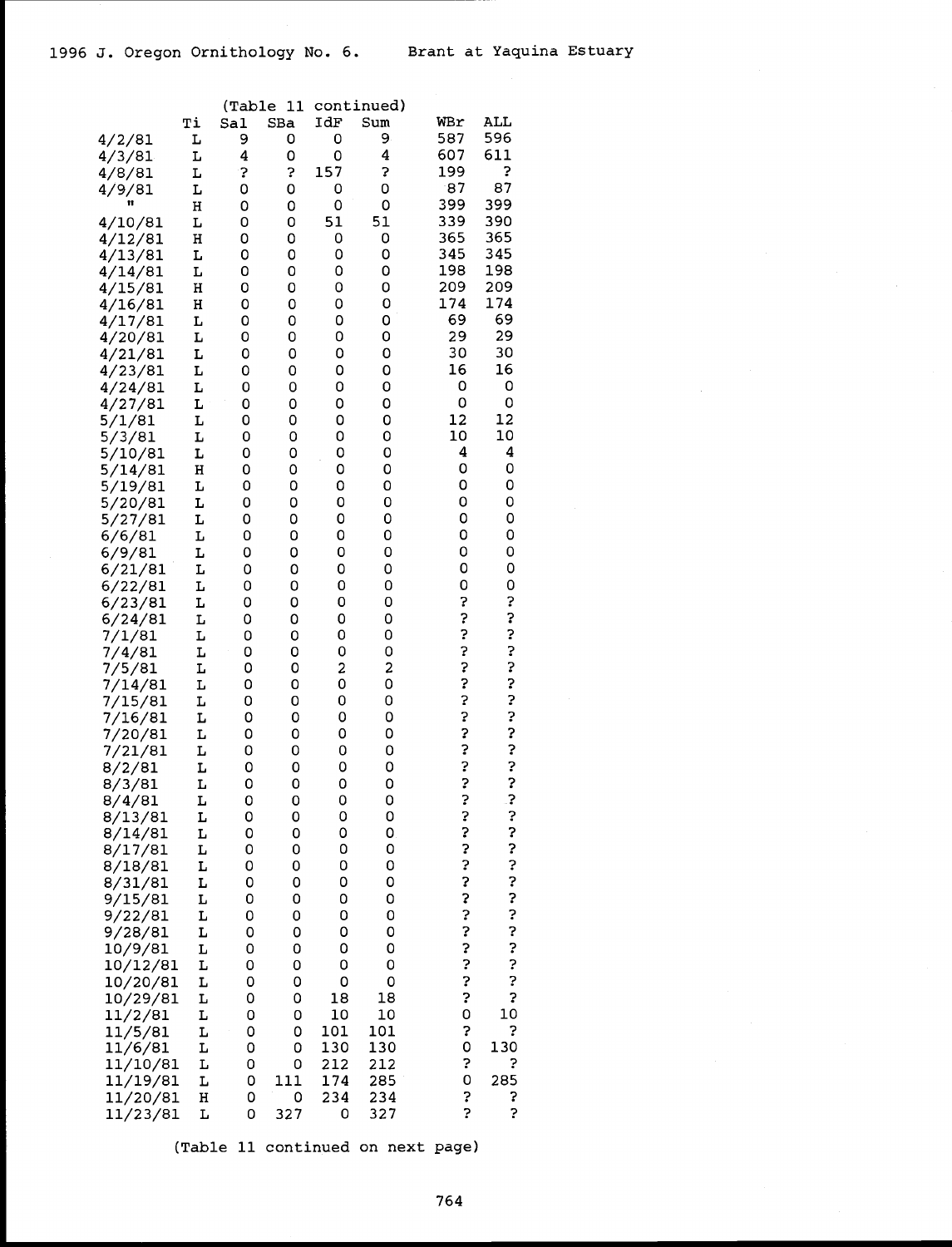|          |    | (Table | 11  |             | continued) |     |        |  |
|----------|----|--------|-----|-------------|------------|-----|--------|--|
|          | Тi | Sal    | SBa | IdF         | Sum        | WBr | ALL    |  |
| 11/24/81 | L  | 266    | 0   | 0           | 266        | 3   | 3      |  |
| 12/8/81  | L  | 0      | 0   | 433         | 433        | 0   | 433    |  |
| 12/9/81  | L  | 361    | 0   | 0           | 361        | Ş   | ?      |  |
| 12/18/81 | Ŀ  | 210    | 0   | 154         | 364        | ?   | ?      |  |
| 12/22/81 | L  | 387    | 0   | 98          | 485        | Ś.  | Ş      |  |
| 1/4/82   | L  | 10     | 0   | 493         | 503        | Ş   | 5      |  |
| 1/6/82   | L  | 0      | 0   | 518         | 518        | 0   | 518    |  |
| 1/7/82   | L  | 0      | 0   | 541         | 541        | 0   | $-541$ |  |
| 1/10/82  | н  | 0      | 0   | 537         | 537        | 0   | 537    |  |
| 1/15/82  | L  | 528    | 0   | 0           | 528        | S   | ?      |  |
| 1/21/82  | L  | 544    | 0   | 0           | 544        | Ş   | Ş      |  |
| 1/28/82  | г  | 483    | 0   | 0           | 483        | 0   | 483    |  |
| 1/29/82  | L  | 565    | 0   | 11          | 576        | 0   | 576    |  |
| 2/1/82   | L  | 397    | 0   | 0           | 397        | 0   | 397    |  |
| 2/2/82   | L  | 504    | 0   | 0           | 504        | 0   | 504    |  |
| 2/4/82   | L  | 1      | 0   | 0           | 1          | 0   | 1      |  |
| 2/5/82   | L  | 0      | 0   | 117         | 117        | 0   | 117    |  |
| 2/12/82  | L  | 486    | 0   | 0           | 486        | 0   | 486    |  |
| 2/17/82  | L  | 0      | 3   | 27          | 30         | 658 | 688    |  |
| 2/21/82  | L  | 446    | 0   | 0           | 446        | 0   | 446    |  |
| 2/22/82  | L  | 399    | 0   | 0           | 399        | 0   | 399    |  |
| 2/23/82  | L  | 592    | 0   | 0           | 592        | 0   | 592    |  |
| 2/24/82  | L  | 526    | 0   | 0           | 526        | 0   | 526    |  |
| 2/27/82  | L  | 350    | 0   | 45          | 395        | 0   | 395    |  |
| 3/2/82   | L  | 46     | 4   | 375         | 425        | 0   | 425    |  |
| 3/3/82   | L  | 0      | 0   | 418         | 418        | 0   | 418    |  |
| 3/4/82   | L  | 0      | 0   | 610         | 610        | 0   | 610    |  |
| 3/5/82   | L  | 650    | 0   | 0           | 650        | 0   | 650    |  |
| 3/14/82  | L  | 0      | 0   | 0           | 0          | 526 | 526    |  |
| 3/16/82  | L  | 0      | 0   | 0           | 0          | 337 | 337    |  |
| 3/17/82  | L  | 0      | 0   | 0           | 0          | 510 | 510    |  |
| 3/18/82  | 3  | 0      | 0   | 0           | 0          | 780 | 780    |  |
| 3/19/82  | L  | 0      | 0   | 0           | 0          | 772 | 772    |  |
| 3/20/82  | ?  | 0      | 0   | 0           | 0          | 631 | 631    |  |
| Ħ        | Ş  | 0      | 0   | 0           | 0          | 619 | 619    |  |
| 3/21/82  | L  | 0      | 26  | 0           | 26         | 701 | 727    |  |
| 3/22/82  | г  | 517    | 0   | 46          | 563        | 213 | 776    |  |
| 3/24/82  | н  | 39     | 297 | 97          | 433        | 125 | 558    |  |
| 3/31/82  | L  | 434    | 146 | 1           | 581        | 0   | 581    |  |
| 4/1/82   | L  | 0      | 0   | 0           | 0          | 664 | 664    |  |
| 4/3/82   | L  | 0      | 0   | 8           | 8          | 630 | 638    |  |
| 4/4/82   | L  | 0      | 0   | 0           | 0          | 545 | 545    |  |
| 4/5/82   | L  | 0      | 0   | 0           | 0          | 628 | 628    |  |
| 4/8/82   | L  | 0      | 0   | 331         | 331        | 243 | 574    |  |
| 4/12/82  | L  | 0      | 0   | 0           | 0          | 691 | 691    |  |
| 4/14/82  | Ś  | 0      | 0   | 0           | 0          | 603 | 603    |  |
| 4/16/82  | ?  | 0      | 0   | 0           | 0          | 375 | 375    |  |
| 4/18/82  | L  | 0      | 0   | 0           | 0          | 427 | 427    |  |
| 4/19/82  | L  | 0      | 0   | 0           | 0          | 379 | 379    |  |
| 4/20/82  | L  | 0      | 0   | 0           | 0          | 233 | 233    |  |
| 4/28/82  | L  | 0      | 0   | 0           | 0          | 115 | 115    |  |
| 4/29/82  | L  | 0      | O   | 0           | 0          | 106 | 106    |  |
| 4/30/82  | L  | 0      | 0   | 0           | 0          | 103 | 103    |  |
| 5/1/82   | L  | 0      | 0   | 0           | 0          | 67  | 67     |  |
| 5/2/82   | L  | 0      | 0   | 0           | 0          | 35  | 35     |  |
| 5/3/82   | L  | O      | 0   | $\mathbf 0$ | 0          | 47  | 47     |  |
| 5/5/82   | L  | 0      | 0   | 1           | 1          | 60  | 61     |  |
| 5/8/82   | L  | 0      | 0   | $\mathsf O$ | 0          | 60  | 60     |  |
| 5/10/82  | L  | 0      | 0   | 0           | 0          | 12  | 12     |  |
| 5/12/82  | н  | 0      | 0   | 0           | 0          | 16  | 16     |  |
| Ħ        | L  | 0      | 0   | O           | O          | 13  | 13     |  |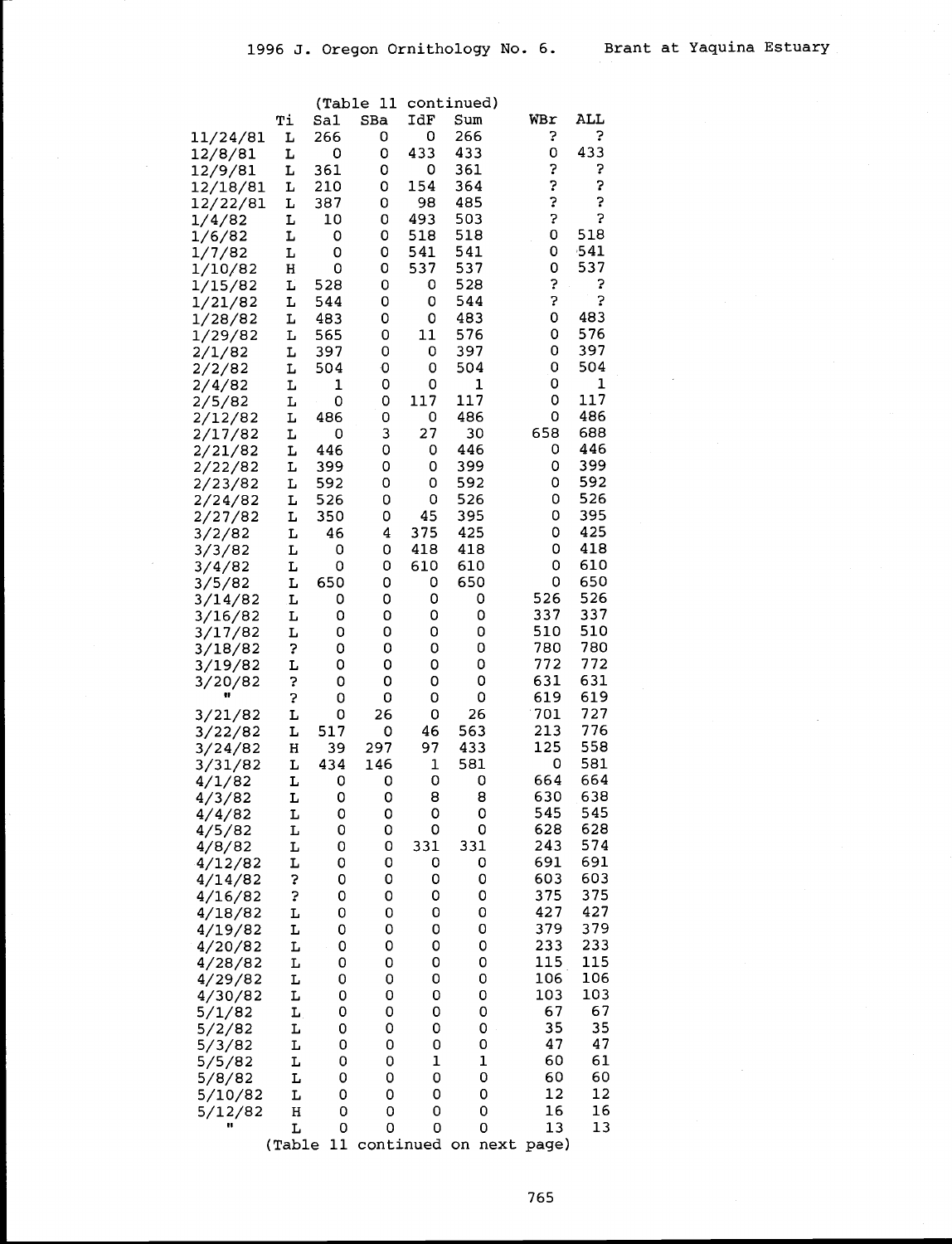|                    |        | (Table | 11     |        | continued)              |                  |                  |  |
|--------------------|--------|--------|--------|--------|-------------------------|------------------|------------------|--|
|                    | Тi     | Sa1    | SBa    | IdF    | Sum                     | WBr              | ALL              |  |
| 5/14/82            | L      | 0      | 0      | 0      | 0                       | 0                | 0                |  |
| 5/19/82            | L      | 0      | 0      | 0      | 0                       | 0                | 0                |  |
| 5/27/82            | Η      | 0      | 0      | 0<br>2 | 0<br>2                  | 0<br>0           | 0<br>2           |  |
| 5/28/82            | В<br>L | 0<br>2 | 0<br>0 | O      | 2                       | 0                | 2                |  |
| 5/29/82            | L      | 0      | 0      | 0      | 0                       | 0                | 0                |  |
| 6/2/82             | L      | 0      | 0      | 0      | 0                       | 0                | 0                |  |
| 6/8/82             | L      | 0      | 0      | 0      | 0                       | 0                | 0                |  |
| 6/9/82             | L      | O      | 0      | 0      | 0                       |                  | 3                |  |
| 6/10/82            | L      | 0      | 0      | 0      | 0                       | $\frac{3}{3}$    | 3                |  |
| 6/12/82            | L      | 0      | 0      | 0      | 0                       | 3                | 3                |  |
| 6/13/82            | н      | 0      | 0      | 0      | 0                       | O                | o                |  |
| 6/14/82            | L      | 0      | 0      | 0      | 0                       | 3                | 3                |  |
| 6/15/82            | L      | 0      | 0      | 0      | 0                       | O                | 0                |  |
| 6/16/82            | L      | 0      | 0      | 0      | 0                       | 0                | 0                |  |
| 6/17/82            | H<br>L | 0<br>0 | 0<br>0 | 0<br>0 | 0<br>0                  | 3<br>4           | 3<br>4           |  |
| 6/18/82            | L      | 0      | O      | 0      | 0                       | 3                | 3                |  |
| 6/21/82            | н      | 0      | 0      | 0      | 0                       | 0                | 0                |  |
| 6/24/82            | L      | 0      | 0      | 0      | 0                       | 0                | 0                |  |
|                    | L      | 0      | 0      | 0      | 0                       | 3                | 3                |  |
| 11                 | B      | 0      | 0      | 0      | 0                       | 0                | 0                |  |
| 6/25/82            | н      | 0      | 0      | 0      | 0                       | 0                | 0                |  |
| 6/27/82            | L      | 0      | 0      | 0      | 0                       | 3                | 3                |  |
| 6/28/82            | L      | 0      | 0      | 0      | 0                       | 7                | 7                |  |
| 11                 | н      | 0      | 0      | 0      | O                       | $\mathbf 0$      | 0                |  |
| 6/29/82            | L      | 0      | 0      | 0      | 0                       | 0                | 0                |  |
| 6/30/82            | L      | 0      | 0<br>0 | 0      | 0<br>O                  | 0<br>0           | 0<br>0           |  |
| 7/1/82<br>7/3/82   | н<br>в | 0<br>0 | 0      | 0<br>0 | 0                       | 0                | 0                |  |
| 7/4/82             | L      | 0      | 0      | 0      | 0                       | 0                | 0                |  |
| 7/5/82             | L      | 0      | 0      | 0      | 0                       | 0                | 0                |  |
| 7/6/82             | L      | 0      | 0      | 0      | 0                       | 0                | 0                |  |
| 7/7/82             | L      | 0      | 0      | 0      | 0                       | 0                | 0                |  |
| 11                 | В      | 0      | 0      | 0      | 0                       | 0                | 0                |  |
| π                  | Η      | 0      | 0      | 0      | 0                       | 0                | 0                |  |
| 11                 | L      | 0      | 0      | 0      | 0                       | $\mathbf 1$      | $\mathbf{1}$     |  |
| 7/8/82             | L      | 0      | 0      | 0      | 0                       | 2                | 3                |  |
| 7/17/82            | Η      | 0      | 0      | 0      | 0                       | 0                | O                |  |
| 7/18/82            | н      | 0      | 0      | 0      | 0                       | 0                | 0                |  |
| 7/19/82<br>7/22/82 | н<br>L | 0<br>0 | 0<br>0 | 0<br>0 | 0<br>0                  | 0<br>$\mathbf 1$ | 0<br>$\mathbf 1$ |  |
| 11                 | L      | 0      | 0      | 0      | 0                       | 0                | 0                |  |
| 11                 | L      | 0      | 0      | 0      | 0                       | 0                | 0                |  |
| 7/23/82            | L      | 0      | 0      | 0      | 0                       | ?                | ?                |  |
| 7/24/82            | L      | 0      | 0      | 0      | 0                       | 3                | ?                |  |
| 7/28/82            | H      | 0      | 0      | 0      | 0                       | $\mathbf 1$      | $\mathbf{1}$     |  |
| 11                 | H      | 0      | 0      | 0      | 0                       | 0                | 0                |  |
| u                  | L      | 0      | 0      | 0      | 0                       | 0                | 0                |  |
| 7/30/82            | H      | 0      | 0      | 0      | 0                       | 0                | 0                |  |
| Ħ                  | Η      | 0      | 0      | 0      | 0                       | 0                | 0                |  |
| 8/4/82             | H<br>L | 0<br>0 | 0<br>0 | 0<br>0 | 0<br>0                  | $\mathbf 1$<br>? | 1<br>?           |  |
| 8/5/82             | L      | 0      | 0      | 0      | 0                       | $\mathbf{1}$     | $\mathbf 1$      |  |
|                    | Η      | 0      | 0      | 0      | 0                       | 0                | 0                |  |
| 8/6/82             | L      | 0      | 0      | 0      | 0                       | Ş                | Š.               |  |
| 8/12/82            | L      | 0      | 0      | 0      | 0                       | 0                | 0                |  |
| 8/19/82            | L      | 0      | 0      | 0      | 0                       | 1                | 1                |  |
| Ħ                  | L      | 0      | 0      | 0      | 0                       | 0                | 0                |  |
| Ħ                  | L      | 0      | 0      | 0      | 0                       | 0                | 0                |  |
| 8/21/82            | L      | 0      | 0      | 0      | 0                       | 2                | 5                |  |
|                    | (Table | 11     |        |        | continued on next page) |                  |                  |  |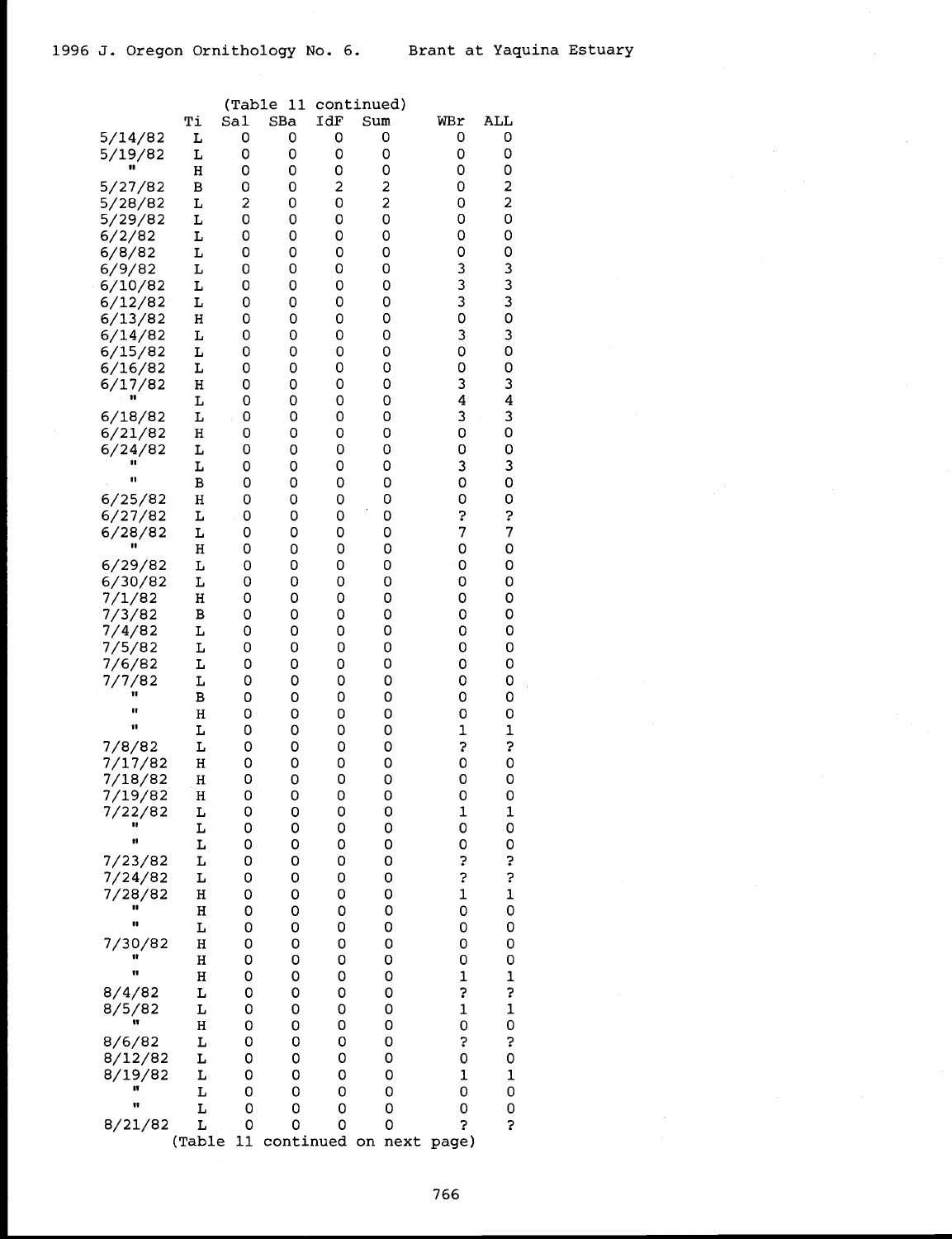|                      |        | (Table   | $\overline{11}$ |             | continued) |                         |              |
|----------------------|--------|----------|-----------------|-------------|------------|-------------------------|--------------|
|                      | Тi     | Sal      | SBa             | IdF         | Sum        | WBr                     | ALL          |
| 8/23/82              | L      | 0        | 0               | 0           | 0          | ?                       | ?            |
| 8/26/82              | н      | 0        | 0               | 0           | 0          | 1                       | 1            |
|                      | Η      | 0        | 0               | 0           | 0          | 0                       | 0            |
| n                    | H      | 0        | 0               | 0           | 0          | 0                       | 0            |
| 9/2/82               | L      | 0        | 0               | 0           | 0          | 1                       | 1            |
| 9/3/82               | L      | 0        | 0               | 0           | 0          | 1                       | 1<br>0       |
| 11                   | Η      | 0        | O               | 0           | 0          | 0<br>0                  | 0            |
|                      | Η      | 0        | 0<br>0          | 0<br>0      | 0<br>0     | Ş                       | ?            |
| 9/4/82               | L      | 0<br>0   | 0               | 0           | 0          | 2                       | 3            |
| 9/8/82               | L<br>L | 0        | 0               | 0           | 0          | $\mathbf 1$             | $\mathbf{1}$ |
| 9/16/82              | L      | 0        | 0               | 0           | 0          | $\mathbf 1$             | $\mathbf 1$  |
| IJ                   | L      | 0        | 0               | 0           | 0          | 0                       | O            |
| 9/18/82              | L      | 0        | 0               | 0           | 0          | ?                       | 3            |
| 9/19/82              | L      | 0        | 0               | 0           | 0          | ?                       |              |
| 9/23/82              | L      | 0        | 0               | 0           | 0          | ?                       | いここ          |
| 9/29/82              | L      | 0        | 0               | 0           | 0          | \$                      |              |
| 10/2/82              | L      | 0        | 0               | 0           | 0          | ?                       |              |
| 10/3/82              | L      | 0        | 0               | 0           | 0          | ?                       | ?<br>?       |
| 10/8/82              | L      | 0        | 0               | 0           | 0          | 3                       |              |
| 10/16/82             | г      | 0        | 0               | 0           | 0          |                         | ?            |
| 10/18/82             | L      | 0        | 0               | 0           | 0          | د. د. د.                | ?            |
| 10/30/82             | L      | 0        | 0               | 0           | 0          |                         | ?            |
| 11/4/82              | L      | 0        | 0               | 30          | 30         | ?<br>?                  |              |
| 11/11/82             | L      | 0        | 0               | 142         | 142<br>166 |                         | いいこうこう       |
| 11/12/82             | L      | 0        | 0<br>0          | 166<br>186  | 186        | ?<br>?                  |              |
| 11/15/82             | н<br>L | 0<br>0   | 0               | 202         | 202        |                         |              |
| 11/19/82<br>11/26/82 | L      | 0        | 0               | 260         | 260        | ?<br>?                  |              |
| 11/30/82             | н      | 0        | 0               | 261         | 261        | ?                       |              |
| 12/7/82              | L      | 342      | 0               | 0           | 342        | ?                       |              |
| 12/10/82             | L      | 261      | 0               | 101         | 362        |                         |              |
| 12/11/82             | L      | 360      | 0               | 0           | 360        | ?<br>?                  | いいこう         |
| 12/26/82             | L      | 0        | 34              | 283         | 317        | ?                       |              |
| 12/27/82             | L      | 0        | 112             | 255         | 367        | ?                       |              |
| 1/9/83               | L      | 428      | 0               | 0           | 428        | ?                       |              |
| 1/11/83              | L      | 417      | 0               | 0           | 417        | ?<br>?                  | د. د. د.     |
| 1/25/83              | г      | 0        | 499             | 0           | 499        |                         |              |
| 1/27/83              | L      | 462      | 0               | 0           | 462        | ?<br>?                  |              |
| 2/8/83               | L      | 0        | 433             | 0           | 433        |                         | ?            |
| 2/9/83               | L      | 525      | $\mathbf 0$     | 0           | 525        | ?                       | Ş            |
| 2/10/83              | L      | 296      | 0               | 0           | 296        | 0                       | 296          |
| 2/22/83              | L      | X        | 0               | 0           | X          | 0<br>S                  | X<br>Ş       |
| 2/23/83              | L      | 0<br>565 | 0<br>0          | 320<br>0    | 320<br>565 | 0                       | 565          |
| 2/24/83<br>2/25/83   | L      | 607      | O               | 0           | 607        | 0                       | 607          |
| 3/7/83               | L<br>L | 142      | Ş               | 0           | 142+       | 5                       | ?            |
| 3/15/83              | В      | 0        | ?               | 469         | 469+       | ?                       | ?            |
| 3/18/83              | Η      | 37       | ?               | 178         | $215+$     |                         |              |
| 3/20/83              | B      | 33       |                 | 392         | $425+$     |                         |              |
| 4/1/83               | Η      | 64       | ?<br>?          | 25          | 89+        |                         |              |
| 4/7/83               | L      | 0        |                 | 10          | $10+$      | いいいいい                   | いいこうこ        |
| 4/11/83              | L      | 7        | ?<br>?          | 198         | $205+$     |                         |              |
| 4/18/83              | B      | 0        | ?               | 0           | 3          | ?                       |              |
| 4/29/83              | Η      | O        | O               | $\mathbf 1$ | 1          | O                       | $\mathbf{1}$ |
| 5/6/83               | L      | 0        | 0               | 0           | 0          | 0                       | O            |
| 5/21/83              | H      | 0        | 0               | 0           | 0          | 0                       | $\circ$      |
| 5/26/83              | L      | 0        | 0               | 0           | 0          | 0                       | $\circ$      |
| 7/14/83              | L      | 0        | 0               | 0           | 0          | 3                       | ?            |
| 7/15/83              | L      | 0        | 0               | 0           | 0          | $\overline{\mathbf{c}}$ | \$           |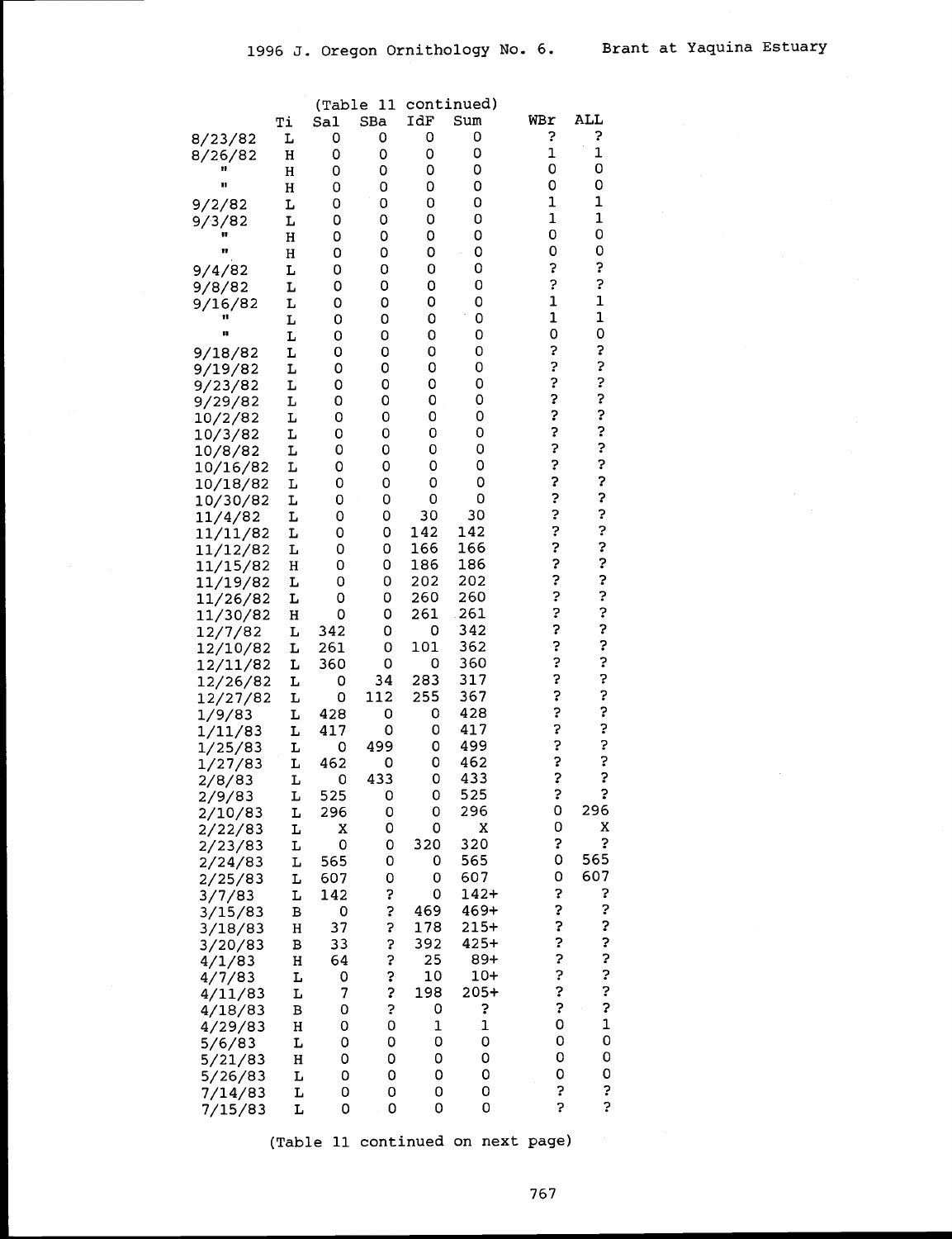|                      |        | (Table   | 11          |        | continued)     |             |        |         |
|----------------------|--------|----------|-------------|--------|----------------|-------------|--------|---------|
|                      | Тi     | Sal      | SBa         | IdF    | $\texttt{Sum}$ | WBr         | ALL    |         |
| 7/16/83              | L      | 0        | 0           | 0      | 0              | 0           | 0      |         |
| 7/25/83              | L      | 0        | 0           | 0      | 0              | ċ.          | 5      |         |
| 7/26/83              | L      | 0        | 0           | 0      | 0              | Ş           | 2      |         |
| 7/28/83              | L      | 0        | 0           | 0      | 0              | 0           | 0      |         |
| 7/29/83              | L      | 0        | 0           | 0      | 0              | 0           | 0      |         |
| 8/12/83              | L      | 0        | 0           | О.     | 0              | ?           | ?      |         |
| 8/13/83              | г      | 0        | 0           | 0      | 0              | 2           | ?      |         |
| 8/22/83              | L      | 0        | 0           | 0      | 0              | ?           | ?      |         |
| 8/23/83              | L      | 0        | 0           | 0      | 0              | ?           | ?      |         |
| 9/7/83               | L      | 0        | 0           | 0      | 0              | ?           | ?      |         |
| 9/9/83               | L      | 0        | 0           | 0      | 0              | ?           | ?      |         |
| 9/22/83              | г      | 0        | 0           | 0      | 0              | ?           | ?      |         |
| 9/24/83              | L      | 0        | 0           | 0      | 0              | 3           | ?      |         |
| 10/1/83              | L      | 0        | 0           | 0      | 0              | ?           | ?      |         |
| 10/5/83              | L      | 0        | 0           | 0      | 0              | ?           | ?<br>? |         |
| 10/6/83              | L      | 0        | 0           | 0      | 0              | Ş           |        |         |
| 10/9/83              | L      | 0        | 0           | 0      | 0              | ?           | ?      |         |
| 10/18/83             | L      | 0        | 0           | 0      | 0              | ?           | ?      |         |
| 10/22/83             | L      | 0        | 0           | 0      | 0              | ?           | ?      |         |
| 10/24/83             | 5      | 3        | 3           | 29     | 29+            | Ş           | 2      | Count l |
| 10/26/83             | 5      | 5        | ?           | 38     | 38+            | ?           | 3      | Count l |
| 10/29/83             | L      | 0        | 0           | 71     | 71             | 5           | ?      |         |
| 11/5/83              | L      | 0        | 0           | 75     | 75             | 3           | ?      |         |
| 11/18/83             | L      | 0        | 0           | 206    | 206            | \$          | ?<br>? |         |
| 11/24/83             | Н      | 18       | 0           | 246    | 264            | ?           |        |         |
| 11/26/83             | L      | 168      | 0           | 150    | 318            | ?<br>?      | ?<br>? |         |
| 11/29/83             | L      | 0        | 0           | 365    | 365            | \$          | ?      |         |
| 12/6/83              | н<br>L | X<br>195 | 0<br>0      | x<br>X | 306<br>X       | $\mathsf O$ | X      |         |
| 12/11/83<br>12/16/83 | L      | 0        | 0           | 338    | 338            | ?           | 3      |         |
| 12/17/83             | L      | 0        | 0           | 267    | 267            | 3           | Ş      |         |
| 12/27/83             | L      | 252      | 99          | 0      | 351            | 0           | 351    |         |
| 12/28/83             | L      | 9        | 0           | 317    | 326            | ?           | 3      |         |
| 12/29/83             | L      | 250      | 0           | 0      | 250            | ?           | 2      |         |
| 12/31/83             | г      | 0        | 0           | 268    | 268            | 0           | 268    |         |
| 1/3/84               | L      | 327      | 0           | 0      | 327            | ?           | 2      |         |
| 1/4/84               | н      | 287      | 0           | 0      | 287            | \$          | ?      |         |
| 1/6/84               | г      | 320      | 0           | 0      | 320            | 3           | ?      |         |
| 1/7/84               | L      | 317      | 0           | 0      | 317            | 3           | \$     |         |
| 1/11/84              | 3      | 296      | 0           | 0      | 296            | 0           | 296    |         |
| 1/13/84              | L      | U        | U           | 296    | 296            | υ           | 296    |         |
| 1/15/84              | Ś.     | 330      | 0           | 0      | 330            | 5           | S.     |         |
| 1/16/84              | L      | 312      | 0           | 0      | 312            | 0           | 312    |         |
| 1/17/84              | L      | 0        | 0           | 336    | 336            | 0           | 336    |         |
| 1/26/84              | L      | 0        | 0           | 388    | 388            | 0           | 388    |         |
| 1/27/84              | г      | 347      | 0           | 0      | 347            | 5           | 3      |         |
| 2/1/84               | н      | 0        | 0           | 419    | 419            | 0           | 419    |         |
| 2/7/84               | Η      | X        | 0           | 0      | Χ              | 1           | X      |         |
| 2/15/84              | н      | 212      | 0           | 0      | 212            | 0           | 212    |         |
| 2/17/84              | н      | X        | 0           | Χ      | Χ              | 0           | Χ      |         |
| 2/26/84              | L      | 321      | $\mathbf 0$ | 0      | 321            | 3           | ċ      |         |
| 3/10/84              | L      | 212      | 0           | 0      | 212            | 163         | 375    |         |
| 3/18/84              | L      | X        | 0           | Χ      | Χ              | 381         | x      |         |
| 3/29/84              | L      | 0        | X           | 0      | X              | 314         | Χ      |         |
| 4/5/84               | Η      | 17       | $\mathbf 0$ | 28     | 45             | 185         | 230    |         |
| 4/13/84              | L      | 0        | 0           | 7      | 7              | 287         | 294    |         |
| 4/22/84              | L      | 0        | 0           | 0      | 0              | 59          | 59     |         |
| 4/29/84              | Η      | 12       | 0           | 0      | 12             | 155         | 167    |         |
| 5/4/84               | Η      | 0        | 0           | 0      | 0              | 206         | 206    |         |
| 5/14/84              | Η      | 0        | 0           | 0      | 0              | 61          | 61     |         |

by Paul Reed.<br>by Rob Lawrence.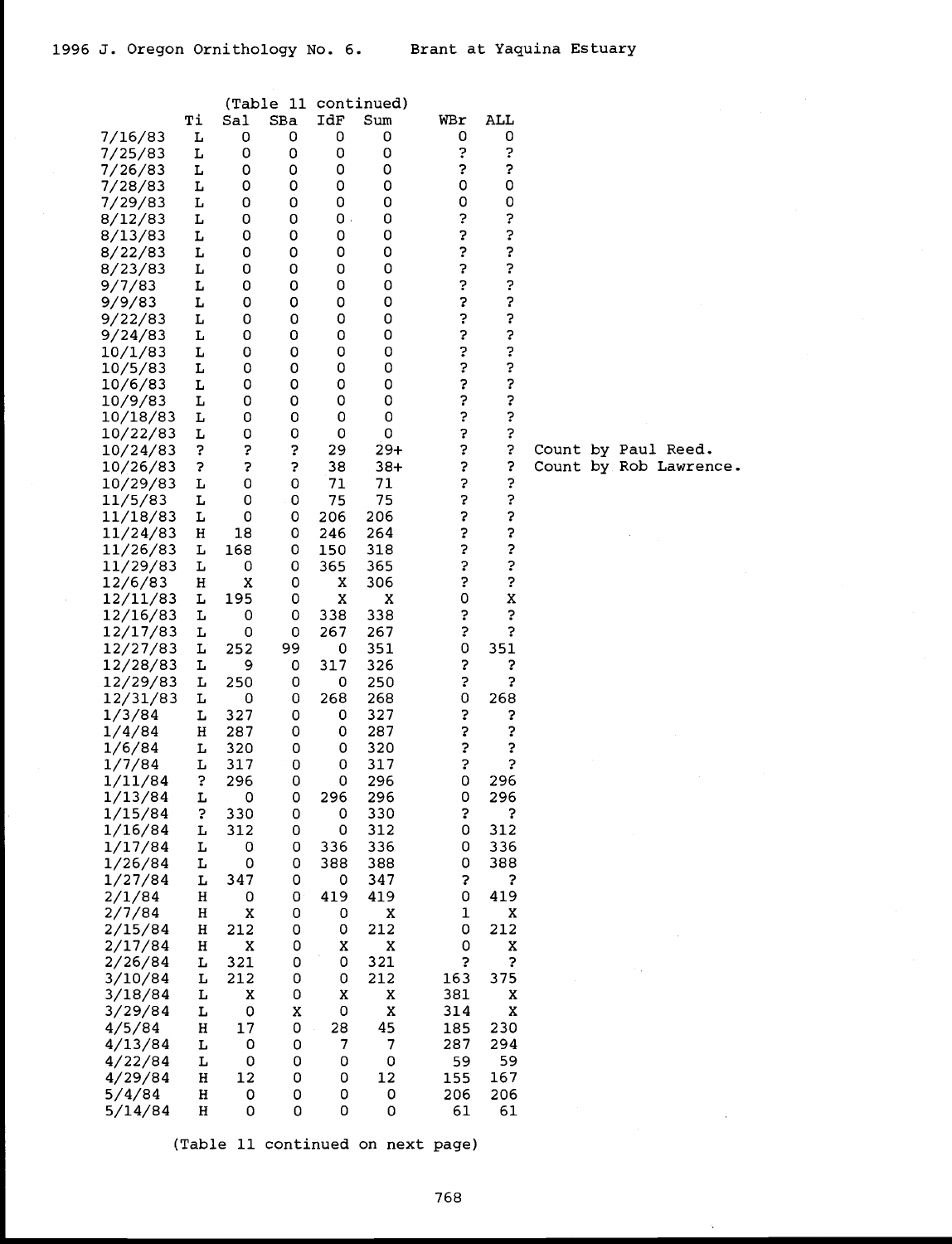|                      |         |        | (Table 11 |        | continued)   |        |                     |  |
|----------------------|---------|--------|-----------|--------|--------------|--------|---------------------|--|
|                      | Тi      | Sal    | SBa       | IdF    | Sum          | WBr    | ALL                 |  |
| 5/24/84              | L       | 0      | 0         | 0      | 0            | 9      | 9                   |  |
| 6/20/84              | L       | 0      | 0         | 0      | 0            | ?      | ?                   |  |
| 6/21/84              | L       | 0      | 0         | 0      | 0            | ?      | ?                   |  |
| 6/22/84              | L       | 0      | 0         | 0      | 0            | ?      | ?                   |  |
| 6/27/84              | г       | 0      | 0         | 0      | 0            | ?      | ?<br>?              |  |
| 6/29/84              | г       | 0      | 0         | 0      | 0            | ?      |                     |  |
| 7/1/84               | г       | 0      | 0         | 0.     | 0            | ?      | ?                   |  |
| 7/2/84               | r       | 0      | 0         | 0      | 0            | ?      | ?                   |  |
| 7/4/84               | г       | 0      | 0         | 0      | 0            | ?      | ?<br>?              |  |
| 7/5/84               | L       | 0      | 0         | 0      | 0            | ?<br>3 |                     |  |
| 7/7/84               | L<br>L  | 0      | 0         | 0      | 0            | ?      | ?<br>?              |  |
| 7/9/84<br>7/15/84    | L       | 0<br>0 | 0<br>0    | 0<br>0 | 0<br>0       | ?      | ?                   |  |
| 7/17/84              | L       | 0      | 0         | 0      | 0            | ?      | ?                   |  |
| 7/18/84              | г       | 0      | 0         | 0      | 0            | ?      |                     |  |
| 7/19/84              | L       | 0      | 0         | 0      | 0            | ?      | ?<br>?              |  |
| 7/20/84              | L       | 0      | 0         | 0      | 0            | ?      | ?                   |  |
| 7/24/84              | L       | 0      | 0         | 0      | 0            | ?      |                     |  |
| 7/27/84              | L       | 0      | 0         | 0      | 0            | ?      |                     |  |
| 7/28/84              | L       | 0      | 0         | 0      | 0            | ?      | ?<br>?<br>?         |  |
| 7/29/84              | L       | 0      | 0         | 0      | 0            | ?      | ?                   |  |
| 7/30/84              | г       | 0      | 0         | 0      | 0            | ?      | ?                   |  |
| 8/1/84               | L       | 0      | 0         | 0      | 0            | ?      | ?                   |  |
| 8/2/84               | г       | 0      | 0         | 0      | 0            | ?      | ?                   |  |
| 8/5/84               | г       | 0      | 0         | 0      | 0            | ?      | ?                   |  |
| 8/8/84               | L       | 0      | 0         | 0      | 0            | ?      | ?                   |  |
| 8/11/84              | L       | 0      | 0         | 0      | 0            | ?      | ?                   |  |
| 8/12/84              | L       | 0      | 0         | 0      | 0            | ?      | ?                   |  |
| 8/16/84              | L       | 0      | 0         | 0      | 0            | ?      | ?                   |  |
| 8/19/84              | L       | 0      | 0         | 0      | 0            | ?      | ?                   |  |
| 8/21/84              | L       | 0      | 0         | 0      | 0            | 3      |                     |  |
| 8/25/84              | L       | 0      | 0         | 0      | 0            | ?      |                     |  |
| 8/26/84              | L       | 0      | 0         | 0      | 0            | ?      |                     |  |
| 8/30/84              | L,      | 0      | 0         | 0      | 0            | ?      | ここここ                |  |
| 9/1/84               | L<br>L  | 0      | 0         | 0<br>0 | 0            | ?<br>? |                     |  |
| 9/2/84<br>9/3/84     | L       | 0<br>0 | 0<br>0    | 0      | 0<br>0       | ?      | ?<br>?              |  |
| 9/6/84               | L       | 0      | 0         | 0      | 0            | ?      |                     |  |
| 9/8/84               | L       | 0      | 0         | 0      | 0            | 5      | ?<br>?<br>?         |  |
| 9/9/84               | L       | 0      | 0         | 0      | 0            | S      |                     |  |
| 9/10/84              | L       | U      | U         | T      | T            | 7      | ?                   |  |
| 9/11/84              | L       | 0      | 0         | 0      | 0            | ?      | ?                   |  |
| 9/13/84              | L       | 0      | 0         | 1      | $\mathbf 1$  | ?      |                     |  |
| 9/22/84              | L       | 0      | 0         | 0      | 0            | ?      |                     |  |
| 9/23/84              | L       | 0      | 0         | 0      | 0            | ?      |                     |  |
| 9/24/84              | L       | 0      | 0         | 0      | 0            | ?      |                     |  |
| 9/30/84              | L       | 0      | 0         | 0      | 0            | ?<br>? |                     |  |
| 10/6/84              | L       | 0      | 0         | 0      | 0            |        |                     |  |
| 10/14/84             | L       | 0      | 0         | 0      | O            | ?<br>? |                     |  |
| 10/15/84             | B       | 0      | 0         | 1      | $\mathbf{1}$ |        |                     |  |
| 10/16/84             | L       | 0      | 0         | 0      | 0            | ?<br>? |                     |  |
| 10/21/84             | L       | 0      | 0         | 0      | 0            |        |                     |  |
| 10/22/84<br>10/23/84 | L<br>L  | 0<br>0 | 0<br>0    | 0<br>0 | 0<br>0       | ?<br>? |                     |  |
| 10/27/84             | $\rm H$ | 10     | 0         | 0      | 10           |        |                     |  |
| 11/3/84              | L       | 0      | 0         | 12     | 12           | ?<br>? |                     |  |
| 11/5/84              | L       | 0      | 0         | 5      | 5            |        |                     |  |
| 11/17/84             | L       | 50     | 0         | 0      | 50           | ?<br>? |                     |  |
| 11/18/84             | L       | 0      | 172       | 0      | 172          | \$     | ひょうちょうしょう しょうしょうしょう |  |
| 12/1/84              | г       | 9      | 340       | 0      | 349          | 3      | Ş                   |  |
|                      |         |        |           |        |              |        |                     |  |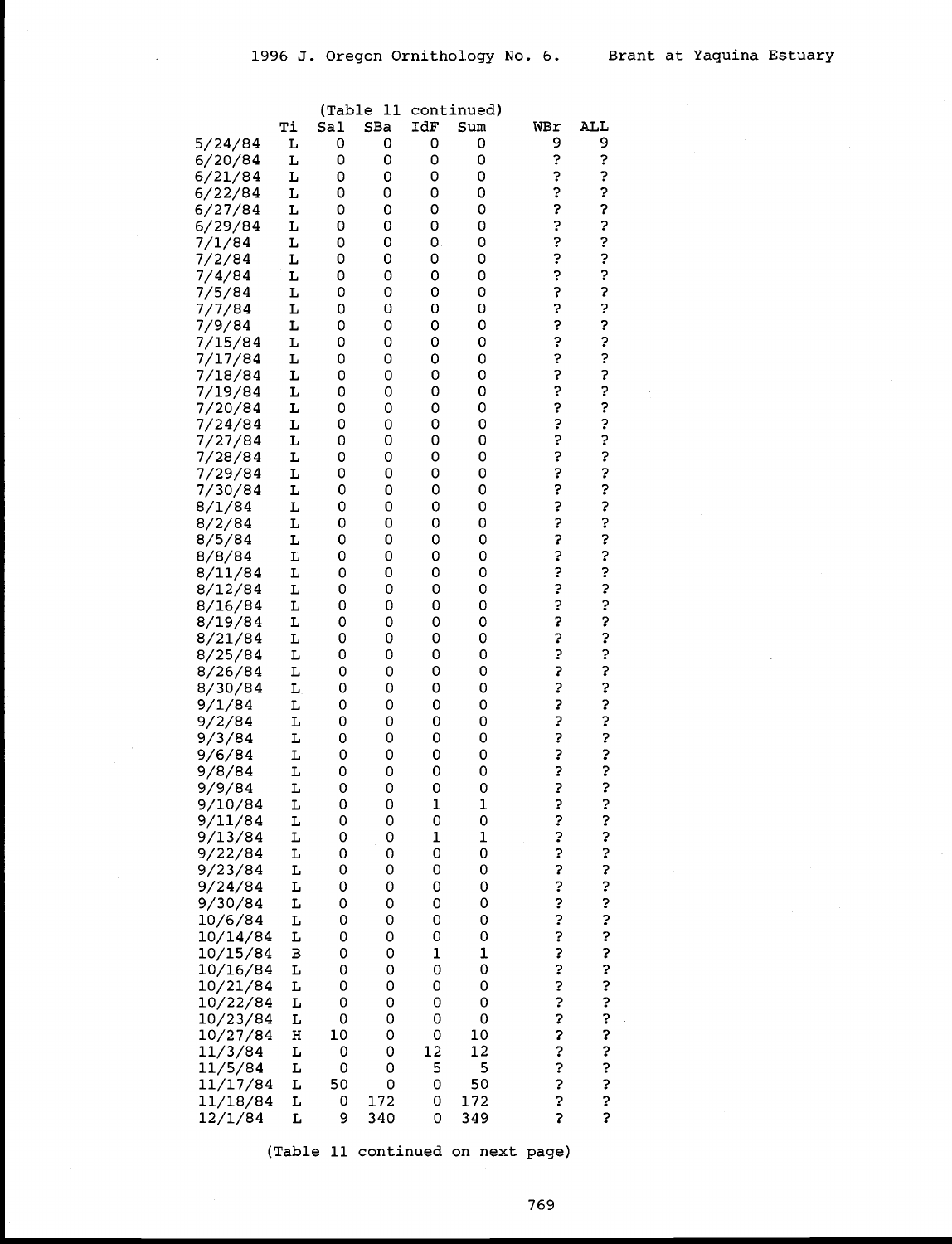| 12/8/84<br>12/15/84<br>12/16/84<br>12/18/84<br>12/19/84<br>12/31/84<br>1/1/85<br>1/3/85<br>1/13/85<br>1/15/85<br>1/16/85<br>1/29/85<br>1/30/85<br>2/12/85<br>2/13/85<br>3/1/85<br>3/2/85<br>3/13/85<br>3/18/85<br>3/29/85<br>4/12/85<br>4/14/85<br>4/29/85<br>4/30/85<br>5/10/85<br>5/12/85<br>5/26/85<br>5/27/85<br>6/8/85<br>6/9/85<br>7/20/85<br>8/4/85<br>8/5/85<br>8/19/85<br>8/20/85<br>8/31/85<br>9/1/85<br>9/15/85 | Тi<br>L<br>L<br>н<br>г<br>L<br>L<br>L<br>г<br>L<br>L<br>L<br>L<br>L<br>?<br>L<br>L<br>L<br>L<br>н<br>L<br>L<br>L<br>L<br>L<br>L<br>L<br>L<br>L<br>L<br>L<br>L<br>L<br>L<br>L<br>L<br>L<br>L<br>L | Sa1<br>0<br>317<br>0<br>0<br>0<br>0<br>0<br>44<br>33<br>0<br>0<br>467<br>1<br>440<br>357<br>0<br>0<br>0<br>0<br>0<br>0<br>0<br>0<br>0<br>0<br>0<br>0<br>0<br>0<br>0<br>0<br>0<br>0<br>0<br>0<br>0<br>0<br>0 | (Table 11<br>SBa<br>0<br>0<br>0<br>0<br>0<br>0<br>0<br>0<br>0<br>0<br>0<br>0<br>Χ<br>35<br>0<br>0<br>0<br>0<br>0<br>0<br>0<br>0<br>0<br>0<br>0<br>0<br>0<br>0<br>0<br>0<br>0<br>0<br>0<br>0<br>0<br>0<br>0<br>0 | continued)<br>IdF<br>358<br>x<br>412<br>371<br>361<br>403<br>409<br>383<br>373<br>460<br>439<br>0<br>X<br>0<br>0<br>75<br>204<br>291<br>0<br>0<br>219<br>345<br>0<br>0<br>0<br>0<br>0<br>0<br>0<br>0<br>0<br>0<br>0<br>0<br>0<br>0<br>0<br>0 | Sum<br>358<br>412<br>371<br>361<br>403<br>409<br>427<br>406 | x<br>460<br>439<br>467<br>490<br>475<br>357<br>75<br>204<br>291<br>0<br>0<br>219<br>345<br>0<br>0<br>0<br>0<br>0<br>0<br>0<br>0<br>0<br>0<br>0<br>0<br>0<br>0<br>0<br>0 | WBr<br>3<br>?<br>5<br>3<br>3<br>2<br>3<br>?<br>3<br>?<br>\$<br>?<br>?<br>\$<br>?<br>3<br>225<br>3<br>3<br>?<br>?<br>5<br>5<br>?<br>?<br>?<br>?<br>?<br>?<br>3<br>3<br>?<br>2<br>?<br>?<br>5<br>?<br>? | ALL<br>?<br>?<br>?<br>?<br>?<br>?<br>?<br>?<br>?<br>3<br>3<br>3<br>2<br>3<br>\$<br>Ş<br>429<br>?<br>?<br>?<br>2<br>\$<br>2<br>3<br>?<br>?<br>3<br>?<br>?<br>?<br>5<br>?<br>2<br>?<br>Ş<br>5<br>2<br>Ş |                                                  |  |
|----------------------------------------------------------------------------------------------------------------------------------------------------------------------------------------------------------------------------------------------------------------------------------------------------------------------------------------------------------------------------------------------------------------------------|--------------------------------------------------------------------------------------------------------------------------------------------------------------------------------------------------|-------------------------------------------------------------------------------------------------------------------------------------------------------------------------------------------------------------|-----------------------------------------------------------------------------------------------------------------------------------------------------------------------------------------------------------------|----------------------------------------------------------------------------------------------------------------------------------------------------------------------------------------------------------------------------------------------|-------------------------------------------------------------|-------------------------------------------------------------------------------------------------------------------------------------------------------------------------|-------------------------------------------------------------------------------------------------------------------------------------------------------------------------------------------------------|-------------------------------------------------------------------------------------------------------------------------------------------------------------------------------------------------------|--------------------------------------------------|--|
| 12/10/85<br>12/20/85<br>12/21/85<br>12/23/85<br>12/28/85<br>1/5/86<br>1/6/86<br>1/7/86<br>1/9/86<br>1/11/86                                                                                                                                                                                                                                                                                                                | Time<br>1400                                                                                                                                                                                     | 1317<br>1439<br>1540<br>1517<br>1600<br>1528<br>1500<br>1630<br>1650                                                                                                                                        | Тi<br>в<br>L<br>L<br>L<br>в<br>L<br>L<br>L<br>3<br>L                                                                                                                                                            | Sal<br>0<br>0<br>291<br>0<br>0<br>336<br>0<br>0<br>0<br>0                                                                                                                                                                                    | SBa<br>0<br>0<br>0<br>0<br>0<br>0<br>0<br>0<br>0<br>0       | IdF<br>446<br>346<br>0<br>308<br>316<br>0<br>361<br>389<br>362<br>319                                                                                                   | Sum<br>446<br>346<br>291<br>308<br>316<br>336<br>361<br>389<br>362<br>319                                                                                                                             | WBr<br>7<br>\$<br>2<br>?<br>?<br>2<br>?<br>?<br>?<br>?                                                                                                                                                | ALL<br>7<br>?<br>いいこうこう<br>5                     |  |
| 10/22/86<br>11/4/86<br>12/13/86<br>12/14/86<br>12/15/86<br>12/27/86<br>12/28/86<br>12/29/86<br>12/30/86                                                                                                                                                                                                                                                                                                                    |                                                                                                                                                                                                  | 3<br>1507<br>1555<br>1605<br>1453<br>1534<br>1545<br>1538<br>1553                                                                                                                                           | 3<br>В<br>L<br>L<br>B<br>L<br>L<br>L<br>L                                                                                                                                                                       | 3<br>0<br>0<br>0<br>0<br>351<br>113<br>314<br>0                                                                                                                                                                                              | 0<br>0<br>0<br>0<br>0<br>0<br>0<br>0<br>0                   | 0<br>8<br>234<br>255<br>257<br>0<br>0<br>0<br>230                                                                                                                       | 0<br>8<br>234<br>255<br>257<br>351<br>113<br>314<br>230                                                                                                                                               | ?<br>ر.<br>3<br>?<br>\$<br>?<br>0<br>0<br>0                                                                                                                                                           | ?<br>?<br>\$<br>?<br>5<br>5<br>113<br>314<br>230 |  |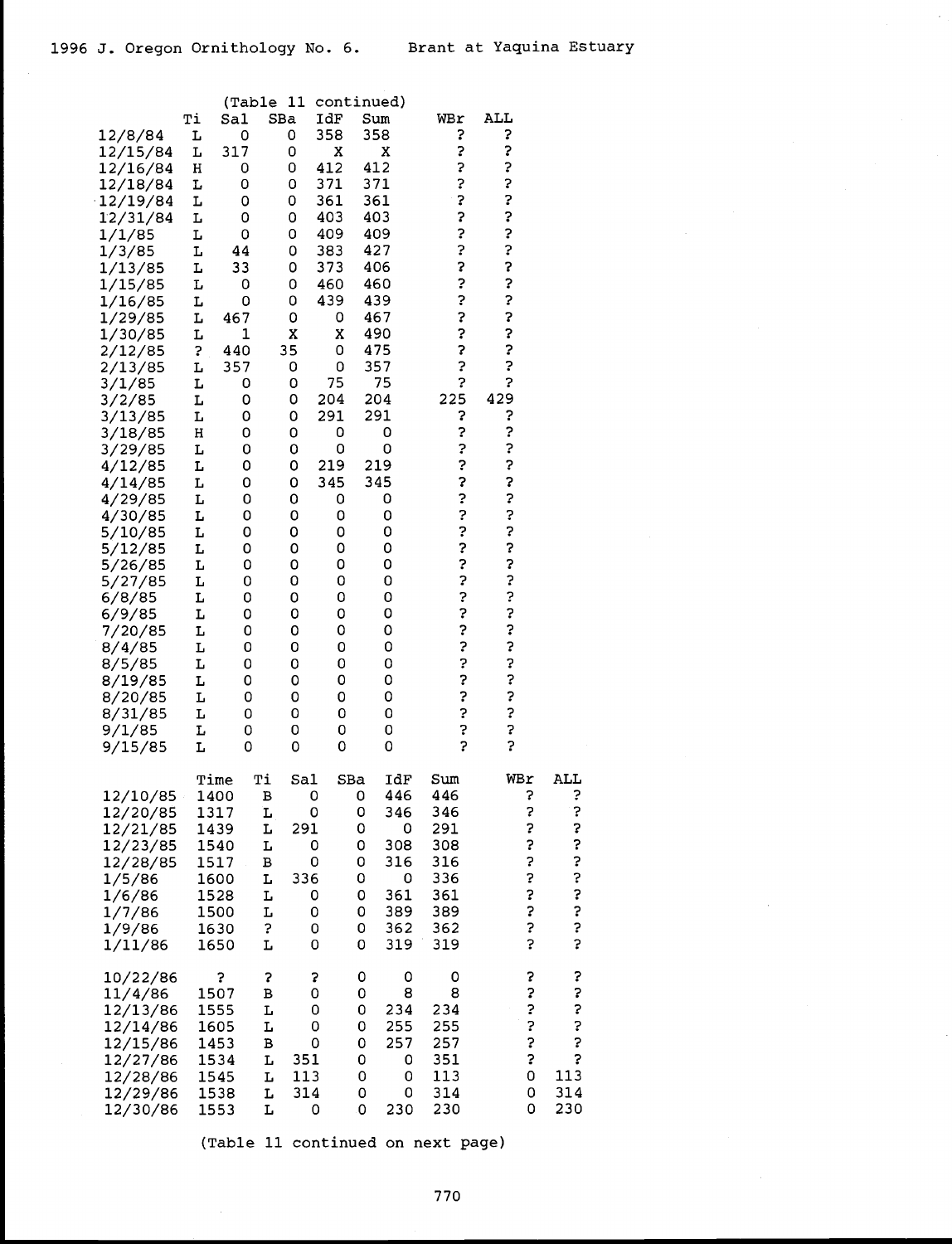|          |                                    |    |     | (Table 11 continued) |     |     |                                                  |     |                                                                   |
|----------|------------------------------------|----|-----|----------------------|-----|-----|--------------------------------------------------|-----|-------------------------------------------------------------------|
|          | Time                               | Тi | Sal | SBa                  | IdF | Sum | WBr                                              | ALL |                                                                   |
| 1/8/87   | 1510                               | L  | 270 | 0                    | 16  | 286 | 0                                                | 286 |                                                                   |
| 1/11/87  | 1524                               | L  | 269 | 0                    | 0   | 269 | 0                                                | 269 |                                                                   |
| 1/12/87  | 1544                               | L  | 272 | 0                    | 0   | 272 | 0                                                | 272 |                                                                   |
| 1/13/87  | 1645                               | 7  | 283 | 0                    | 0   | 283 | 0                                                | 283 |                                                                   |
|          |                                    |    |     |                      |     |     |                                                  |     |                                                                   |
| 10/30/87 | 1330                               | L  | 0   | 0                    | 0   | 0   | ?                                                | ?   |                                                                   |
| 10/31/87 | 1404                               | L  | 0   | 0                    | 0   | 0   | ?                                                | 5   |                                                                   |
| 11/1/87  | 1352                               | L  | 0   | 0                    | 0   | 0   | 3                                                | 3   |                                                                   |
| 11/2/87  | 1459                               | L  | 0   | 0                    | 0   | 0   | $\mathsf 0$                                      | 0   |                                                                   |
| 11/3/87  | 1331                               | н  | 0   | o                    | 0   | 0   | \$                                               | 5   |                                                                   |
| 11/4/87  | 1400                               | н  | o   | 0                    | 18  | 18  | 5                                                | 3   |                                                                   |
| 12/15/87 | 1348                               | L  | 333 | 0                    | 58  | 391 | 3                                                | 3   |                                                                   |
|          | 1416                               | L  | 0   | 0                    | 364 | 364 | 0                                                | 364 |                                                                   |
| 12/16/87 |                                    |    |     |                      |     |     | 5                                                | ?   |                                                                   |
| 12/17/87 | 1556                               | L  | 315 | 50                   | 0   | 365 |                                                  |     |                                                                   |
| 12/18/87 | 1554                               | L  | 10  | 33                   | 320 | 363 | 5                                                | 3   |                                                                   |
| 12/28/87 | 1400                               | L  | 0   | 0                    | 337 | 337 | 5                                                | 2   |                                                                   |
| 12/29/87 | 1552                               | L  | 0   | 0                    | 332 | 332 | 0                                                | 332 | One boat with                                                     |
|          |                                    |    |     |                      |     |     |                                                  |     | hunters was at Sallys Bend and a second boat with hunters was at  |
|          | Idaho Flats.                       |    |     |                      |     |     |                                                  |     |                                                                   |
| 1/1/88   | 1600                               | L  | 0   | 0                    | 351 | 351 | 0                                                | 352 | 3 hunters have                                                    |
|          |                                    |    |     |                      |     |     |                                                  |     | set up Brant silhouettes at Idaho Flats; a boat appears to be     |
|          | chasing Brant towards Idaho Flats. |    |     |                      |     |     |                                                  |     |                                                                   |
| 1/2/88   | 1627                               | L  | 325 | 0                    | 0.  | 325 | ?                                                | ?   | One boat with                                                     |
|          |                                    |    |     |                      |     |     |                                                  |     | hunters is stationary at Sallys Bend; a second boat appears to be |
|          |                                    |    |     |                      |     |     | trying to drive Brant towards the hunter's boat. |     |                                                                   |
| 1/3/88   | 1625                               | L  | 372 | 0                    | 0   | 372 | ?                                                | 2   |                                                                   |
| 1/14/88  | 1409                               | L  | 0   | 102                  | 259 | 361 | 0                                                | 361 |                                                                   |
| 1/15/88  | 1535                               | L  | 0   | 0                    | 372 | 372 | 0                                                | 372 |                                                                   |
|          |                                    |    |     |                      |     |     |                                                  |     |                                                                   |
| 10/22/88 | 1230                               | н  | 0   | 0                    | 0   | 0   | ?                                                | ?   |                                                                   |
| 10/24/88 | 1615                               | L  | 0   | 0                    | 0   | 0   | \$                                               | 3   |                                                                   |
| 10/25/88 | 1530                               | в  | 0   | -0                   | 0   | 0   | \$                                               | 3   |                                                                   |
| 10/26/88 | 1400                               | н  | 0   | 0                    | 0   | 0   | ?                                                | 3   |                                                                   |
| 10/27/88 | 1345                               | н  | 0   | 0                    | 0   | 0   | Ş                                                | ?   |                                                                   |
| 10/28/88 | 1330                               | н  | 0   | 0                    | 0   | 0   | 5                                                | 3   |                                                                   |
| 10/29/88 | 1345                               | н  | 0   | 0                    | 3   | 3   | $\ddot{\phantom{0}}$                             | 5   |                                                                   |
| 10/31/88 | 1335                               | Н  | 0   | 0                    | 3   | 3   | 3                                                |     |                                                                   |
| 11/12/88 | ?                                  | 3  | 3   | 5                    | 3   | 163 | ?                                                | 3   | Count by Dale Snow                                                |
| 12/5/88  | 1535                               | L  | 0   | 215                  | 0   | 215 | 5                                                | ?   |                                                                   |
| 12/6/88  | 1545                               | г  | 0   | 234                  | 0   | 234 | 5                                                | 3   |                                                                   |
| 12/7/88  | 1545                               | L  | 0   | 0                    | 253 | 253 | $\mathbf{c}$                                     | 3   |                                                                   |
| 12/19/88 | 1400                               | L  | 0   | 0                    | 256 | 256 | 3                                                | 3   |                                                                   |
| 12/20/88 | 1555                               | L  | 0   | 0                    | 269 | 269 | 2                                                |     |                                                                   |
|          |                                    | г  |     | 0                    | 0   | 246 | 2                                                | ?   | Tight flock; I                                                    |
| 12/21/88 | 1630                               |    | 246 |                      |     |     |                                                  |     | may have missed some Brant during this count because they were    |
|          | so close together.                 |    |     |                      |     |     |                                                  |     |                                                                   |
|          |                                    |    |     |                      |     |     |                                                  |     |                                                                   |
| 12/31/88 | 1300                               | L  | 0   | 262                  | 0   | 262 | ?                                                | 2.  | A hunter shot a                                                   |
| Brant.   |                                    |    |     |                      |     |     |                                                  |     |                                                                   |
| 1/2/89   | 1550                               | L  | 294 | 0                    | 0   | 294 | ?                                                | ?   |                                                                   |
| 1/3/89   | 1545                               | L  | 296 | 0                    | 0   | 296 | ?                                                | 2   |                                                                   |
| 1/4/89   | 1505                               | L  | 298 | 0                    | 0   | 298 | 5                                                | 3   |                                                                   |
| 1/5/89   | 1600                               | L  | o   | 0                    | 299 | 299 | ?                                                | ?   |                                                                   |
| 1/6/89   | 1620                               | L  | 298 | 0                    | 0   | 298 | 2                                                | 3   |                                                                   |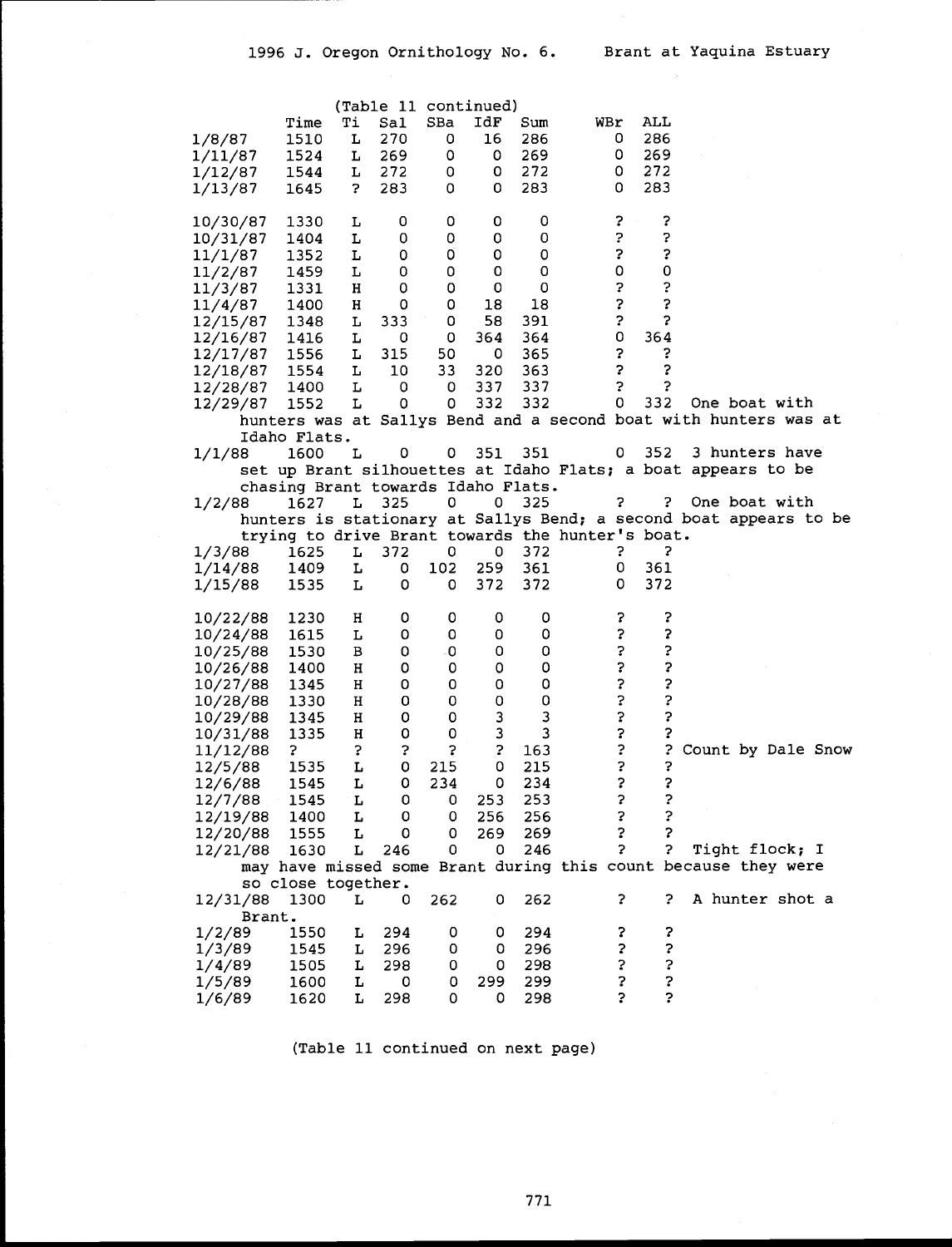|              |              |             | (Table 11 continued) |     |     |     |                                          |     |                 |
|--------------|--------------|-------------|----------------------|-----|-----|-----|------------------------------------------|-----|-----------------|
|              | Time         | Ti          | Sal                  | SBa | IdF | Sum | WBr                                      | ALL |                 |
| 10/20/89     | 1430         | $\mathbf H$ | 0                    | 0   | 0   | 0   | 3                                        | 3   |                 |
| 10/23/89     | 1430         | L           | 0                    | 0   | 0   | 0   | 5                                        | ?   |                 |
| 10/24/89     | 1250         | в           | 0                    | 0   | 0   | 0   | 3                                        | ?   |                 |
| 10/25/89     | 1400         | г           | 0                    | 0   | 0   | 0   | 3                                        | 3   |                 |
| 10/26/89     | 1245         | в           | 0                    | 0   | 0   | 0   | $\ddot{\phantom{0}}$                     | ?   |                 |
| 10/27/89     | 1445         | L           | 0                    | 0   | 4   | 4   | 3                                        | ?   |                 |
| 12/8/89      | 1350         | L           | 0                    | 0   | 313 | 313 | ?                                        | ?   |                 |
| 12/9/89      | 1505         | L           | 337                  | 0   | 0   | 337 | 2                                        | 2   |                 |
| n.           | $\mathbf{H}$ | L           | 330                  | 0   | 0   | 330 | 2                                        | ?   |                 |
| 12/10/89     | 1515         | L           | 0                    | 0   | 351 | 351 | ?                                        | ?   |                 |
| n            | u            | L           | 0                    | 0   | 361 | 361 | ?                                        | ?   |                 |
| 12/11/89     | 1620         | L           | 0                    | 0   | 415 | 415 | 3                                        | ?   |                 |
| Ħ            | n            | L           | 0                    | 0   | 384 | 384 | 3                                        | ?   |                 |
| 12/12/89     | 1555         | L           | 0                    | 0   | 419 | 419 | 3                                        | ?   |                 |
| Ħ            | 1600         | L           | 0                    | 0   | 377 | 377 | 3                                        | ?   |                 |
| u            | 1605         | Ŀ           | 0                    | 0   | 415 | 415 | 3                                        | ?   |                 |
| Ħ            | 1610         | L           | 0                    | 0   | 382 | 382 | 3                                        | 2   |                 |
| 11           | 1615         | L           | 0                    | 0   | 370 | 370 | 3                                        | 3   |                 |
| 12/30/89     | 1645         | в           | 503                  | 0   | 0   | 503 | 3                                        | 3   | During CBC      |
| 1/6/90       | 1445         | L           | 509                  | 0   | 0   | 509 | 3                                        | 3   |                 |
| n            | $\mathbf{H}$ | L           | 498                  | 0   | 0   | 498 | 3                                        | 3   |                 |
| 1/7/90       | 1515         | L           | 290                  | 0   | 207 | 497 | 5                                        | ?   |                 |
| 1/8/90       | 1445         | L           | 0                    | 288 | 188 | 476 | 3                                        | 3   |                 |
| n            | 1555         | L           | 390                  | 0   | 0   | 390 | 2                                        | 5   |                 |
| 1/10/90      | 1610         | L           | 0                    | 41  | 304 | 345 | 3                                        | ?   | The first count |
|              | started at   |             |                      |     |     |     | 1610 and the last count started at 1625. |     |                 |
| Ħ            | Ħ            | L           | 0                    | 38  | 264 | 302 | ?                                        | ?   |                 |
| $\mathbf{u}$ | Ħ            | L           | 0                    | 331 | 0   | 331 | 3                                        | 3   |                 |
| Ħ            | Ħ            | L           | 0                    | 328 | 0   | 328 | \$                                       | 3   |                 |
| 11           | 1625         | г           | 0                    | 309 | 0   | 309 | 3                                        | 3   |                 |
| 1/22/90      | 1500         | L           | 37                   | 0   | 305 | 342 | 3                                        | 3   |                 |
|              | 1505         | L           | 38                   | 0   | 310 | 348 | $\boldsymbol{S}$                         | ?   |                 |
| Ħ            | 1510         | L           | 38                   | 0   | 335 | 373 | ?                                        | ?   |                 |
| ш            | 1515         | L           | 39                   | 0   | 329 | 368 | 3                                        | Ś.  |                 |
| Ħ            | 1522         | L           | 38                   | 0   | 360 | 398 | 0                                        | 398 |                 |
|              |              |             |                      |     |     |     |                                          |     |                 |
| 10/23/90     | 1630         | н           | 0                    | 0   | 4   | 4   | ?                                        | 2   |                 |
| 12/30/90     | 2.           | 5           | 3                    | 3   | 3   | 477 | 5                                        | 3   | During CBC      |
| $12/29/91$ ? |              | 3           | 3                    | 5   | 3   | 360 | 3                                        | Š.  | During CBC      |
|              |              |             |                      |     |     |     |                                          |     |                 |
| 1/3/93       | 3            | 3           | 320                  | 0   | 0   | 320 | 3                                        | ?   | During CBC      |
| 12/31/94     | 1530         | L           | 0                    | 0   | 275 | 275 | ?                                        | ?   | During CBC      |
|              |              |             |                      |     |     |     |                                          |     |                 |
| 12/30/95     | ?            | L           | 168                  | 0   | 0   | 168 | ?                                        | ?   | During CBC      |
|              |              |             |                      |     |     |     |                                          |     |                 |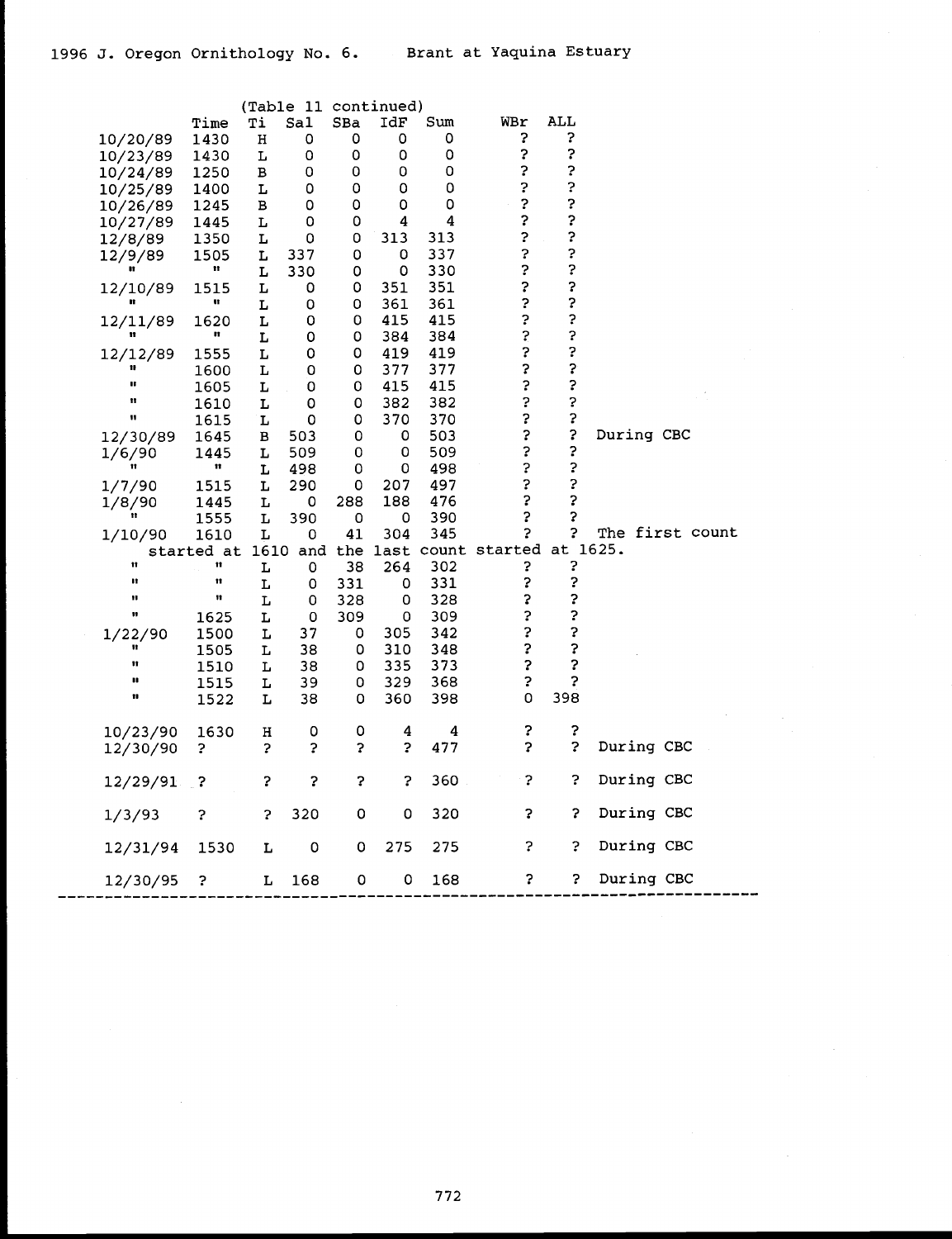--------------------------------------------- ----------------------------- TABLE 12. Number of Brant at West Bridge (Fig. 1). Bayer conducted all censuses. These censuses include those for West Bridge in Table 11 as well as those in which only the West Bridge area was censused. There are a total of 573 censuses in this Table. Codes: Time=starting time of census in Pacific Standard Time ?=unknown<br>L=count within 3 hr of low tide<br>H=count within 3 hr of high tide. H=count within 3 hr of high tide. --------------------------------------------------------------------------- Date Time Brant Date Time Brant Date Time Brant Date Time Brant Date Time Brant Date Time Brant<br>7/2/80 L 0 2/2/81 1130 0 3/17/81 1200 4 7/11/80 L <sup>0</sup> 2/3/81 1315 <sup>0</sup> " 1700 403 7/15/80 <sup>L</sup> <sup>0</sup> 2/5/81 <sup>1300</sup> 03/18/81 <sup>0930</sup> <sup>319</sup> 7/16/80 L <sup>0</sup> 2/6/81 1700 <sup>0</sup> of 1715 509 7/21/80 <sup>L</sup> <sup>0</sup> 2/8/81 <sup>1700</sup> 03/19/81 <sup>1720</sup> <sup>789</sup> 7/30/80 <sup>L</sup> 02/10/81 <sup>1118</sup> <sup>0</sup> <sup>H</sup> <sup>455</sup> 7/31/80 L 0 <sup>11</sup> <sup>1312</sup> 03/20/81 <sup>1700</sup> <sup>550</sup> 8/8/80 <sup>L</sup> 02/11/81 <sup>L</sup> 03/22/81 <sup>0745</sup> <sup>362</sup> 8/12/80 <sup>L</sup> 02/12/81 <sup>1300</sup> <sup>0</sup> " <sup>1740</sup> <sup>633</sup> 8/13/80 <sup>L</sup> <sup>0</sup> <sup>H</sup> 03/23/81 <sup>1400</sup> <sup>63</sup> 8/21/80 <sup>L</sup> 02/13/81 <sup>1515</sup> 03/24/81 <sup>1150</sup> <sup>6</sup> 8/27/80 <sup>L</sup> 02/14/81 <sup>1600</sup> 03/26/81 <sup>1010</sup> <sup>560</sup> 8/29/80 <sup>L</sup> 02/15/81 <sup>0800</sup> 03/27/81 <sup>1500</sup> <sup>530</sup> 9/3/80 <sup>L</sup> <sup>0</sup> <sup>1700</sup> 03/28/81 <sup>1700</sup> <sup>0</sup> 9/9/80 <sup>L</sup> 02/16/81 <sup>1646</sup> 03/31/81 <sup>1830</sup> <sup>877</sup> 9/11/80 <sup>L</sup> 02/17/81 <sup>0700</sup> <sup>0</sup> 4/1/81 <sup>1605</sup> <sup>630</sup>  $9/26/80$  L  $0$   $2/19/81$  1605 0  $4/2/81$  1710 587<br>10/1/80 L 0 2/19/81 1715 561 4/3/81 1630 607  $12/10/80$  1330 36  $2/20/81$  0750 333 4/5/81 1700 458 12/12/80 0900 <sup>0</sup> 1200 248 4/6/81 1845 <sup>0</sup> 12/16/80 <sup>1300</sup> 02/21/81 <sup>0745</sup> <sup>155</sup> 4/7/81 <sup>0645</sup> <sup>5</sup>  $12/17/80$  1415 0  $2/22/81$  1715 358  $4/8/81$  1245 243<br>12/18/80 1600 0 2/22/81 0745 367 1700 199 12/19/80 1615 0 <sup>11</sup> 1700 0 4/9/81 L 87 12/30/80 <sup>1430</sup> 02/24/81 <sup>1115</sup> <sup>120</sup> " <sup>1845</sup> <sup>399</sup> 12/30/80 1430 0 2/24/81 1115 120 1845 399<br>12/31/80 0830 0 2/25/81 1530 120 4/10/81 1200 339  $2/24/81$  1115 120<br>  $2/25/81$  1115 120  $\bullet$  1845 399<br>  $2/25/81$  1530 120 4/10/81 1200 339<br>  $2/26/81$  1500 256 4/11/81 0800 247<br> **n** L 0<br>  $\bullet$  1730 340 1/1/81 ? <sup>0</sup> " L <sup>0</sup> 1/6/81 <sup>1330</sup> 02/27/81 <sup>1300</sup> <sup>386</sup> 4/12/81 <sup>0800</sup> <sup>338</sup>  $\begin{array}{cc} \texttt{''} & 1730 \\ 4/12/81 & 0800 \end{array}$ 1/7/81 <sup>1415</sup> 02/28/81 <sup>0748</sup> <sup>76</sup> It <sup>1720</sup> <sup>365</sup>  $1/8/81$  1330 0 1, 1715 208 4/13/81 L 345 1/9/81 0930 <sup>0</sup> 3/1/81 0745 89 4/14/81 1545 198  $1/14/81$  1420 0 **1700** 328 4/15/81 1000 209  $1/15/81$  1430 0 3/2/81 1535 375 **"** 1700 190 1/16/81 1455 <sup>0</sup> 3/3/81 1300 256 4/16/81 1100 174 1/18/81 1730 <sup>0</sup> 3/4/81 1639 288 4/17/81 1200 186  $1/19/81$  1030 0 3/5/81 1715 176 **1** ? 69  $1/23/81$  1540 0  $\binom{1}{2}$  1757 27 4/18/81 0800 134  $1/24/81$  1730 0 3/6/81 L 27 " 1725 136 1/25/81 1715 0 3/7/81 1800 355 4/19/81 0800 122<br>1/25/81 1715 0 3/7/81 1800 355 4/19/81 0800 122 4/19/81 0800 122<br>**"** 1730 69 <sup>H</sup> 03/11/81 <sup>L</sup> <sup>271</sup> 4/20/81 <sup>0900</sup> <sup>29</sup> 1/28/81 <sup>1325</sup> 03/12/81 <sup>1240</sup> <sup>396</sup> <sup>11</sup> <sup>1500</sup> <sup>12</sup> 1/30/81 <sup>1430</sup> 03/13/81 <sup>1400</sup> 04/21/81 <sup>L</sup> <sup>30</sup> 1/31/81 <sup>0800</sup> 03/14/81 <sup>0745</sup> 04/23/81 <sup>0941</sup> <sup>16</sup> of <sup>1600</sup> 03/15/81 <sup>1700</sup> 04/24/81 <sup>0930</sup> <sup>0</sup>  $\binom{1600}{2/1/81}$  0800 0 3/15/81 1700 0 4/24/81 0930 0<br>2/1/81 0800 0 3/16/81 1615 86 4/25/81 0800 0 1600 0 1705 0

(Table 12 continued on next page)

 $\sim$   $\sim$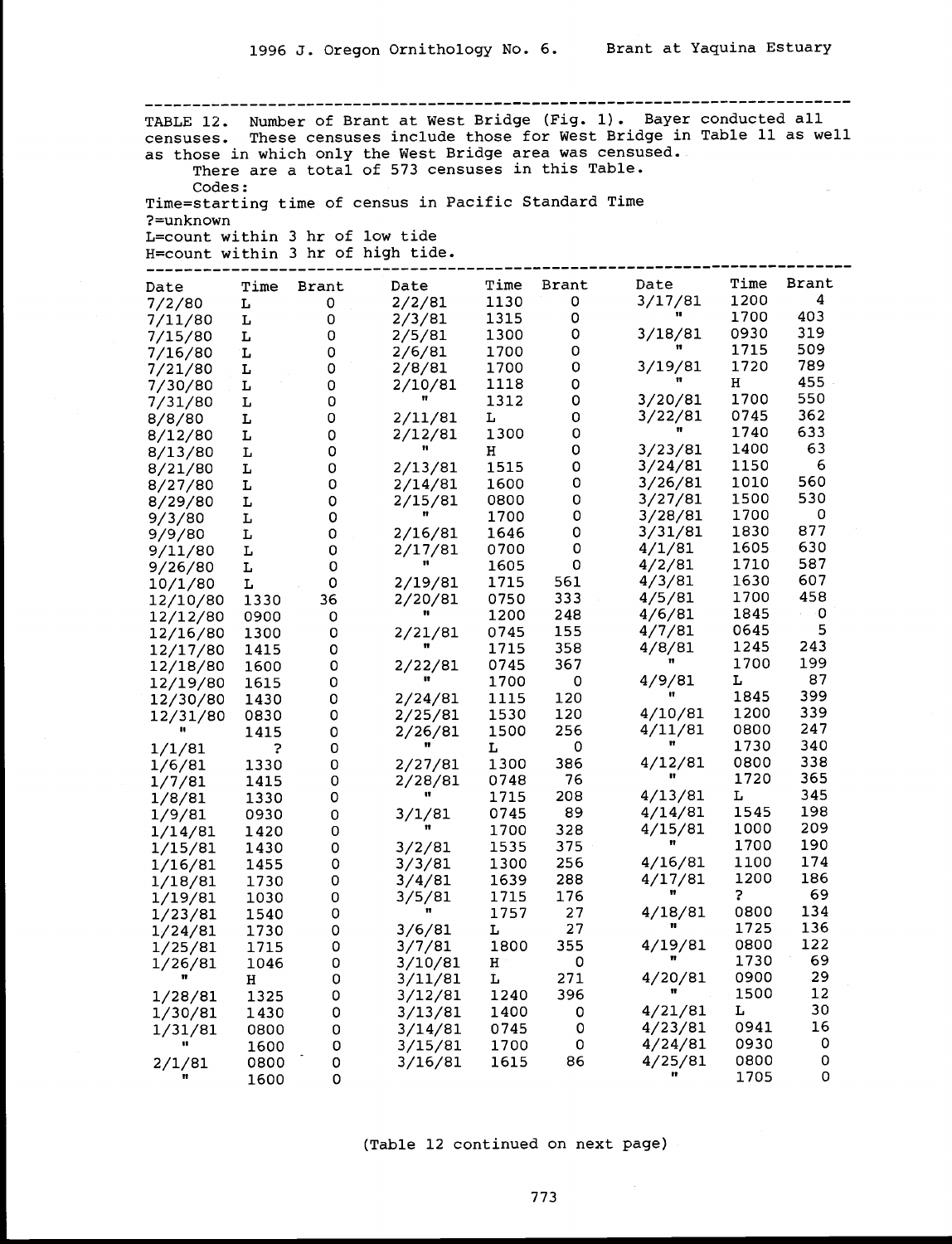$\mathbb{R}^3$ 

|          |      |             | (Table         |      | 12 continued) |         |      |                     |
|----------|------|-------------|----------------|------|---------------|---------|------|---------------------|
| Date     | Time | Brant       | Date           | Time | Brant         | Date    | Time | Brant               |
| 4/26/81  | 0700 | 12          | 1/29/82        | 0900 | 0             | 4/29/82 | 1441 | 106                 |
|          | 1800 | 12          | 2/1/82         | 1350 | 0             | 4/30/82 | 1355 | 103                 |
| 4/27/81  | 1300 | 0           | 2/2/82         | 1250 | 0             | 5/1/82  | 1330 | 67                  |
| 5/1/81   | 1630 | 12          | 2/4/82         | 1500 | 0             | 5/2/82  | 1430 | 35                  |
| 5/2/81   | 0700 | 8           | 2/5/82         | 1415 | 0             | 5/3/82  | 1500 | 47                  |
|          | 1600 | $\mathbf 0$ | 2/8/82         | 1715 | 0             | 5/5/82  | 1414 | 60                  |
|          |      |             |                |      | 0             |         | 1835 | 59                  |
| 5/3/81   | 0700 | 9           | 2/9/82         | 1315 |               |         |      | 60                  |
|          | 1630 | 10          | 2/12/82        | 1400 | 0             | 5/8/82  | ?    |                     |
| 5/5/81   | 1400 | 0           | 2/15/82        | 1435 | 0             | 5/10/82 | 0740 | 12                  |
| 5/7/81   | 1300 | 0           | 2/16/82        | 1447 | 645           | 5/12/82 | 1446 | 16                  |
| 5/8/81   | 1100 | 5           | 2/17/82        | 1324 | 658           |         | 1840 | 13                  |
| 5/9/81   | 0730 | 4           |                | 1700 | 0             | 5/14/82 | 0915 | 0                   |
|          | 1630 | 0           | 2/20/82        | 1415 | 330           | 5/19/82 | 1409 | 0                   |
| 5/10/81  | 0700 | 4           | 2/21/82        | 1200 | 0             |         | 1846 | 0                   |
|          | 1130 | 4           |                | 1650 | 0             | 5/27/82 | 1248 | 0                   |
| 5/11/81  | 1315 | 0           | 2/22/82        | 1400 | 0             |         | 1855 | 0                   |
| 5/12/81  | 1300 | 0           |                | 1700 | 0             | 5/28/82 | 1248 | 2                   |
| 5/14/81  | 0730 | 0           | 2/23/82        | 1320 | 0             |         | 3    | 0                   |
| 5/17/81  | 1100 | 0           | 2/24/82        | 1350 | 0             | 5/29/82 | 1015 | 0                   |
| 5/18/81  | 1355 | 0           |                | 1736 | 0             | 6/2/82  | 1305 | 0                   |
|          | 0640 | 0           |                | 1345 | 0             | 6/3/82  | 1246 | 0                   |
| 5/19/81  |      |             | 2/25/82        |      |               |         |      | $\mathbf 1$         |
| 5/20/81  | L    | 0           |                | 1630 | 0             | 6/4/82  | 1302 | $\mathbf{2}$        |
| 5/21/81  | 0700 | 0           | 2/27/82        | 0830 | 0             | 6/8/82  | 1255 |                     |
|          | 1400 | 0           | 3/1/82         | 1640 | 0             |         | 5    | 0                   |
| 5/22/81  | 0700 | 0           | 3/2/82         | 1315 | 0             | 6/9/82  | 1526 | 3                   |
|          | 1600 | 0           | 3/3/82         | 1500 | 0             | 6/10/82 | 1307 | 3                   |
| 5/24/81  | 1100 | 0           | 3/4/82         | 1415 | 0             |         | 1403 | $\mathsf{O}\xspace$ |
| 5/25/81  | 1600 | 0           | 3/5/82         | 1515 | 0             | Ħ       | 1643 | 0                   |
| 5/27/81  | 1208 | 0           | 3/8/82         | 1400 | 118           | 6/12/82 | L    | 3                   |
| 5/28/81  | 0820 | 0           | 3/13/82        | 1300 | 85            | 6/13/82 | 1548 | $\mathbf 0$         |
| 5/30/81  | 1200 | 0           | 3/14/82        | 0630 | 526           | 6/14/82 | 1327 | 3                   |
| 6/6/81   | L    | 0           | 3/16/82        | 1100 | 337           | 6/15/82 | 1256 | 3                   |
| 6/9/81   | L    | 0           | 3/17/82        | 1520 | 510           |         | 5    | 0                   |
| 6/21/81  | L    | 0           | 3/18/82        | 0800 | 140           | 6/16/82 | 1232 | 0                   |
| 6/22/81  | L    | 0           | $\blacksquare$ | 1445 | 780           | n       | 1635 | 0                   |
|          |      |             | 3/19/82        | 1500 | 772           | п       | 1750 | 0                   |
| 11/2/81  | 1430 | 0           | 3/20/82        | 0816 | 96            | n       | 1900 | 0                   |
| 11/3/81  | 1545 | 0           | n              | 1130 | 631           | 6/17/82 | 0457 | 0                   |
|          | 1400 | 0           | Ħ              | 1430 | 619           | 11      | 0703 | 3                   |
| 11/6/81  |      |             |                |      |               | 11      |      | $\mathsf{O}\xspace$ |
| 11/8/81  | 1545 | 0           | 3/21/82        | 1615 | 701           | n       | 0808 |                     |
| 11/12/81 | 1400 | 0           | 3/22/82        | 1730 | 213           |         | 1336 | 4                   |
| 11/14/81 | 1000 | 1           | 3/23/82        | 1335 | 70            | 6/18/82 | 0950 | 0                   |
| 11/19/81 | 1315 | 0           | 3/24/82        | н    | 125           |         | 1452 | 3                   |
| 11/22/81 | 1200 | 0           | 3/26/82        | 1330 | 30            | 6/20/82 | 1250 | 0                   |
| 11/26/81 | 1645 | 0           | 3/27/82        | 1200 | 6             | 6/21/82 | 1740 | 0                   |
| 11/27/81 | 1645 | 0           | 3/29/82        | 1500 | 0             | 6/24/82 | 0729 | 0                   |
| 12/8/81  | 1406 | 0           | 3/31/82        | 1454 | 0             |         | 0840 | 0                   |
| 12/10/81 | 1400 | 0           | 4/1/82         | 1230 | 664           | n       | 1052 | 3                   |
| 12/13/81 | 1350 | 0           | 4/3/82         | 1430 | 630           | Ħ       | 1212 | 0                   |
| 12/19/81 | 1600 | 0           | 4/4/82         | 1600 | 545           | 11      | 1332 | 0                   |
| 12/29/81 | 1500 | 0           | 4/5/82         | 1520 | 628           | 6/25/82 | 0848 | 0                   |
| 1/5/82   | 1445 | 0           | 4/8/82         | 1530 | 243           |         | 1617 | 0                   |
| 1/6/82   | L    | 0           | 4/9/82         | 3    | 379           | 6/28/82 | 1241 | $\boldsymbol{7}$    |
| 1/7/82   | L    | 0           | 4/12/82        | 0956 | 691           | 11      | 1833 | 0                   |
|          |      |             |                |      |               |         | 1112 | 0                   |
| 1/10/82  | 1635 | 0           | 4/14/82        | 1500 | 603           | 6/29/82 |      |                     |
| 1/12/82  | 1400 | 0           | 4/16/82        | 1413 | 375           | n       | 1235 | 0                   |
| 1/18/82  | 1445 | 0           | 4/18/82        | 1452 | 427           |         | 1828 | 0                   |
| 1/26/82  | 1445 | 0           | 4/19/82        | 1500 | 379           | 6/30/82 | 1207 | 0                   |
| 1/28/82  | 0845 | 0           | 4/20/82        | 1420 | 233           | 7/1/82  | 0713 | 0                   |
|          | 1710 | 0           | 4/28/82        | 0923 | 115           |         | 0923 | 0                   |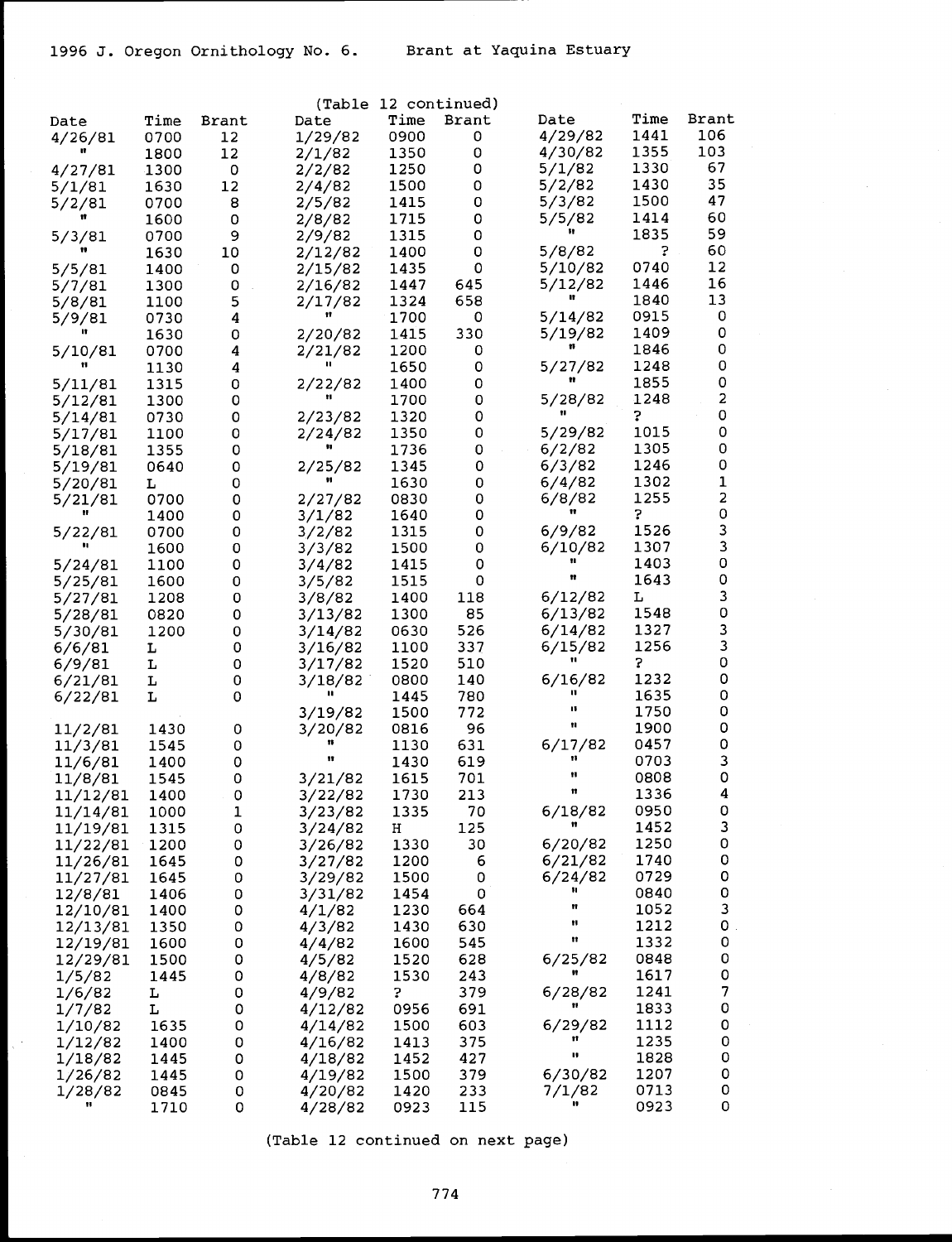|                     |              |                     |                    |              | (Table 12 continued) |                      |              |              |
|---------------------|--------------|---------------------|--------------------|--------------|----------------------|----------------------|--------------|--------------|
| Date                | Time         | Brant               | Date               | Time         | Brant                | Date                 | Time         | <b>Brant</b> |
| 7/3/82              | 1324         | 0                   | 1/28/83            | 1505         | 0                    | 6/17/83              | 1224         | 0            |
| 7/4/82              | 1431         | $\mathsf O$         | 1/31/83            | 1505         | 0                    | 6/21/83              | 1530         | 0            |
| 7/5/82              | 1525         | 0                   | 2/2/83             | 1622         | 0                    | 6/22/83              | 1502         | 0            |
| 7/6/82              | 1507         | 0                   | 2/10/83            | L            | 0                    | 6/23/83              | 1616         | 0            |
| 7/7/82              | 0649         | O                   | 2/11/83            | 1355         | 0                    | 6/28/83              | 0750         | 0            |
| 11                  | 1142         | $\circ$             | 2/15/83            | 1203         | 0                    | 6/29/83              | 0648         | 0<br>0       |
|                     | 1855         | $\mathbf 1$         | 2/22/83            | L            | 0<br>0               | 7/5/83<br>7/6/83     | 1223<br>1307 | 0            |
| 7/17/82             | 1238         | 0<br>0              | 2/23/83            | 1742<br>1610 | 0                    | 7/7/83               | 1544         | 0            |
| 7/18/82<br>7/19/82  | 1307<br>1414 | $\circ$             | 2/24/83<br>2/25/83 | 1524         | 0                    | 7/8/83               | 1634         | 0            |
| 7/22/82             | 0515         | $\mathbf 1$         | 3/7/83             | 1415         | 287                  | 7/9/83               | 1624         | 0            |
| n                   | 0619         | $\mathsf{O}\xspace$ | 3/15/83            | 1407         | 16                   | 7/14/83              | 0825         | 0            |
| Ħ                   | 0949         | 0                   | 3/18/83            | 1357         | 0                    | 7/15/83              | 0926         | 0            |
| 7/28/82             | 0740         | 1                   | 4/1/83             | 1447         | $\mathbf 0$          | 7/16/83              | 1025         | 0            |
|                     | 0952         | $\circ$             | 4/7/83             | 1408         | 542                  | 7/17/83              | 1205         | 0            |
| 11                  | 1740         | $\mathbf 0$         | 4/11/83            | 1340         | 168                  | 7/18/83              | 1223         | 0            |
| n                   | 1843         | 0                   | 4/12/83            | 1400         | 15                   | 7/19/83              | 1301         | 0            |
| 7/30/82             | 0700         | 0                   | 4/13/83            | 1325         | 19                   | 7/20/83              | 1440         | 0            |
| 17                  | 0828         | 0                   | 4/14/83            | 1541         | 175                  | 7/21/83              | 1427         | 0            |
| Ħ                   | 0947         | 1                   | 4/15/83            | 1313         | 30                   | 7/22/83              | 1631         | 0            |
| u<br>11             | 1055         | 0                   | 4/18/83            | 1317         | 139                  | 7/28/83              | 0754         | 0            |
| n                   | 1320         | 0                   | 4/19/83            | 1535         | 138                  | 7/29/83<br>7/31/83   | 0907         | 0<br>0       |
|                     | 1752         | $\circ$             | 4/20/83            | 1412         | 157<br>170           | 8/1/83               | 1026<br>1058 | 0            |
| 8/5/82<br>87        | 0621         | 1<br>0              | 4/21/83<br>4/26/83 | 1534<br>1306 | 0                    | 8/4/83               | 1307         | 0            |
| 11                  | 0752<br>1329 | 0                   | 4/29/83            | 1446         | 0                    | 8/6/83               | 1610         | 0            |
| 11                  | 1558         | 0                   | 4/30/83            | 1627         | 0                    | 8/9/83               | 0705         | 0            |
| 8/12/82             | 0917         | 0                   | 5/1/83             | 0647         | 0                    | 8/10/83              | 0751         | 0            |
| 17                  | 1203         | 0                   | Ħ                  | 1634         | 0                    | 8/12/83              | 0840         | 0            |
| n                   | 1334         | 0                   | 5/2/83             | 1342         | 0                    | 8/13/83              | 0835         | 0            |
| 8/19/82             | 0610         | 1                   | 5/3/83             | 1257         | 4                    | 8/15/83              | 1147         | 0            |
|                     | 0715         | 0                   | 5/4/83             | 1350         | 3                    | 8/16/83              | 1248         | 0            |
| u                   | 0832         | 0                   | 5/6/83             | 1444         | 0                    | 8/17/83              | 1349         | 0            |
| Ħ                   | 1535         | 0                   | 5/7/83             | 0642         | 0                    | 8/18/83              | 1448         | 0            |
| 8/26/82<br>17       | 0643         | $\mathbf{1}$        | 5/9/83             | 1513         | 0                    | 11/14/83             | 1254         | 0            |
| 17                  | 0923         | $\circ$             |                    | 1610         | 0                    | 11/24/83             | 1500<br>1419 | 0<br>O       |
| $\mathbf{u}$        | 1505         | $\circ$<br>$\circ$  | 5/10/83<br>11      | 1625<br>1712 | 0<br>0               | 12/11/83<br>12/15/83 | 1402         | 0            |
| Ħ                   | 1712<br>1813 | 0                   | 5/11/83            | 1717         | 0                    | 12/17/83             | 1607         | 0            |
| 9/2/82              | 0751         | $\mathbf 1$         |                    | 1813         | 0                    | 12/27/83             | 1412         | O            |
| 9/3/82              | 0710         | $\mathbf 1$         | 5/16/83            | 0818         | 0                    | 12/31/83             | L            | 0            |
| n                   | 0824         | 0                   | Ħ                  | 0909         | O                    | 1/2/84               | 1437         | 0            |
| 11                  | 1254         | 0                   | 5/19/83            | 1200         | 0                    | 1/7/84               | 1541         | 0            |
| н                   | 1358         | 0                   | 5/20/83            | 1114         | 0                    | 1/11/84              | 1313         | 0            |
| 9/16/82             | 0639         | 1                   |                    | 1201         | 0                    | 1/13/84              | 1340         | 0            |
|                     | 1027         | 0                   | 5/21/83            | 0459         | 0                    | 1/16/84              | 1326         | 0            |
| 11                  | 1244         | 0                   | 11                 | 0550         | 15                   | 1/17/84              | 1320         | 0            |
| Ħ                   | 1508         | 1                   | m                  | 0657         | 0                    | 1/19/84              | 1352         | 0            |
| 10/1/82             | 1333         | 1                   | 11<br>71           | 0759         | 0                    | 1/26/84              | 1444         | 0            |
| 10/10/82            | 1654         | 1                   | 17                 | 0854         | 0                    | 2/1/84               | 1415<br>1333 | 0<br>1       |
| 10/19/82            | 1225         | 1<br>0              | 11                 | 0958<br>1052 | 0<br>0               | 2/7/84<br>2/15/84    | 1432         | 0            |
| 10/24/82<br>11/4/82 | 1605<br>1640 | 0                   | Ħ                  | 1141         | 0                    | 2/17/84              | 1355         | 0            |
| 11/15/82            | 1400         | 0                   | 5/24/83            | 1524         | 0                    | 3/2/84               | 1243         | 0            |
| 12/7/82             | 1453         | 0                   | 5/25/83            | 1659         | 1                    | 3/10/84              | 1358         | 163          |
| 12/13/82            | 1500         | 0                   | 5/26/83            | 0635         | 0                    | 3/18/84              | 1645         | 381          |
| 12/20/82            | 1617         | O                   | 6/7/83             | 1409         | 0                    | 3/19/84              | 1221         | 65           |
| 12/30/82            | 1555         | 0                   | 6/10/83            | 1350         | 13                   | 3/29/84              | 1413         | 314          |
| 1/10/83             | 1431         | 0                   | 6/14/83            | 0844         | 0                    | 4/5/84               | 1441         | 185          |
| 1/19/83             | 1609         | 0                   | 6/15/83            | 0747         | 0                    | 4/13/84              | 1637         | 287          |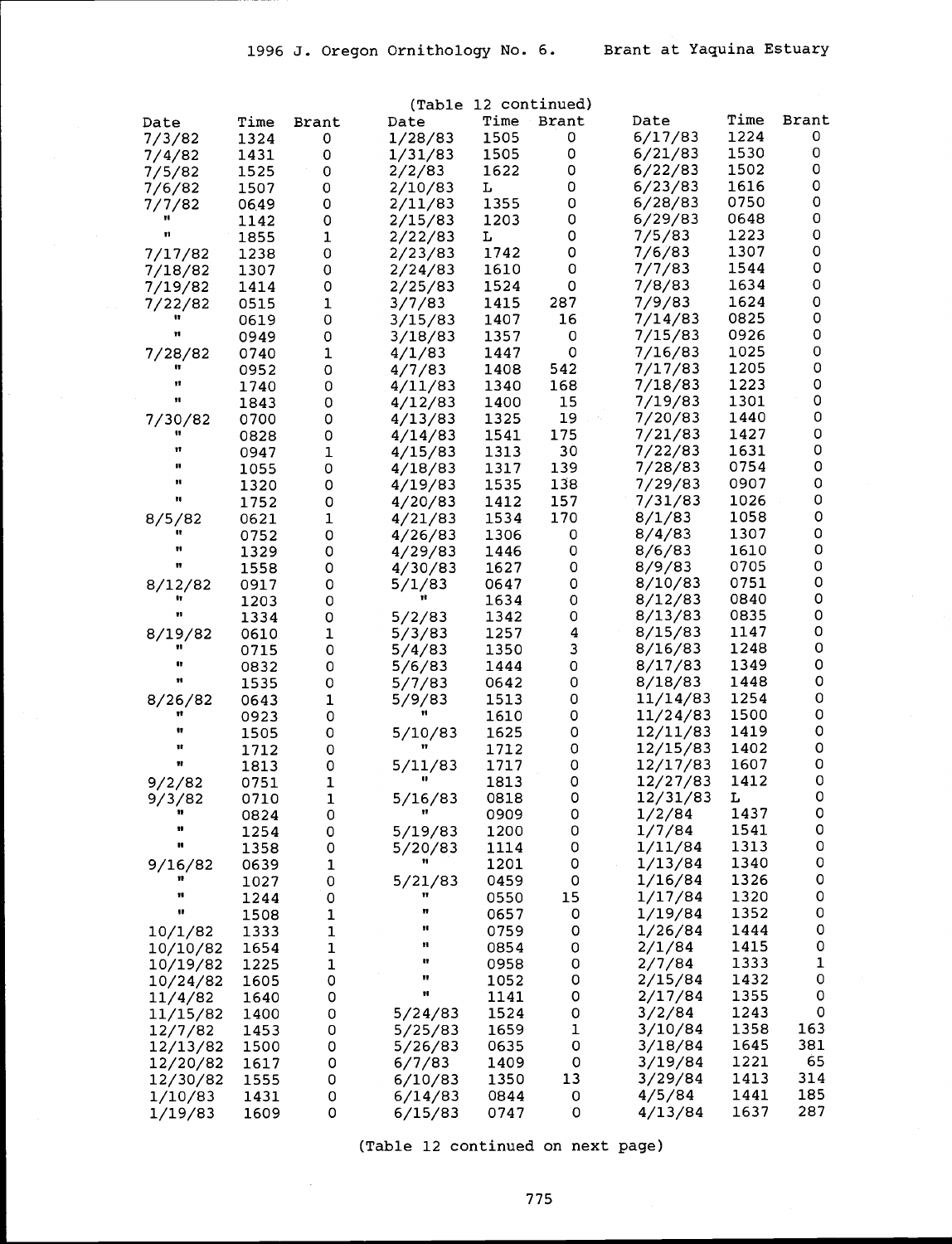#### (Table 12 continued)

| Date<br>4/22/84 1317<br>4/29/84 1328<br>5/4/84<br>5/14/84 1253<br>5/24/84             | Time<br>1246<br>1219                 | Brant<br>59<br>155<br>206<br>61<br>9 |  |
|---------------------------------------------------------------------------------------|--------------------------------------|--------------------------------------|--|
| 8/21/84 1239<br>9/10/84 1217<br>9/23/84 1656<br>9/30/84 1042<br>10/15/84 1244         |                                      | 0<br>0<br>0<br>0<br>0                |  |
| 3/2/85                                                                                | 1452                                 | 225                                  |  |
| 8/17/86                                                                               | ?                                    | ı                                    |  |
| 12/28/86<br>12/29/86 1558<br>12/30/86<br>1/8/87<br>1/11/87<br>1/12/87 1604<br>1/13/87 | 1605<br>1613<br>1530<br>1544<br>1605 | 0<br>0<br>0<br>0<br>0<br>0<br>0      |  |
| 11/2/87<br>12/16/87<br>12/29/87<br>1/1/88<br>1/14/88 1429<br>1/15/88                  | 1505<br>1436<br>1618<br>1620<br>1555 | 0<br>0<br>0<br>0<br>0<br>Ō           |  |

# $1/22/90$   $1550$  0  $0$   $1550$   $1550$   $1550$   $1550$   $1550$   $1550$   $1550$   $1550$   $1550$   $1550$   $1550$   $1550$   $1550$   $1550$   $1550$   $1550$   $1550$   $1550$   $1550$   $1550$   $1550$   $1550$   $1550$   $1550$   $1550$   $1550$   $1550$   $1550$   $1$

#### S. ACKNOWLEDGMENTS

I am grateful to my parents Don and Ruth Bayer (both deceased), whose support aided in making it possible to do and complete this project.

I thank Dave Pitkin (USFWS biologist) for his Brant research at Yaquina Estuary during the 1995/1996 winter that inspired me to complete this paper and for his comments and unpublished observations.

I am grateful to Roy Lowe (USFWS biologist) for his insights and his comments on an earlier draft of this paper and to USFWS biologists John Annear, John Cornely, and Roy Lowe for graciously sharing their unpublished USFWS aerial censuses.

I thank David J. Wetzel for sharing his 1976 senior student project (Wetzel 1996) that provided important perspective to this paper.

I appreciate Paul Reed's access to unpublished Yaquina Bay CBC data and Owen Schmidt's correspondence about the 1995 Tillamook Bay CBC including part of Netarts Bay.

I thank George Brown, Bob Buchanan, Fred Evenden, Jr., Ira Gabrielson, Matt Hunter, Jan and Rick Krabbe, Rob Lawrence, Robert Loeffel, Roy Lowe, Kathy Merrifield, Terry Morse, Robert Olson, Phil Pickering, Paul Reed, Jerry Smith, Dale Snow, and Verda Teale for their Brant arrival dates or unpublished observations.

I am grateful to Janet Webster, Susan Gilmont, and Liz Fox of the HMSC Library for obtaining library references and to Henry Pittock III of the OSU School of Oceanic and Atmospheric Sciences for providing tidal data.

Field research prior to March 1976 was done while I was a graduate student at OSU--I am grateful to my major professor, John A. Wiens, for his assistance in allowing me to complete a degree.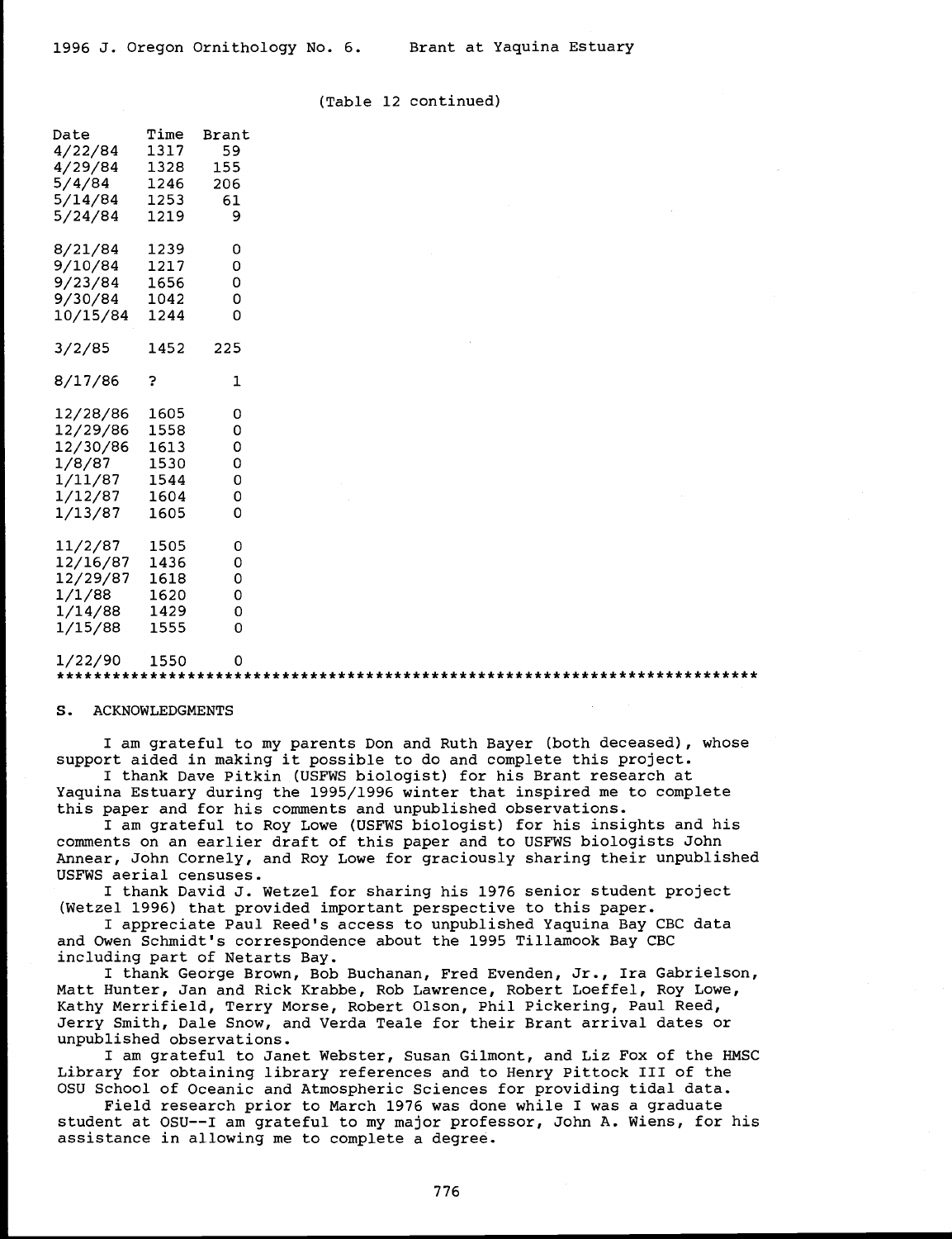I thank the OSU Cooperative Wildlife Research Unit for the loan of an U.S. Army surplus starlight nightscope for an M-60 machine gun that I used during some of my night observations in 1973/1974. Although it did not work well for me in doing night observations of waterbirds, their loan made it possible for me to try it.

Finally, I am grateful to the HMSC for intermittent employment in recent years and Oregon Aqua-Foods (now defunct), who hired me to census fish-eating birds during the April-September periods of 1982 and 1983, during which I also sometimes counted Brant.

T. LITERATURE CITED

Baldwin, J. R. and J. R. Lovvorn. 1994a. Expansion of seagrass habitat by the exotic Zostera japonica, and its use by dabbling ducks and Brant in Boundary Bay, British Columbia. Marine Ecol. Progress Series 103:119-127.

Baldwin, J. R. and J. R. Lovvorn. 1994b. Habitats and tidal accessibility of the marine foods of dabbling ducks and brant in Boundary Bay, British Columbia. Marine Biology 120:627-638.

Ball, I. J., R. D. Bauer, K. Vermeer, and M. J. Rabenberg. 1989. Northwest riverine and Pacific Coast. Pp. 429-449 in L. M. Smith, R. L. Pederson, and R. M. Kaminski (Eds.), Habitat management for migrating and wintering waterfowl in North America. Texas Tech Univ. Press.

Batterson, W. 1954. All about Brant. Oregon State Game Comm. Bull. 9(11):5-6.

Batterson, W. 1968. All....... about Brant. Oregon State Game Comm. Bull. 23 (11):3-5

Bayer, R. D. 1979. Intertidal zonation of Zostera marina in the Yaquina Estuary, Oregon. Syesis 12:147-154.

Bayer, R. D. 1980. Birds feeding on herring eggs at the Yaquina Estuary, Oregon. Condor 82:193-198.

Bayer, R. D. 1983. Seasonal occurrences of ten waterbird species at Yaquina Estuary, Oregon. Murrelet 64:78-86.

Bayer, R. D. 1987. Winter observations of Bald Eagles at Yaquina Estuary, Oregon. Murrelet 68:39-44.

Bayer, R. D. 1989. Records of bird skins collected along the Oregon Coast. Studies in Oregon Ornithology No. 7.

Bayer, R. D. 1995. Semimonthly bird records through 1992 for Lincoln County, Oregon, part II: records sorted by species. Journal of Oregon Ornithology 4:395-543.

Bayer, R. D. 1996. Macrophyton and tides at Yaquina Estuary, Lincoln County, Oregon. Journal of Oregon Ornithology 6:781-795.

Bayer, R. D. and J. Krabbe. 1984. CBC analysis: comparison of coastal Christmas Bird Counts. Oregon Birds 10:115-125.

Bayer, R. D. and R. W. Lowe. 1988. Waterbird and mammal censuses at Siuslaw Estuary, Lane County, Oregon. Studies in Oregon Ornithology No. 4.

Broome, L. S. 1985. Sightability as a factor in aerial survey of bird species and communities. Australian Wildl. Res. 12:57-67.

Carney, S. M., M. F. Sorensen, and E. M. Martin. 1975. Distribution in states and counties of waterfowl species harvested during 1961-70 hunting season. U. S. Fish and Wildlife Service, Spec. Sci. Rep.--Wildlife No. 187.

Caughley, G. 1974. Bias in aerial survey. J. Wildl. Mgmt. 38:921-933.

Caughley, G., R. Sinclair, and D. Scott-Kemmis. 1976. Experiments in aerial survey. J. Wildl. Mgmt. 40:290-300.

Chapman, A. 1889. Birdlife of the borders. London. (Not seen; cited in Ranwell and Downing 1959:43.)

Chattin, J. E. 1960. Pacific Flyway Report No. 43. U. S. Fish and Wildlife Service. (Not seen; see Chattin 1961.)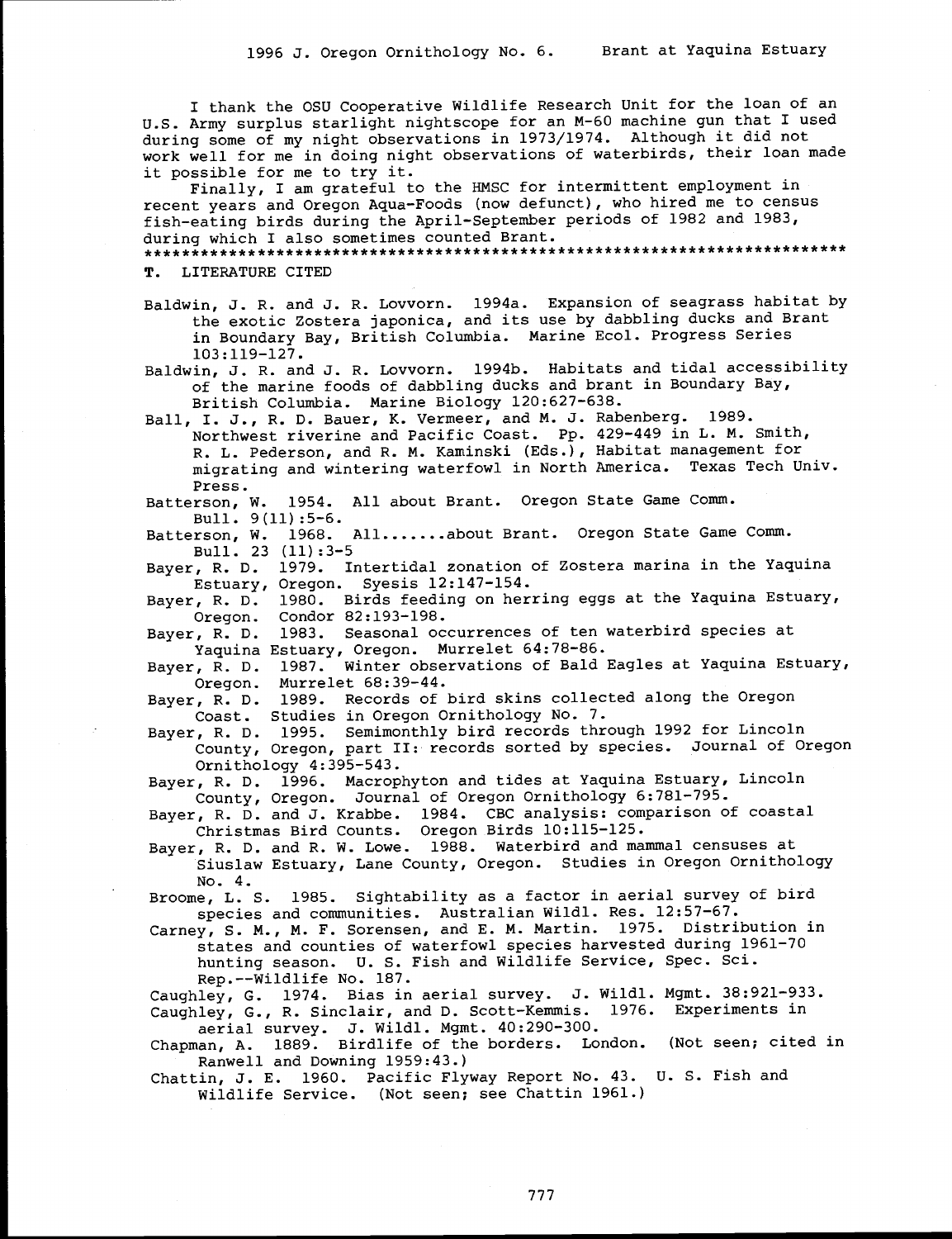Chattin, J. E. 1961. Pacific Flyway Report No. 45. U. S. Fish and Wildlife Service. (Not seen; cited in Denson and Murrell 1962. Pacific Flyway Report series [also see Chattin 1960] may exist in some office or library.)

Contreras, A. 1977. Coast birding weekend. Oregon Birds 2:20-24. Contreras, A. 1996. Wampole's 1957-1959 annotated checklist of birds of

Coos Bay, Oregon. Journal of Oregon Ornithology 5:545-557. Cottam, C., J. J. Lynch, and A. L. Nelson. 1944. Food habits and management of American sea Brant. J. Wildl. Mgmt. 8:36-56.

Dahlgren, R. B. and C. E. Korschgen. 1992. Human disturbances of waterfowl: an annotated bibliography. U. S. Dept. of Interior, Fish and Wildlife Service, Resource Pub. 188.

Dau, C. 1992. The fall migration of Pacific Flyway Brent Branta bernicla in relation to climatic conditions. Wildfowl 43:80-95.

Denson, E. P., Jr. 1964. Comparison of waterfowl hunting techniques at Humboldt Bay, California. J. Wildl. Mgmt. 28:103-120.

Denson, E. P., Jr. and W. W. Bentley. 1962. The migration and status of waterfowl at Humboldt Bay, California. Murrelet 43:19-28.

Denson, E. P., Jr. and S. L. Murrell. 1962. Black Brant populations of<br>Humboldt Bay, California. J. Wildl. Mgmt. 26:257-262.

Einarsen, A. S. 1955. Food crises and the interrelationship of waterfowl.<br>Murrelet 36:39-40.<br>Einarsen, A. S. 1965. Black Brant: sea goose of the Pacific Coast. Univ.

Einarsen, A. S. 1965. Black Brant: sea goose of the Pacific Coast.

of Washington Press, Seattle.<br>Gabrielson, I. N. and S. G. Jewett. 1940. Birds of Oregon. Oregon State Monographs, Studies in Zoology No. 2. (Reprinted in 1970 by Dover<br>Publications as "Birds of the Pacific Northwest.")<br>Gaston, A. J. and G. E. J. Smith. 1984. The interpretation of aerial

surveys for seabirds: some effects of behaviour. Can. Wildl. Svc. Occasional Paper No. 53.

Gaumer, T., D. Demory, L. Osis, and C. Waters. 1974. 1970-71 Yaquina Bay resource use study. Fish Commission of Oregon, Div. of Management and Research.

Gerow, J. 1939. Bald Eagle kills Black Brant. Murrelet 20:44.

Giesler, J. C.1952. Summering birds of the Cape Arago region Coos County, Oregon. M.S. Thesis, Oregon State Univ., Corvallis.

Gilligan, J., M. Smith, D. Rogers, and A. Contreras. 1994. Birds of Oregon: status and distribution. Cinclus Publ., McMinnville, Oregon.

Hansen, H. A. and U. C. Nelson. 1957. Brant of the Bering Sea--migration and mortality. Trans. No. Am. Wildl. Conf. 22:237-254.

Haramis, G. M., J. R. Goldsberry, D. G. McCauley, and E. L. Derleth. 1985. An aerial photographic census of Chesapeake Bay and North Carolina Canvasbacks. J. Wildl. Mgmt. 49:449-454.

Henry, W. G. 1980. Populations and behavior of Black Brant at Humboldt Bay, California. M.S. Thesis, Humboldt State Univ., Arcata.

Henson, P. and J. A. Cooper. 1994. Nocturnal behavior of breeding Trumpeter Swans. Auk 111:1013-1018.

Hesse, W. and H. Hesse. 1965. Northern Pacific Coast region. Audubon Field Notes 19:505-507.

Hodder, J. 1986. Production biology of an estuarine population of the green algae, Ulva spp. in Coos Bay, Oregon. Ph.D. Thesis, Univ. of

Oregon, Eugene. Hoffman, W. and W. P. Elliott. 1974. Occurrence of intergrade Brant in

Oregon. Western Birds 5:91-93.<br>Jorde, D. G. and R. B. Owen, Jr. 1988. The need for nocturnal activity

and energy budgets of waterfowl. Pp. 169-180 in M. W. Weller (Ed.),<br>Waterfowl in winter. Univ. of Minnesota Press, Minneapolis.<br>Kramer, G. W. 1976. Winter ecology of Black Brant at San Quintin Bay,<br>Baja California, Mexico.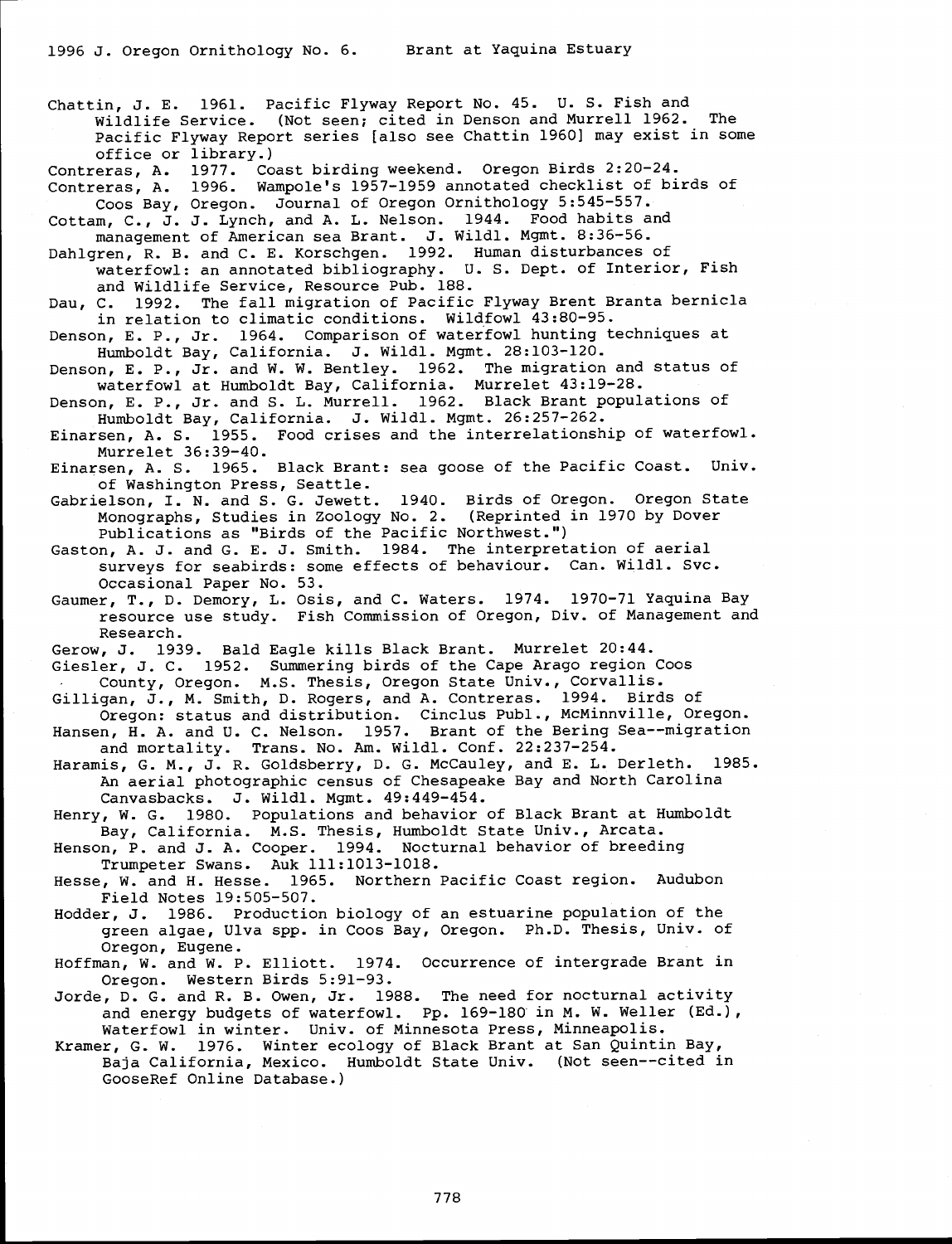Kramer, G. W., L. R. Rauen, and S. W. Harris. 1979. Populations, hunting mortality and habitat use of Black Brant at San Quintin Bay, Baja California, Mexico. Pp. 242-254 in R. L. Jarvis and J. C. Bartonek (Eds.), Management and biology of Pacific Flyway geese: a symposium. Sponsored by the NW Section of the Wildlife Society. Oregon State Univ. Bookstores, Corvallis. (Also see Kramer 1976.)

Lane, S. J. and M. Hassall. 1996. Nocturnal feeding by Dark-bellied Brent Geese Branta bernicla bernicla. This 138:291-297.

Leopold, A. S. and R. H. Smith. 1953. Numbers and winter distribution of Pacific Black Brant in North America. Cal. Fish and Game 39:95-101.

Madsen, J., T. Bregnballe, and F. Mehlum. 1989. Study of the breeding ecology and behaviour of the Svalbard population of Light-bellied Brent Goose Branta bernicla hrota. Polar. Res. 7:1-21. (Not seen and not at OSU Libraries; this is cited in Henson and Cooper 1994.)

McLandress, M. R. 1979. Status of Ross' Geese in California. Pp. 255-265 in R. L. Jarvis and J. C. Bartonek (Eds.), Management and biology of Pacific Flyway geese: a Symposium. Sponsored by the NW Section of the Wildlife Society. Oregon State Univ. Bookstores, Corvallis.

Moffitt, J. 1941. Eleventh annual Black Brant census in California. Cal. Fish Game 27:216-233.

Moffitt, J. and C. Cottam. 1941. Eelgrass depletion on the Pacific Coast and its effect on the Black Brant. U. S. Dept. of Interior, Fish and Wildlife Service Leaflet 204.

Munson, C. 1976. A survey of the avifauna of Netarts Bay, Oregon. Pp. 156-168 in H. Stout (Ed.), The natural resources and human utilization of Netarts Bay, Oregon. Student-Originated-Study, Oregon State Univ., Corvallis.

ODFW. 1978. Habitat map of Yaquina Estuary. Oregon Dept. of Fish and Wildlife, Research and Development Section.<br>ODFW. 1996. Game bird hunting in Oregon: a qui

1996. Game bird hunting in Oregon: a guide to public hunting opportunities. Oregon Dept. of Fish and Wildlife.

Oregon State Game Commission. 1972. Annual report: 1972. Oregon State Game Commission, Game Division. (This is SK439.A714 at OSU Libraries; this series appears to extend from 1946 to at least 1982.)

Oregon State Land Board. 1973. Oregon estuaries. State of Oregon, Div. of State Lands.

Owens, N. W. 1977. Responses of wintering Brent Geese to human disturbance. Wildfowl 28:5-14.

Page, G. W., L. E. Stenzel, and D. G. Ainley. 1982. Beached bird carcasses as a means of evaluating natural and human-caused seabird mortality. Point Reyes Bird Observatory. NTIS Report DE82016736. (Abstract cited in 1983 Gov. Report Announcements 1983[8]:1474).

Palmer, R. S. 1976. Handbook of North American birds, Vol. 2: waterfowl (first part). Yale Univ. Press, New Haven, Connecticut.

Phillips, R. C. 1984. The ecology of eelgrass meadows in the Pacific Northwest: a community profile. U. S. Dept. Interior, Fish and Wildlife Service, FWS/OBS-84/24.

Pickering, P., D. Faxon, and R. D. Bayer. 1996. Three mid-winter bird counts along the Oregon central coast. Journal of Oregon Ornithology 6:709-714.

Pitkin, D. S. and R. W. Lowe. 1995. Distribution, abundance and ecology of Aleutian Canada Geese in Oregon and Washington: 13 October 1994 to 1 May 1995. Unpubl. Report, U. S. Fish and Wildlife Service, Oregon Coastal Refuges, Newport, Oregon.

Pollock, K. H. and W. L. Kendall. 1987. Visibility bias in aerial surveys: a review of estimation procedures. J. Wildl. Mgmt. 51:502-510.

Ranwell, D. S. and B. M. Downing. 1959. Brent Goose (Branta bernicla (L.)) winter feeding pattern and Zostera resources at Scolt Head Island, Norfolk. Anim. Behav. 7:42-56.

Reed, A., M. A. Davison, and D. K. Kraege. 1989. Segregation of Brent Geese Branta bernicla wintering and staging in Puget Sound and the Strait of Georgia. Wildfowl 40:22-31.